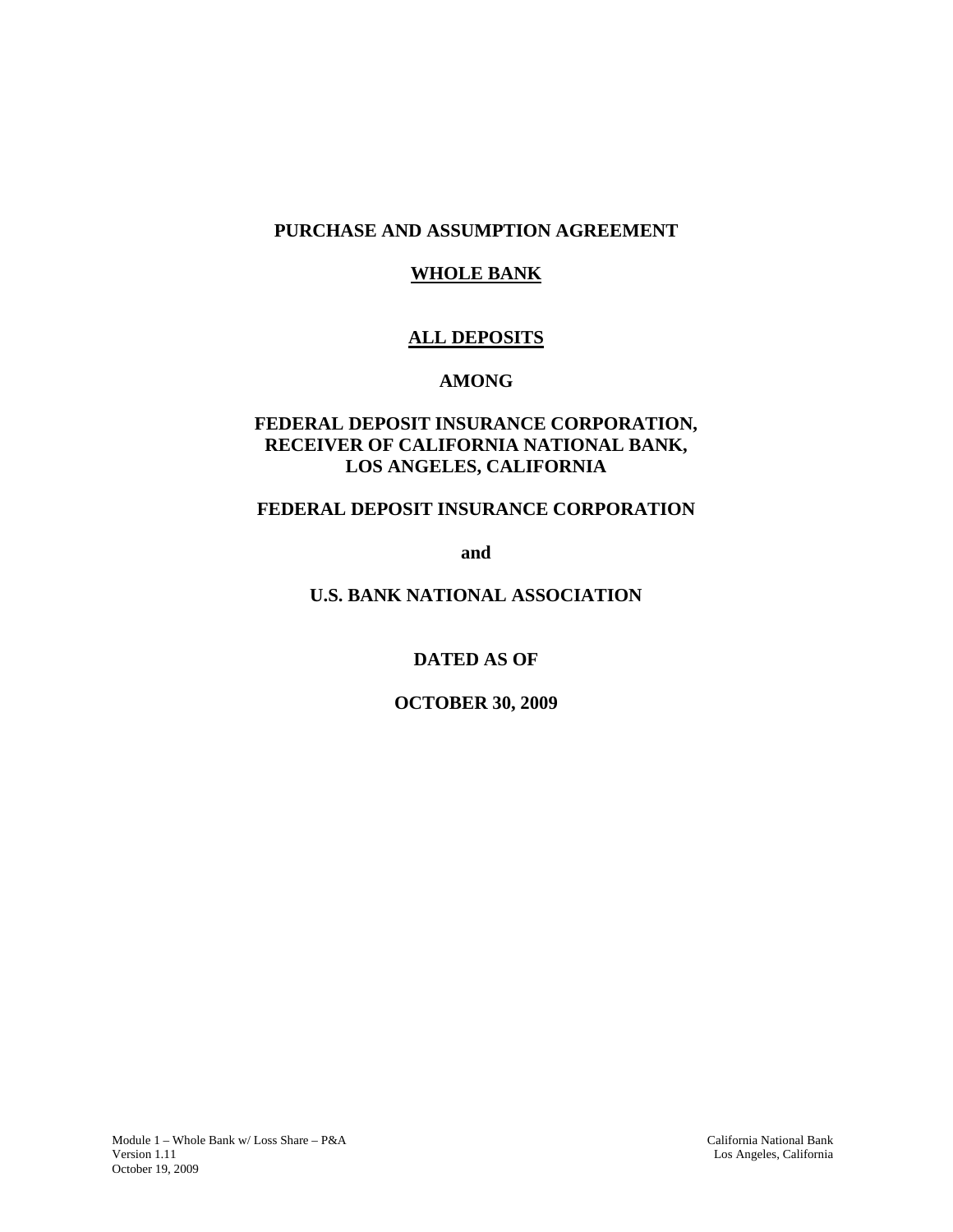# **TABLE OF CONTENTS**

| <b>ARTICLE I</b>   |                                                       |  |
|--------------------|-------------------------------------------------------|--|
| <b>ARTICLE II</b>  |                                                       |  |
| 2.1                |                                                       |  |
| 2.2                |                                                       |  |
| 2.3                |                                                       |  |
| 2.4                |                                                       |  |
| <b>ARTICLE III</b> |                                                       |  |
| 3.1                |                                                       |  |
| 3.2                |                                                       |  |
| 3.3                | Manner of Conveyance; Limited Warranty;               |  |
|                    |                                                       |  |
| 3.4                |                                                       |  |
| 3.5                |                                                       |  |
| 3.6                |                                                       |  |
| <b>ARTICLE IV</b>  | <b>ASSUMPTION OF CERTAIN DUTIES AND OBLIGATIONS16</b> |  |
| 4.1                |                                                       |  |
| 4.2                |                                                       |  |
| 4.3                |                                                       |  |
| 4.4                |                                                       |  |
| 4.5                |                                                       |  |
| 4.6                |                                                       |  |
| 4.7                | Agreement with Respect to Leased Data                 |  |
|                    |                                                       |  |
| 4.8                | Agreement with Respect to Certain                     |  |
|                    |                                                       |  |
|                    |                                                       |  |
| 4.9                |                                                       |  |
| 4.10               |                                                       |  |
| 4.11               |                                                       |  |
| 4.12               | Agreement with Respect to Continuation of Group       |  |
|                    | Agreement with Respect to Interim Asset Servicing 24  |  |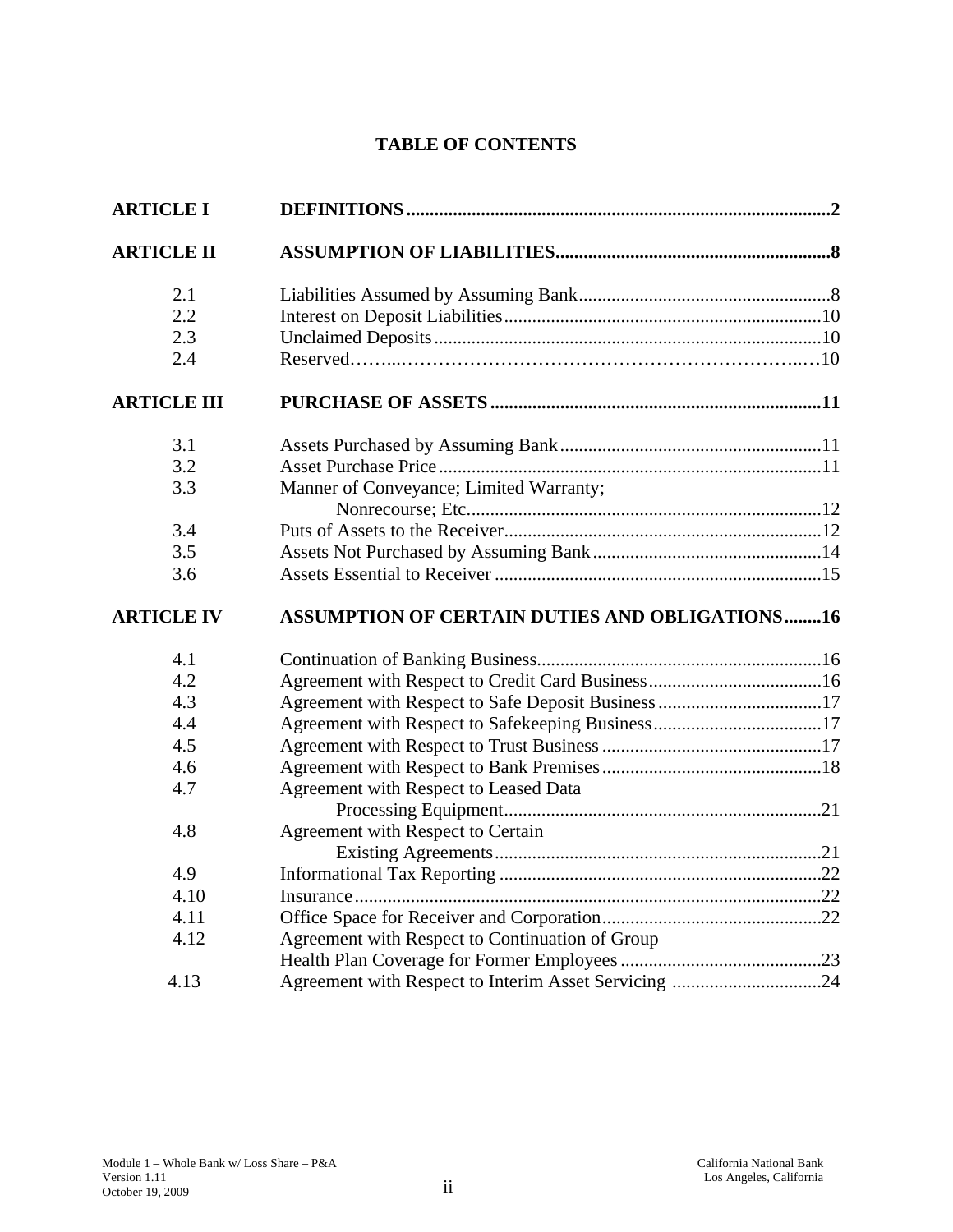| <b>ARTICLE V</b>    | <b>DUTIES WITH RESPECT TO DEPOSITORS</b>              |  |
|---------------------|-------------------------------------------------------|--|
|                     |                                                       |  |
| 5.1                 |                                                       |  |
| 5.2                 |                                                       |  |
| 5.3                 |                                                       |  |
| <b>ARTICLE VI</b>   |                                                       |  |
| 6.1                 |                                                       |  |
| 6.2                 |                                                       |  |
| 6.3                 |                                                       |  |
| 6.4                 |                                                       |  |
| <b>ARTICLE VII</b>  |                                                       |  |
| <b>ARTICLE VIII</b> |                                                       |  |
| 8.1                 |                                                       |  |
| 8.2                 | Correction of Errors and Omissions; Other Liabilities |  |
| 8.3                 |                                                       |  |
| 8.4                 |                                                       |  |
| 8.5                 |                                                       |  |
| <b>ARTICLE IX</b>   |                                                       |  |
| 9.1                 |                                                       |  |
| 9.2                 |                                                       |  |
| 9.3                 |                                                       |  |
| 9.4                 |                                                       |  |
| 9.5                 |                                                       |  |
| 9.6                 | Proceedings with Respect to Certain Assets            |  |
|                     |                                                       |  |
| 9.7                 |                                                       |  |
| <b>ARTICLE X</b>    |                                                       |  |
| <b>ARTICLE XI</b>   | REPRESENTATIONS AND WARRANTIES OF THE                 |  |
| <b>ARTICLE XII</b>  |                                                       |  |
| 12.1                |                                                       |  |
| 12.2                |                                                       |  |
| 12.3                |                                                       |  |
| 12.4                |                                                       |  |
| 12.5                |                                                       |  |
|                     |                                                       |  |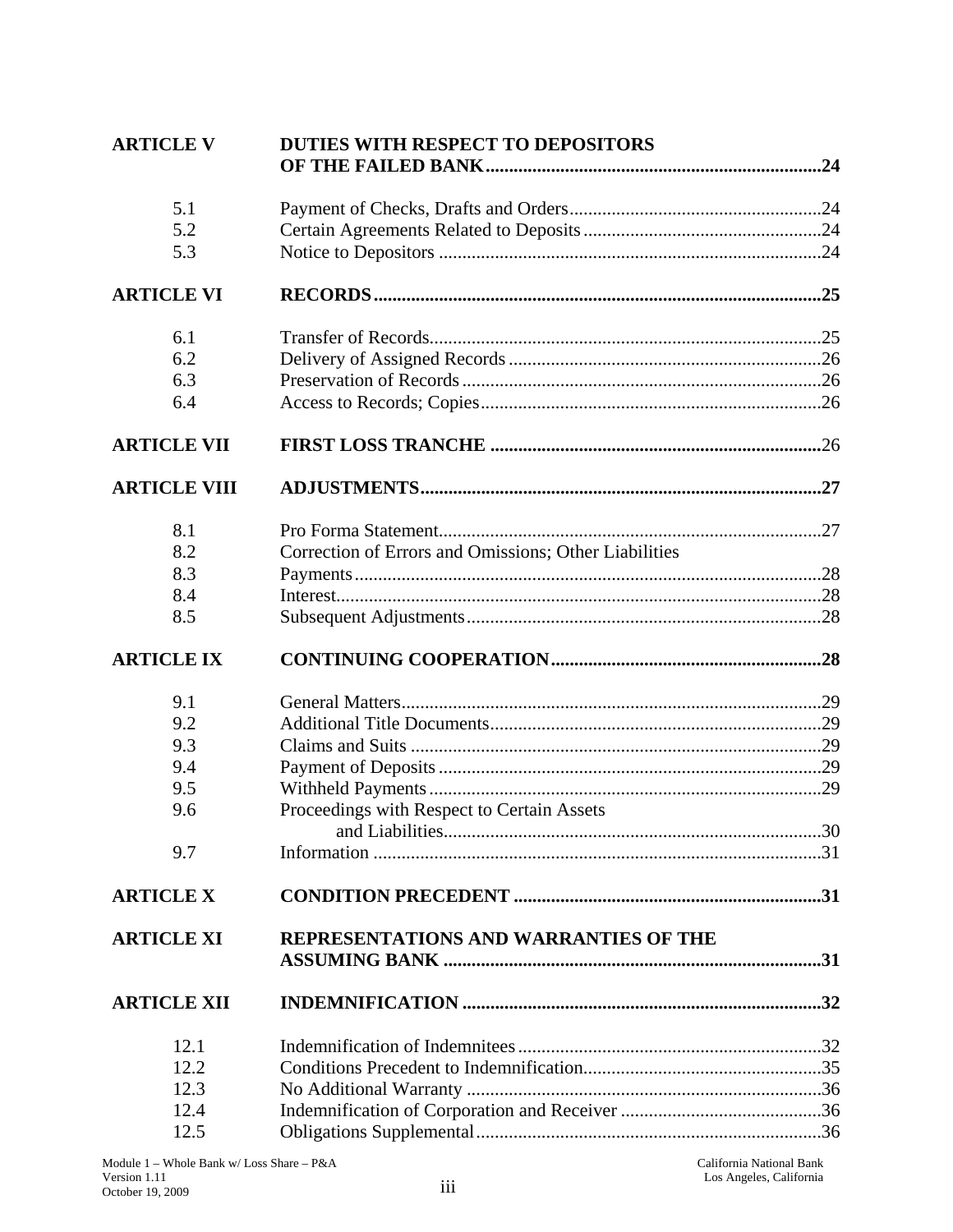| 12.6                |  |
|---------------------|--|
| 12.7                |  |
| 12.8                |  |
| <b>ARTICLE XIII</b> |  |
| 13.1                |  |
| 13.2                |  |
| 13.3                |  |
| 13.4                |  |
| 13.5                |  |
| 13.6                |  |
| 13.7                |  |
| 13.8                |  |
| 13.9                |  |
| 13.10               |  |
| 13.11               |  |
| 13.12               |  |
| 13.13               |  |

## **SCHEDULES**

| 2.1             |  |
|-----------------|--|
| 2.1(a)          |  |
| 3.1             |  |
| 3.2             |  |
| 3.5(l)          |  |
| 4.15A           |  |
| 4.15B           |  |
| $7\overline{ }$ |  |

# **EXHIBITS**

| 2.3A   |  |
|--------|--|
| 2.3B   |  |
| 3.2(c) |  |
| 4.13   |  |
| 4.15A  |  |
| 4.15B  |  |
| 4.15C  |  |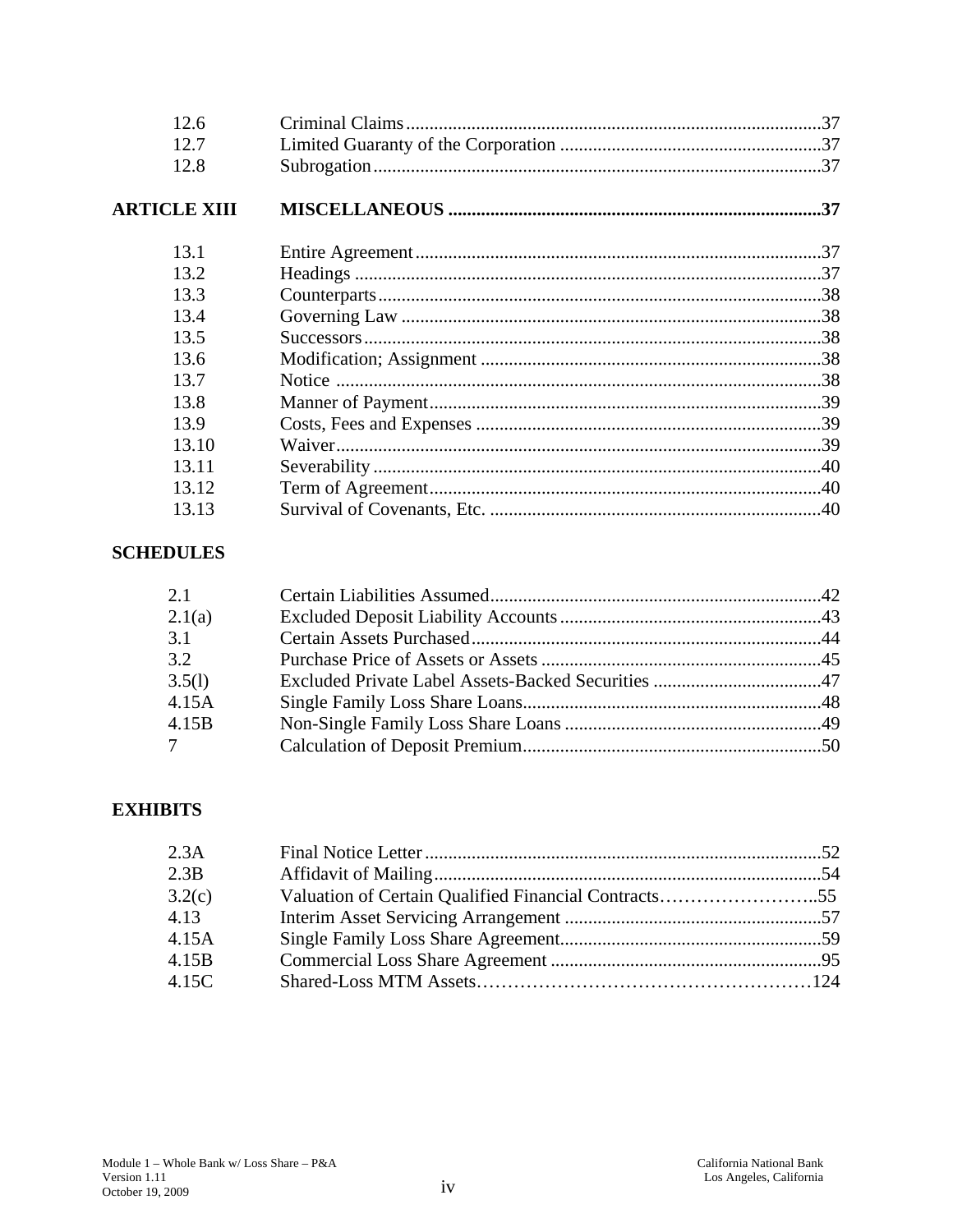### **PURCHASE AND ASSUMPTION AGREEMENT**

## **WHOLE BANK**

### **ALL DEPOSITS**

**THIS AGREEMENT**, made and entered into as of the 30<sup>th</sup> day of October, 2009, by and among the **FEDERAL DEPOSIT INSURANCE CORPORATION, RECEIVER of CALIFORNIA NATIONAL BANK, LOS ANGELES, CALIFORNIA** (the "Receiver"), **U.S. BANK NATIONAL ASSOCIATION**, organized under the laws of the United States of America, and having its principal place of business in Minneapolis, Minnesota (the "Assuming Bank"), and the **FEDERAL DEPOSIT INSURANCE CORPORATION**, organized under the laws of the United States of America and having its principal office in Washington, D.C., acting in its corporate capacity (the "Corporation").

#### **WITNESSETH**:

**WHEREAS**, on Bank Closing, the Chartering Authority closed **CALIFORNIA NATIONAL BANK** (the "Failed Bank") pursuant to applicable law and the Corporation was appointed Receiver thereof; and

**WHEREAS**, the Assuming Bank desires to purchase certain assets and assume certain deposit and other liabilities of the Failed Bank on the terms and conditions set forth in this Agreement; and

**WHEREAS**, pursuant to 12 U.S.C. Section 1823(c)(2)(A), the Corporation may provide assistance to the Assuming Bank to facilitate the transactions contemplated by this Agreement, which assistance may include indemnification pursuant to Article XII; and

**WHEREAS**, the Board of Directors of the Corporation (the "Board") has determined to provide assistance to the Assuming Bank on the terms and subject to the conditions set forth in this Agreement; and

**WHEREAS**, the Board has determined pursuant to 12 U.S.C. Section 1823(c)(4)(A) that such assistance is necessary to meet the obligation of the Corporation to provide insurance coverage for the insured deposits in the Failed Bank.

 **NOW THEREFORE**, in consideration of the mutual promises herein set forth and other valuable consideration, the parties hereto agree as follows: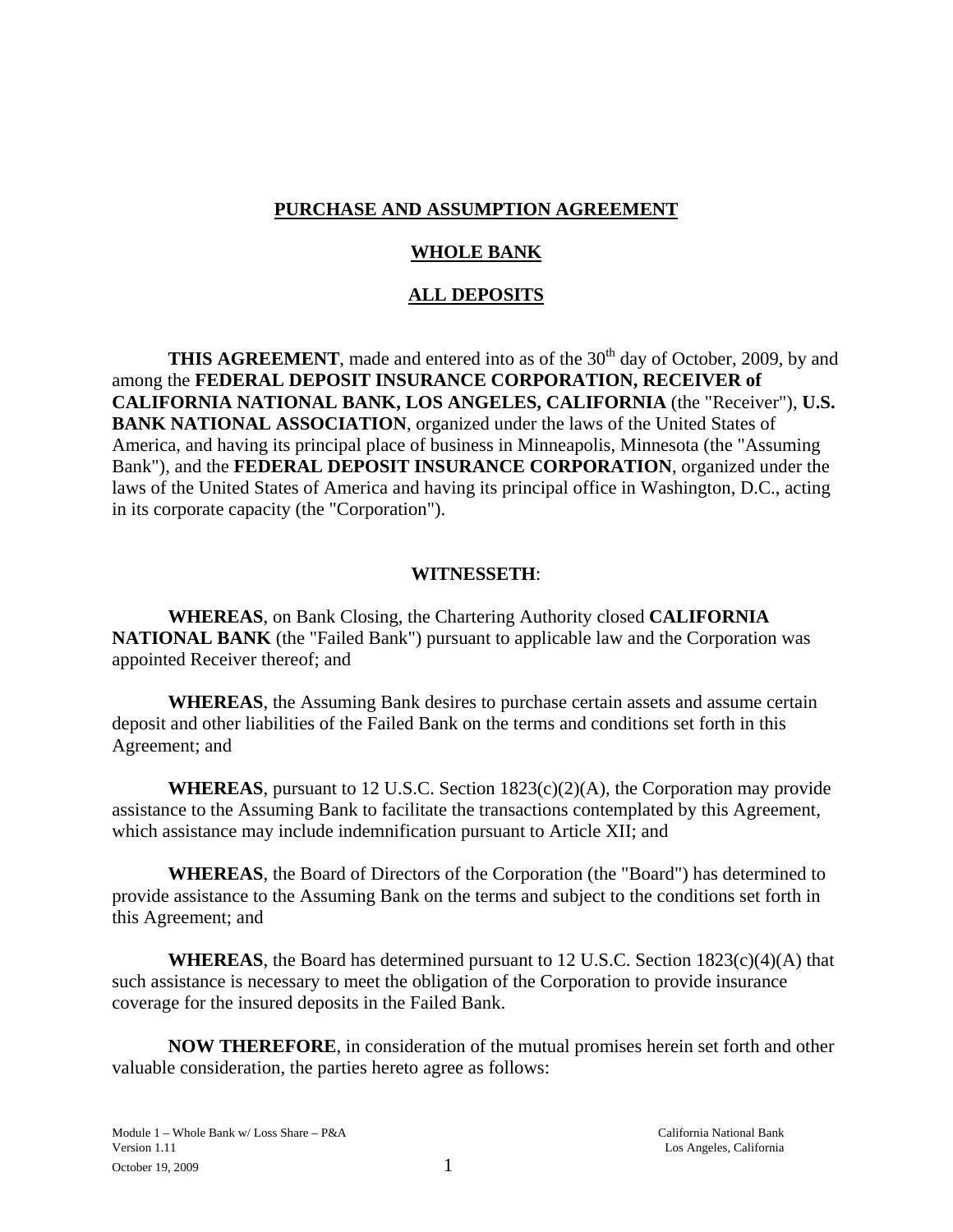## **ARTICLE I DEFINITIONS**

<span id="page-5-1"></span><span id="page-5-0"></span>Capitalized terms used in this Agreement shall have the meanings set forth in this Article I, or elsewhere in this Agreement. As used herein, words imparting the singular include the plural and vice versa.

**"Accounting Records"** means the general ledger and subsidiary ledgers and supporting schedules which support the general ledger balances.

**"Acquired Subsidiaries"** means Subsidiaries of the Failed Bank acquired pursuant to Section 3.1.

**"Affiliate"** of any Person means any director, officer, or employee of that Person and any other Person (i) who is directly or indirectly controlling, or controlled by, or under direct or indirect common control with, such Person, or (ii) who is an affiliate of such Person as the term "affiliate" is defined in Section 2 of the Bank Holding Company Act of 1956, as amended, 12 U.S.C. Section 1841.

**"Agreement"** means this Purchase and Assumption Agreement by and among the Assuming Bank, the Corporation and the Receiver, as amended or otherwise modified from time to time.

**"Assets"** means all assets of the Failed Bank purchased pursuant to Section 3.1. Assets owned by Subsidiaries of the Failed Bank are not "Assets" within the meaning of this definition.

**"Assumed Deposits"** means Deposits.

**"Bank Closing"** means the close of business of the Failed Bank on the date on which the Chartering Authority closed such institution.

**"Bank Premises"** means the banking houses, drive-in banking facilities, and teller facilities (staffed or automated) together with appurtenant parking, storage and service facilities and structures connecting remote facilities to banking houses, and land on which the foregoing are located, that are owned or leased by the Failed Bank and that have formerly been utilized, are currently utilized, or are intended to be utilized in the future by the Failed Bank as shown on the Accounting Records of the Failed Bank as of Bank Closing.

**"Book Value"** means, with respect to any Asset and any Liability Assumed, the dollar amount thereof stated on the Accounting Records of the Failed Bank. The Book Value of any item shall be determined as of Bank Closing after adjustments made by the Receiver for differences in accounts, suspense items, unposted debits and credits, and other similar adjustments or corrections and for setoffs, whether voluntary or involuntary. The Book Value of a Subsidiary of the Failed Bank acquired by the Assuming Bank shall be determined from the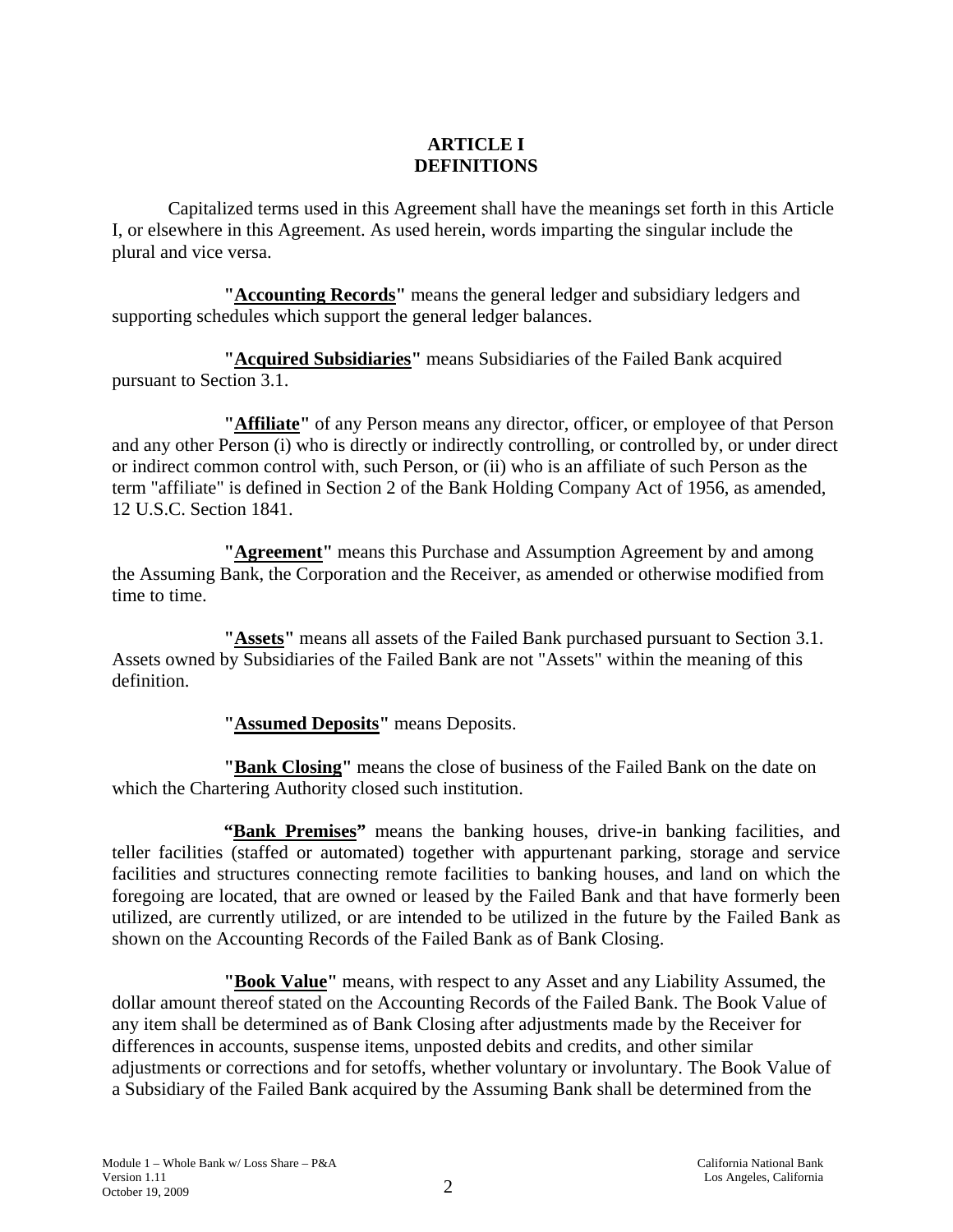<span id="page-6-0"></span>investment in subsidiary and related accounts on the "bank only" (unconsolidated) balance sheet of the Failed Bank based on the equity method of accounting. Without limiting the generality of the foregoing, (i) the Book Value of a Liability Assumed shall include all accrued and unpaid interest thereon as of Bank Closing, and (ii) the Book Value of a Loan shall reflect adjustments for earned interest, or unearned interest (as it relates to the "rule of 78s" or add-on-interest loans, as applicable), if any, as of Bank Closing, adjustments for the portion of earned or unearned loan-related credit life and/or disability insurance premiums, if any, attributable to the Failed Bank as of Bank Closing, and adjustments for Failed Bank Advances, if any, in each case as determined for financial reporting purposes. The Book Value of an Asset shall not include any adjustment for loan premiums, discounts or any related deferred income, fees or expenses, or general or specific reserves on the Accounting Records of the Failed Bank.

**"Business Day"** means a day other than a Saturday, Sunday, Federal legal holiday or legal holiday under the laws of the State where the Failed Bank is located, or a day on which the principal office of the Corporation is closed.

**"Chartering Authority"** means (i) with respect to a national bank, the Office of the Comptroller of the Currency, (ii) with respect to a Federal savings association or savings bank, the Office of Thrift Supervision, (iii) with respect to a bank or savings institution chartered by a State, the agency of such State charged with primary responsibility for regulating and/or closing banks or savings institutions, as the case may be, (iv) the Corporation in accordance with 12 U.S.C. Section 1821(c), with regard to self appointment, or (v) the appropriate Federal banking agency in accordance with 12 U.S.C. 1821(c)(9).

**"Commitment"** means the unfunded portion of a line of credit or other commitment reflected on the books and records of the Failed Bank to make an extension of credit (or additional advances with respect to a Loan) that was legally binding on the Failed Bank as of Bank Closing, other than extensions of credit pursuant to the credit card business and overdraft protection plans of the Failed Bank, if any.

**"Credit Documents"** mean the agreements, instruments, certificates or other documents at any time evidencing or otherwise relating to, governing or executed in connection with or as security for, a Loan, including without limitation notes, bonds, loan agreements, letter of credit applications, lease financing contracts, banker's acceptances, drafts, interest protection agreements, currency exchange agreements, repurchase agreements, reverse repurchase agreements, guarantees, deeds of trust, mortgages, assignments, security agreements, pledges, subordination or priority agreements, lien priority agreements, undertakings, security instruments, certificates, documents, legal opinions, participation agreements and intercreditor agreements, and all amendments, modifications, renewals, extensions, rearrangements, and substitutions with respect to any of the foregoing.

**"Credit File"** means all Credit Documents and all other credit, collateral, or insurance documents in the possession or custody of the Assuming Bank, or any of its Subsidiaries or Affiliates, relating to an Asset or a Loan included in a Put Notice, or copies of any thereof.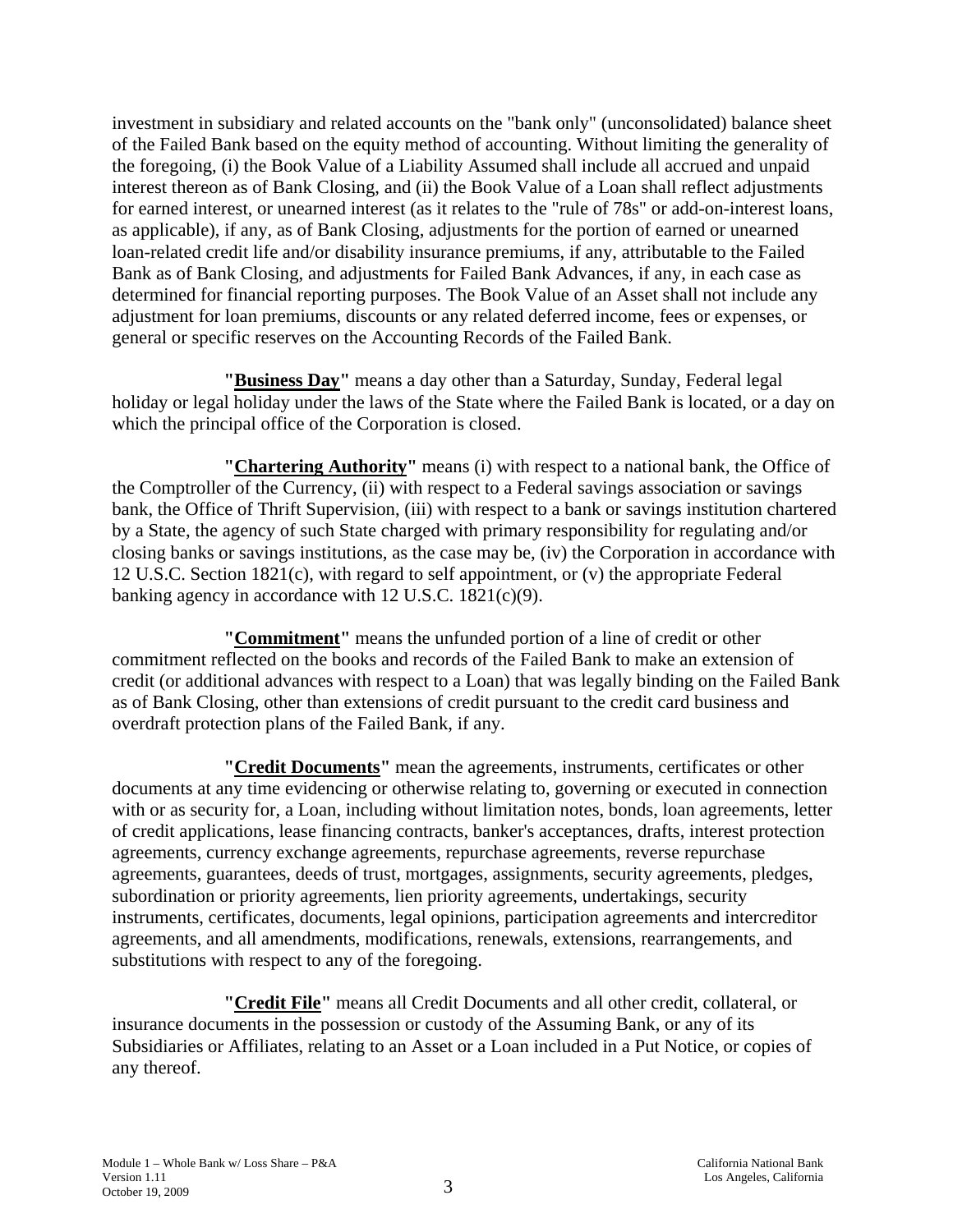<span id="page-7-0"></span> **"Data Processing Lease"** means any lease or licensing agreement, binding on the Failed Bank as of Bank Closing, the subject of which is data processing equipment or computer hardware or software used in connection with data processing activities. A lease or licensing agreement for computer software used in connection with data processing activities shall constitute a Data Processing Lease regardless of whether such lease or licensing agreement also covers data processing equipment.

**"Deposit"** means a deposit as defined in 12 U.S.C. Section 1813(l), including without limitation, outstanding cashier's checks and other official checks and all uncollected items included in the depositors' balances and credited on the books and records of the Failed Bank; provided, that the term "Deposit" shall not include all or any portion of those deposit balances which, in the discretion of the Receiver or the Corporation, (i) may be required to satisfy it for any liquidated or contingent liability of any depositor arising from an unauthorized or unlawful transaction, or (ii) may be needed to provide payment of any liability of any depositor to the Failed Bank or the Receiver, including the liability of any depositor as a director or officer of the Failed Bank, whether or not the amount of the liability is or can be determined as of Bank Closing.

**"Equity Adjustment"** means the dollar amount resulting by subtracting the Book Value, as of Bank Closing, of all Liabilities Assumed under this Agreement by the Assuming Bank from the purchase price, as determined in accordance with this Agreement, as of Bank Closing, of all Assets acquired under this Agreement by the Assuming Bank, which may be a positive or a negative number.

**"Failed Bank Advances"** means the total sums paid by the Failed Bank to (i) protect its lien position, (ii) pay ad valorem taxes and hazard insurance, and (iii) pay credit life insurance, accident and health insurance, and vendor's single interest insurance.

**"Fair Market Value"** means (i)(a) "Market Value" as defined in the regulation prescribing the standards for real estate appraisals used in federally related transactions, 12 C.F.R. § 323.2(g), and accordingly shall mean the most probable price which a property should bring in a competitive and open market under all conditions requisite to a fair sale, the buyer and seller each acting prudently and knowledgeably, and assuming the price is not affected by undue stimulus. Implicit in this definition is the consummation of a sale as of a specified date and the passing of title from seller to buyer under conditions whereby:

(1) Buyer and seller are typically motivated;

(2) Both parties are well informed or well advised, and acting in what they consider their own best interests;

(3) A reasonable time is allowed for exposure in the open market;

(4) Payment is made in terms of cash in U.S. dollars or in terms of financial arrangements comparable thereto; and

(5) The price represents the normal consideration for the property sold unaffected by special or creative financing or sales concessions granted by anyone associated with the sale;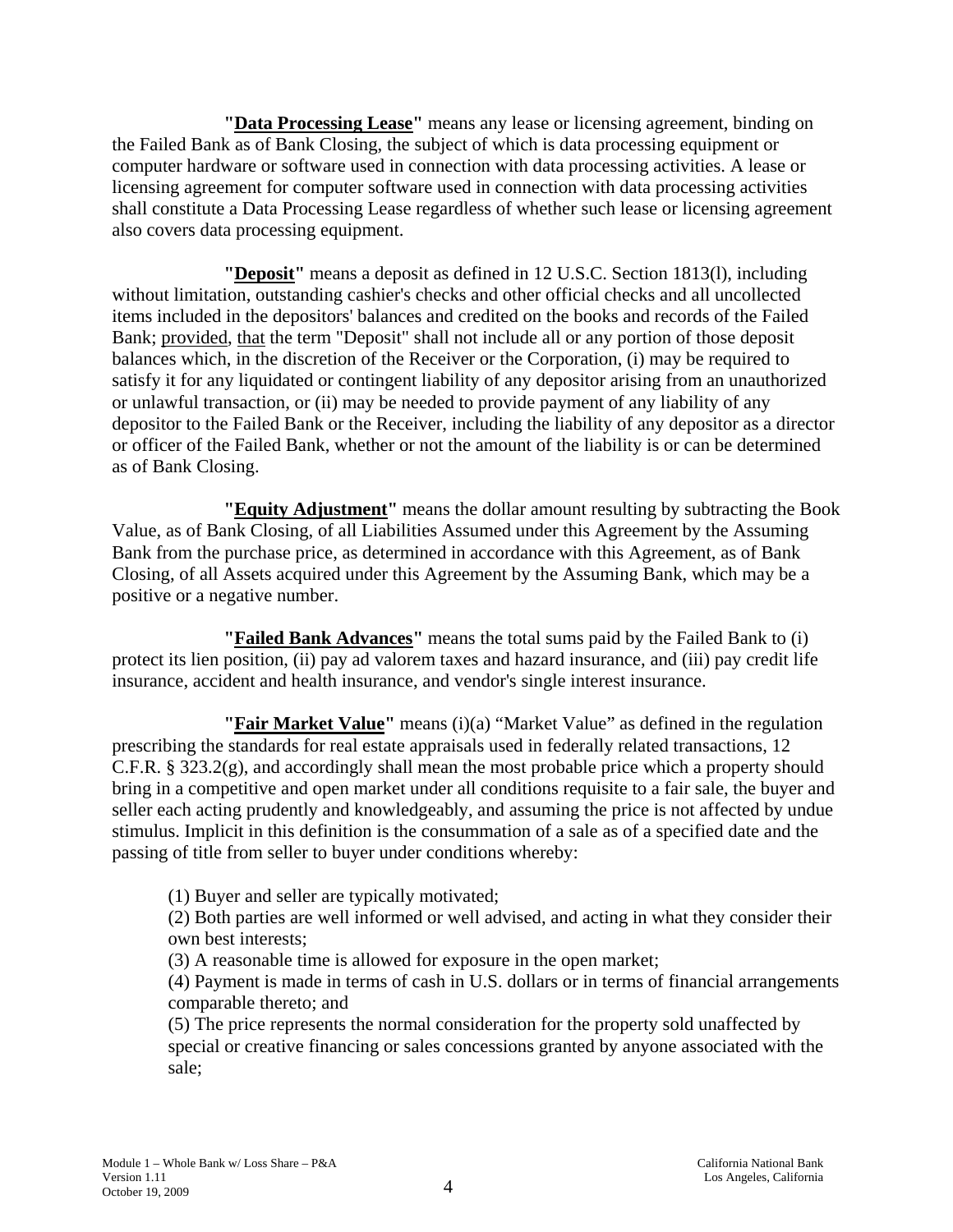as determined as of Bank Closing by an appraiser chosen by the Assuming Bank from a list of acceptable appraisers provided by the Receiver; any costs and fees associated with such determination shall be shared equally by the Receiver and the Assuming Bank, and (b) which, with respect to Bank Premises (to the extent, if any, that Bank Premises are purchased utilizing this valuation method), shall be determined not later than sixty (60) days after Bank Closing by an appraiser selected by the Receiver and the Assuming Bank within seven (7) days after Bank Closing; or (ii) with respect to property other than Bank Premises purchased utilizing this valuation method, the price therefore as established by the Receiver and agreed to by the Assuming Bank, or in the absence of such agreement, as determined in accordance with clause  $(i)(a)$  above.

"**First Loss Tranche**" means the dollar amount of liability that the Assuming Bank will incur prior to the commencement of loss sharing, which is the sum of (i) the Assuming Bank's asset premium (discount) bid, as reflected on the Assuming Bank's bid form, plus (ii) the Assuming Bank's Deposit premium bid, as reflected on the Assuming Bank's bid form, plus (iii) the Equity Adjustment. The First Loss Tranche may be a positive or negative number.

"**Fixtures**" means those leasehold improvements, additions, alterations and installations constituting all or a part of Bank Premises and which were acquired, added, built, installed or purchased at the expense of the Failed Bank, regardless of the holder of legal title thereto as of Bank Closing.

**"Furniture and Equipment"** means the furniture and equipment, other than motor vehicles, leased or owned by the Failed Bank and reflected on the books of the Failed Bank as of Bank Closing, including without limitation automated teller machines, carpeting, furniture, office machinery (including personal computers), shelving, office supplies, telephone, surveillance, security systems and artwork. Motor vehicles shall be considered other assets and pass at Book Value.

**"Indemnitees"** means, except as provided in Section 12.1(b)(11), (i) the Assuming Bank, (ii) the Subsidiaries and Affiliates of the Assuming Bank other than any Subsidiaries or Affiliates of the Failed Bank that are or become Subsidiaries or Affiliates of the Assuming Bank, and (iii) the directors, officers, employees and agents of the Assuming Bank and its Subsidiaries and Affiliates who are not also present or former directors, officers, employees or agents of the Failed Bank or of any Subsidiary or Affiliate of the Failed Bank.

**"Information Package"** means the most recent compilation of financial and other data with respect to the Failed Bank, including any amendments or supplements thereto, provided to the Assuming Bank by the Corporation on the web site used by the Corporation to market the Failed Bank to potential acquirers.

**"Legal Balance"** means the amount of indebtedness legally owed by an Obligor with respect to a Loan, including principal and accrued and unpaid interest, late fees, attorneys' fees and expenses, taxes, insurance premiums, and similar charges, if any.

 **"Liabilities Assumed"** has the meaning provided in Section 2.1.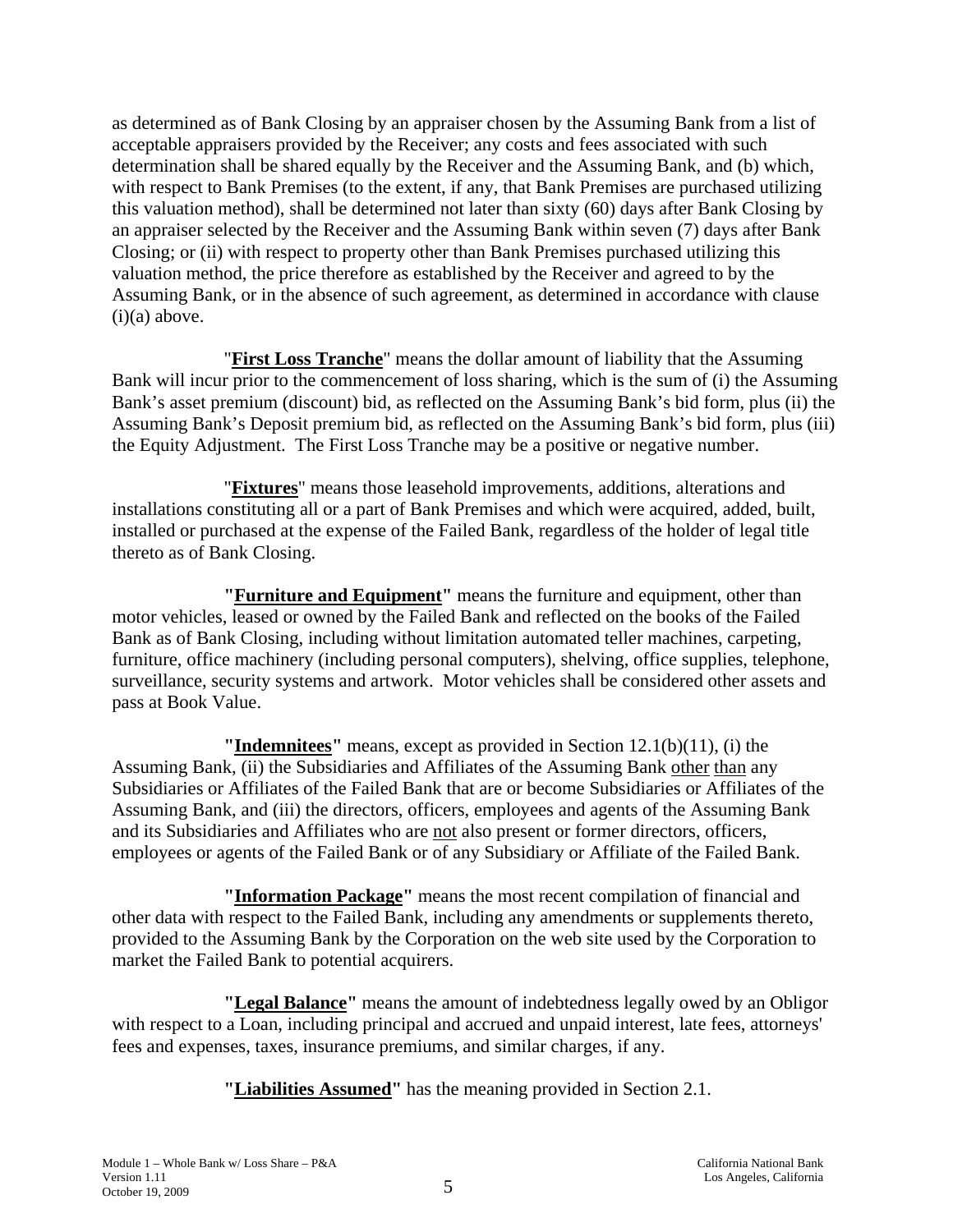**"Lien"** means any mortgage, lien, pledge, charge, assignment for security purposes, security interest, or encumbrance of any kind with respect to an Asset, including any conditional sale agreement or capital lease or other title retention agreement relating to such Asset.

**"Loans"** means all of the following owed to or held by the Failed Bank as of Bank Closing:

(i) loans (including loans which have been charged off the Accounting Records of the Failed Bank in whole or in part prior to June 5, 2009), participation agreements, interests in participations, overdrafts of customers (including but not limited to overdrafts made pursuant to an overdraft protection plan or similar extensions of credit in connection with a deposit account), revolving commercial lines of credit, home equity lines of credit, Commitments, United States and/or State-guaranteed student loans, and lease financing contracts;

(ii) all Liens, rights (including rights of set-off), remedies, powers, privileges, demands, claims, priorities, equities and benefits owned or held by, or accruing or to accrue to or for the benefit of, the holder of the obligations or instruments referred to in clause (i) above, including but not limited to those arising under or based upon Credit Documents, casualty insurance policies and binders, standby letters of credit, mortgagee title insurance policies and binders, payment bonds and performance bonds at any time and from time to time existing with respect to any of the obligations or instruments referred to in clause (i) above; and

(iii) all amendments, modifications, renewals, extensions, refinancings, and refundings of or for any of the foregoing.

**"Obligor"** means each Person liable for the full or partial payment or performance of any Loan, whether such Person is obligated directly, indirectly, primarily, secondarily, jointly, or severally.

**"Other Real Estate"** means all interests in real estate (other than Bank Premises and Fixtures), including but not limited to mineral rights, leasehold rights, condominium and cooperative interests, air rights and development rights that are owned by the Failed Bank.

**"Person"** means any individual, corporation, partnership, joint venture, association, joint-stock company, trust, unincorporated organization, or government or any agency or political subdivision thereof, excluding the Corporation.

**"Primary Indemnitor"** means any Person (other than the Assuming Bank or any of its Affiliates) who is obligated to indemnify or insure, or otherwise make payments (including payments on account of claims made against) to or on behalf of any Person in connection with the claims covered under Article XII, including without limitation any insurer issuing any directors and officers liability policy or any Person issuing a financial institution bond or banker's blanket bond.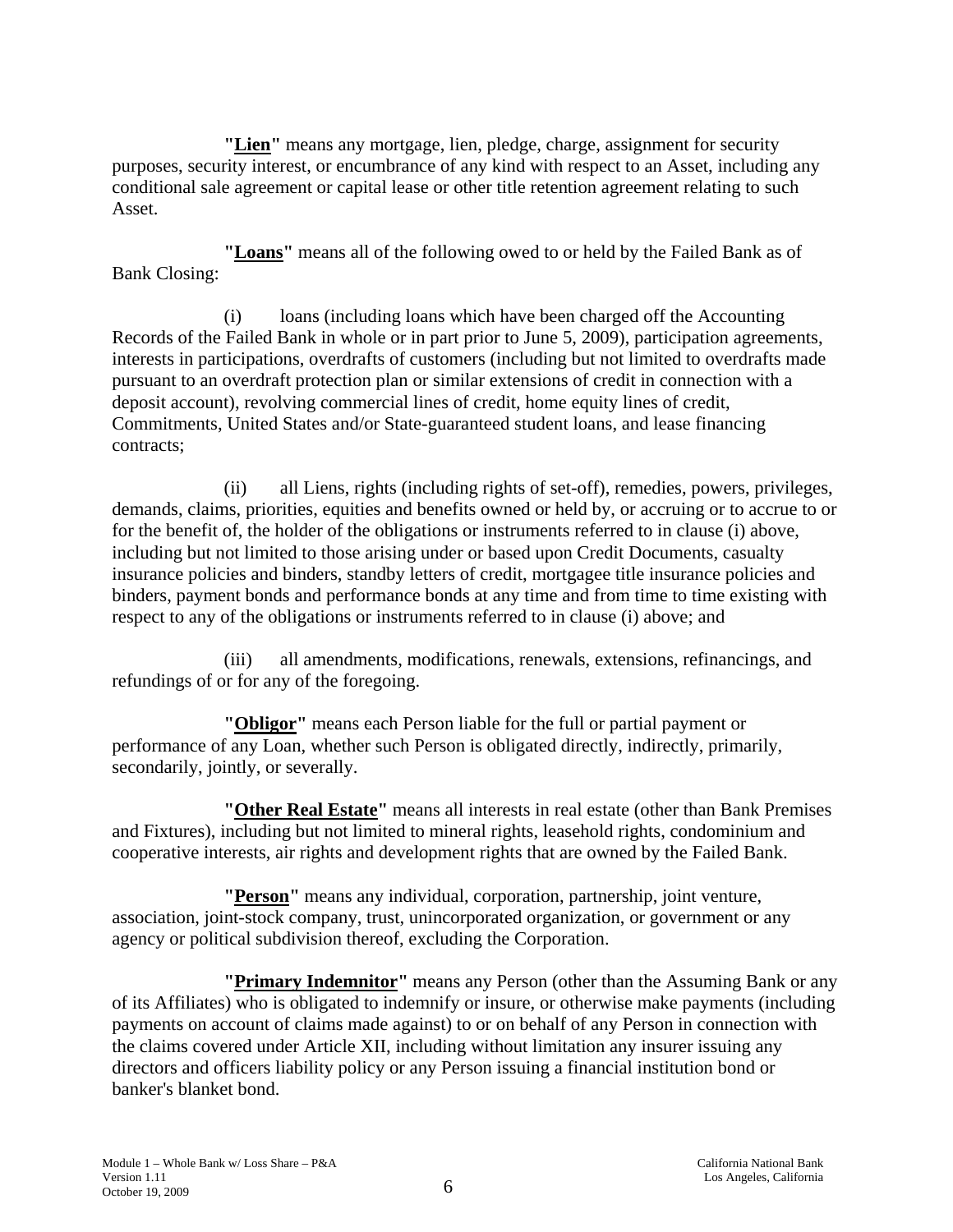**"Proforma"** means producing a balance sheet that reflects a reasonably accurate financial statement of the Failed bank through the date of closing. The Proforma financial statements serve as a basis for the opening entries of both the Assuming Bank and the Receiver.

**"Put Date"** has the meaning provided in Section 3.4.

**"Put Notice"** has the meaning provided in Section 3.4.

**"Qualified Financial Contract"** means a qualified financial contract as defined in 12 U.S.C. Section 1821(e)(8)(D).

**"Record"** means any document, microfiche, microfilm and computer records (including but not limited to magnetic tape, disc storage, card forms and printed copy) of the Failed Bank generated or maintained by the Failed Bank that is owned by or in the possession of the Receiver at Bank Closing.

**"Related Liability"** with respect to any Asset means any liability existing and reflected on the Accounting Records of the Failed Bank as of Bank Closing for (i) indebtedness secured by mortgages, deeds of trust, chattel mortgages, security interests or other liens on or affecting such Asset, (ii) ad valorem taxes applicable to such Asset, and (iii) any other obligation determined by the Receiver to be directly related to such Asset.

**"Related Liability Amount"** with respect to any Related Liability on the books of the Assuming Bank, means the amount of such Related Liability as stated on the Accounting Records of the Assuming Bank (as maintained in accordance with generally accepted accounting principles) as of the date as of which the Related Liability Amount is being determined. With respect to a liability that relates to more than one asset, the amount of such Related Liability shall be allocated among such assets for the purpose of determining the Related Liability Amount with respect to any one of such assets. Such allocation shall be made by specific allocation, where determinable, and otherwise shall be pro rata based upon the dollar amount of such assets stated on the Accounting Records of the entity that owns such asset.

 **"Repurchase Price"** means, with respect to any Loan the Book Value, adjusted to reflect changes to Book Value after Bank Closing, plus (i) any advances and interest on such Loan after Bank Closing, minus (ii) the total of amounts received by the Assuming Bank for such Loan, regardless of how applied, after Bank Closing, plus (iii) advances made by Assuming Bank, plus (iv) total disbursements of principal made by Receiver that are not included in the Book Value.

**"Safe Deposit Boxes"** means the safe deposit boxes of the Failed Bank, if any, including the removable safe deposit boxes and safe deposit stacks in the Failed Bank's vault(s), all rights and benefits under rental agreements with respect to such safe deposit boxes, and all keys and combinations thereto.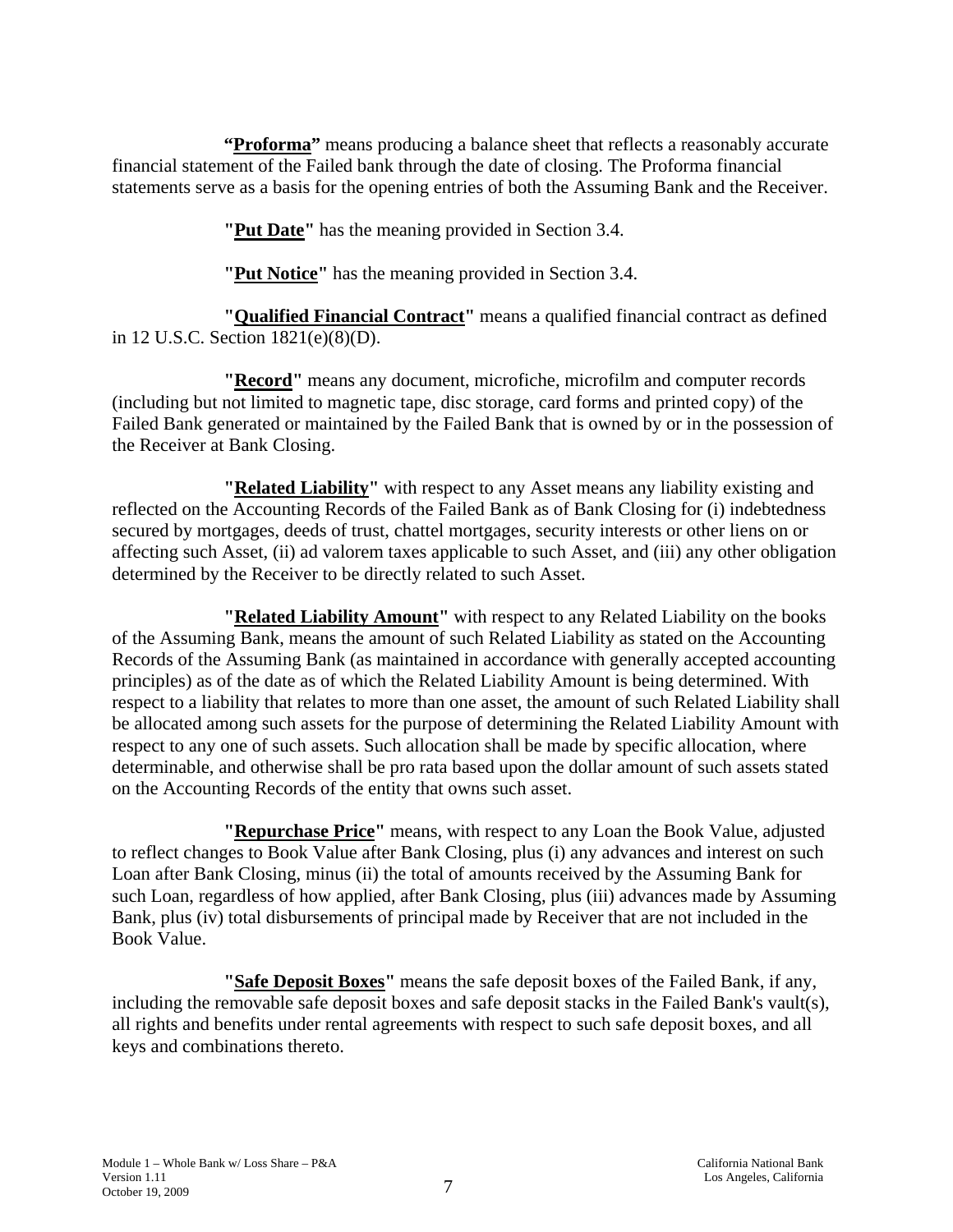<span id="page-11-0"></span> **"Settlement Date"** means the first Business Day immediately prior to the day which is one hundred eighty (180) days after Bank Closing, or such other date prior thereto as may be agreed upon by the Receiver and the Assuming Bank. The Receiver, in its discretion, may extend the Settlement Date.

**"Settlement Interest Rate"** means, for the first calendar quarter or portion thereof during which interest accrues, the rate determined by the Receiver to be equal to the equivalent coupon issue yield on twenty-six (26)-week United States Treasury Bills in effect as of Bank Closing as published in The Wall Street Journal; provided, that if no such equivalent coupon issue yield is available as of Bank Closing, the equivalent coupon issue yield for such Treasury Bills most recently published in The Wall Street Journal prior to Bank Closing shall be used. Thereafter, the rate shall be adjusted to the rate determined by the Receiver to be equal to the equivalent coupon issue yield on such Treasury Bills in effect as of the first day of each succeeding calendar quarter during which interest accrues as published in The Wall Street Journal.

**"Subsidiary"** has the meaning set forth in Section 3(w)(4) of the Federal Deposit Insurance Act, 12 U.S.C. Section 1813(w)(4), as amended.

## **ARTICLE II ASSUMPTION OF LIABILITIES**

 **2.1 Liabilities Assumed by Assuming Bank.** The Assuming Bank expressly assumes at Book Value (subject to adjustment pursuant to Article VIII) and agrees to pay, perform, and discharge all of the following liabilities of the Failed Bank as of Bank Closing, except as otherwise provided in this Agreement (such liabilities referred to as "Liabilities Assumed"):

> (a) Assumed Deposits, except those Deposits specifically listed on Schedule 2.1(a); provided, that as to any Deposits of public money which are Assumed Deposits, the Assuming Bank agrees to properly secure such Deposits with such Assets as appropriate which, prior to Bank Closing, were pledged as security by the Failed Bank, or with assets of the Assuming Bank, if such securing Assets, if any, are insufficient to properly secure such Deposits;

> (b) liabilities for indebtedness secured by mortgages, deeds of trust, chattel mortgages, security interests or other liens on or affecting any Assets, if any; provided, that the assumption of any liability pursuant to this paragraph shall be limited to the market value of the Assets securing such liability as determined by the Receiver;

> (c) borrowings from Federal Reserve Banks and Federal Home Loan Banks, if any, provided, that the assumption of any liability pursuant to this paragraph shall be limited to the market value of the assets securing such liability as determined by the Receiver; and overdrafts, debit balances, service charges, reclamations, and adjustments to accounts with the Federal Reserve Banks as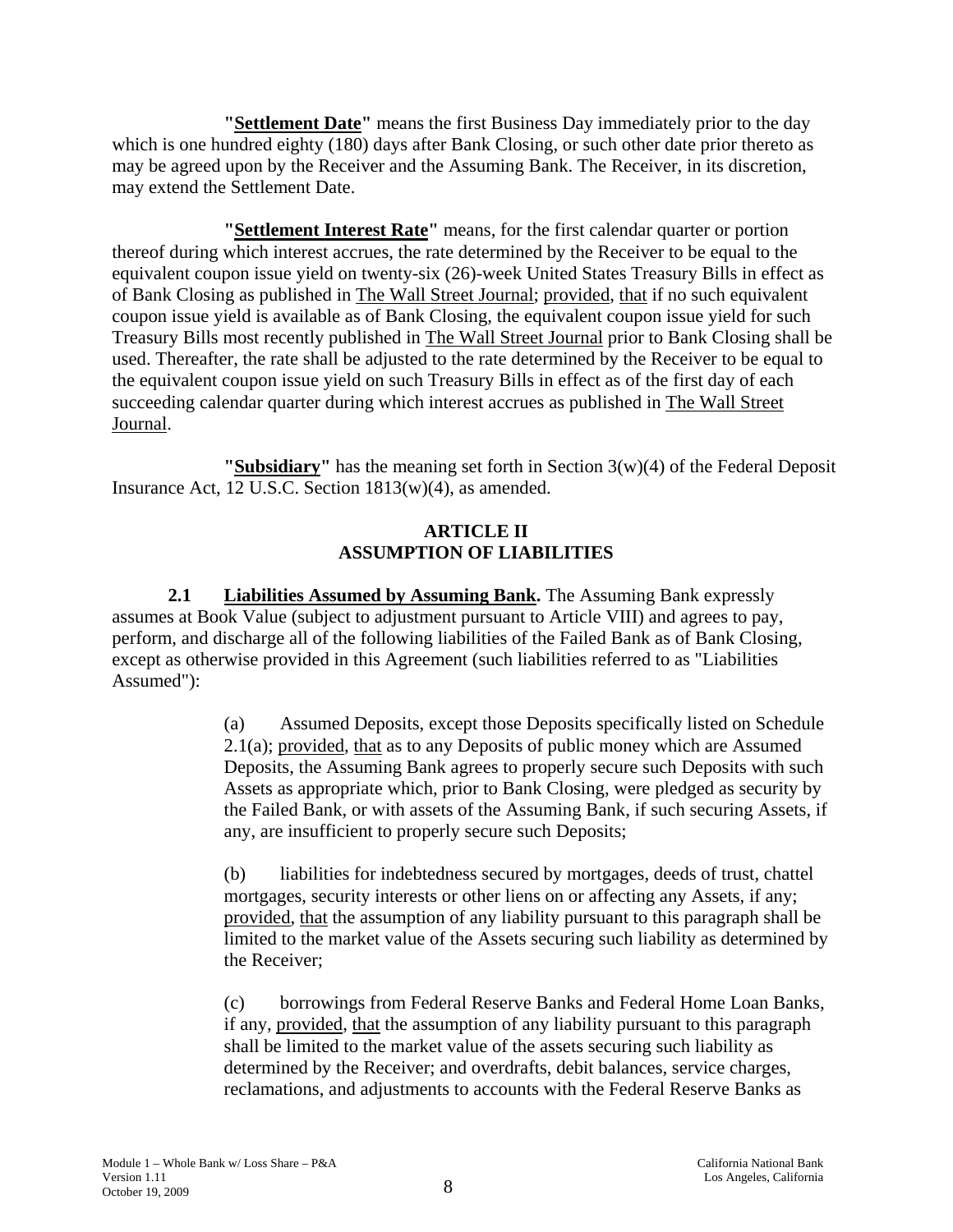reflected on the books and records of any such Federal Reserve Bank within ninety (90) days after Bank Closing, if any;

(d) ad valorem taxes applicable to any Asset, if any; provided, that the assumption of any ad valorem taxes pursuant to this paragraph shall be limited to an amount equal to the market value of the Asset to which such taxes apply as determined by the Receiver;

(e) liabilities, if any, for federal funds purchased, repurchase agreements and overdrafts in accounts maintained with other depository institutions (including any accrued and unpaid interest thereon computed to and including Bank Closing); provided, that the assumption of any liability pursuant to this paragraph shall be limited to the market value of the Assets securing such liability as determined by the Receiver;

(f) United States Treasury tax and loan note option accounts, if any;

(g) liabilities for any acceptance or commercial letter of credit (other than "standby letters of credit" as defined in 12 C.F.R. Section 337.2(a)); provided, that the assumption of any liability pursuant to this paragraph shall be limited to the market value of the Assets securing such liability as determined by the Receiver;

(h) duties and obligations assumed pursuant to this Agreement including without limitation those relating to the Failed Bank's credit card business, overdraft protection plans, safe deposit business, safekeeping business or trust business, if any;

(i) liabilities, if any, for Commitments;

(j) liabilities, if any, for amounts owed to any Subsidiary of the Failed Bank acquired under Section 3.1;

(k) liabilities, if any, with respect to Qualified Financial Contracts;

(l) duties and obligations under any contract pursuant to which the Failed Bank provides mortgage servicing for others, or mortgage servicing is provided to the Failed Bank by others; and

(m) all asset-related offensive litigation liabilities and all asset-related defensive litigation liabilities, but only to the extent such liabilities relate to assets subject to a loss share agreement, and provided that all other defensive litigation and any class actions with respect to credit card business are retained by the Receiver.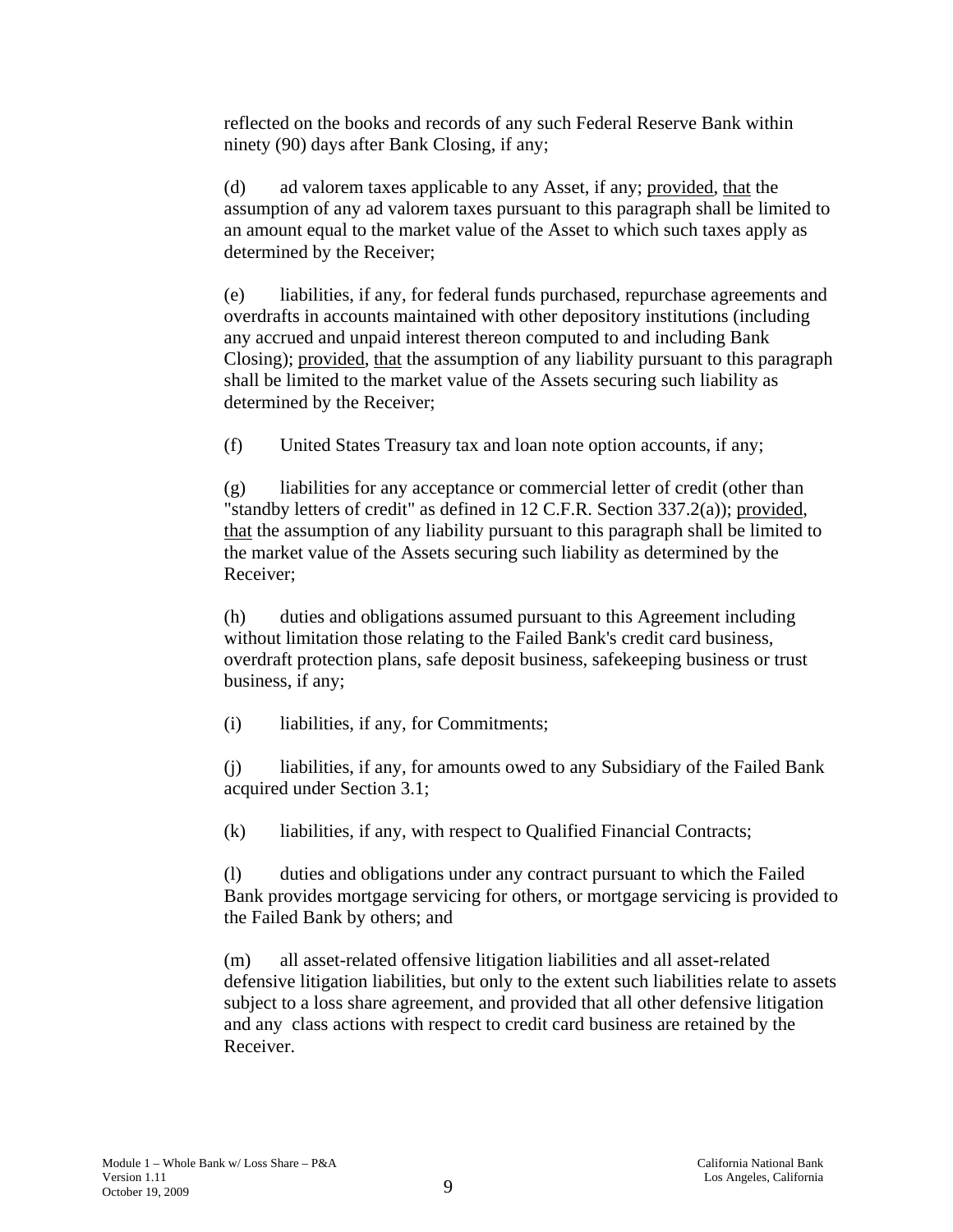<span id="page-13-0"></span>Schedule 2.1 attached hereto and incorporated herein sets forth certain categories of Liabilities Assumed and the aggregate Book Value of the Liabilities Assumed in such categories. Such schedule is based upon the best information available to the Receiver and may be adjusted as provided in Article VIII.

**2.2 Interest on Deposit Liabilities.** The Assuming Bank agrees that, from and after Bank Closing, it will accrue and pay interest on Deposit liabilities assumed pursuant to Section 2.1 at a rate(s) it shall determine; provided, that for non-transaction Deposit liabilities such rate(s) shall not be less than the lowest rate offered by the Assuming Bank to its depositors for non-transaction deposit accounts. The Assuming Bank shall permit each depositor to withdraw, without penalty for early withdrawal, all or any portion of such depositor's Deposit, whether or not the Assuming Bank elects to pay interest in accordance with any deposit agreement formerly existing between the Failed Bank and such depositor; and further provided, that if such Deposit has been pledged to secure an obligation of the depositor or other party, any withdrawal thereof shall be subject to the terms of the agreement governing such pledge. The Assuming Bank shall give notice to such depositors as provided in Section 5.3 of the rate(s) of interest which it has determined to pay and of such withdrawal rights.

**2.3 Unclaimed Deposits.** Fifteen (15) months following the Bank Closing Date, the Assuming Bank will provide the Receiver a listing of all deposit accounts, including the type of account, not claimed by the depositor. The Receiver will review the list and authorize the Assuming Bank to act on behalf of the Receiver to send a "Final Legal Notice" in a form substantially similar to Exhibit 2.3A to the owner(s) of the unclaimed deposits reminding them of the need to claim or arrange to continue their account(s) with the Assuming Bank. The Assuming Bank will send the "Final Legal Notice" to the depositors within thirty (30) days following notification of the Receiver's authorization. The Assuming Bank will prepare an Affidavit of Mailing and will forward the Affidavit of Mailing to the Receiver after mailing out the "Final Legal Notice" in a form substantially similar to Exhibit 2.3B to the owner(s) of unclaimed deposit accounts.

If, within eighteen (18) months after Bank Closing, any depositor of the Failed Bank does not claim or arrange to continue such depositor's Deposit assumed pursuant to Section 2.1 at the Assuming Bank, the Assuming Bank shall, within fifteen (15) Business Days after the end of such eighteen (18) month period, (i) refund to the Receiver the full amount of each such deposit (without reduction for service charges), (ii) provide to the Receiver a schedule of all such refunded Deposits in such form as may be prescribed by the Receiver, and (iii) assign, transfer, convey, and deliver to the Receiver, all right, title, and interest of the Assuming Bank in and to the Records previously transferred to the Assuming Bank and other records generated or maintained by the Assuming Bank pertaining to such Deposits. During such eighteen (18) month period, at the request of the Receiver, the Assuming Bank promptly shall provide to the Receiver schedules of unclaimed deposits in such form as may be prescribed by the Receiver.

**2.4 Employee Plans.** Except as provided in Section 4.12, the Assuming Bank shall have no liabilities, obligations or responsibilities under the Failed Bank's health care, bonus, vacation, pension, profit sharing, deferred compensation, 401K or stock purchase plans or similar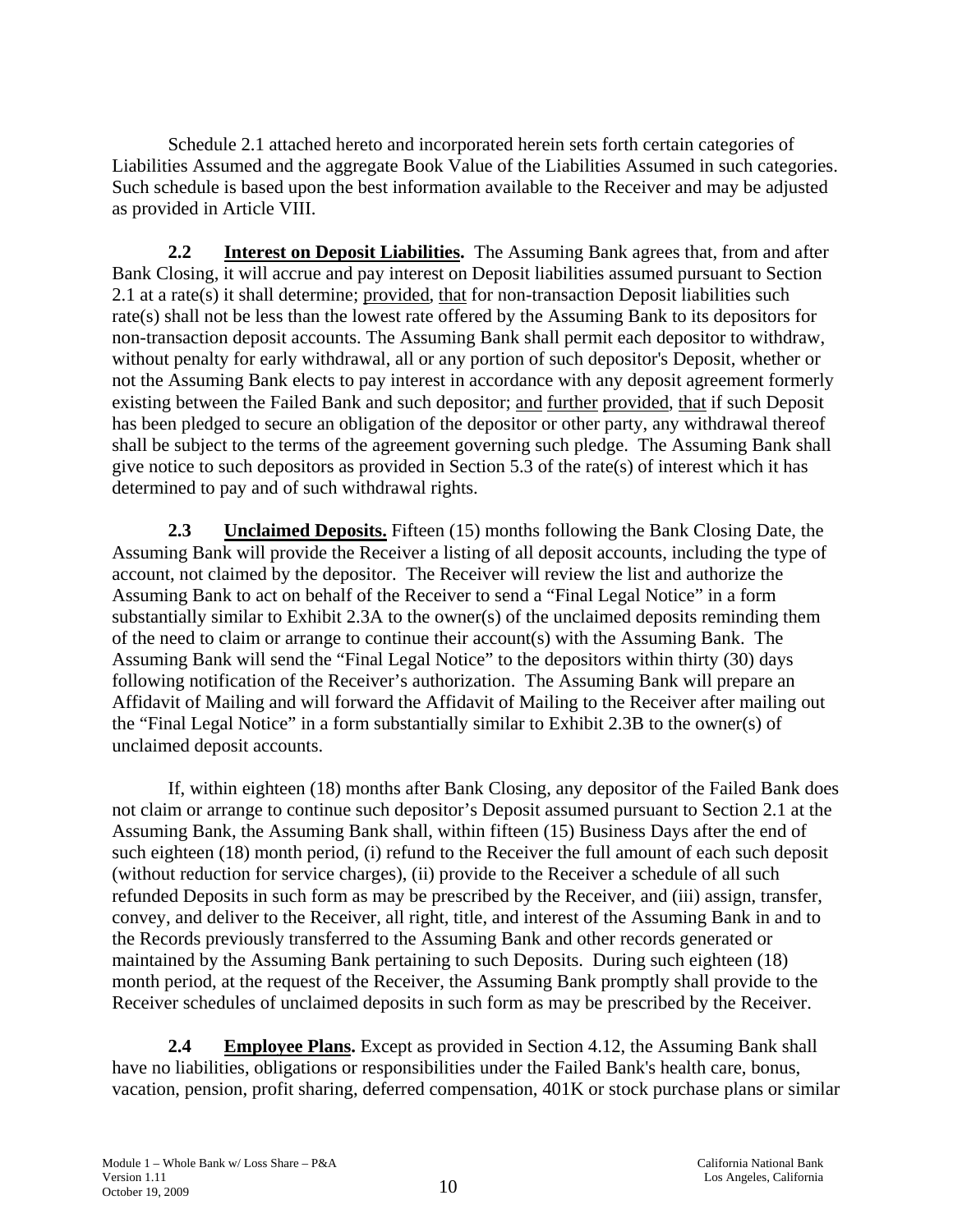<span id="page-14-0"></span>plans, if any, unless the Receiver and the Assuming Bank agree otherwise subsequent to the date of this Agreement.

## **ARTICLE III PURCHASE OF ASSETS**

Assuming Bank includes, but is not limited to, the entities listed on Schedule 3.1a.  **3.1 Assets Purchased by Assuming Bank**. With the exception of certain assets expressly excluded in Sections 3.5 and 3.6, the Assuming Bank hereby purchases from the Receiver, and the Receiver hereby sells, assigns, transfers, conveys, and delivers to the Assuming Bank, all right, title, and interest of the Receiver in and to all of the assets (real, personal and mixed, wherever located and however acquired) including all subsidiaries, joint ventures, partnerships, and any and all other business combinations or arrangements, whether active, inactive, dissolved or terminated, of the Failed Bank whether or not reflected on the books of the Failed Bank as of Bank Closing. Schedules 3.1 and 3.1a attached hereto and incorporated herein sets forth certain categories of Assets purchased hereunder. Such schedule is based upon the best information available to the Receiver and may be adjusted as provided in Article VIII. Assets are purchased hereunder by the Assuming Bank subject to all liabilities for indebtedness collateralized by Liens affecting such Assets to the extent provided in Section 2.1. The subsidiaries, joint ventures, partnerships, and any and all other business combinations or arrangements, whether active, inactive, dissolved or terminated being purchased by the Notwithstanding Section 4.8, the Assuming Bank specifically purchases all mortgage servicing rights and obligations of the Failed Bank.

### **3.2 Asset Purchase Price**.

(a) All Assets and assets of the Failed Bank subject to an option to purchase by the Assuming Bank shall be purchased for the amount, or the amount resulting from the method specified for determining the amount, as specified on Schedule 3.2, except as otherwise may be provided herein. Any Asset, asset of the Failed Bank subject to an option to purchase or other asset purchased for which no purchase price is specified on Schedule 3.2 or otherwise herein shall be purchased at its Book Value. Loans or other assets charged off the Accounting Records of the Failed Bank prior to June 5, 2009 shall be purchased at a price of zero.

(b) The purchase price for securities (other than the capital stock of any Acquired Subsidiary) purchased under Section 3.1 by the Assuming Bank shall be the market value thereof as of Bank Closing, which market value shall be (i) the market price for each such security quoted at the close of the trading day effective on Bank Closing as published electronically by Bloomberg, L.P., or alternatively, at the discretion of the Receiver, IDC/Financial Times (FT) Interactive Data; (ii) provided, that if such market price is not available for any such security, the Assuming Bank will submit a bid for each such security within three days of notification/bid request by the Receiver (unless a different time period is agreed to by the Assuming Bank and the Receiver) and the Receiver, in its sole discretion will accept or reject each such bid; and (iii) further provided in the absence of an acceptable bid from the Assuming Bank, each such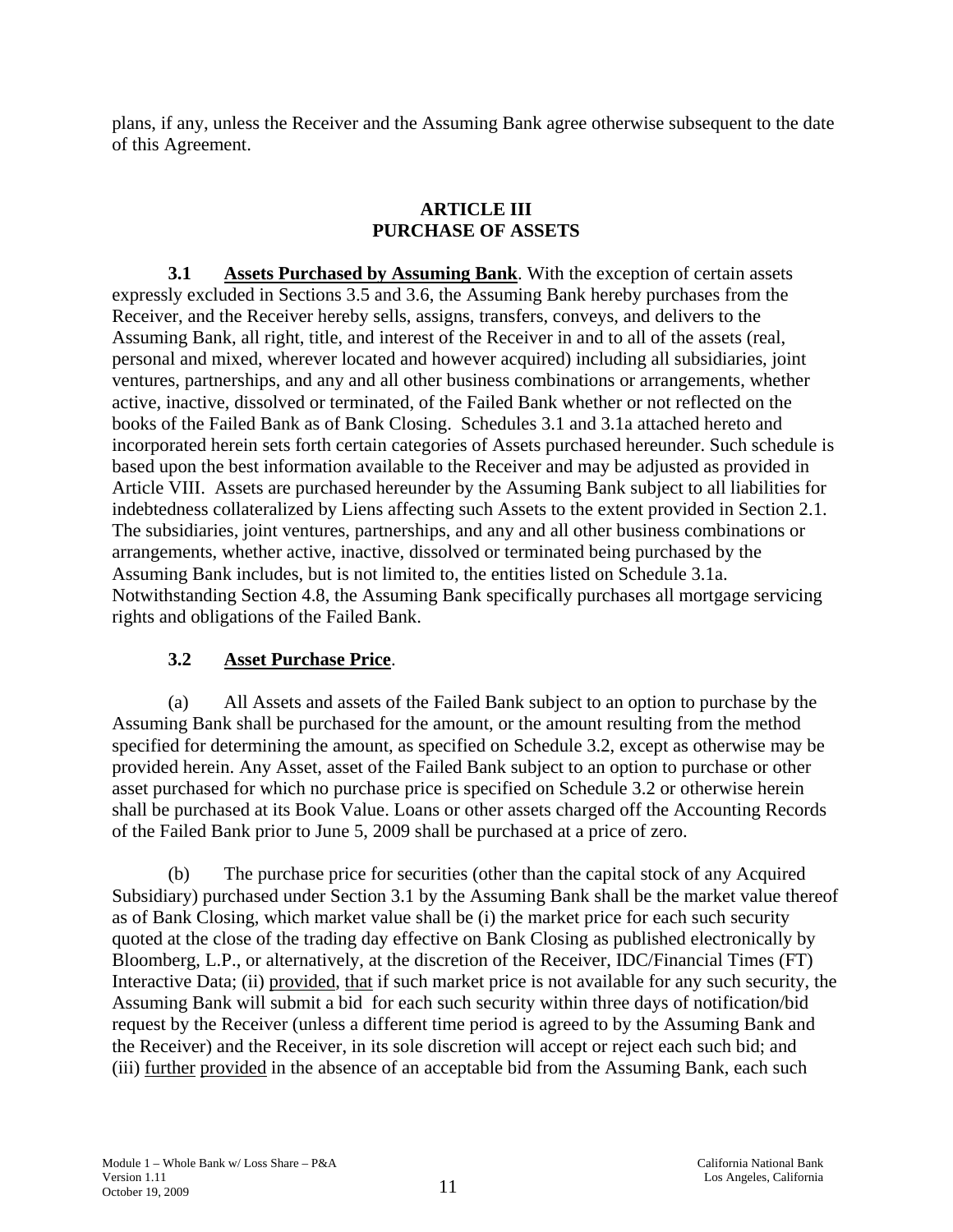<span id="page-15-0"></span>security shall not pass to the Assuming Bank and shall be deemed to be an excluded asset hereunder.

(c) Qualified Financial Contracts shall be purchased at market value determined in accordance with the terms of Exhibit 3.2(c). Any costs associated with such valuation shall be shared equally by the Receiver and the Assuming Bank.

**3.3 Manner of Conveyance; Limited Warranty; Nonrecourse; Etc. THE CONVEYANCE OF ALL ASSETS, INCLUDING REAL AND PERSONAL PROPERTY INTERESTS, PURCHASED BY THE ASSUMING BANK UNDER THIS AGREEMENT SHALL BE MADE, AS NECESSARY, BY RECEIVER'S DEED OR RECEIVER'S BILL OF SALE, "AS IS", "WHERE IS", WITHOUT RECOURSE AND, EXCEPT AS OTHERWISE SPECIFICALLY PROVIDED IN THIS AGREEMENT, WITHOUT ANY WARRANTIES WHATSOEVER WITH RESPECT TO SUCH ASSETS, EXPRESS OR IMPLIED, WITH RESPECT TO TITLE, ENFORCEABILITY, COLLECTIBILITY, DOCUMENTATION OR FREEDOM FROM LIENS OR ENCUMBRANCES (IN WHOLE OR IN PART), OR ANY OTHER MATTERS.** 

## **3.4 Puts of Assets to the Receiver**.

(a) **Puts Within 30 Days After Bank Closing**. During the thirty (30)-day period following Bank Closing and only during such period (which thirty (30)-day period may be extended in writing in the sole absolute discretion of the Receiver for any Loan), in accordance with this Section 3.4, the Assuming Bank shall be entitled to require the Receiver to purchase any Loan secured by an Assumed Deposit and transferred to the Assuming Bank pursuant to Section 3.1 which is not a Shared-Loss Loan and which is not fully secured by Assumed Deposits or deposits at other insured depository institutions due to either insufficient Assumed Deposit or deposit collateral or deficient documentation regarding such collateral; provided with regard to any Loan secured by an Assumed Deposit, no such purchase may be required until any Deposit setoff determination, whether voluntary or involuntary, has been made; and,

at the end of the thirty (30)-day period following Bank Closing and at that time only, in accordance with this Section 3.4, the Assuming Bank shall be entitled to require the Receiver to purchase any remaining overdraft transferred to the Assuming Bank pursuant to 3.1 which both was made after June 5, 2009 and was not made pursuant to an overdraft protection plan or similar extension of credit.

Notwithstanding the foregoing, the Assuming Bank shall not have the right to require the Receiver to purchase any Loan if (i) the Obligor with respect to such Loan is an Acquired Subsidiary, or (ii) the Assuming Bank has:

> (A) made any advance in accordance with the terms of a Commitment or otherwise with respect to such Loan;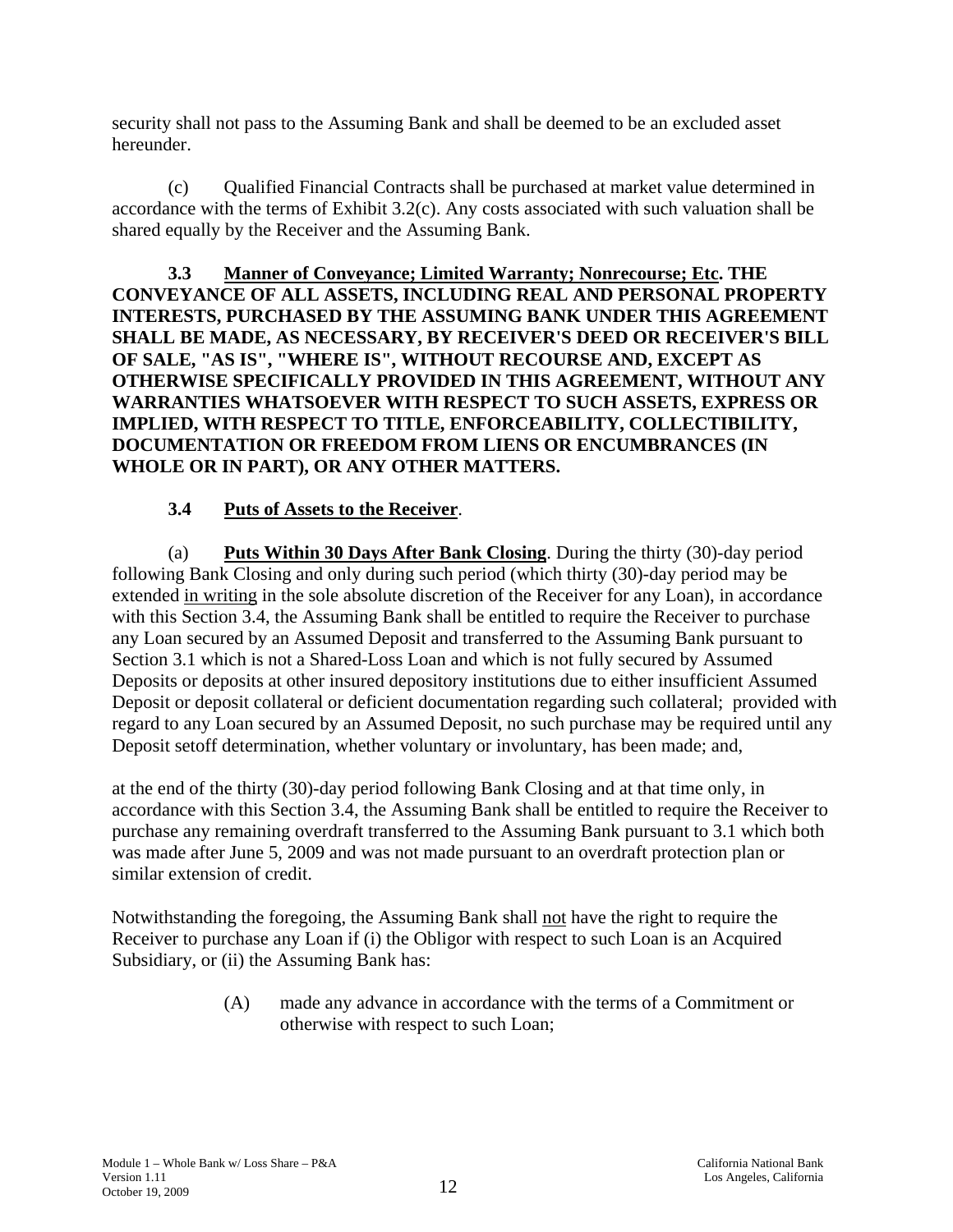- (B) taken any action that increased the amount of a Related Liability with respect to such Loan over the amount of such liability immediately prior to the time of such action;
- (C) created or permitted to be created any Lien on such Loan which secures indebtedness for money borrowed or which constitutes a conditional sales agreement, capital lease or other title retention agreement;
- (D) entered into, agreed to make, grant or permit, or made, granted or permitted any modification or amendment to, any waiver or extension with respect to, or any renewal, refinancing or refunding of, such Loan or related Credit Documents or collateral, including, without limitation, any act or omission which diminished such collateral; or
- (E) sold, assigned or transferred all or a portion of such Loan to a third party (whether with or without recourse).

The Assuming Bank shall transfer all such Assets to the Receiver without recourse, and shall indemnify the Receiver against any and all claims of any Person claiming by, through or under the Assuming Bank with respect to any such Asset, as provided in Section 12.4.

(b) **Notices to the Receiver**. In the event that the Assuming Bank elects to require the Receiver to purchase one or more Assets, the Assuming Bank shall deliver to the Receiver a notice (a "Put Notice") which shall include:

- (i) a list of all Assets that the Assuming Bank requires the Receiver to purchase;
- (ii) a list of all Related Liabilities with respect to the Assets identified pursuant to (i) above; and
- (iii) a statement of the estimated Repurchase Price of each Asset identified pursuant to (i) above as of the applicable Put Date.

Such notice shall be in the form prescribed by the Receiver or such other form to which the Receiver shall consent. As provided in Section 9.6, the Assuming Bank shall deliver to the Receiver such documents, Credit Files and such additional information relating to the subject matter of the Put Notice as the Receiver may request and shall provide to the Receiver full access to all other relevant books and records.

(c) **Purchase by Receiver**. The Receiver shall purchase Assets that are specified in the Put Notice and shall assume Related Liabilities with respect to such Assets, and the transfer of such Assets and Related Liabilities shall be effective as of a date determined by the Receiver which date shall not be later than thirty (30) days after receipt by the Receiver of the Put Notice (the "Put Date").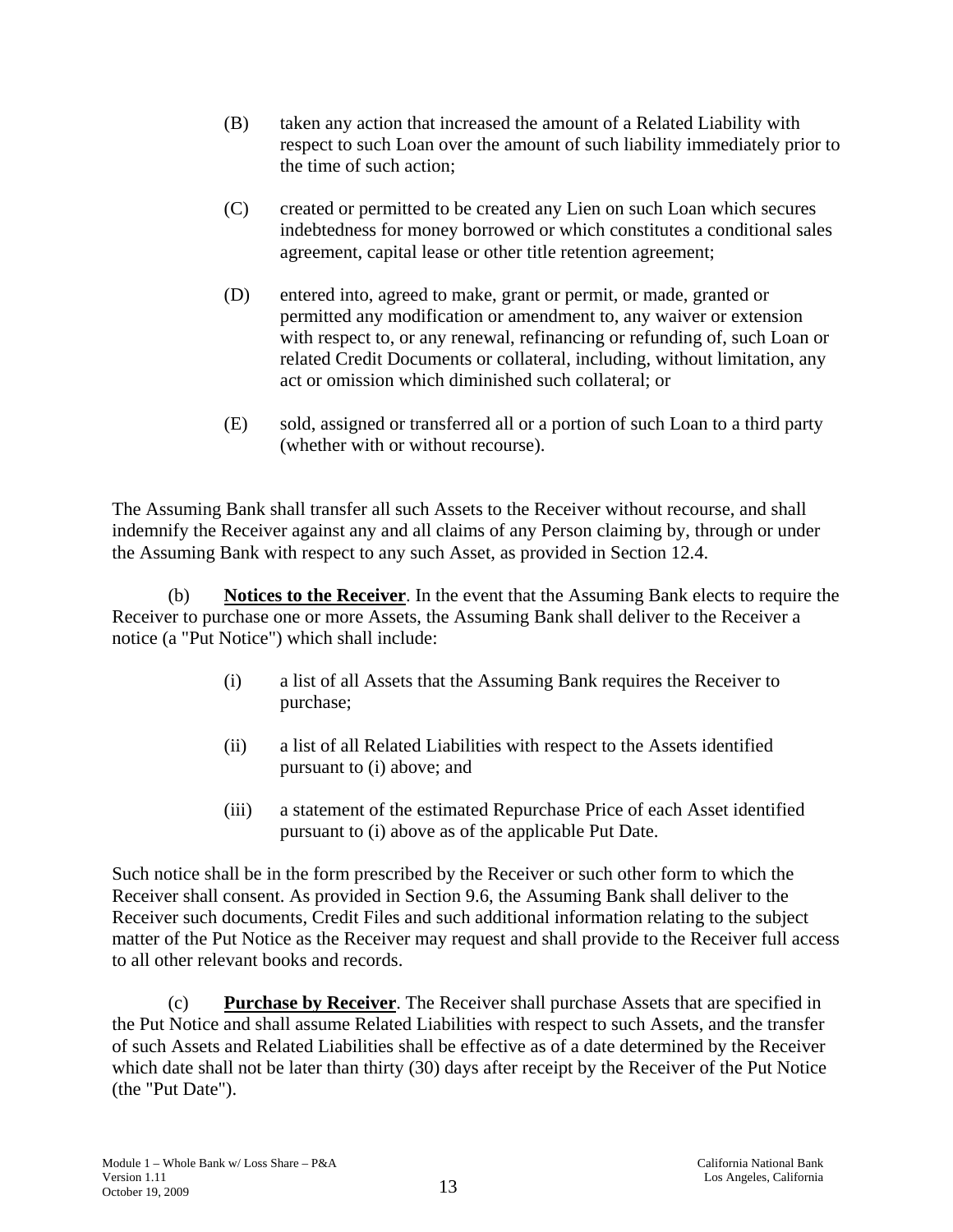<span id="page-17-0"></span> (d) **Purchase Price and Payment Date**. Each Asset purchased by the Receiver pursuant to this Section 3.4 shall be purchased at a price equal to the Repurchase Price of such Asset less the Related Liability Amount applicable to such Asset, in each case determined as of the applicable Put Date. If the difference between such Repurchase Price and such Related Liability Amount is positive, then the Receiver shall pay to the Assuming Bank the amount of such difference; if the difference between such amounts is negative, then the Assuming Bank shall pay to the Receiver the amount of such difference. The Assuming Bank or the Receiver, as the case may be, shall pay the purchase price determined pursuant to this Section 3.4(d) not later than the twentieth (20th) Business Day following the applicable Put Date, together with interest on such amount at the Settlement Interest Rate for the period from and including such Put Date to and including the day preceding the date upon which payment is made.

(e) **Servicing.** The Assuming Bank shall administer and manage any Asset subject to purchase by the Receiver in accordance with usual and prudent banking standards and business practices until such time as such Asset is purchased by the Receiver.

(f) **Reversals**. In the event that the Receiver purchases an Asset (and assumes the Related Liability) that it is not required to purchase pursuant to this Section 3.4, the Assuming Bank shall repurchase such Asset (and assume such Related Liability) from the Receiver at a price computed so as to achieve the same economic result as would apply if the Receiver had never purchased such Asset pursuant to this Section 3.4.

**3.5 Assets Not Purchased by Assuming Bank**. The Assuming Bank does not purchase, acquire or assume, or (except as otherwise expressly provided in this Agreement) obtain an option to purchase, acquire or assume under this Agreement:

(a) any financial institution bonds, banker's blanket bonds, or public liability, fire, or extended coverage insurance policy or any other insurance policy of the Failed Bank, or premium refund, unearned premium derived from cancellation, or any proceeds payable with respect to any of the foregoing;

(b) any interest, right, action, claim, or judgment against (i) any officer, director, employee, accountant, attorney, or any other Person employed or retained by the Failed Bank or any Subsidiary of the Failed Bank on or prior to Bank Closing arising out of any act or omission of such Person in such capacity, (ii) any underwriter of financial institution bonds, banker's blanket bonds or any other insurance policy of the Failed Bank, (iii) any shareholder or holding company of the Failed Bank, or (iv) any other Person whose action or inaction may be related to any loss (exclusive of any loss resulting from such Person's failure to pay on a Loan made by the Failed Bank) incurred by the Failed Bank; provided, that for the purposes hereof, the acts, omissions or other events giving rise to any such claim shall have occurred on or before Bank Closing, regardless of when any such claim is discovered and regardless of whether any such claim is made with respect to a financial institution bond, banker's blanket bond, or any other insurance policy of the Failed Bank in force as of Bank Closing;

(c) prepaid regulatory assessments of the Failed Bank, if any;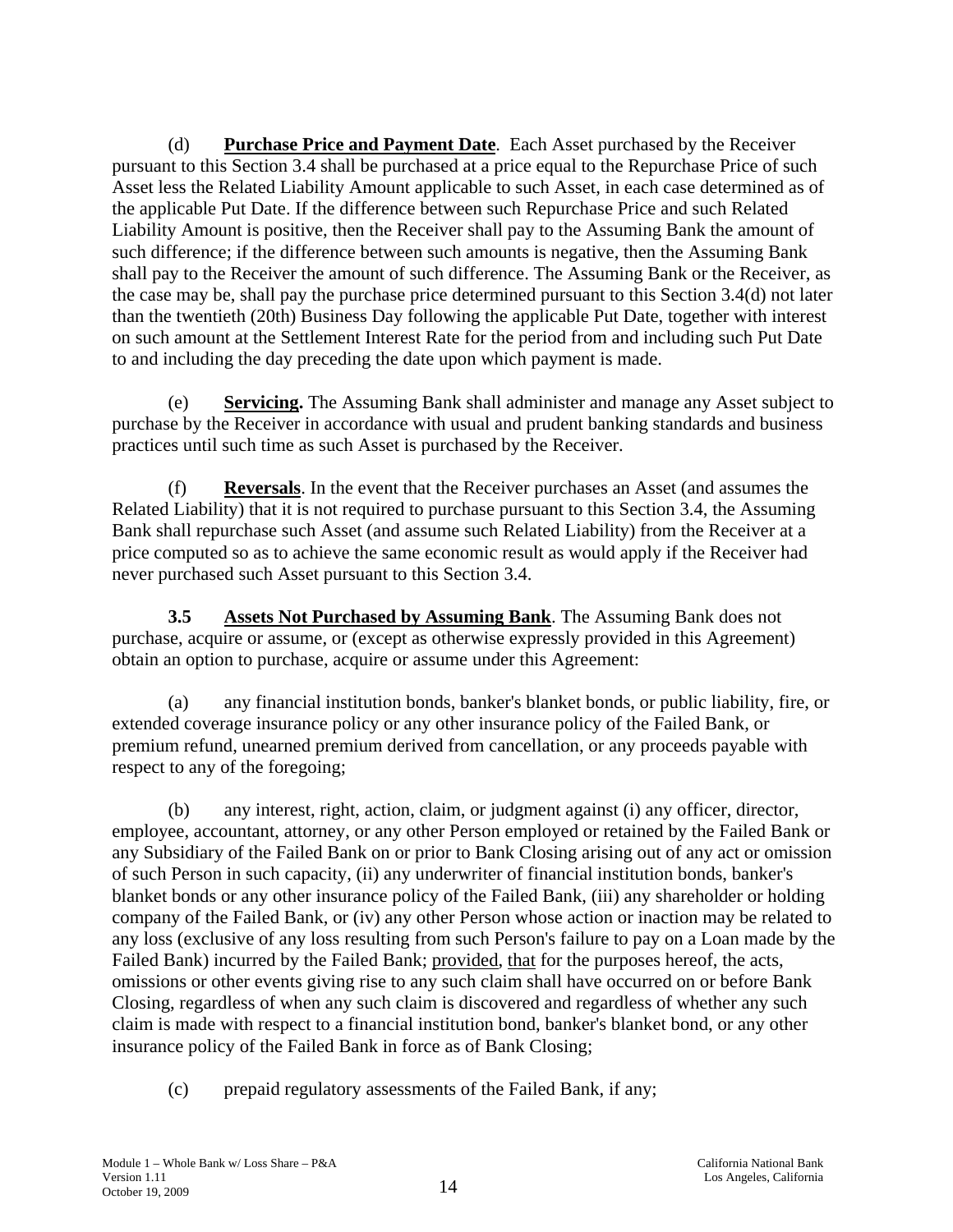<span id="page-18-0"></span>(d) legal or equitable interests in tax receivables of the Failed Bank, if any, including any claims arising as a result of the Failed Bank having entered into any agreement or otherwise being joined with another Person with respect to the filing of tax returns or the payment of taxes;

(e) amounts reflected on the Accounting Records of the Failed Bank as of Bank Closing as a general or specific loss reserve or contingency account, if any;

(f) leased or owned Bank Premises and leased or owned Furniture and Equipment and Fixtures and data processing equipment (including hardware and software) located on leased or owned Bank Premises, if any; provided, that the Assuming Bank does obtain an option under Section 4.6, Section 4.7 or Section 4.8, as the case may be, with respect thereto;

(g) owned Bank Premises which the Receiver, in its discretion, determines may contain environmentally hazardous substances;

(h) any "goodwill," as such term is defined in the instructions to the report of condition prepared by banks examined by the Corporation in accordance with 12 C.F.R. Section 304.4, and other intangibles;

- (i) any criminal restitution or forfeiture orders issued in favor of the Failed Bank;
- (j) reserved;
- (k) assets essential to the Receiver in accordance with Section 3.6; and
- (l) the securities and assets listed on the attached Schedule 3.5(l).

### **3.6 Retention or Repurchase of Assets Essential to Receiver**.

(a) The Receiver may refuse to sell to the Assuming Bank, or the Assuming Bank agrees, at the request of the Receiver set forth in a written notice to the Assuming Bank, to assign, transfer, convey, and deliver to the Receiver all of the Assuming Bank's right, title and interest in and to, any Asset or asset essential to the Receiver as determined by the Receiver in its discretion (together with all Credit Documents evidencing or pertaining thereto), which may include any Asset or asset that the Receiver determines to be:

- (i) made to an officer, director, or other Person engaging in the affairs of the Failed Bank, its Subsidiaries or Affiliates or any related entities of any of the foregoing;
- (ii) the subject of any investigation relating to any claim with respect to any item described in Section 3.5(a) or (b), or the subject of, or potentially the subject of, any legal proceedings;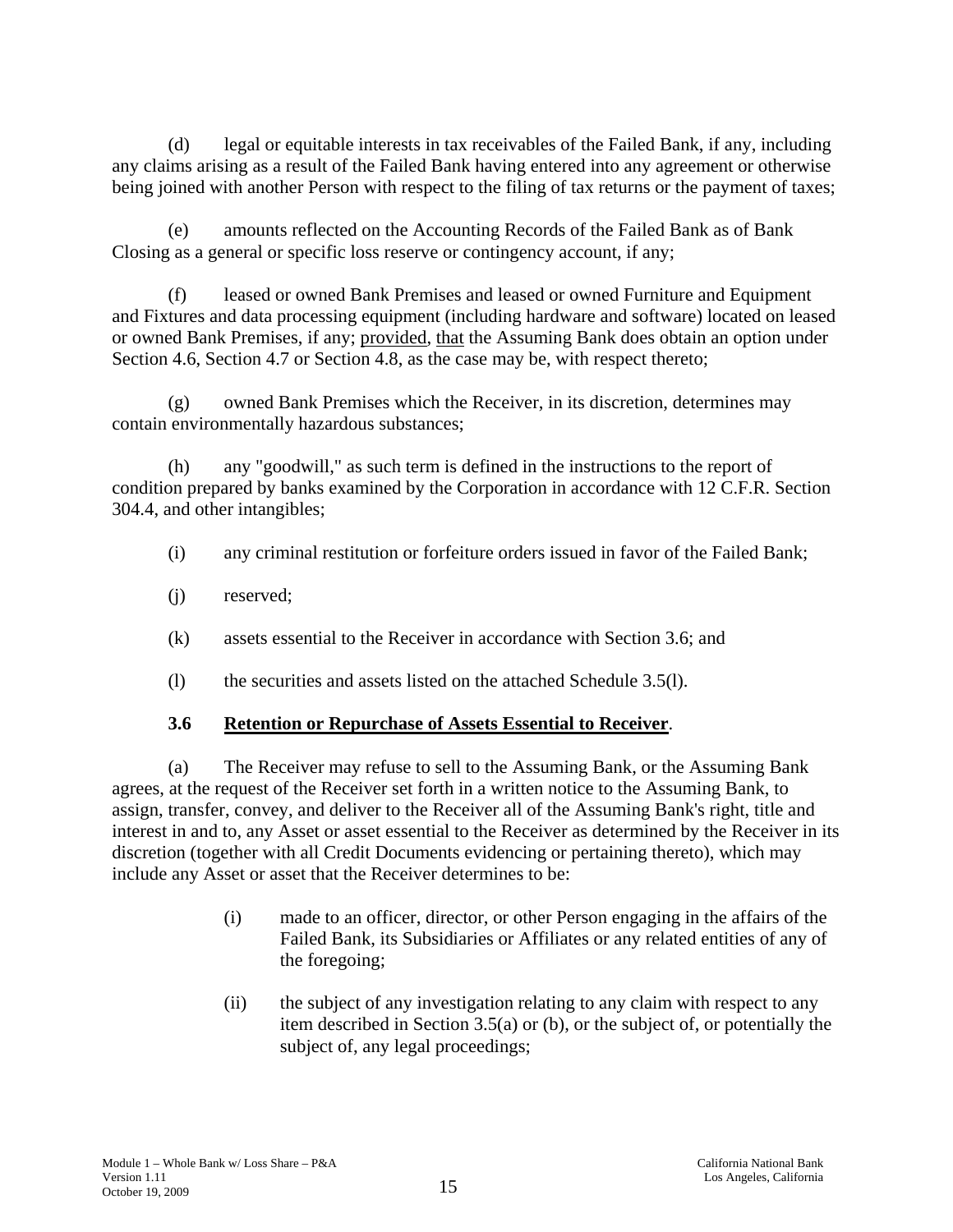- <span id="page-19-0"></span>(iii) made to a Person who is an Obligor on a loan owned by the Receiver or the Corporation in its corporate capacity or its capacity as receiver of any institution;
- (iv) secured by collateral which also secures any asset owned by the Receiver; or
- (v) related to any asset of the Failed Bank not purchased by the Assuming Bank under this Article III or any liability of the Failed Bank not assumed by the Assuming Bank under Article II.

(b) Each such Asset or asset purchased by the Receiver shall be purchased at a price equal to the Repurchase Price thereof less the Related Liability Amount with respect to any Related Liabilities related to such Asset or asset, in each case determined as of the date of the notice provided by the Receiver pursuant to Section 3.6(a). The Receiver shall pay the Assuming Bank not later than the twentieth (20th) Business Day following receipt of related Credit Documents and Credit Files together with interest on such amount at the Settlement Interest Rate for the period from and including the date of receipt of such documents to and including the day preceding the day on which payment is made. The Assuming Bank agrees to administer and manage each such Asset or asset in accordance with usual and prudent banking standards and business practices until each such Asset or asset is purchased by the Receiver. All transfers with respect to Asset or assets under this Section 3.6 shall be made as provided in Section 9.6. The Assuming Bank shall transfer all such Asset or assets and Related Liabilities to the Receiver without recourse, and shall indemnify the Receiver against any and all claims of any Person claiming by, through or under the Assuming Bank with respect to any such Asset or asset, as provided in Section 12.4.

## **ARTICLE IV ASSUMPTION OF CERTAIN DUTIES AND OBLIGATIONS**

The Assuming Bank agrees with the Receiver and the Corporation as follows:

**4.1 Continuation of Banking Business**. For the period commencing the first banking Business Day after Bank Closing and ending no earlier than the first anniversary of Bank Closing, the Assuming Bank will provide full service banking in the trade area of the Failed Bank. Thereafter, the Assuming Bank may cease providing such banking services in the trade area of the Failed Bank, provided the Assuming Bank has received all necessary regulatory approvals. At the option of the Assuming Bank, such banking services may be provided at any or all of the Bank Premises, or at other premises within such trade area. The trade area shall be determined by the Receiver.

**4.2 Agreement with Respect to Credit Card Business**. The Assuming Bank agrees to honor and perform, from and after Bank Closing, all duties and obligations with respect to the Failed Bank's credit card business, and/or processing related to credit cards, if any, and assumes all outstanding extensions of credit with respect thereto.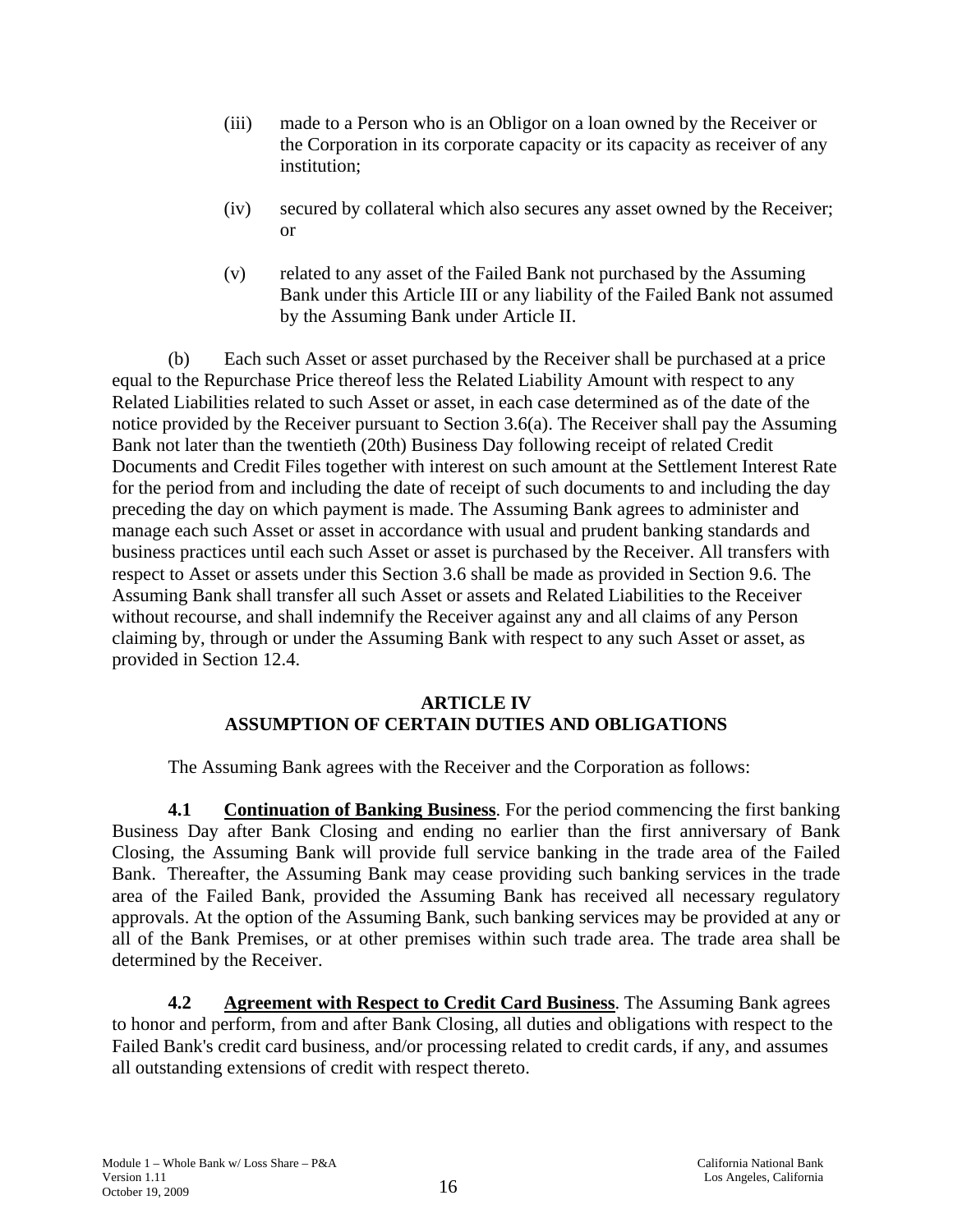<span id="page-20-0"></span>**4.3 Agreement with Respect to Safe Deposit Business**. The Assuming Bank assumes and agrees to discharge, from and after Bank Closing, in the usual course of conducting a banking business, the duties and obligations of the Failed Bank with respect to all Safe Deposit Boxes, if any, of the Failed Bank and to maintain all of the necessary facilities for the use of such boxes by the renters thereof during the period for which such boxes have been rented and the rent therefore paid to the Failed Bank, subject to the provisions of the rental agreements between the Failed Bank and the respective renters of such boxes; provided, that the Assuming Bank may relocate the Safe Deposit Boxes of the Failed Bank to any office of the Assuming Bank located in the trade area of the Failed Bank. The Safe Deposit Boxes shall be located and maintained in the trade area of the Failed Bank for a minimum of one year from Bank Closing. The trade area shall be determined by the Receiver. Fees related to the safe deposit business earned prior to the Bank Closing Date shall be for the benefit of the Receiver and fees earned after the Bank Closing Date shall be for the benefit of the Assuming Bank.

**4.4 Agreement with Respect to Safekeeping Business**. The Receiver transfers, conveys and delivers to the Assuming Bank and the Assuming Bank accepts all securities and other items, if any, held by the Failed Bank in safekeeping for its customers as of Bank Closing. The Assuming Bank assumes and agrees to honor and discharge, from and after Bank Closing, the duties and obligations of the Failed Bank with respect to such securities and items held in safekeeping. The Assuming Bank shall be entitled to all rights and benefits heretofore accrued or hereafter accruing with respect thereto. The Assuming Bank shall provide to the Receiver written verification of all assets held by the Failed Bank for safekeeping within sixty (60) days after Bank Closing. The assets held for safekeeping by the Failed Bank shall be held and maintained by the Assuming Bank in the trade area of the Failed Bank for a minimum of one year from Bank Closing. At the option of the Assuming Bank, the safekeeping business may be provided at any or all of the Bank Premises, or at other premises within such trade area. The trade area shall be determined by the Receiver. Fees related to the safekeeping business earned prior to the Bank Closing Date shall be for the benefit of the Receiver and fees earned after the Bank Closing Date shall be for the benefit of the Assuming Bank.

# **4.5 Agreement with Respect to Trust Business**.

(a) The Assuming Bank shall, without further transfer, substitution, act or deed, to the full extent permitted by law, succeed to the rights, obligations, properties, assets, investments, deposits, agreements, and trusts of the Failed Bank under trusts, executorships, administrations, guardianships, and agencies, and other fiduciary or representative capacities, all to the same extent as though the Assuming Bank had assumed the same from the Failed Bank prior to Bank Closing; provided, that any liability based on the misfeasance, malfeasance or nonfeasance of the Failed Bank, its directors, officers, employees or agents with respect to the trust business is not assumed hereunder.

(b) The Assuming Bank shall, to the full extent permitted by law, succeed to, and be entitled to take and execute, the appointment to all executorships, trusteeships, guardianships and other fiduciary or representative capacities to which the Failed Bank is or may be named in wills, whenever probated, or to which the Failed Bank is or may be named or appointed by any other instrument.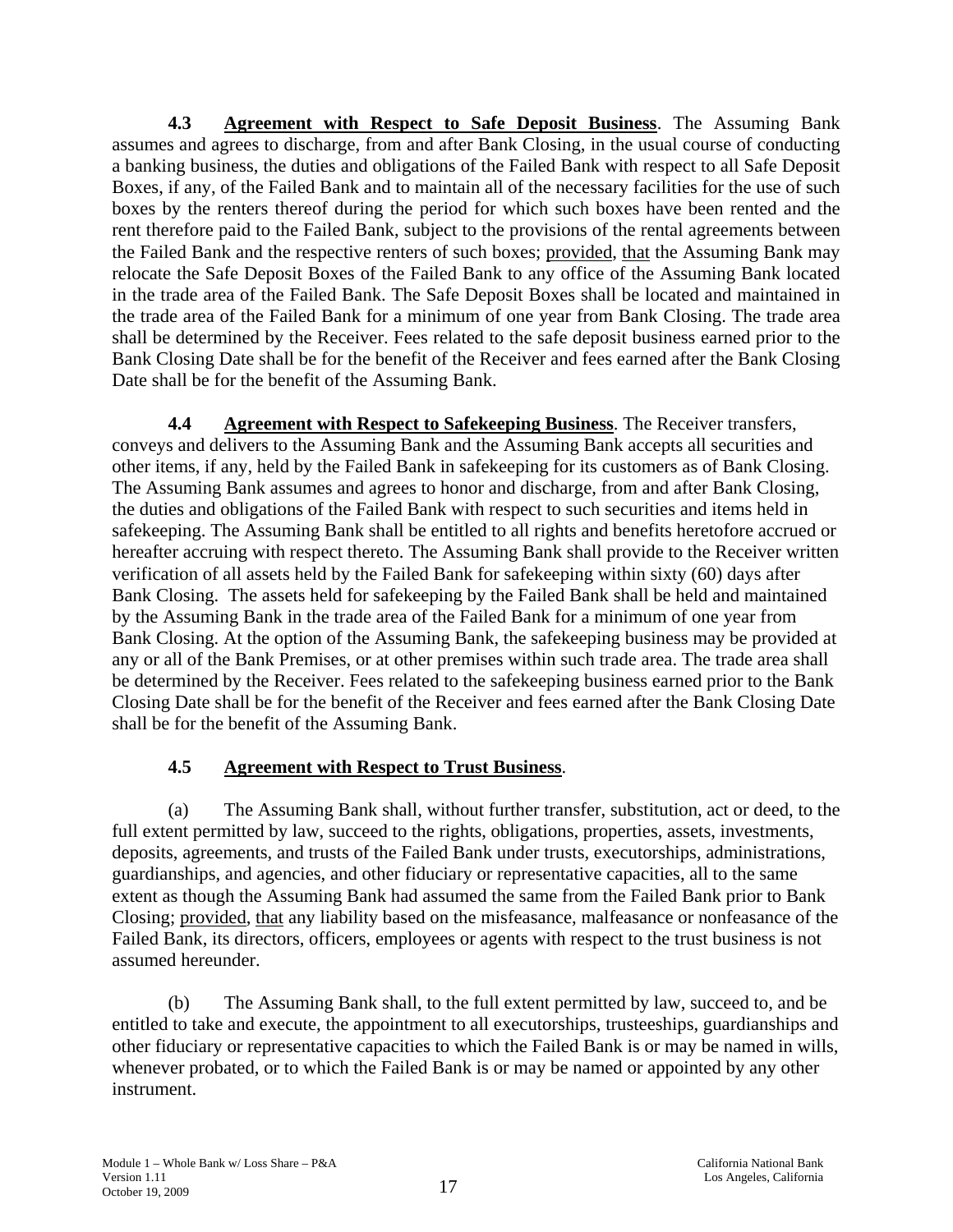<span id="page-21-0"></span>(c) In the event additional proceedings of any kind are necessary to accomplish the transfer of such trust business, the Assuming Bank agrees that, at its own expense, it will take whatever action is necessary to accomplish such transfer. The Receiver agrees to use reasonable efforts to assist the Assuming Bank in accomplishing such transfer.

(d) The Assuming Bank shall provide to the Receiver written verification of the assets held in connection with the Failed Bank's trust business within sixty (60) days after Bank Closing.

# **4.6 Agreement with Respect to Bank Premises**.

(a) **Option to Purchase.** Subject to Section 3.5, the Receiver hereby grants to the Assuming Bank an exclusive option for the period of ninety (90) days commencing the day after Bank Closing to purchase any or all owned Bank Premises, including all Furniture, Fixtures and Equipment located on the Bank Premises. The Assuming Bank shall give written notice to the Receiver within the option period of its election to purchase or not to purchase any of the owned Bank Premises. Any purchase of such premises shall be effective as of the date of Bank Closing and such purchase shall be consummated as soon as practicable thereafter, and in no event later than the Settlement Date. If the Assuming Bank gives notice of its election not to purchase one or more of the owned Bank Premises within seven (7) days of Bank Closing, then, not withstanding any other provision of this Agreement to the contrary, the Assuming Bank shall not be liable for any of the costs or fees associated with appraisals for such Bank Premises.

(b) **Option to Lease.** The Receiver hereby grants to the Assuming Bank an exclusive option for the period of ninety (90) days commencing the day after Bank Closing to cause the Receiver to assign to the Assuming Bank any or all leases for leased Bank Premises, if any, which have been continuously occupied by the Assuming Bank from Bank Closing to the date it elects to accept an assignment of the leases with respect thereto to the extent such leases can be assigned; provided, that the exercise of this option with respect to any lease must be as to all premises or other property subject to the lease. If an assignment cannot be made of any such leases, the Receiver may, in its discretion, enter into subleases with the Assuming Bank containing the same terms and conditions provided under such existing leases for such leased Bank Premises or other property. The Assuming Bank shall give notice to the Receiver within the option period of its election to accept or not to accept an assignment of any or all leases (or enter into subleases or new leases in lieu thereof). The Assuming Bank agrees to assume all leases assigned (or enter into subleases or new leases in lieu thereof) pursuant to this Section 4.6.

(c) **Facilitation.** The Receiver agrees to facilitate the assumption, assignment or sublease of leases or the negotiation of new leases by the Assuming Bank; provided, that neither the Receiver nor the Corporation shall be obligated to engage in litigation, make payments to the Assuming Bank or to any third party in connection with facilitating any such assumption, assignment, sublease or negotiation or commit to any other obligations to third parties.

(d) **Occupancy.** The Assuming Bank shall give the Receiver fifteen (15) days' prior written notice of its intention to vacate prior to vacating any leased Bank Premises with respect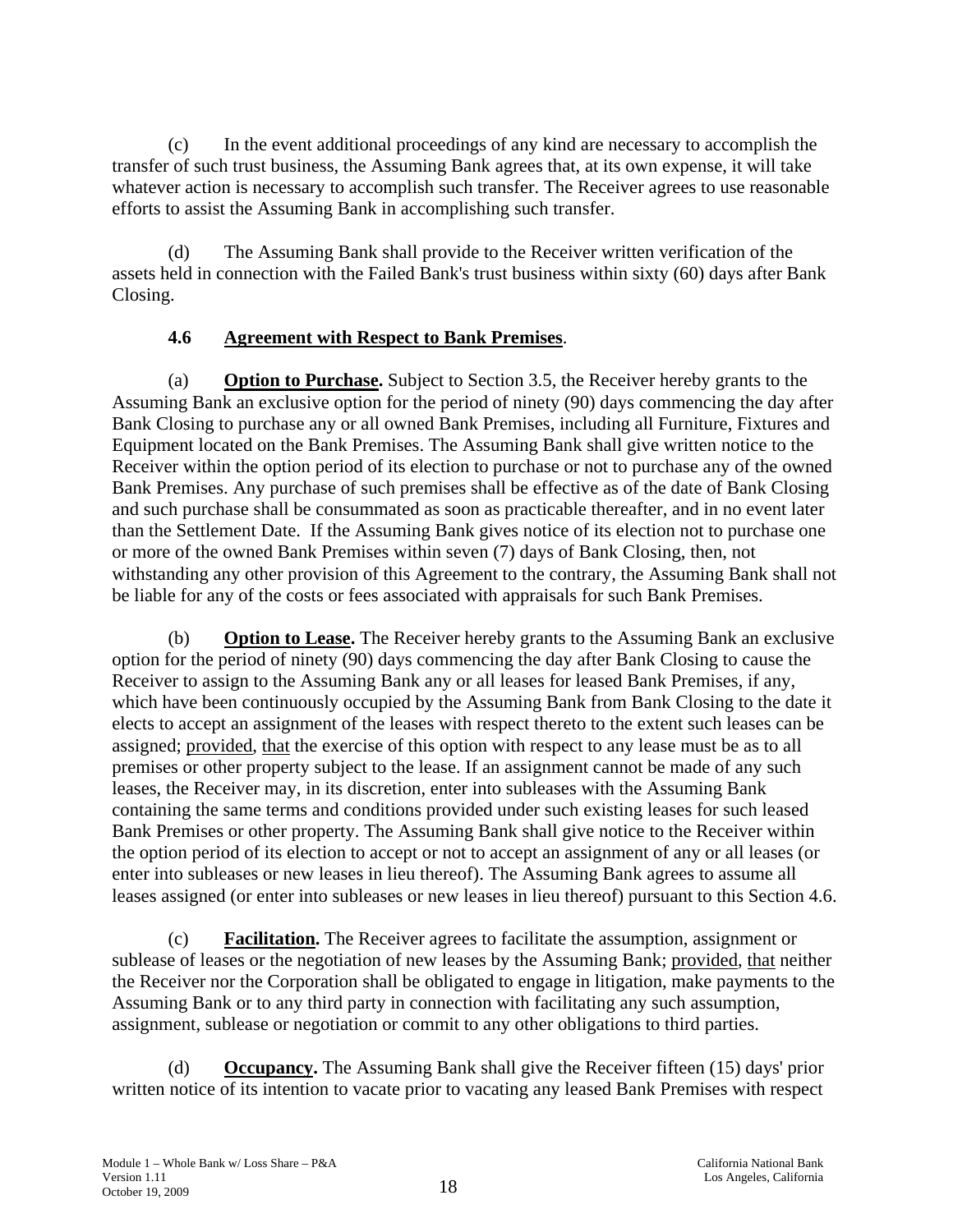to which the Assuming Bank has not exercised the option provided in Section 4.6(b). Any such notice shall be deemed to terminate the Assuming Bank's option with respect to such leased Bank Premises.

# (e) **Occupancy Costs.**

(i) The Assuming Bank agrees to pay to the Receiver, or to appropriate third parties at the direction of the Receiver, during and for the period of any occupancy by it of (x) owned Bank Premises the market rental value, as determined by the appraiser selected in accordance with the definition of Fair Market Value, and all operating costs, and (y) leased Bank Premises, all operating costs with respect thereto and to comply with all relevant terms of applicable leases entered into by the Failed Bank, including without limitation the timely payment of all rent. Operating costs include, without limitation all taxes, fees, charges, utilities, insurance and assessments, to the extent not included in the rental value or rent. If the Assuming Bank elects to purchase any owned Bank Premises in accordance with Section 4.6(a), the amount of any rent paid (and taxes paid to the Receiver which have not been paid to the taxing authority and for which the Assuming Bank assumes liability) by the Assuming Bank with respect thereto shall be applied as an offset against the purchase price thereof.

(ii) The Assuming Bank agrees during the period of occupancy by it of owned or leased Bank Premises, to pay to the Receiver rent for the use of all owned or leased Furniture and Equipment and all owned or leased Fixtures located on such Bank Premises for the period of such occupancy. Rent for such property owned by the Failed Bank shall be the market rental value thereof, as determined by the Receiver within sixty (60) days after Bank Closing. Rent for such leased property shall be an amount equal to any and all rent and other amounts which the Receiver incurs or accrues as an obligation or is obligated to pay for such period of occupancy pursuant to all leases and contracts with respect to such property. If the Assuming Bank purchases any owned Furniture and Equipment or owned Fixtures in accordance with Section 4.6(f) or 4.6(h), the amount of any rents paid by the Assuming Bank with respect thereto shall be applied as an offset against the purchase price thereof.

(f) **Certain Requirements as to Furniture, Equipment and Fixtures.** If the Assuming Bank purchases owned Bank Premises or accepts an assignment of the lease (or enters into a sublease or a new lease in lieu thereof) for leased Bank Premises as provided in Section 4.6(a) or 4.6(b), or if the Assuming Bank does not exercise such option but within twelve (12) months following Bank Closing obtains the right to occupy such premises (whether by assignment, lease, sublease, purchase or otherwise), other than in accordance with Section 4.6(a) or (b), the Assuming Bank shall (i) effective as of the date of Bank Closing, purchase from the Receiver all Furniture and Equipment and Fixtures owned by the Failed Bank at Fair Market Value and located thereon as of Bank Closing, (ii) accept an assignment or a sublease of the leases or negotiate new leases for all Furniture and Equipment and Fixtures leased by the Failed Bank and located thereon, and (iii) if applicable, accept an assignment or a sublease of any ground lease or negotiate a new ground lease with respect to any land on which such Bank Premises are located; provided, that the Receiver shall not have disposed of such Furniture and Equipment and Fixtures or repudiated the leases specified in clause (ii) or (iii).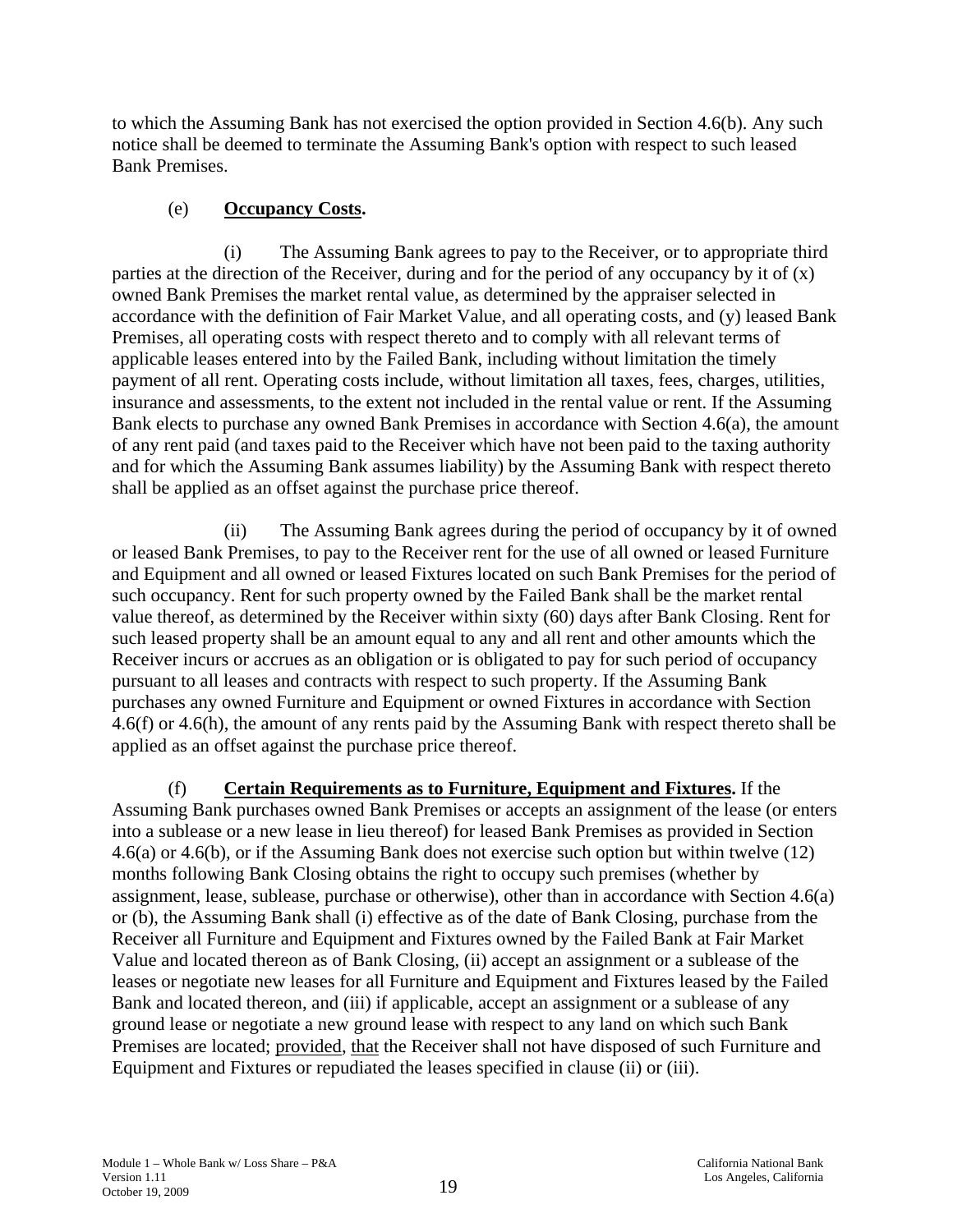### (g) **Vacating Premises.**

(i) If the Assuming Bank elects not to purchase any owned Bank Premises, the notice of such election in accordance with Section 4.6(a) shall specify the date upon which the Assuming Bank's occupancy of such premises shall terminate, which date shall not be later than ninety (90) days after the date of the Assuming Bank's notice not to exercise such option. The Assuming Bank promptly shall relinquish and release to the Receiver such premises and the Furniture and Equipment and Fixtures located thereon in the same condition as at Bank Closing, normal wear and tear excepted. By occupying any such premises after the expiration of such ninety (90)-day period, the Assuming Bank shall, at the Receiver's option, (x) be deemed to have agreed to purchase such Bank Premises, and to assume all leases, obligations and liabilities with respect to leased Furniture and Equipment and leased Fixtures located thereon and any ground lease with respect to the land on which such premises are located, and (y) be required to purchase all Furniture and Equipment and Fixtures owned by the Failed Bank and located on such premises as of Bank Closing.

(ii) If the Assuming Bank elects not to accept an assignment of the lease or sublease any leased Bank Premises, the notice of such election in accordance with Section 4.6(b) shall specify the date upon which the Assuming Bank's occupancy of such leased Bank Premises shall terminate, which date shall not be later than the date which is one hundred eighty (180) days after Bank Closing. Upon vacating such premises, the Assuming Bank shall relinquish and release to the Receiver such premises and the Fixtures and the Furniture and Equipment located thereon in the same condition as at Bank Closing, normal wear and tear excepted. By failing to provide notice of its intention to vacate such premises prior to the expiration of the option period specified in Section 4.6(b), or by occupying such premises after the one hundred eighty (180) day period specified above in this paragraph (ii), the Assuming Bank shall, at the Receiver's option, (x) be deemed to have assumed all leases, obligations and liabilities with respect to such premises (including any ground lease with respect to the land on which premises are located), and leased Furniture and Equipment and leased Fixtures located thereon in accordance with this Section 4.6 (unless the Receiver previously repudiated any such lease), and (y) be required to purchase all Furniture and Equipment and Fixtures owned by the Failed Bank at Fair Market Value and located on such premises as of Bank Closing.

(h) **Furniture and Equipment and Certain Other Equipment.** The Receiver hereby grants to the Assuming Bank an option to purchase all Furniture and Equipment or any telecommunications, data processing equipment (including hardware and software) and check processing and similar operating equipment owned by the Failed Bank at Fair Market Value and located at any leased Bank Premises that the Assuming Bank elects to vacate or which it could have, but did not occupy, pursuant to this Section 4.6; provided, that, the Assuming Bank shall give the Receiver notice of its election to purchase such property at the time it gives notice of its intention to vacate such Bank Premises or within ten (10) days after Bank Closing for Bank Premises it could have, but did not, occupy.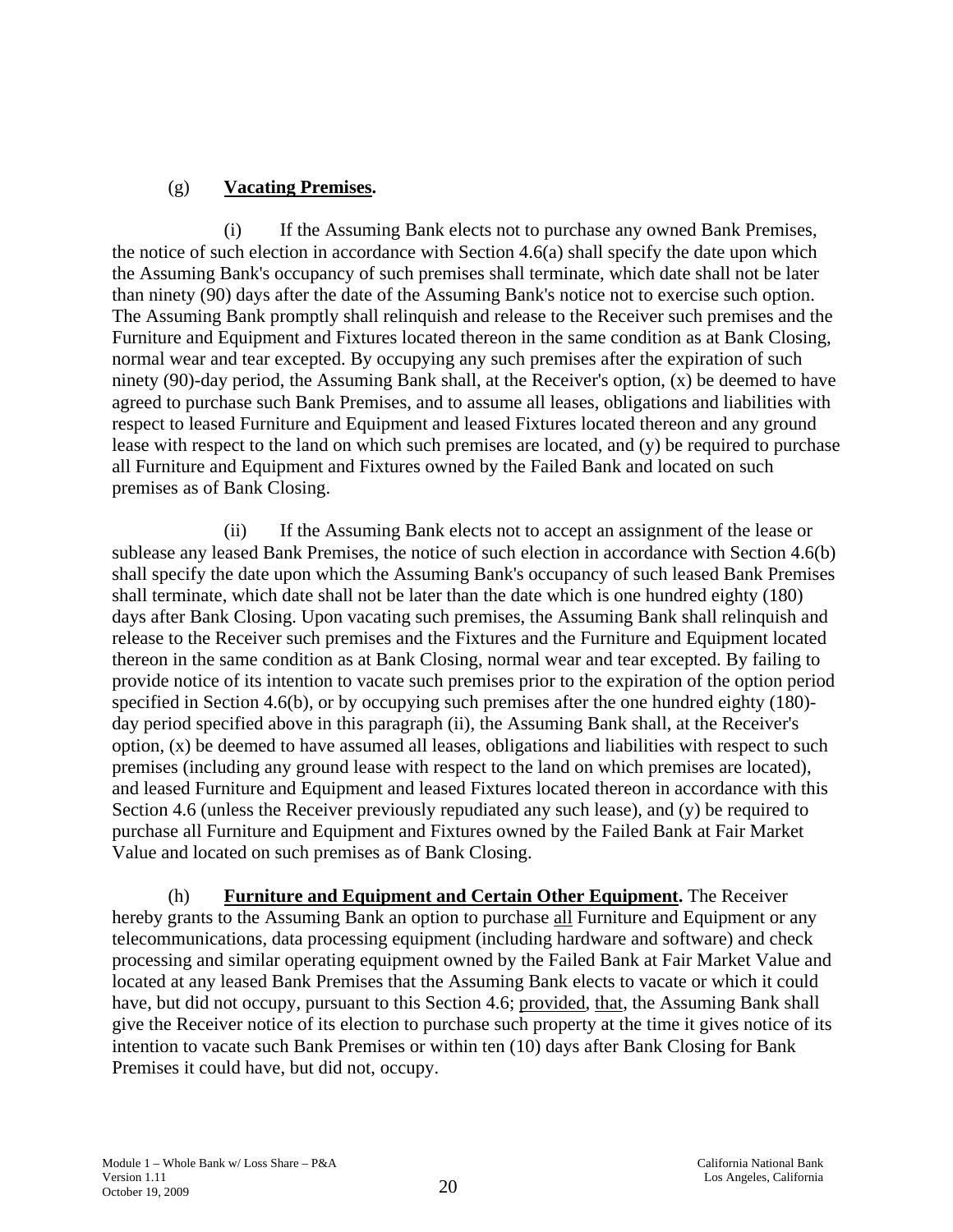# <span id="page-24-0"></span>**4.7 Agreement with Respect to Leased Data Processing Equipment**

(a) The Receiver hereby grants to the Assuming Bank an exclusive option for the period of ninety (90) days commencing the day after Bank Closing to accept an assignment from the Receiver of any or all Data Processing Leases to the extent that such Data Processing Leases can be assigned.

(b) The Assuming Bank shall (i) give written notice to the Receiver within the option period specified in Section 4.7(a) of its intent to accept or decline an assignment or sublease of any or all Data Processing Leases and promptly accept an assignment or sublease of such Data Processing Leases, and (ii) give written notice to the appropriate lessor(s) that it has accepted an assignment or sublease of any such Data Processing Leases.

(c) The Receiver agrees to facilitate the assignment or sublease of Data Processing Leases or the negotiation of new leases or license agreements by the Assuming Bank; provided, that neither the Receiver nor the Corporation shall be obligated to engage in litigation or make payments to the Assuming Bank or to any third party in connection with facilitating any such assumption, assignment, sublease or negotiation.

(d) The Assuming Bank agrees, during its period of use of any property subject to a Data Processing Lease, to pay to the Receiver or to appropriate third parties at the direction of the Receiver all operating costs with respect thereto and to comply with all relevant terms of the applicable Data Processing Leases entered into by the Failed Bank, including without limitation the timely payment of all rent, taxes, fees, charges, utilities, insurance and assessments.

(e) The Assuming Bank shall, not later than fifty (50) days after giving the notice provided in Section 4.7(b), (i) relinquish and release to the Receiver all property subject to the relevant Data Processing Lease, in the same condition as at Bank Closing, normal wear and tear excepted, or (ii) accept an assignment or a sublease thereof or negotiate a new lease or license agreement under this Section 4.7.

# **4.8 Agreement with Respect to Certain Existing Agreements**.

(a) Subject to the provisions of Section 4.8(b), with respect to agreements existing as of Bank Closing which provide for the rendering of services by or to the Failed Bank, within thirty (30) days after Bank Closing, the Assuming Bank shall give the Receiver written notice specifying whether it elects to assume or not to assume each such agreement. Except as may be otherwise provided in this Article IV, the Assuming Bank agrees to comply with the terms of each such agreement for a period commencing on the day after Bank Closing and ending on: (i) in the case of an agreement that provides for the rendering of services by the Failed Bank, the date which is ninety (90) days after Bank Closing, and (ii) in the case of an agreement that provides for the rendering of services to the Failed Bank, the date which is thirty (30) days after the Assuming Bank has given notice to the Receiver of its election not to assume such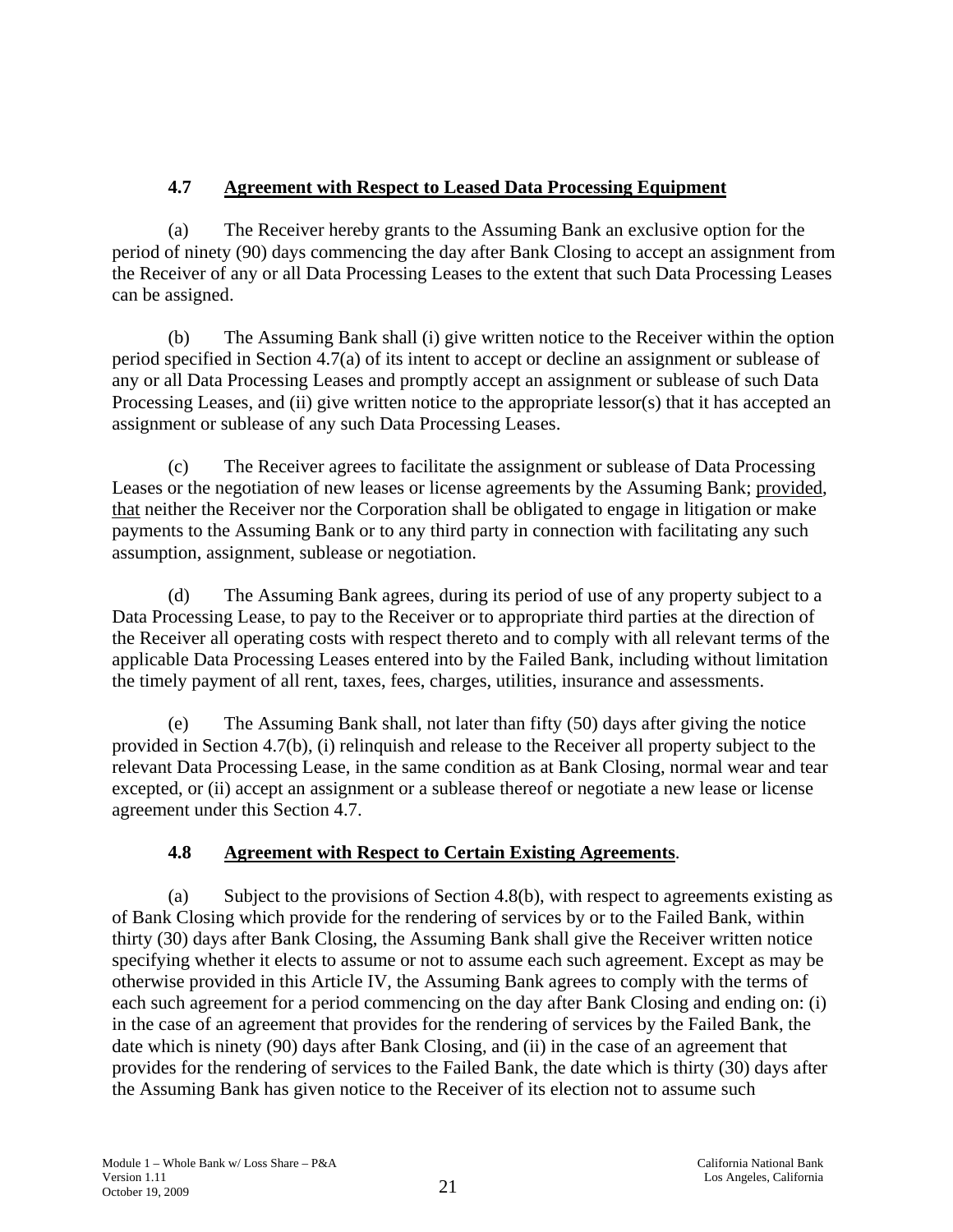<span id="page-25-0"></span>agreement; provided, that the Receiver can reasonably make such service agreements available to the Assuming Bank. The Assuming Bank shall be deemed by the Receiver to have assumed agreements for which no notification is timely given. The Receiver agrees to assign, transfer, convey, and deliver to the Assuming Bank all right, title and interest of the Receiver, if any, in and to agreements the Assuming Bank assumes hereunder. In the event the Assuming Bank elects not to accept an assignment of any lease (or sublease) or negotiate a new lease for leased Bank Premises under Section 4.6 and does not otherwise occupy such premises, the provisions of this Section 4.8(a) shall not apply to service agreements related to such premises. The Assuming Bank agrees, during the period it has the use or benefit of any such agreement, promptly to pay to the Receiver or to appropriate third parties at the direction of the Receiver all operating costs with respect thereto and to comply with all relevant terms of such agreement.

(b) The provisions of Section 4.8(a) regarding the Assuming Bank's election to assume or not assume certain agreements shall not apply to (i) agreements pursuant to which the Failed Bank provides mortgage servicing for others or mortgage servicing is provided to the Failed Bank by others, (ii) agreements that are subject to Sections 4.1 through 4.7 and any insurance policy or bond referred to in Section 3.5(a) or other agreement specified in Section 3.5, and (iii) consulting, management or employment agreements, if any, between the Failed Bank and its employees or other Persons. Except as otherwise expressly set forth elsewhere in this Agreement, the Assuming Bank does not assume any liabilities or acquire any rights under any of the agreements described in this Section 4.8(b).

**4.9** Informational Tax Reporting. The Assuming Bank agrees to perform all obligations of the Failed Bank with respect to Federal and State income tax informational reporting related to (i) the Assets and the Liabilities Assumed, (ii) deposit accounts that were closed and loans that were paid off or collateral obtained with respect thereto prior to Bank Closing, (iii) miscellaneous payments made to vendors of the Failed Bank, and (iv) any other asset or liability of the Failed Bank, including, without limitation, loans not purchased and Deposits not assumed by the Assuming Bank, as may be required by the Receiver.

**4.10 Insurance**. The Assuming Bank agrees to obtain insurance coverage effective from and after Bank Closing, including public liability, fire and extended coverage insurance acceptable to the Receiver with respect to owned or leased Bank Premises that it occupies, and all owned or leased Furniture and Equipment and Fixtures and leased data processing equipment (including hardware and software) located thereon, in the event such insurance coverage is not already in force and effect with respect to the Assuming Bank as the insured as of Bank Closing. All such insurance shall, where appropriate (as determined by the Receiver), name the Receiver as an additional insured.

**4.11 Office Space for Receiver and Corporation**. For the period commencing on the day following Bank Closing and ending on the one hundred eightieth (180th) day thereafter, the Assuming Bank agrees to provide to the Receiver and the Corporation, without charge, adequate and suitable office space (including parking facilities and vault space), furniture, equipment (including photocopying and telecopying machines), email accounts, network access and technology resources (such as shared drive) and utilities (including local telephone service and fax machines) at the Bank Premises occupied by the Assuming Bank for their use in the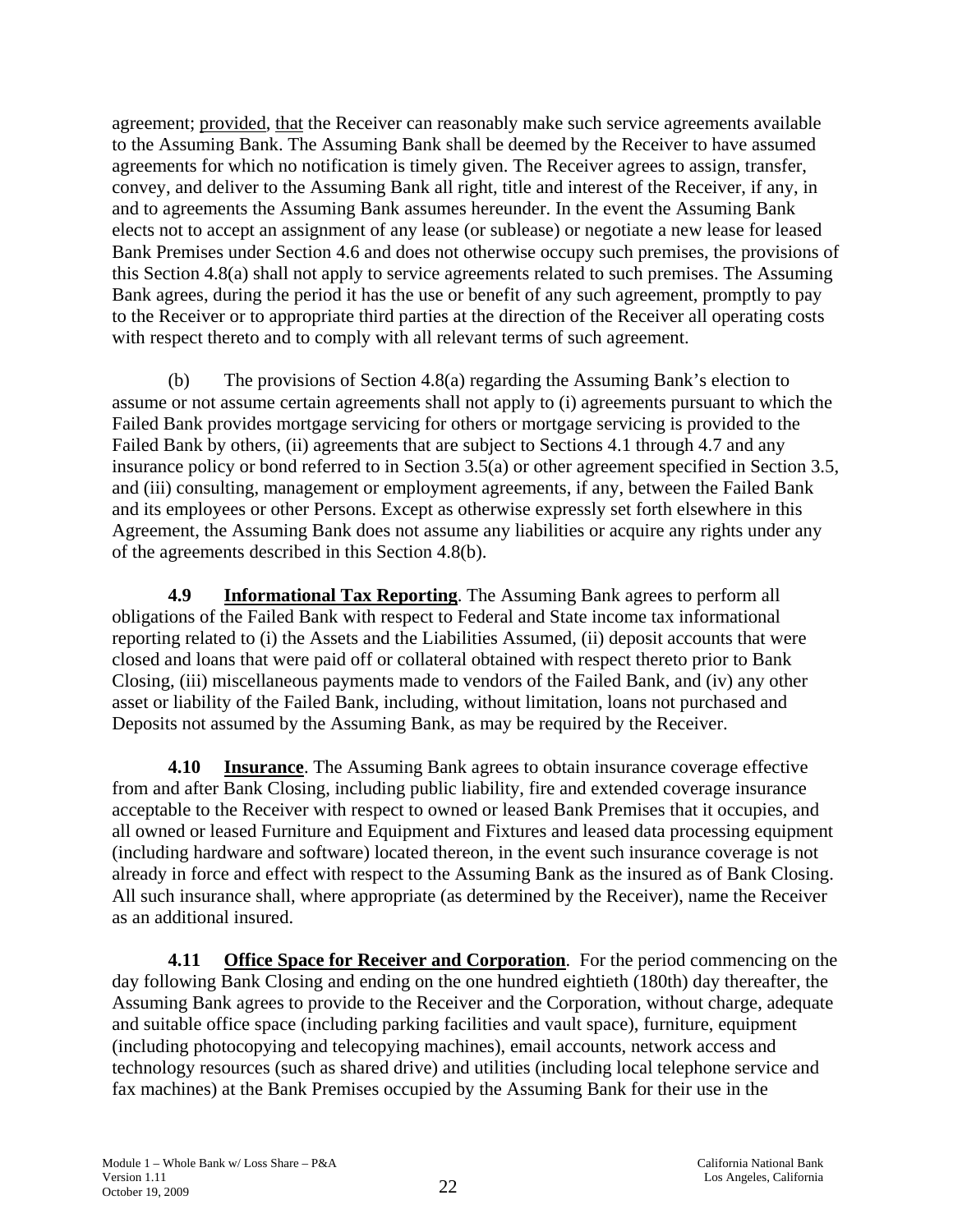<span id="page-26-0"></span>discharge of their respective functions with respect to the Failed Bank. In the event the Receiver and the Corporation determine that the space provided is inadequate or unsuitable, the Receiver and the Corporation may relocate to other quarters having adequate and suitable space and the costs of relocation and any rental and utility costs for the balance of the period of occupancy by the Receiver and the Corporation shall be borne by the Assuming Bank. Additionally, the Assuming Bank agrees to pay such bills and invoices on behalf of the Receiver and Corporation as the Receiver or Corporation may direct for the period beginning on the date of Bank Closing and ending on Settlement Date. Assuming Bank shall submit it requests for reimbursement of such expenditures pursuant to Article VIII of this Agreement.

### **4.12 Agreement with Respect to Continuation of Group Health Plan Coverage for Former Employees of the Failed Bank.**

(a) The Assuming Bank agrees to assist the Receiver, as provided in this Section 4.12, in offering individuals who were employees or former employees of the Failed Bank, or any of its Subsidiaries, and who, immediately prior to Bank Closing, were receiving, or were eligible to receive, health insurance coverage or health insurance continuation coverage from the Failed Bank ("Eligible Individuals"), the opportunity to obtain health insurance coverage in the Corporation's FIA Continuation Coverage Plan which provides for health insurance continuation coverage to such Eligible Individuals who are qualified beneficiaries of the Failed Bank as defined in Section 607 of the Employee Retirement Income Security Act of 1974, as amended (respectively, "qualified beneficiaries" and "ERISA"). The Assuming Bank shall consult with the Receiver and not later than five (5) Business Days after Bank Closing shall provide written notice to the Receiver of the number (if available), identity (if available) and addresses (if available) of the Eligible Individuals who are qualified beneficiaries of the Failed Bank and for whom a "qualifying event" (as defined in Section 603 of ERISA) has occurred and with respect to whom the Failed Bank's obligations under Part 6 of Subtitle B of Title I of ERISA have not been satisfied in full, and such other information as the Receiver may reasonably require. The Receiver shall cooperate with the Assuming Bank in order to permit it to prepare such notice and shall provide to the Assuming Bank such data in its possession as may be reasonably required for purposes of preparing such notice.

(b) The Assuming Bank shall take such further action to assist the Receiver in offering the Eligible Individuals who are qualified beneficiaries of the Failed Bank the opportunity to obtain health insurance coverage in the Corporation's FIA Continuation Coverage Plan as the Receiver may direct. All expenses incurred and paid by the Assuming Bank (i) in connection with the obligations of the Assuming Bank under this Section 4.12, and (ii) in providing health insurance continuation coverage to any Eligible Individuals who are hired by the Assuming Bank and such employees' qualified beneficiaries shall be borne by the Assuming Bank.

(c) This Section 4.12 is for the sole and exclusive benefit of the parties to this Agreement, and for the benefit of no other Person (including any former employee of the Failed Bank or any Subsidiary thereof or qualified beneficiary of such former employee). Nothing in this Section 4.12 is intended by the parties, or shall be construed, to give any Person (including any former employee of the Failed Bank or any Subsidiary thereof or qualified beneficiary of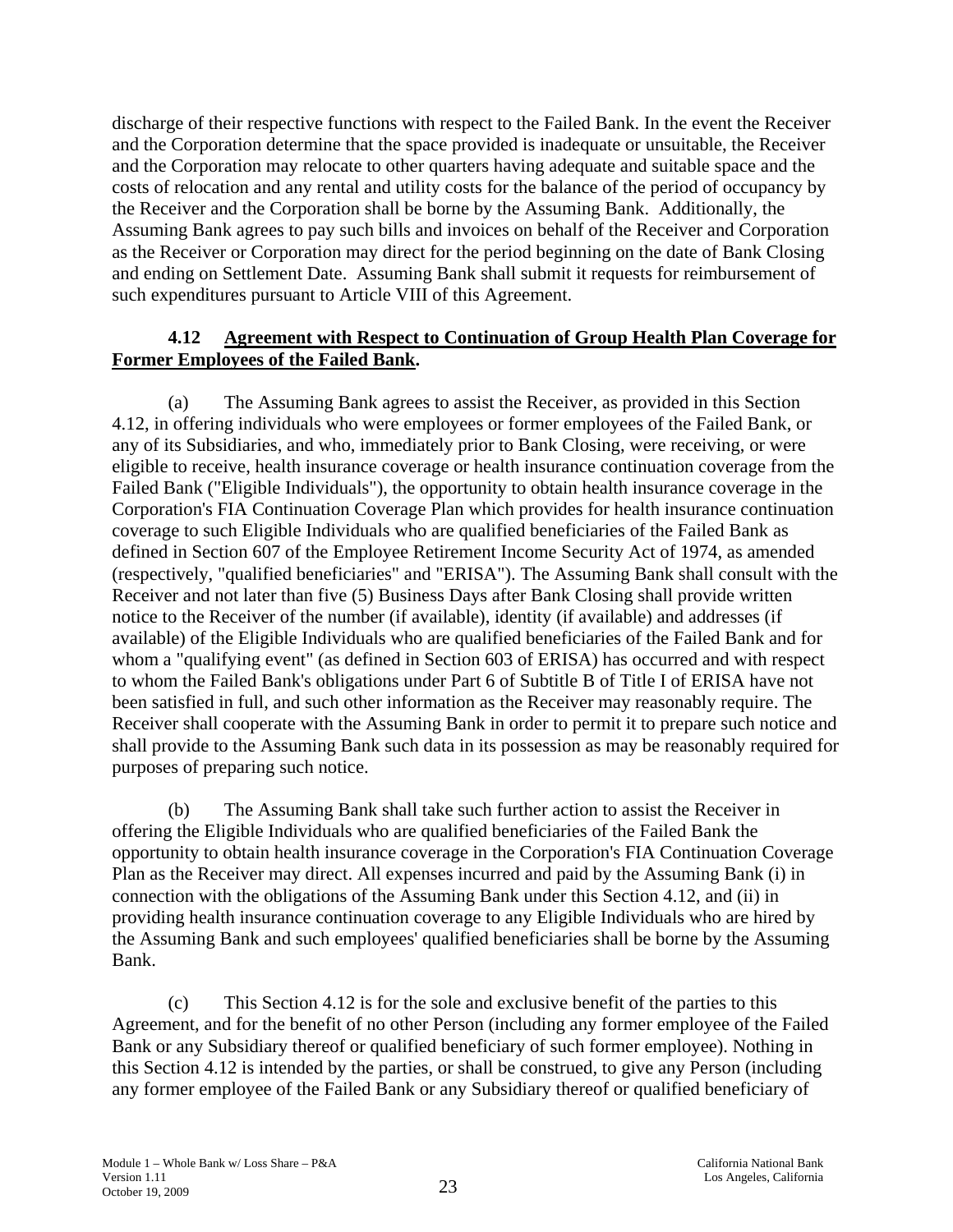<span id="page-27-0"></span>such former employee) other than the Corporation, the Receiver and the Assuming Bank any legal or equitable right, remedy or claim under or with respect to the provisions of this Section.

**4.13** Agreement with Respect to Interim Asset Servicing. At any time after Bank Closing, the Receiver may establish on its books an asset pool(s) and may transfer to such asset pool(s) (by means of accounting entries on the books of the Receiver) all or any assets and liabilities of the Failed Bank which are not acquired by the Assuming Bank, including, without limitation, wholly unfunded Commitments and assets and liabilities which may be acquired, funded or originated by the Receiver subsequent to Bank Closing. The Receiver may remove assets (and liabilities) from or add assets (and liabilities) to such pool(s) at any time in its discretion. At the option of the Receiver, the Assuming Bank agrees to service, administer, and collect such pool assets in accordance with and for the term set forth in Exhibit 4.13 "Interim Asset Servicing Arrangement".

# **4.14** Reserved.

**4.15 Agreement with Respect to Loss Sharing.** The Assuming Bank shall be entitled to require reimbursement from the Receiver for loss sharing on certain loans in accordance with the Single Family Shared-Loss Agreement attached hereto as Exhibit 4.15A and the Non-SF Shared-Loss Agreement attached hereto as Exhibit 4.15B, collectively, the "Shared-Loss Agreements." The Loans that shall be subject to the Shared-Loss Agreements are identified on the Schedule of Loans 4.15A and 4.15B attached hereto.

## **ARTICLE V DUTIES WITH RESPECT TO DEPOSITORS OF THE FAILED BANK**

**5.1 Payment of Checks, Drafts and Orders.** Subject to Section 9.5, the Assuming Bank agrees to pay all properly drawn checks, drafts and withdrawal orders of depositors of the Failed Bank presented for payment, whether drawn on the check or draft forms provided by the Failed Bank or by the Assuming Bank, to the extent that the Deposit balances to the credit of the respective makers or drawers assumed by the Assuming Bank under this Agreement are sufficient to permit the payment thereof, and in all other respects to discharge, in the usual course of conducting a banking business, the duties and obligations of the Failed Bank with respect to the Deposit balances due and owing to the depositors of the Failed Bank assumed by the Assuming Bank under this Agreement.

**5.2 Certain Agreements Related to Deposits.** Subject to Section 2.2, the Assuming Bank agrees to honor the terms and conditions of any written escrow or mortgage servicing agreement or other similar agreement relating to a Deposit liability assumed by the Assuming Bank pursuant to this Agreement.

# **5.3 Notice to Depositors.**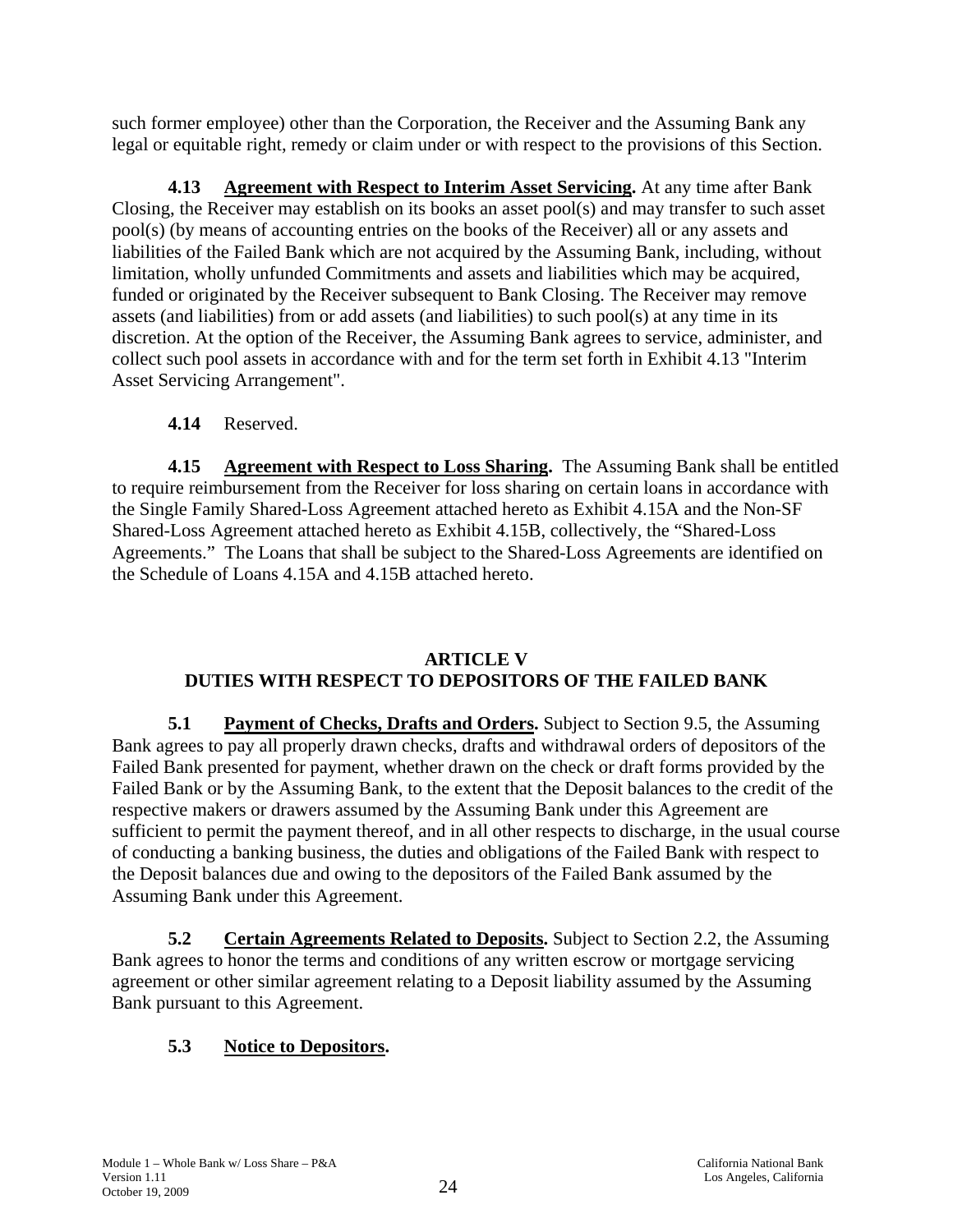<span id="page-28-0"></span>(a) Within seven (7) days after Bank Closing, the Assuming Bank shall give (i) notice to depositors of the Failed Bank of its assumption of the Deposit liabilities of the Failed Bank, and (ii) any notice required under Section 2.2, by mailing to each such depositor a notice with respect to such assumption and by advertising in a newspaper of general circulation in the county or counties in which the Failed Bank was located. The Assuming Bank agrees that it will obtain prior approval of all such notices and advertisements from counsel for the Receiver and that such notices and advertisements shall not be mailed or published until such approval is received.

(b) The Assuming Bank shall give notice by mail to depositors of the Failed Bank concerning the procedures to claim their deposits, which notice shall be provided to the Assuming Bank by the Receiver or the Corporation. Such notice shall be included with the notice to depositors to be mailed by the Assuming Bank pursuant to Section 5.3(a).

(c) If the Assuming Bank proposes to charge fees different from those charged by the Failed Bank before it establishes new deposit account relationships with the depositors of the Failed Bank, the Assuming Bank shall give notice by mail of such changed fees to such depositors.

### **ARTICLE VI RECORDS**

## **6.1 Transfer of Records**.

(a) In accordance with Sections 2.1 and 3.1, the Receiver assigns, transfers, conveys and delivers to the Assuming Bank the following:

(i) all Records pertaining to the Deposit liabilities of the Failed Bank assumed by the Assuming Bank under this Agreement, including, but not limited to, the following:

(A) signature cards, orders, contracts between the Failed Bank and its depositors and Records of similar character;

(B) passbooks of depositors held by the Failed Bank, deposit slips, cancelled checks and withdrawal orders representing charges to accounts of depositors; and

following: (ii) all Records pertaining to the Assets, including, but not limited to, the

companies; (A) records of deposit balances carried with other banks, bankers or trust

(B) Loan and collateral records and Credit Files and other documents;

(C) deeds, mortgages, abstracts, surveys, and other instruments or records of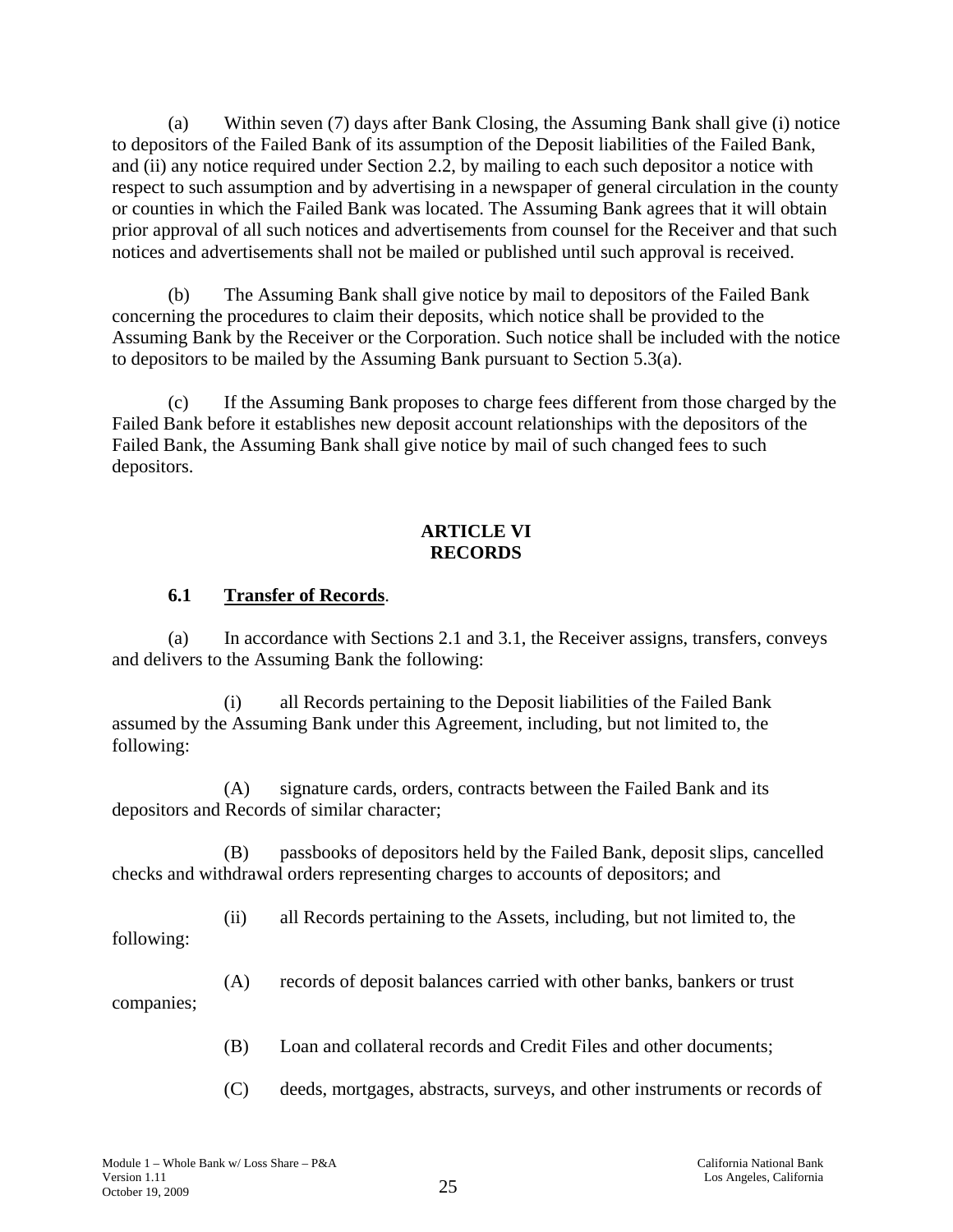<span id="page-29-0"></span>title pertaining to real estate or real estate mortgages;

(D) signature cards, agreements and records pertaining to Safe Deposit Boxes, if any; and

(E) records pertaining to the credit card business, trust business or safekeeping business of the Failed Bank, if any.

(b) The Receiver, at its option, may assign and transfer to the Assuming Bank by a single blanket assignment or otherwise, as soon as practicable after Bank Closing, any other Records not assigned and transferred to the Assuming Bank as provided in this Agreement, including but not limited to loan disbursement checks, general ledger tickets, official bank checks, proof transactions (including proof tapes) and paid out loan files.

**6.2 Delivery of Assigned Records**. The Receiver shall deliver to the Assuming Bank all Records described in (i) Section 6.1(a) as soon as practicable on or after the date of this Agreement, and (ii) Section 6.1(b) as soon as practicable after making any assignment described therein.

**6.3 Preservation of Records**. The Assuming Bank agrees that it will preserve and maintain for the joint benefit of the Receiver, the Corporation and the Assuming Bank, all Records of which it has custody for such period as either the Receiver or the Corporation in its discretion may require, until directed otherwise, in writing, by the Receiver or Corporation. The Assuming Bank shall have the primary responsibility to respond to subpoenas, discovery requests, and other similar official inquiries with respect to the Records of which it has custody.

**6.4** Access to Records; Copies. The Assuming Bank agrees to permit the Receiver and the Corporation access to all Records of which the Assuming Bank has custody, and to use, inspect, make extracts from or request copies of any such Records in the manner and to the extent requested, and to duplicate, in the discretion of the Receiver or the Corporation, any Record in the form of microfilm or microfiche pertaining to Deposit account relationships; provided, that in the event that the Failed Bank maintained one or more duplicate copies of such microfilm or microfiche Records, the Assuming Bank hereby assigns, transfers, and conveys to the Corporation one such duplicate copy of each such Record without cost to the Corporation, and agrees to deliver to the Corporation all Records assigned and transferred to the Corporation under this Article VI as soon as practicable on or after the date of this Agreement. The party requesting a copy of any Record shall bear the cost (based on standard accepted industry charges to the extent applicable, as determined by the Receiver) for providing such duplicate Records. A copy of each Record requested shall be provided as soon as practicable by the party having custody thereof.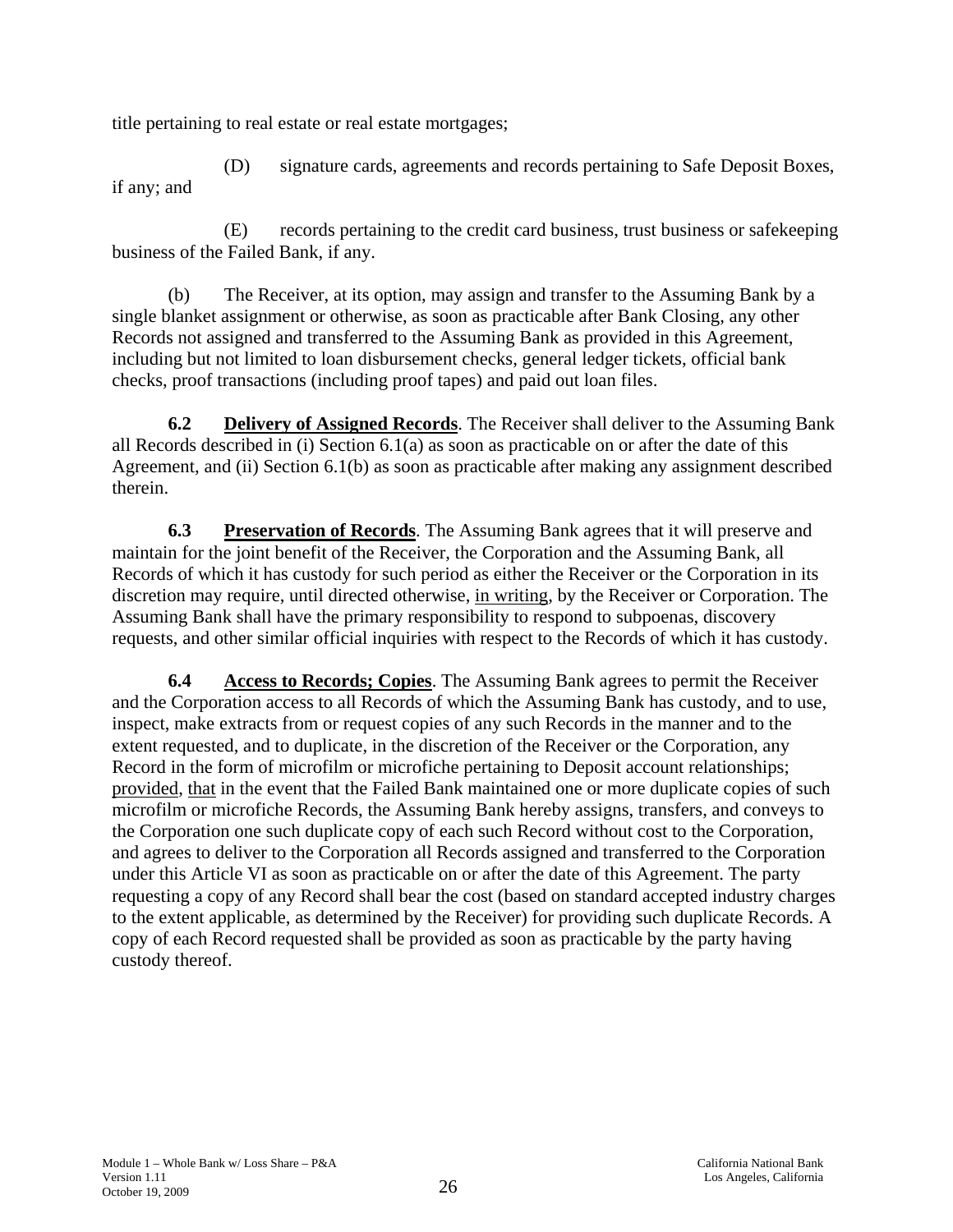#### **ARTICLE VII FIRST LOSS TRANCHE**

<span id="page-30-0"></span> The Assuming Bank has submitted to the Receiver an asset discount bid of (\$155,000,000.00) and a Deposit premium bid of 0.00%. The Deposit premium bid will be applied to the total of all Assumed Deposits except for brokered, CDARS, and any market place or similar subscription services Deposits. The First Loss Tranche shall be determined by adding (i) the asset premium (discount) bid, (ii) the Deposit premium bid, and (iii) the Equity Adjustment. If the First Loss Tranche is a positive number, then this is the Losses on Single Family Shared-Loss Loans and Net Charge-offs on Shared Loss Assets that the Assuming Bank will incur before loss-sharing commences under Exhibits 4.15A and 4.15B. If the First Loss Tranche is a negative number, the Corporation shall pay such amount by wire transfer to the Assuming Bank by the end of the first business day following Bank Closing, plus interest in accordance with Section 8.4, and loss sharing shall commence immediately.

#### **ARTICLE VIII ADJUSTMENTS**

**8.1 Pro Forma Statement**. The Receiver, as soon as practicable after Bank Closing, in accordance with the best information then available, shall provide to the Assuming Bank a pro forma statement reflecting any adjustments of such liabilities and assets as may be necessary. Such pro forma statement shall take into account, to the extent possible, (i) liabilities and assets of a nature similar to those contemplated by Section 2.1 or Section 3.1, respectively, which at Bank Closing were carried in the Failed Bank's suspense accounts, (ii) accruals as of Bank Closing for all income related to the assets and business of the Failed Bank acquired by the Assuming Bank hereunder, whether or not such accruals were reflected on the Accounting Records of the Failed Bank in the normal course of its operations, and (iii) adjustments to determine the Book Value of any investment in an Acquired Subsidiary and related accounts on the "bank only" (unconsolidated) balance sheet of the Failed Bank based on the equity method of accounting, whether or not the Failed Bank used the equity method of accounting for investments in subsidiaries, except that the resulting amount cannot be less than the Acquired Subsidiary's recorded equity as of Bank Closing as reflected on the Accounting Records of the Acquired Subsidiary. Any Loan purchased by the Assuming Bank pursuant to Section 3.1 which the Failed Bank charged off during the period from June 5, 2009 to Bank Closing shall be deemed not to be charged off for the purposes of the pro forma statement, and the purchase price shall be determined pursuant to Section 3.2.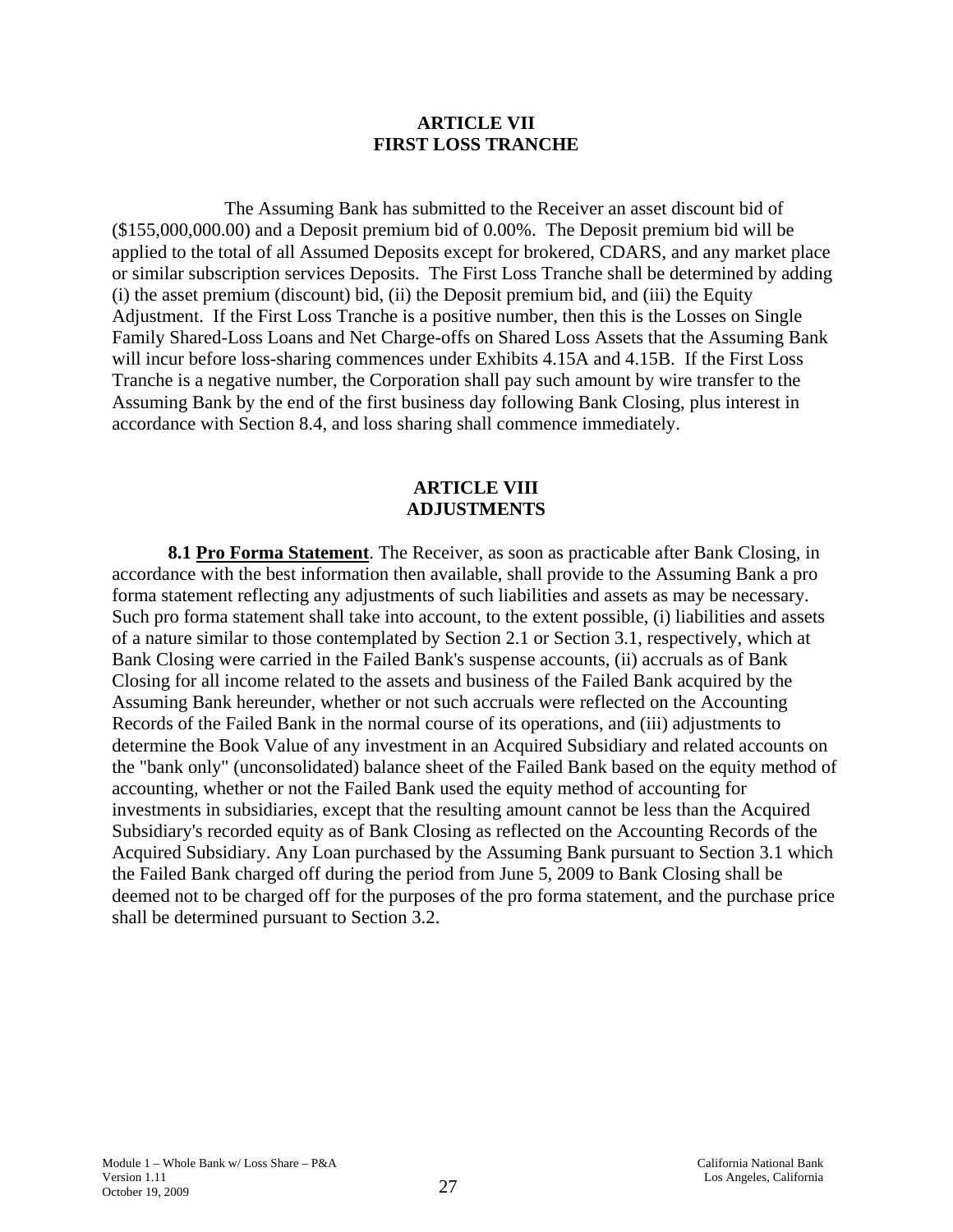# **8.2 Correction of Errors and Omissions; Other Liabilities**.

<span id="page-31-0"></span>(a) In the event any bookkeeping omissions or errors are discovered in preparing any pro forma statement or in completing the transfers and assumptions contemplated hereby, the parties hereto agree to correct such errors and omissions, it being understood that, as far as practicable, all adjustments will be made consistent with the judgments, methods, policies or accounting principles utilized by the Failed Bank in preparing and maintaining Accounting Records, except that adjustments made pursuant to this Section 8.2(a) are not intended to bring the Accounting Records of the Failed Bank into accordance with generally accepted accounting principles.

(b) If the Receiver discovers at any time subsequent to the date of this Agreement that any claim exists against the Failed Bank which is of such a nature that it would have been included in the liabilities assumed under Article II had the existence of such claim or the facts giving rise thereto been known as of Bank Closing, the Receiver may, in its discretion, at any time, require that such claim be assumed by the Assuming Bank in a manner consistent with the intent of this Agreement. The Receiver will make appropriate adjustments to the pro forma statement provided by the Receiver to the Assuming Bank pursuant to Section 8.1 as may be necessary.

**8.3 Payments**. The Receiver agrees to cause to be paid to the Assuming Bank, or the Assuming Bank agrees to pay to the Receiver, as the case may be, on the Settlement Date, a payment in an amount which reflects net adjustments (including any costs, expenses and fees associated with determinations of value as provided in this Agreement) made pursuant to Section 8.1 or Section 8.2, plus interest as provided in Section 8.4. The Receiver and the Assuming Bank agree to effect on the Settlement Date any further transfer of assets to or assumption of liabilities or claims by the Assuming Bank as may be necessary in accordance with Section 8.1 or Section 8.2.

**8.4 Interest**. Any amounts paid under Section 8.3 or Section 8.5, shall bear interest for the period from and including the day following Bank Closing to and including the day preceding the payment at the Settlement Interest Rate.

**8.5 Subsequent Adjustments.** In the event that the Assuming Bank or the Receiver discovers any errors or omissions as contemplated by Section 8.2 or any error with respect to the payment made under Section 8.3 after the Settlement Date, the Assuming Bank and the Receiver agree to promptly correct any such errors or omissions, make any payments and effect any transfers or assumptions as may be necessary to reflect any such correction plus interest as provided in Section 8.4.

# **ARTICLE IX CONTINUING COOPERATION**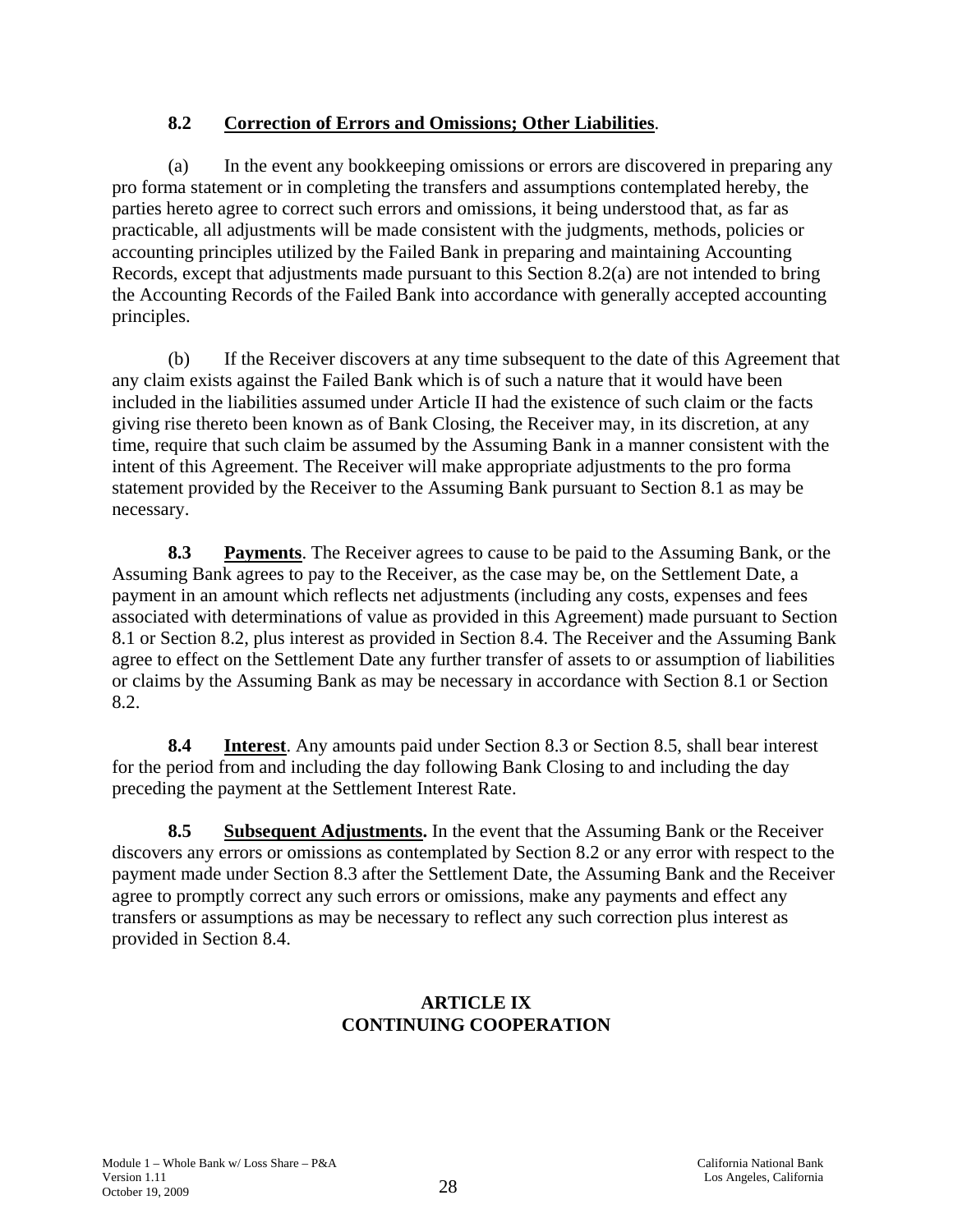<span id="page-32-0"></span>**9.1** General Matters. The parties hereto agree that they will, in good faith and with their best efforts, cooperate with each other to carry out the transactions contemplated by this Agreement and to effect the purposes hereof.

**9.2 Additional Title Documents**. The Receiver, the Corporation and the Assuming Bank each agree, at any time, and from time to time, upon the request of any party hereto, to execute and deliver such additional instruments and documents of conveyance as shall be reasonably necessary to vest in the appropriate party its full legal or equitable title in and to the property transferred pursuant to this Agreement or to be transferred in accordance herewith. The Assuming Bank shall prepare such instruments and documents of conveyance (in form and substance satisfactory to the Receiver) as shall be necessary to vest title to the Assets in the Assuming Bank. The Assuming Bank shall be responsible for recording such instruments and documents of conveyance at its own expense.

# **9.3 Claims and Suits**.

(a) The Receiver shall have the right, in its discretion, to (i) defend or settle any claim or suit against the Assuming Bank with respect to which the Receiver has indemnified the Assuming Bank in the same manner and to the same extent as provided in Article XII, and (ii) defend or settle any claim or suit against the Assuming Bank with respect to any Liability Assumed, which claim or suit may result in a loss to the Receiver arising out of or related to this Agreement, or which existed against the Failed Bank on or before Bank Closing. The exercise by the Receiver of any rights under this Section 9.3(a) shall not release the Assuming Bank with respect to any of its obligations under this Agreement.

(b) In the event any action at law or in equity shall be instituted by any Person against the Receiver and the Corporation as codefendants with respect to any asset of the Failed Bank retained or acquired pursuant to this Agreement by the Receiver, the Receiver agrees, at the request of the Corporation, to join with the Corporation in a petition to remove the action to the United States District Court for the proper district. The Receiver agrees to institute, with or without joinder of the Corporation as coplaintiff, any action with respect to any such retained or acquired asset or any matter connected therewith whenever notice requiring such action shall be given by the Corporation to the Receiver.

**9.4 Payment of Deposits**. In the event any depositor does not accept the obligation of the Assuming Bank to pay any Deposit liability of the Failed Bank assumed by the Assuming Bank pursuant to this Agreement and asserts a claim against the Receiver for all or any portion of any such Deposit liability, the Assuming Bank agrees on demand to provide to the Receiver funds sufficient to pay such claim in an amount not in excess of the Deposit liability reflected on the books of the Assuming Bank at the time such claim is made. Upon payment by the Assuming Bank to the Receiver of such amount, the Assuming Bank shall be discharged from any further obligation under this Agreement to pay to any such depositor the amount of such Deposit liability paid to the Receiver.

**9.5 Withheld Payments**. At any time, the Receiver or the Corporation may, in its discretion, determine that all or any portion of any deposit balance assumed by the Assuming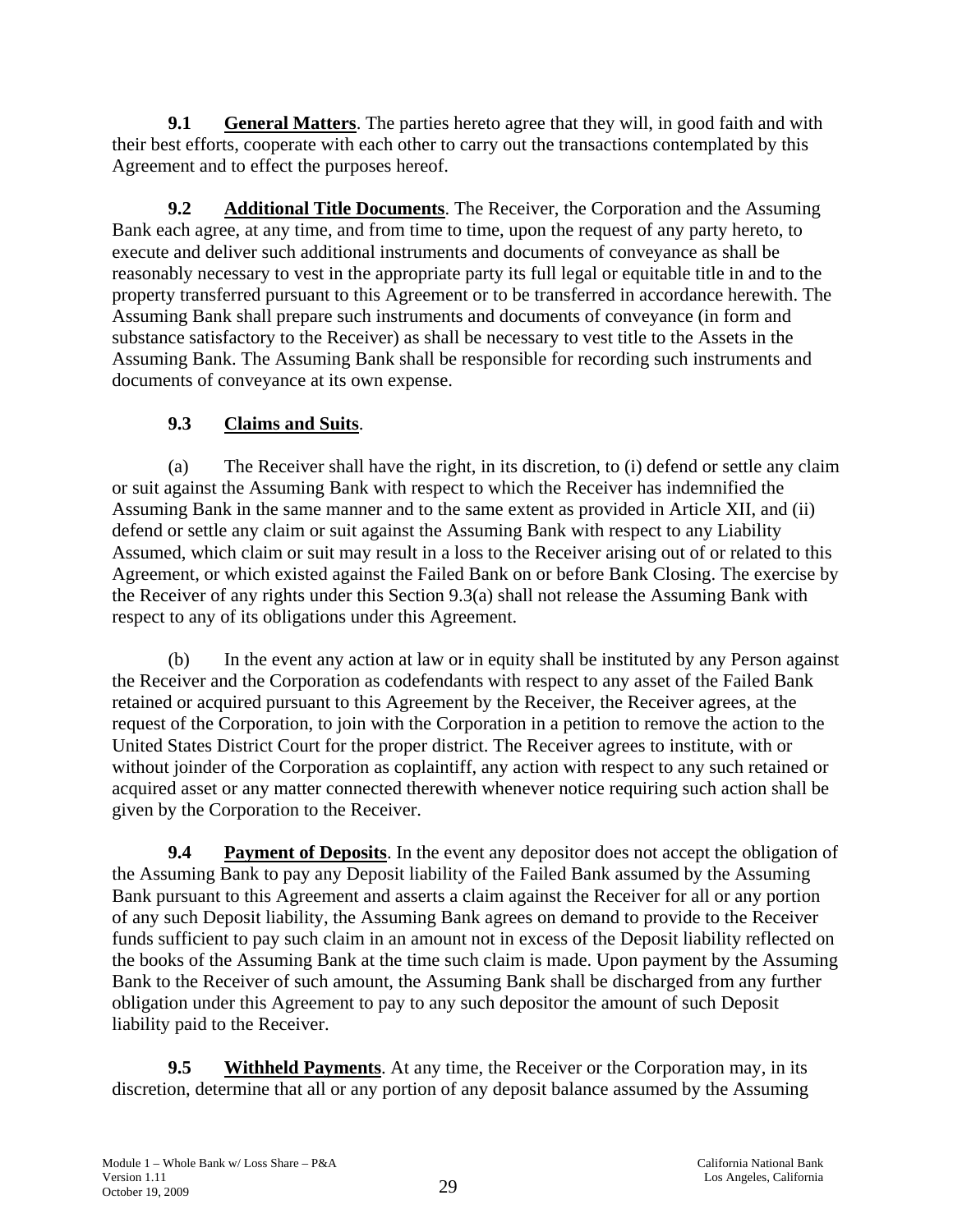<span id="page-33-0"></span>Bank pursuant to this Agreement does not constitute a "Deposit" (or otherwise, in its discretion, determine that it is the best interest of the Receiver or Corporation to withhold all or any portion of any deposit), and may direct the Assuming Bank to withhold payment of all or any portion of any such deposit balance. Upon such direction, the Assuming Bank agrees to hold such deposit and not to make any payment of such deposit balance to or on behalf of the depositor, or to itself, whether by way of transfer, set-off, or otherwise. The Assuming Bank agrees to maintain the "withheld payment" status of any such deposit balance until directed in writing by the Receiver or the Corporation as to its disposition. At the direction of the Receiver or the Corporation, the Assuming Bank shall return all or any portion of such deposit balance to the Receiver or the Corporation, as appropriate, and thereupon the Assuming Bank shall be discharged from any further liability to such depositor with respect to such returned deposit balance. If such deposit balance has been paid to the depositor prior to a demand for return by the Corporation or the Receiver, and payment of such deposit balance had not been previously withheld pursuant to this Section, the Assuming Bank shall not be obligated to return such deposit balance to the Receiver or the Corporation. The Assuming Bank shall be obligated to reimburse the Corporation or the Receiver, as the case may be, for the amount of any deposit balance or portion thereof paid by the Assuming Bank in contravention of any previous direction to withhold payment of such deposit balance or return such deposit balance the payment of which was withheld pursuant to this Section.

## **9.6 Proceedings with Respect to Certain Assets and Liabilities**.

(a) In connection with any investigation, proceeding or other matter with respect to any asset or liability of the Failed Bank retained by the Receiver, or any asset of the Failed Bank acquired by the Receiver pursuant to this Agreement, the Assuming Bank shall cooperate to the extent reasonably required by the Receiver.

(b) In addition to its obligations under Section 6.4, the Assuming Bank shall provide representatives of the Receiver access at reasonable times and locations without other limitation or qualification to (i) its directors, officers, employees and agents and those of the Subsidiaries acquired by the Assuming Bank, and (ii) its books and records, the books and records of such Subsidiaries and all Credit Files, and copies thereof. Copies of books, records and Credit Files shall be provided by the Assuming Bank as requested by the Receiver and the costs of duplication thereof shall be borne by the Receiver.

(c) Not later than ten (10) days after the Put Notice pursuant to Section 3.4 or the date of the notice of transfer of any Loan by the Assuming Bank to the Receiver pursuant to Section 3.6, the Assuming Bank shall deliver to the Receiver such documents with respect to such Loan as the Receiver may request, including without limitation the following: (i) all related Credit Documents (other than certificates, notices and other ancillary documents), (ii) a certificate setting forth the principal amount on the date of the transfer and the amount of interest, fees and other charges then accrued and unpaid thereon, and any restrictions on transfer to which any such Loan is subject, and (iii) all Credit Files, and all documents, microfiche, microfilm and computer records (including but not limited to magnetic tape, disc storage, card forms and printed copy) maintained by, owned by, or in the possession of the Assuming Bank or any Affiliate of the Assuming Bank relating to the transferred Loan.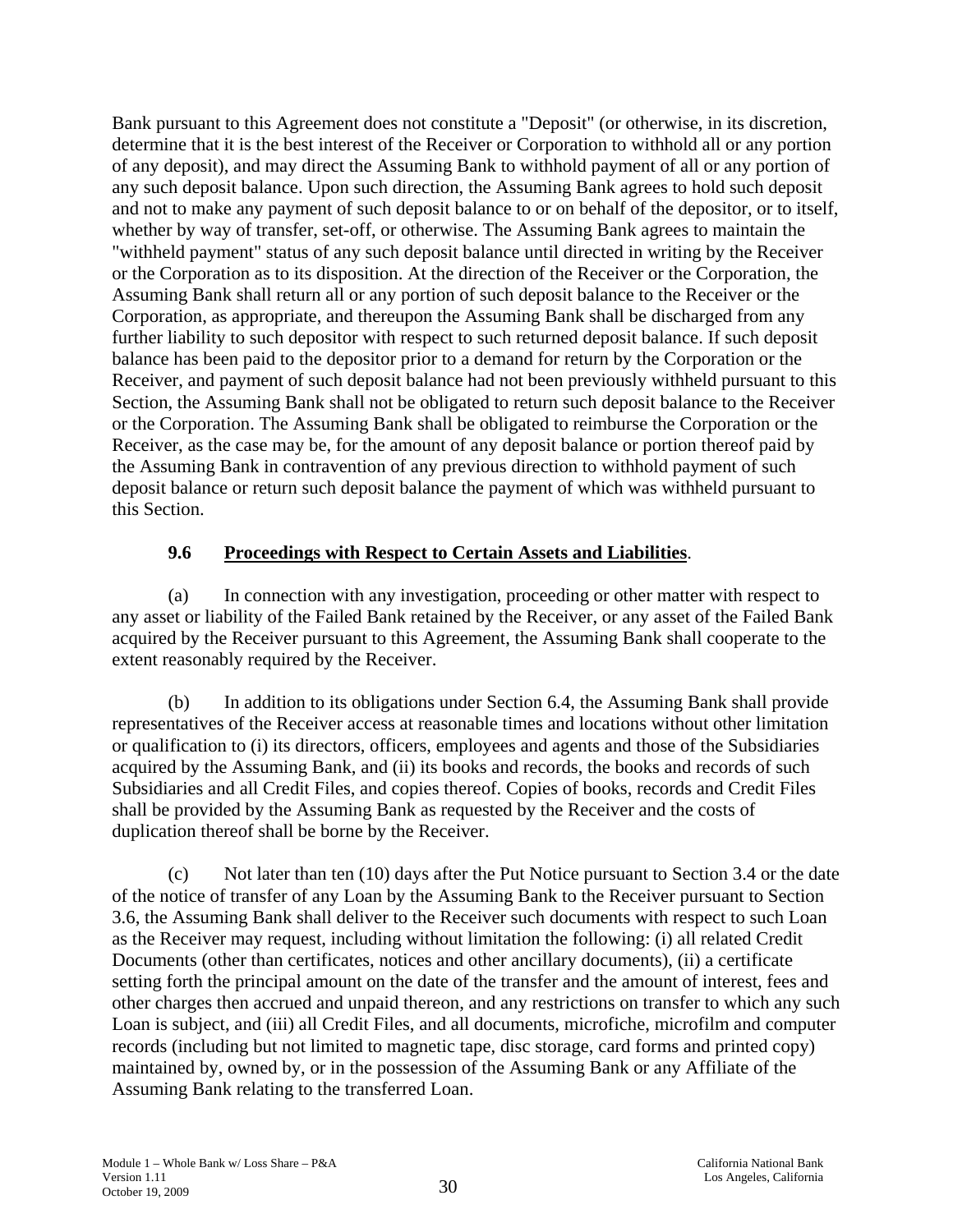<span id="page-34-0"></span>**9.7** Information. The Assuming Bank promptly shall provide to the Corporation such other information, including financial statements and computations, relating to the performance of the provisions of this Agreement as the Corporation or the Receiver may request from time to time, and, at the request of the Receiver, make available employees of the Failed Bank employed or retained by the Assuming Bank to assist in preparation of the pro forma statement pursuant to Section 8.1.

### **ARTICLE X CONDITION PRECEDENT**

The obligations of the parties to this Agreement are subject to the Receiver and the Corporation having received at or before Bank Closing evidence reasonably satisfactory to each of any necessary approval, waiver, or other action by any governmental authority, the board of directors of the Assuming Bank, or other third party, with respect to this Agreement and the transactions contemplated hereby, the closing of the Failed Bank and the appointment of the Receiver, the chartering of the Assuming Bank, and any agreements, documents, matters or proceedings contemplated hereby or thereby.

## **ARTICLE XI REPRESENTATIONS AND WARRANTIES OF THE ASSUMING BANK**

The Assuming Bank represents and warrants to the Corporation and the Receiver as follows:

(a) **Corporate Existence and Authority**. The Assuming Bank (i) is duly organized, validly existing and in good standing under the laws of its Chartering Authority and has full power and authority to own and operate its properties and to conduct its business as now conducted by it, and (ii) has full power and authority to execute and deliver this Agreement and to perform its obligations hereunder. The Assuming Bank has taken all necessary corporate action to authorize the execution, delivery and performance of this Agreement and the performance of the transactions contemplated hereby.

(b) **Third Party Consents**. No governmental authority or other third party consents (including but not limited to approvals, licenses, registrations or declarations) are required in connection with the execution, delivery or performance by the Assuming Bank of this Agreement, other than such consents as have been duly obtained and are in full force and effect.

(c) **Execution and Enforceability**. This Agreement has been duly executed and delivered by the Assuming Bank and when this Agreement has been duly authorized, executed and delivered by the Corporation and the Receiver, this Agreement will constitute the legal, valid and binding obligation of the Assuming Bank, enforceable in accordance with its terms.

## (d) **Compliance with Law**.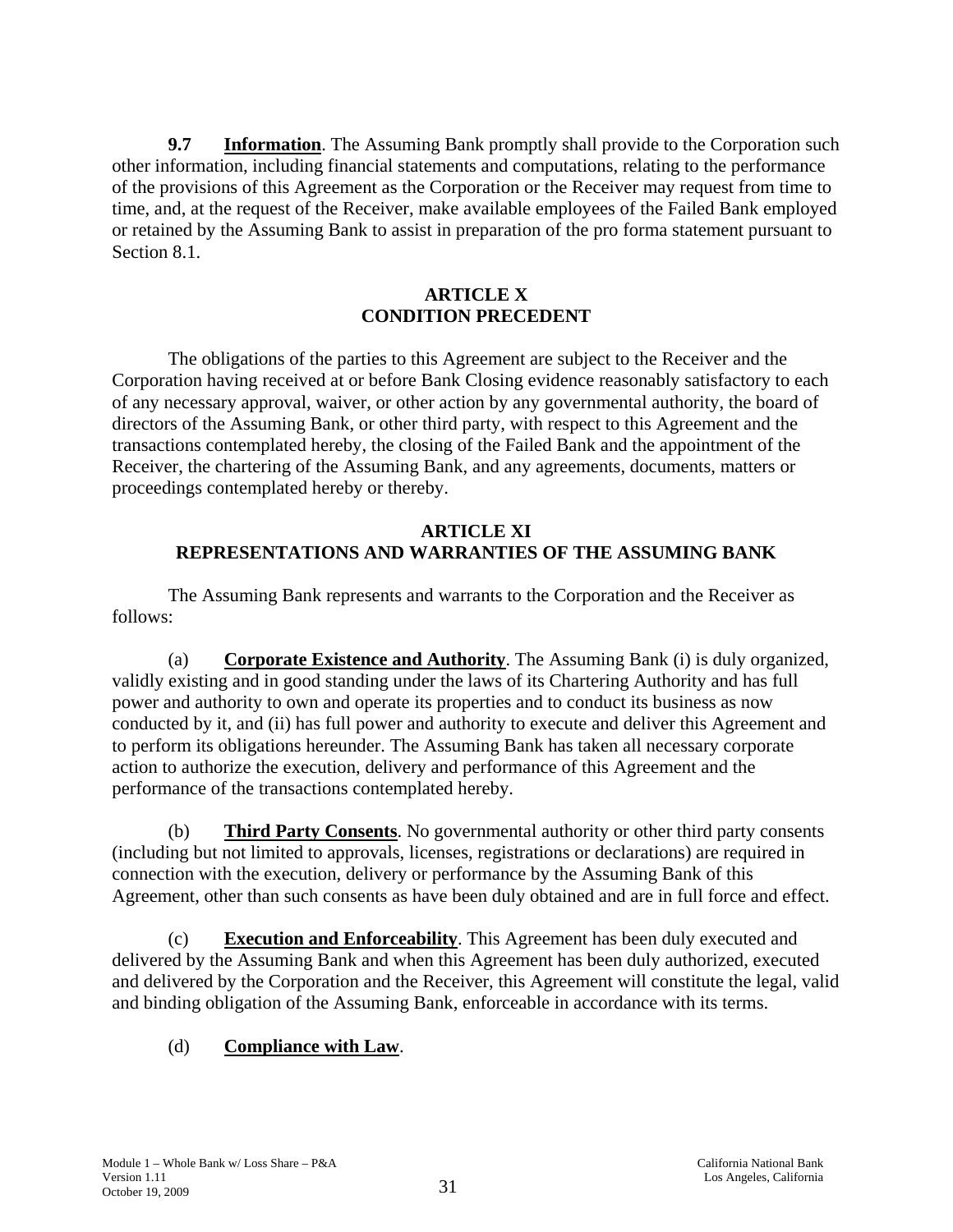<span id="page-35-0"></span> (i) Neither the Assuming Bank nor any of its Subsidiaries is in violation of any statute, regulation, order, decision, judgment or decree of, or any restriction imposed by, the United States of America, any State, municipality or other political subdivision or any agency of any of the foregoing, or any court or other tribunal having jurisdiction over the Assuming Bank or any of its Subsidiaries or any assets of any such Person, or any foreign government or agency thereof having such jurisdiction, with respect to the conduct of the business of the Assuming Bank or of any of its Subsidiaries, or the ownership of the properties of the Assuming Bank or any of its Subsidiaries, which, either individually or in the aggregate with all other such violations, would materially and adversely affect the business, operations or condition (financial or otherwise) of the Assuming Bank or the ability of the Assuming Bank to perform, satisfy or observe any obligation or condition under this Agreement.

(ii) Neither the execution and delivery nor the performance by the Assuming Bank of this Agreement will result in any violation by the Assuming Bank of, or be in conflict with, any provision of any applicable law or regulation, or any order, writ or decree of any court or governmental authority.

e) **Representations Remain True**. The Assuming Bank represents and warrants that it has executed and delivered to the Corporation a Purchaser Eligibility Certification and Confidentiality Agreement and that all information provided and representations made by or on behalf of the Assuming Bank in connection with this Agreement and the transactions contemplated hereby, including, but not limited to, the Purchaser Eligibility Certification and Confidentiality Agreement (which are affirmed and ratified hereby) are and remain true and correct in all material respects and do not fail to state any fact required to make the information contained therein not misleading.

#### **ARTICLE XII INDEMNIFICATION**

**12.1 Indemnification of Indemnitees**. From and after Bank Closing and subject to the limitations set forth in this Section and Section 12.6 and compliance by the Indemnitees with Section 12.2, the Receiver agrees to indemnify and hold harmless the Indemnitees against any and all costs, losses, liabilities, expenses (including attorneys' fees) incurred prior to the assumption of defense by the Receiver pursuant to paragraph (d) of Section 12.2, judgments, fines and amounts paid in settlement actually and reasonably incurred in connection with claims against any Indemnitee based on liabilities of the Failed Bank that are not assumed by the Assuming Bank pursuant to this Agreement or subsequent to the execution hereof by the Assuming Bank or any Subsidiary or Affiliate of the Assuming Bank for which indemnification is provided hereunder in (a) of this Section 12.1, subject to certain exclusions as provided in (b) of this Section 12.1:

(a)

(1) claims based on the rights of any shareholder or former shareholder as such of (x) the Failed Bank, or (y) any Subsidiary or Affiliate of the Failed Bank;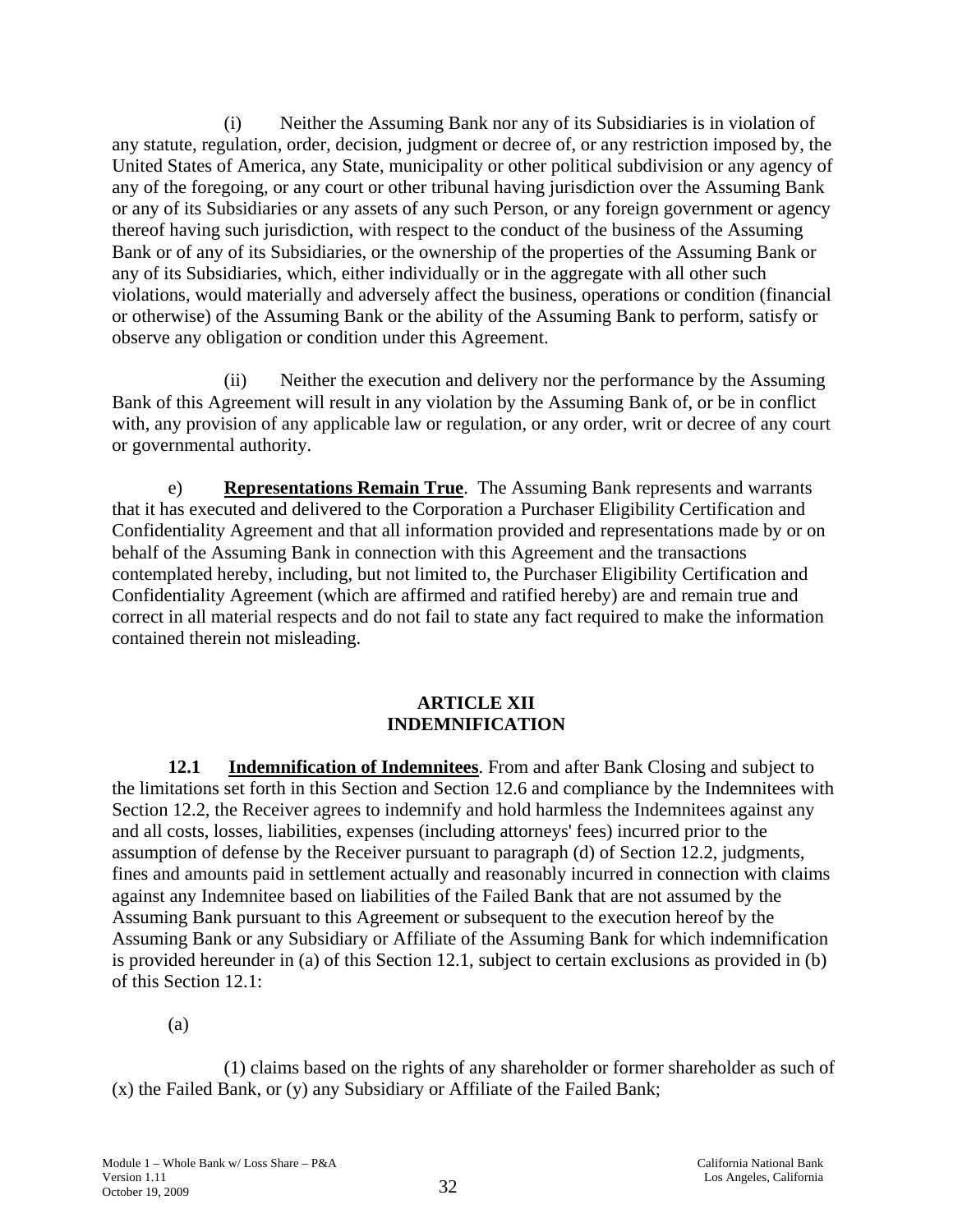(2) claims based on the rights of any creditor as such of the Failed Bank, or any creditor as such of any director, officer, employee or agent of the Failed Bank, with respect to any indebtedness or other obligation of the Failed Bank arising prior to Bank Closing;

(3) claims based on the rights of any present or former director, officer, employee or agent as such of the Failed Bank or of any Subsidiary or Affiliate of the Failed Bank;

(4) claims based on any action or inaction prior to Bank Closing of the Failed Bank, its directors, officers, employees or agents as such, or any Subsidiary or Affiliate of the Failed Bank, or the directors, officers, employees or agents as such of such Subsidiary or Affiliate;

(5) claims based on any malfeasance, misfeasance or nonfeasance of the Failed Bank, its directors, officers, employees or agents with respect to the trust business of the Failed Bank, if any;

(6) claims based on any failure or alleged failure (not in violation of law) by the Assuming Bank to continue to perform any service or activity previously performed by the Failed Bank which the Assuming Bank is not required to perform pursuant to this Agreement or which arise under any contract to which the Failed Bank was a party which the Assuming Bank elected not to assume in accordance with this Agreement and which neither the Assuming Bank nor any Subsidiary or Affiliate of the Assuming Bank has assumed subsequent to the execution hereof;

(7) claims arising from any action or inaction of any Indemnitee, including for purposes of this Section 12.1(a)(7) the former officers or employees of the Failed Bank or of any Subsidiary or Affiliate of the Failed Bank that is taken upon the specific written direction of the Corporation or the Receiver, other than any action or inaction taken in a manner constituting bad faith, gross negligence or willful misconduct; and

(8) claims based on the rights of any depositor of the Failed Bank whose deposit has been accorded "withheld payment" status and/or returned to the Receiver or Corporation in accordance with Section 9.5 and/or has become an "unclaimed deposit" or has been returned to the Corporation or the Receiver in accordance with Section 2.3;

(b) provided, that, with respect to this Agreement, except for paragraphs (7) and (8) of Section 12.1(a), no indemnification will be provided under this Agreement for any:

(1) judgment or fine against, or any amount paid in settlement (without the written approval of the Receiver) by, any Indemnitee in connection with any action that seeks damages against any Indemnitee (a "counterclaim") arising with respect to any Asset and based on any action or inaction of either the Failed Bank, its directors, officers, employees or agents as such prior to Bank Closing, unless any such judgment, fine or amount paid in settlement exceeds the greater of (i) the Repurchase Price of such Asset, or (ii) the monetary recovery sought on such Asset by the Assuming Bank in the cause of action from which the counterclaim arises; and in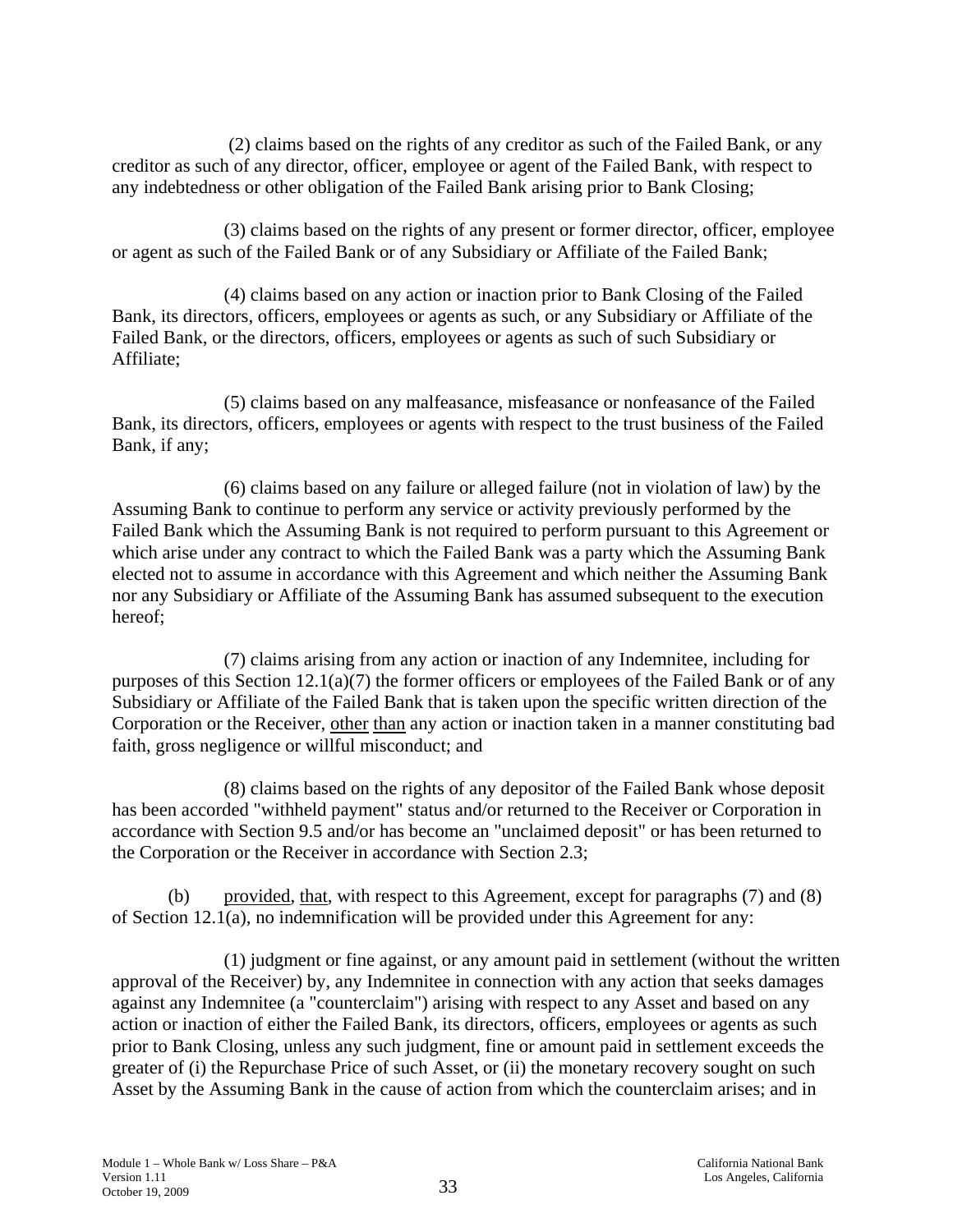such event the Receiver will provide indemnification only in the amount of such excess; and no indemnification will be provided for any costs or expenses other than any costs or expenses (including attorneys' fees) which, in the determination of the Receiver, have been actually and reasonably incurred by such Indemnitee in connection with the defense of any such counterclaim; and it is expressly agreed that the Receiver reserves the right to intervene, in its discretion, on its behalf and/or on behalf of the Receiver, in the defense of any such counterclaim;

(2) claims with respect to any liability or obligation of the Failed Bank that is expressly assumed by the Assuming Bank pursuant to this Agreement or subsequent to the execution hereof by the Assuming Bank or any Subsidiary or Affiliate of the Assuming Bank;

(3) claims with respect to any liability of the Failed Bank to any present or former employee as such of the Failed Bank or of any Subsidiary or Affiliate of the Failed Bank, which liability is expressly assumed by the Assuming Bank pursuant to this Agreement or subsequent to the execution hereof by the Assuming Bank or any Subsidiary or Affiliate of the Assuming Bank;

(4) claims based on the failure of any Indemnitee to seek recovery of damages from the Receiver for any claims based upon any action or inaction of the Failed Bank, its directors, officers, employees or agents as fiduciary, agent or custodian prior to Bank Closing;

(5) claims based on any violation or alleged violation by any Indemnitee of the antitrust, branching, banking or bank holding company or securities laws of the United States of America or any State thereof;

(6) claims based on the rights of any present or former creditor, customer, or supplier as such of the Assuming Bank or any Subsidiary or Affiliate of the Assuming Bank;

(7) claims based on the rights of any present or former shareholder as such of the Assuming Bank or any Subsidiary or Affiliate of the Assuming Bank regardless of whether any such present or former shareholder is also a present or former shareholder of the Failed Bank;

(8) claims, if the Receiver determines that the effect of providing such indemnification would be to (i) expand or alter the provisions of any warranty or disclaimer thereof provided in Section 3.3 or any other provision of this Agreement, or (ii) create any warranty not expressly provided under this Agreement;

(9) claims which could have been enforced against any Indemnitee had the Assuming Bank not entered into this Agreement;

(10) claims based on any liability for taxes or fees assessed with respect to the consummation of the transactions contemplated by this Agreement, including without limitation any subsequent transfer of any Assets or Liabilities Assumed to any Subsidiary or Affiliate of the Assuming Bank;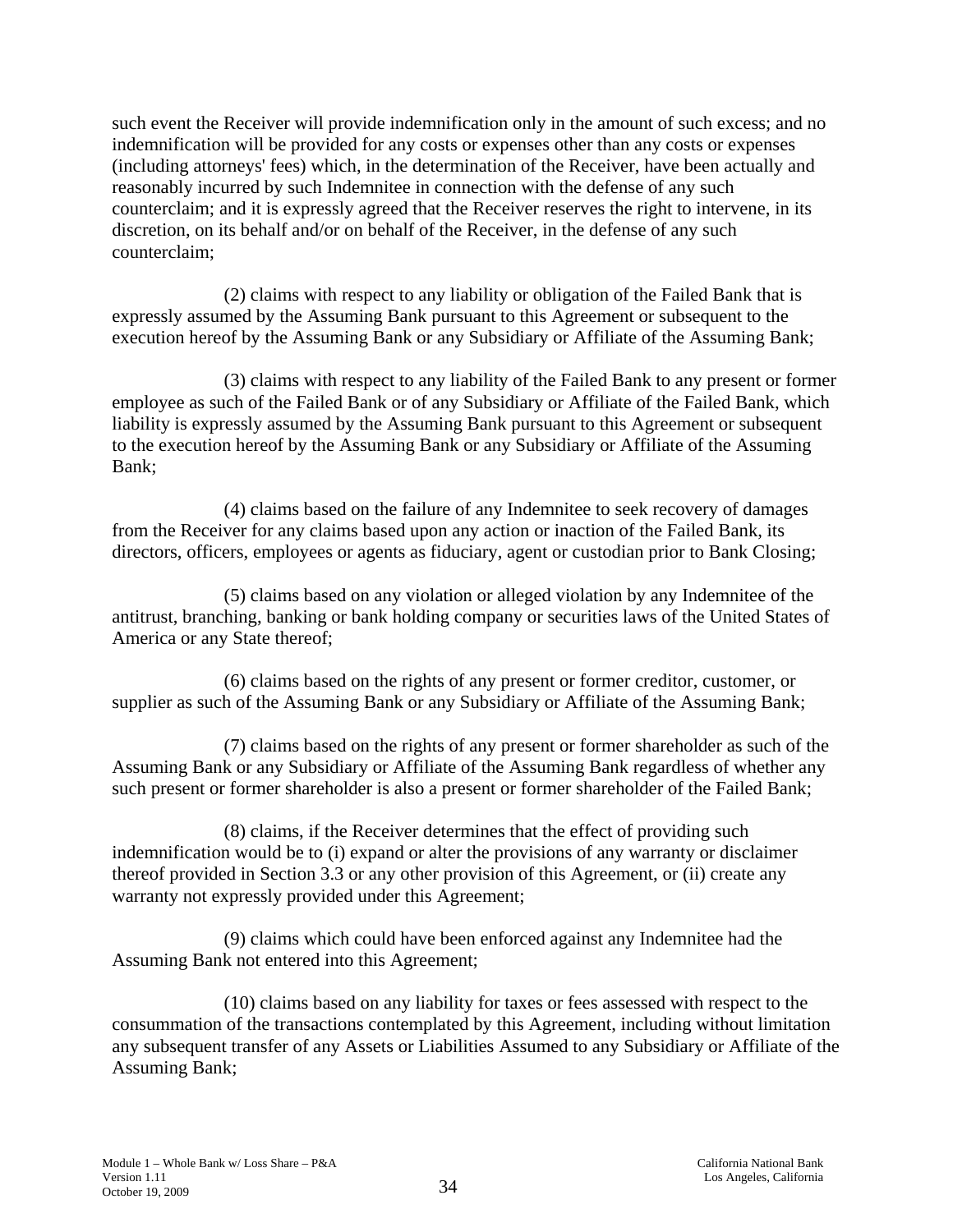(11) except as expressly provided in this Article XII, claims based on any action or inaction of any Indemnitee, and nothing in this Agreement shall be construed to provide indemnification for (i) the Failed Bank, (ii) any Subsidiary or Affiliate of the Failed Bank, or (iii) any present or former director, officer, employee or agent of the Failed Bank or its Subsidiaries or Affiliates; provided, that the Receiver, in its discretion, may provide indemnification hereunder for any present or former director, officer, employee or agent of the Failed Bank or its Subsidiaries or Affiliates who is also or becomes a director, officer, employee or agent of the Assuming Bank or its Subsidiaries or Affiliates;

(12) claims or actions which constitute a breach by the Assuming Bank of the representations and warranties contained in Article XI;

(13) claims arising out of or relating to the condition of or generated by an Asset arising from or relating to the presence, storage or release of any hazardous or toxic substance, or any pollutant or contaminant, or condition of such Asset which violate any applicable Federal, State or local law or regulation concerning environmental protection; and

(14) claims based on, related to or arising from any asset, including a loan, acquired or liability assumed by the Assuming Bank, other than pursuant to this Agreement.

**12.2 Conditions Precedent to Indemnification**. It shall be a condition precedent to the obligation of the Receiver to indemnify any Person pursuant to this Article XII that such Person shall, with respect to any claim made or threatened against such Person for which such Person is or may be entitled to indemnification hereunder:

(a) give written notice to the Regional Counsel (Litigation Branch) of the Corporation in the manner and at the address provided in Section 13.7 of such claim as soon as practicable after such claim is made or threatened; provided, that notice must be given on or before the date which is six (6) years from the date of this Agreement;

(b) provide to the Receiver such information and cooperation with respect to such claim as the Receiver may reasonably require;

(c) cooperate and take all steps, as the Receiver may reasonably require, to preserve and protect any defense to such claim;

(d) in the event suit is brought with respect to such claim, upon reasonable prior notice, afford to the Receiver the right, which the Receiver may exercise in its sole discretion, to conduct the investigation, control the defense and effect settlement of such claim, including without limitation the right to designate counsel and to control all negotiations, litigation, arbitration, settlements, compromises and appeals of any such claim, all of which shall be at the expense of the Receiver; provided, that the Receiver shall have notified the Person claiming indemnification in writing that such claim is a claim with respect to which the Person claiming indemnification is entitled to indemnification under this Article XII;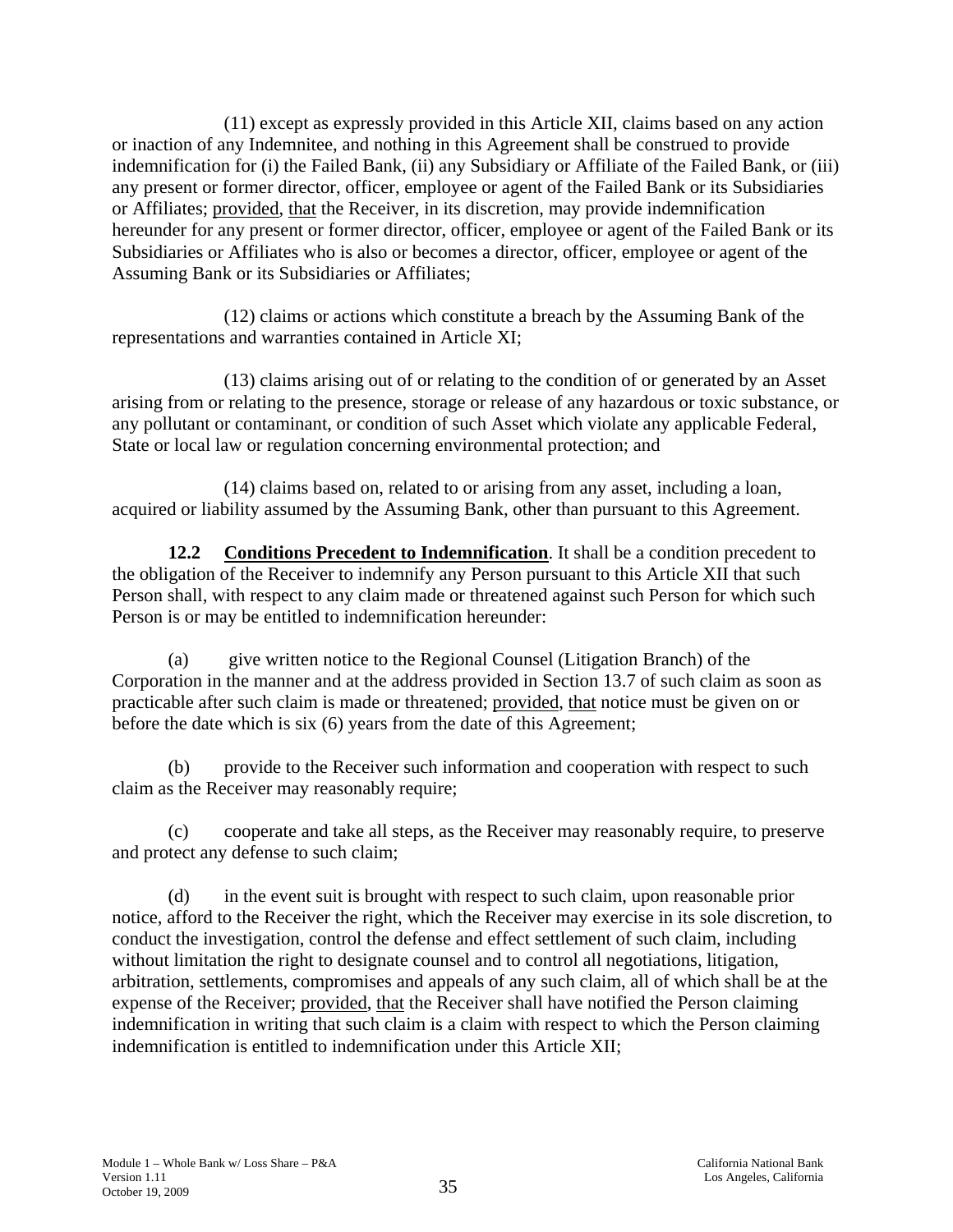(e) not incur any costs or expenses in connection with any response or suit with respect to such claim, unless such costs or expenses were incurred upon the written direction of the Receiver; provided, that the Receiver shall not be obligated to reimburse the amount of any such costs or expenses unless such costs or expenses were incurred upon the written direction of the Receiver;

(f) not release or settle such claim or make any payment or admission with respect thereto, unless the Receiver consents in writing thereto, which consent shall not be unreasonably withheld; provided, that the Receiver shall not be obligated to reimburse the amount of any such settlement or payment unless such settlement or payment was effected upon the written direction of the Receiver; and

(g) take reasonable action as the Receiver may request in writing as necessary to preserve, protect or enforce the rights of the indemnified Person against any Primary Indemnitor.

**12.3 No Additional Warranty**. Nothing in this Article XII shall be construed or deemed to (i) expand or otherwise alter any warranty or disclaimer thereof provided under Section 3.3 or any other provision of this Agreement with respect to, among other matters, the title, value, collectibility, genuineness, enforceability or condition of any (x) Asset, or (y) asset of the Failed Bank purchased by the Assuming Bank subsequent to the execution of this Agreement by the Assuming Bank or any Subsidiary or Affiliate of the Assuming Bank, or (ii) create any warranty not expressly provided under this Agreement with respect thereto.

**12.4 Indemnification of Receiver and Corporation**. From and after Bank Closing, the Assuming Bank agrees to indemnify and hold harmless the Corporation and the Receiver and their respective directors, officers, employees and agents from and against any and all costs, losses, liabilities, expenses (including attorneys' fees), judgments, fines and amounts paid in settlement actually and reasonably incurred in connection with any of the following:

(a) claims based on any and all liabilities or obligations of the Failed Bank assumed by the Assuming Bank pursuant to this Agreement or subsequent to the execution hereof by the Assuming Bank or any Subsidiary or Affiliate of the Assuming Bank, whether or not any such liabilities subsequently are sold and/or transferred, other than any claim based upon any action or inaction of any Indemnitee as provided in paragraph (7) or (8) of Section 12.1(a); and

(b) claims based on any act or omission of any Indemnitee (including but not limited to claims of any Person claiming any right or title by or through the Assuming Bank with respect to Assets transferred to the Receiver pursuant to Section 3.4 or 3.6), other than any action or inaction of any Indemnitee as provided in paragraph (7) or (8) of Section 12.1(a).

**12.5 Obligations Supplemental**. The obligations of the Receiver, and the Corporation as guarantor in accordance with Section 12.7, to provide indemnification under this Article XII are to supplement any amount payable by any Primary Indemnitor to the Person indemnified under this Article XII. Consistent with that intent, the Receiver agrees only to make payments pursuant to such indemnification to the extent not payable by a Primary Indemnitor. If the aggregate amount of payments by the Receiver, or the Corporation as guarantor in accordance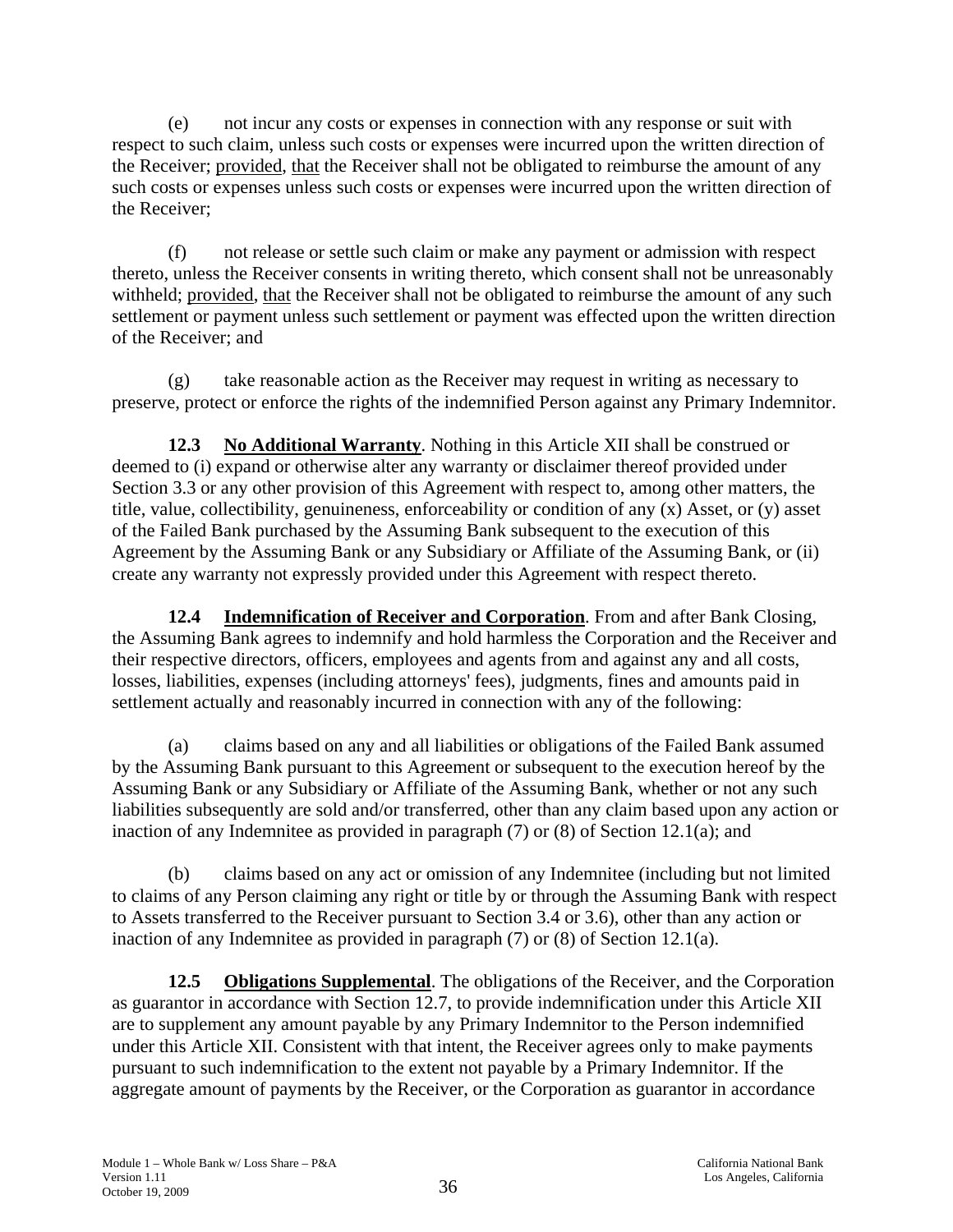with Section 12.7, and all Primary Indemnitors with respect to any item of indemnification under this Article XII exceeds the amount payable with respect to such item, such Person being indemnified shall notify the Receiver thereof and, upon the request of the Receiver, shall promptly pay to the Receiver, or the Corporation as appropriate, the amount of the Receiver's (or Corporation's) payments to the extent of such excess.

**12.6 Criminal Claims**. Notwithstanding any provision of this Article XII to the contrary, in the event that any Person being indemnified under this Article XII shall become involved in any criminal action, suit or proceeding, whether judicial, administrative or investigative, the Receiver shall have no obligation hereunder to indemnify such Person for liability with respect to any criminal act or to the extent any costs or expenses are attributable to the defense against the allegation of any criminal act, unless (i) the Person is successful on the merits or otherwise in the defense against any such action, suit or proceeding, or (ii) such action, suit or proceeding is terminated without the imposition of liability on such Person.

**12.7 Limited Guaranty of the Corporation.** The Corporation hereby guarantees performance of the Receiver's obligation to indemnify the Assuming Bank as set forth in this Article XII. It is a condition to the Corporation's obligation hereunder that the Assuming Bank shall comply in all respects with the applicable provisions of this Article XII. The Corporation shall be liable hereunder only for such amounts, if any, as the Receiver is obligated to pay under the terms of this Article XII but shall fail to pay. Except as otherwise provided above in this Section 12.7, nothing in this Article XII is intended or shall be construed to create any liability or obligation on the part of the Corporation, the United States of America or any department or agency thereof under or with respect to this Article XII, or any provision hereof, it being the intention of the parties hereto that the obligations undertaken by the Receiver under this Article XII are the sole and exclusive responsibility of the Receiver and no other Person or entity.

**12.8 Subrogation.** Upon payment by the Receiver, or the Corporation as guarantor in accordance with Section 12.7, to any Indemnitee for any claims indemnified by the Receiver under this Article XII, the Receiver, or the Corporation as appropriate, shall become subrogated to all rights of the Indemnitee against any other Person to the extent of such payment.

### **ARTICLE XIII MISCELLANEOUS**

**13.1** Entire Agreement. This Agreement embodies the entire agreement of the parties hereto in relation to the subject matter herein and supersedes all prior understandings or agreements, oral or written, between the parties.

**13.2 Headings**. The headings and subheadings of the Table of Contents, Articles and Sections contained in this Agreement, except the terms identified for definition in Article I and elsewhere in this Agreement, are inserted for convenience only and shall not affect the meaning or interpretation of this Agreement or any provision hereof.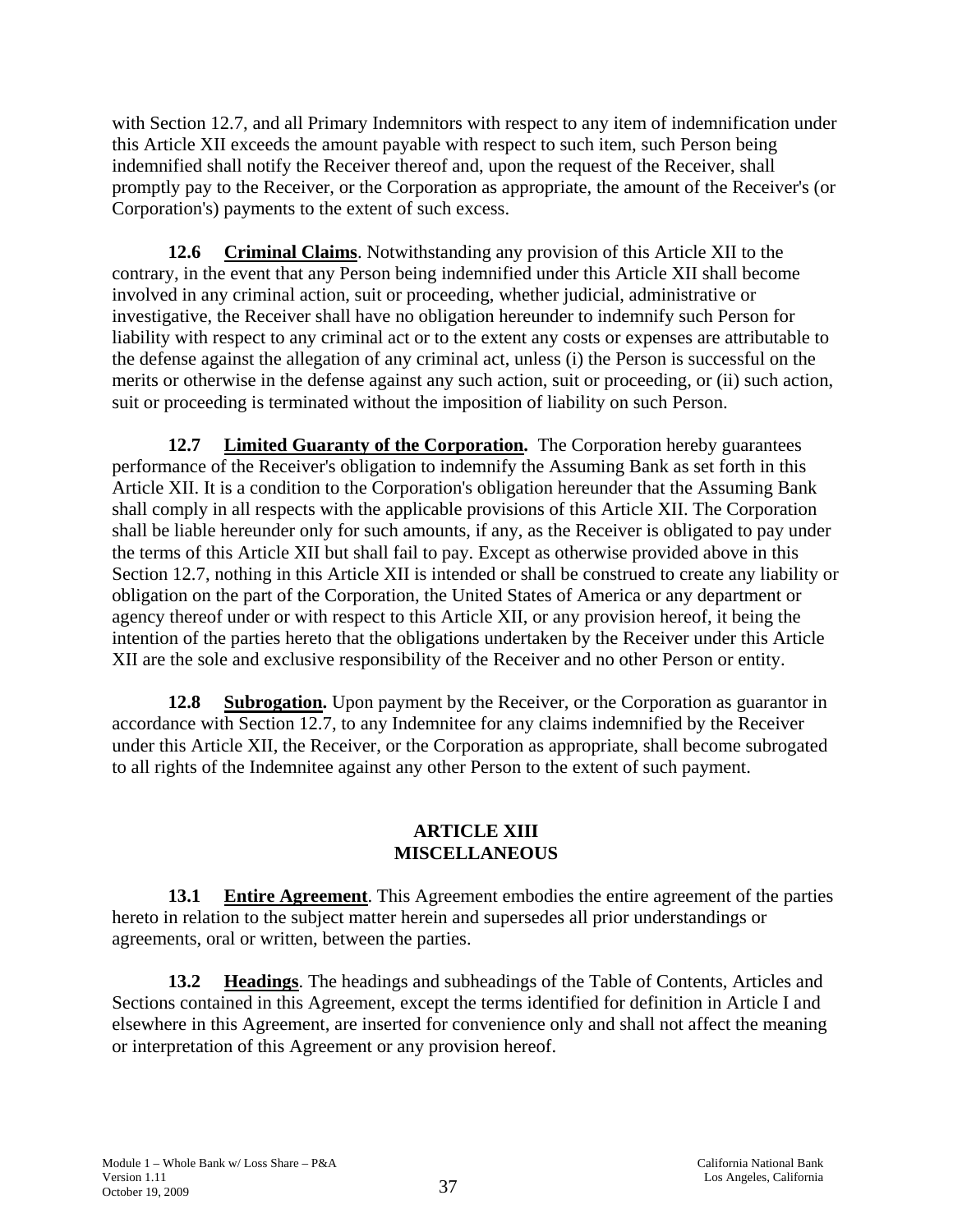**13.3** Counterparts. This Agreement may be executed in any number of counterparts and by the duly authorized representative of a different party hereto on separate counterparts, each of which when so executed shall be deemed to be an original and all of which when taken together shall constitute one and the same Agreement.

13.4 **GOVERNING LAW.** THIS AGREEMENT AND THE RIGHTS AND OBLIGATIONS HEREUNDER SHALL BE GOVERNED BY AND CONSTRUED IN ACCORDANCE WITH THE FEDERAL LAW OF THE UNITED STATES OF AMERICA, AND IN THE ABSENCE OF CONTROLLING FEDERAL LAW, IN ACCORDANCE WITH THE LAWS OF THE STATE IN WHICH THE MAIN OFFICE OF THE FAILED BANK IS LOCATED.

**13.5 Successors.** All terms and conditions of this Agreement shall be binding on the successors and assigns of the Receiver, the Corporation and the Assuming Bank. Except as otherwise specifically provided in this Agreement, nothing expressed or referred to in this Agreement is intended or shall be construed to give any Person other than the Receiver, the Corporation and the Assuming Bank any legal or equitable right, remedy or claim under or with respect to this Agreement or any provisions contained herein, it being the intention of the parties hereto that this Agreement, the obligations and statements of responsibilities hereunder, and all other conditions and provisions hereof are for the sole and exclusive benefit of the Receiver, the Corporation and the Assuming Bank and for the benefit of no other Person.

**13.6 Modification; Assignment**. No amendment or other modification, rescission, release, or assignment of any part of this Agreement shall be effective except pursuant to a written agreement subscribed by the duly authorized representatives of the parties hereto.

**13.7** Notice. Any notice, request, demand, consent, approval or other communication to any party hereto shall be effective when received and shall be given in writing, and delivered in person against receipt therefore, or sent by certified mail, postage prepaid, courier service, telex, facsimile transmission or email to such party (with copies as indicated below) at its address set forth below or at such other address as it shall hereafter furnish in writing to the other parties. All such notices and other communications shall be deemed given on the date received by the addressee.

#### **Assuming Bank**

U.S. Bank National Association U.S. Bancorp Center BC-MN-H21N 800 Nicollet Mall Minneapolis, Minnesota 55402-4302

Attention: Daniel Good, Vice President

with a copy to: Terrance Dolan, Executive Vice President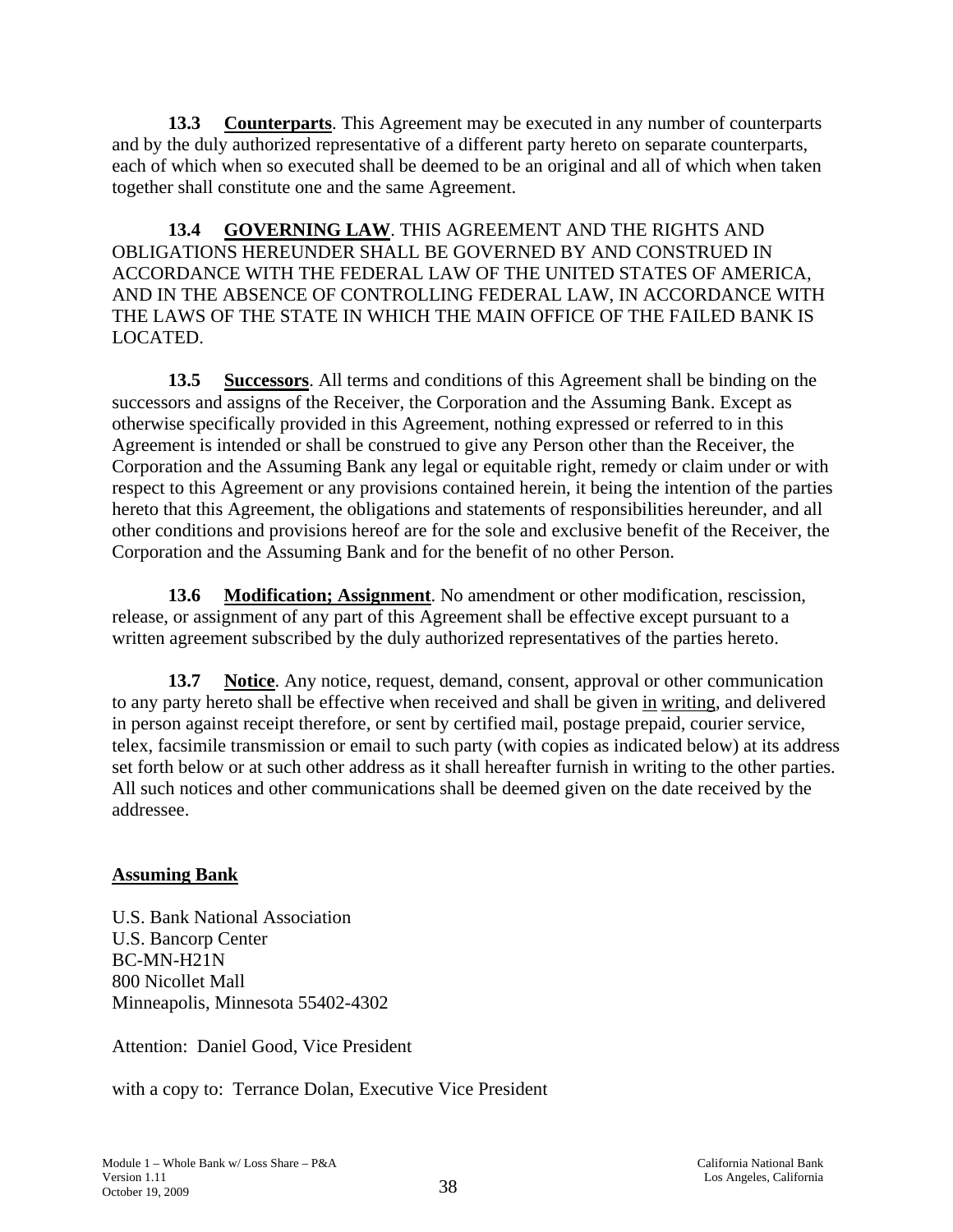### **Receiver and Corporation**

 Receiver of California National Bank 1601 Bryan Street, Suite 1700 Federal Deposit Insurance Corporation, Dallas, Texas 75201

Attention: Settlement Manager

with copy to: Managing Counsel, 40 Pacifica, Irvine, CA 92618

#### **and with respect to notice under Article XII:**

Federal Deposit Insurance Corporation Receiver of California National Bank 40 Pacifica Irvine, CA 92618 Attention: Managing Counsel

**13.8 Manner of Payment**. All payments due under this Agreement shall be in lawful money of the United States of America in immediately available funds as each party hereto may specify to the other parties; provided, that in the event the Receiver or the Corporation is obligated to make any payment hereunder in the amount of \$25,000.00 or less, such payment may be made by check.

**13.9 Costs, Fees and Expenses**. Except as otherwise specifically provided herein, each party hereto agrees to pay all costs, fees and expenses which it has incurred in connection with or incidental to the matters contained in this Agreement, including without limitation any fees and disbursements to its accountants and counsel; provided, that the Assuming Bank shall pay all fees, costs and expenses (other than attorneys' fees incurred by the Receiver) incurred in connection with the transfer to it of any Assets or Liabilities Assumed hereunder or in accordance herewith.

**13.10 Waiver**. Each of the Receiver, the Corporation and the Assuming Bank may waive its respective rights, powers or privileges under this Agreement; provided, that such waiver shall be in writing; and further provided, that no failure or delay on the part of the Receiver, the Corporation or the Assuming Bank to exercise any right, power or privilege under this Agreement shall operate as a waiver thereof, nor will any single or partial exercise of any right, power or privilege under this Agreement preclude any other or further exercise thereof or the exercise of any other right, power or privilege by the Receiver, the Corporation, or the Assuming Bank under this Agreement, nor will any such waiver operate or be construed as a future waiver of such right, power or privilege under this Agreement.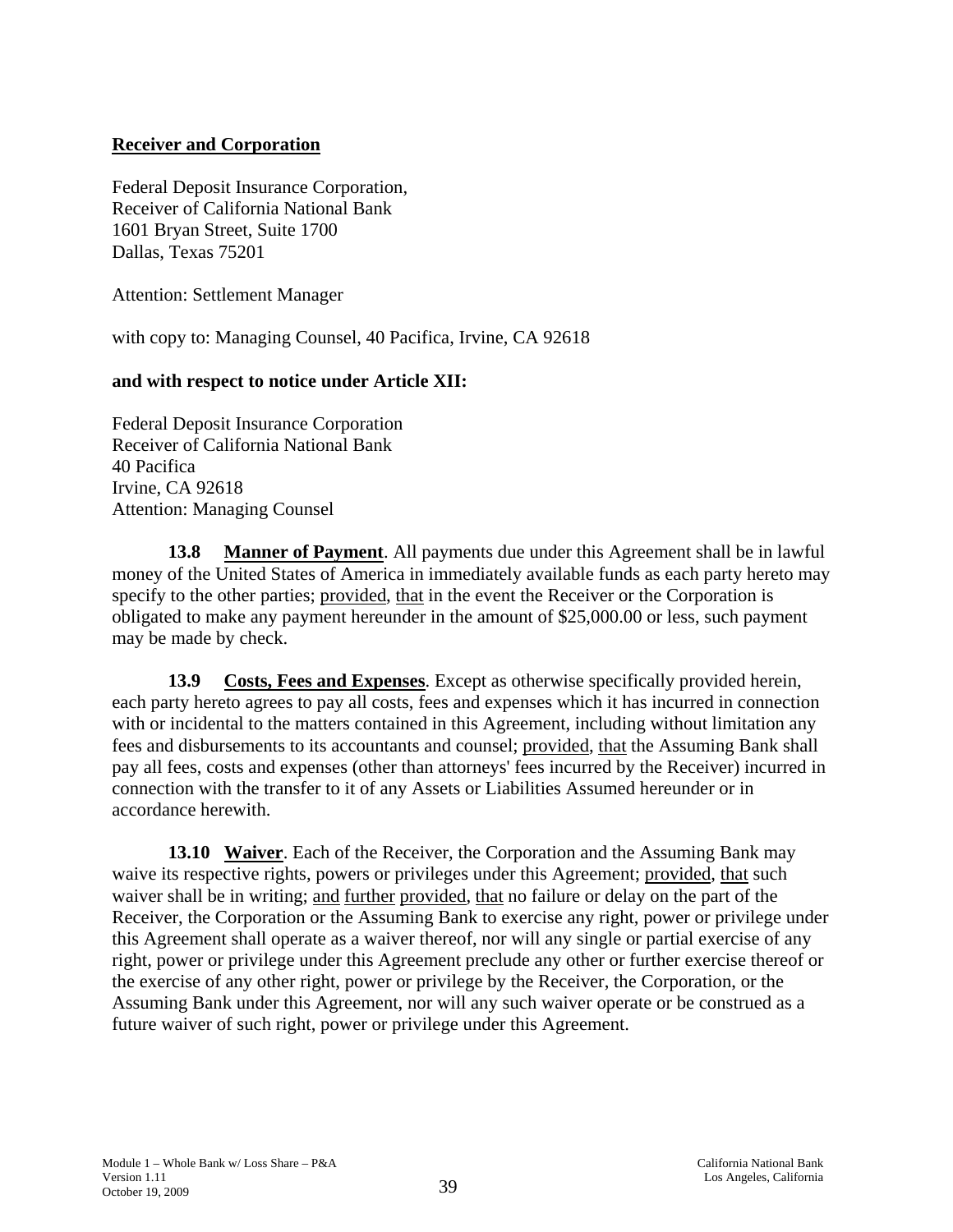**13.11 Severability**. If any provision of this Agreement is declared invalid or unenforceable, then, to the extent possible, all of the remaining provisions of this Agreement shall remain in full force and effect and shall be binding upon the parties hereto.

**13.12 Term of Agreement**. This Agreement shall continue in full force and effect until the tenth (10th) anniversary of Bank Closing; provided, that the provisions of Section 6.3 and 6.4 shall survive the expiration of the term of this Agreement. Provided, however, the receivership of the Failed Bank may be terminated prior to the expiration of the term of this Agreement; in such event, the guaranty of the Corporation, as provided in and in accordance with the provisions of Section 12.7 shall be in effect for the remainder of the term. Expiration of the term of this Agreement shall not affect any claim or liability of any party with respect to any (i) amount which is owing at the time of such expiration, regardless of when such amount becomes payable, and (ii) breach of this Agreement occurring prior to such expiration, regardless of when such breach is discovered.

**13.13 Survival of Covenants, Etc.** The covenants, representations, and warranties in this Agreement shall survive the execution of this Agreement and the consummation of the transactions contemplated hereunder.

# **[Signature Page Follows]**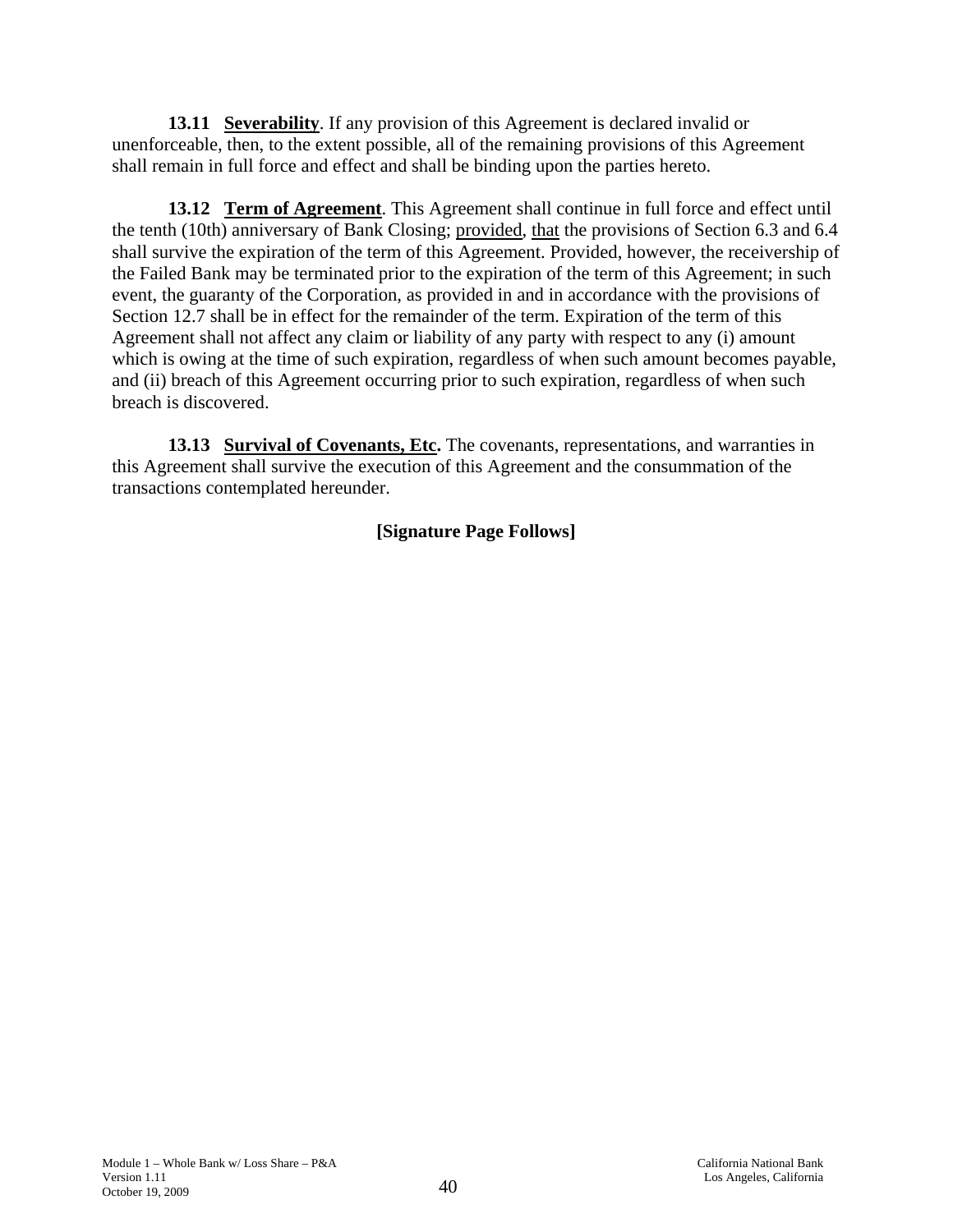**IN WITNESS WHEREOF,** the parties hereto have caused this Agreement to be executed by their duly authorized representatives as of the date first above written.

#### **FEDERAL DEPOSIT INSURANCE CORPORATION, RECEIVER OF CALIFORNIA NATIONAL BANK, LOS ANGELES, CALIFORNIA**

*Redacted*

 $BY:$ NAME: Robert Schoppe / TITLE: Receiver-in-Charge

*Redacted*

#### **FEDERAL DEPOSIT INSURANCE CORPORATION**

# *Redacted*

BY: NAME: Robert Schoppe / TITLE: Attorney-in-Fact

*Redacted*

#### **U.S. BANK NATIONAL ASSOCIATION**

*Redacted*

BY: **NAME:** Richard C. Hartnack TITLE: Vice Chairman

*Redacted*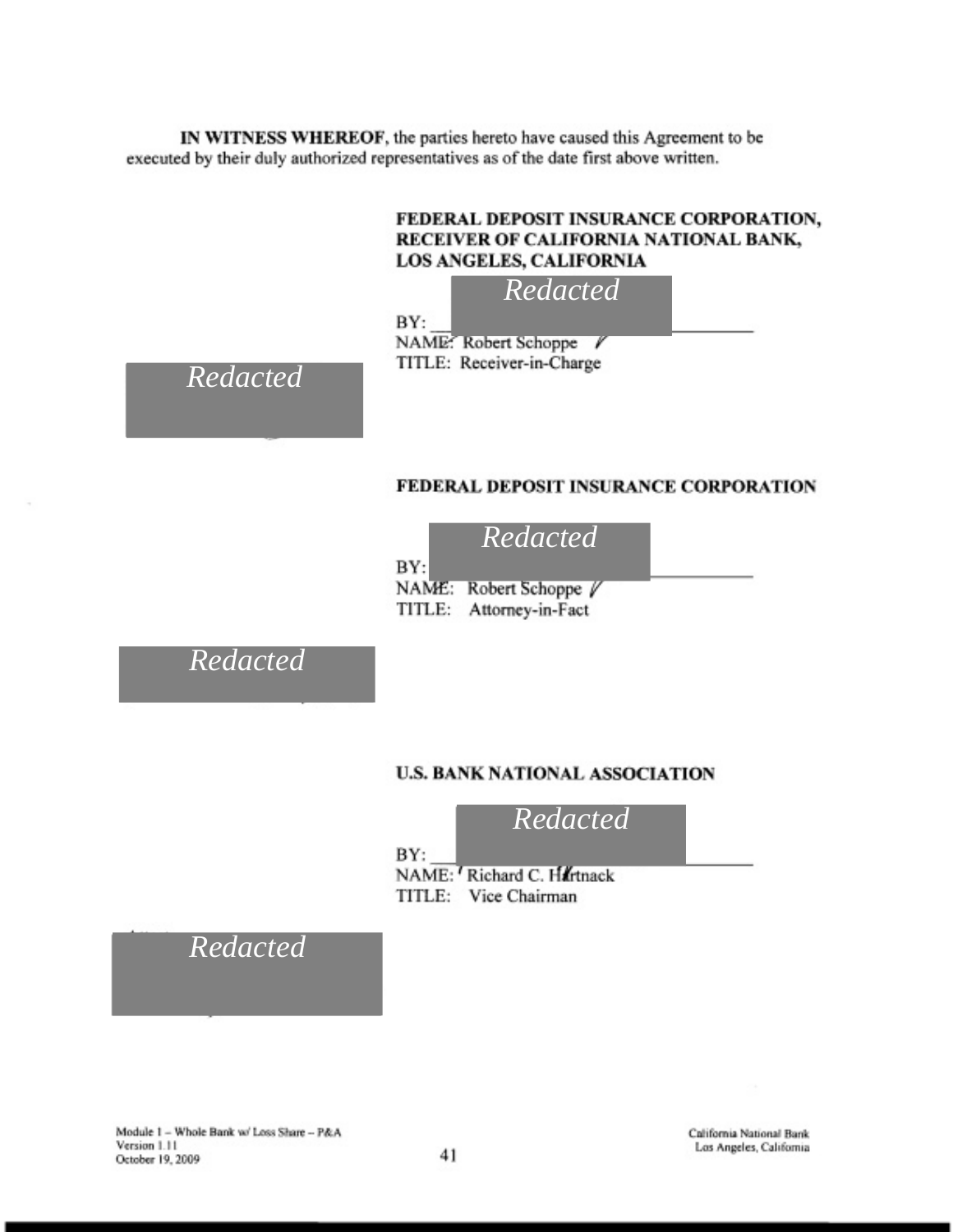# **SCHEDULE 2.1 - Certain Liabilities Assumed by the Assuming Bank**

**To be provided post-closing.**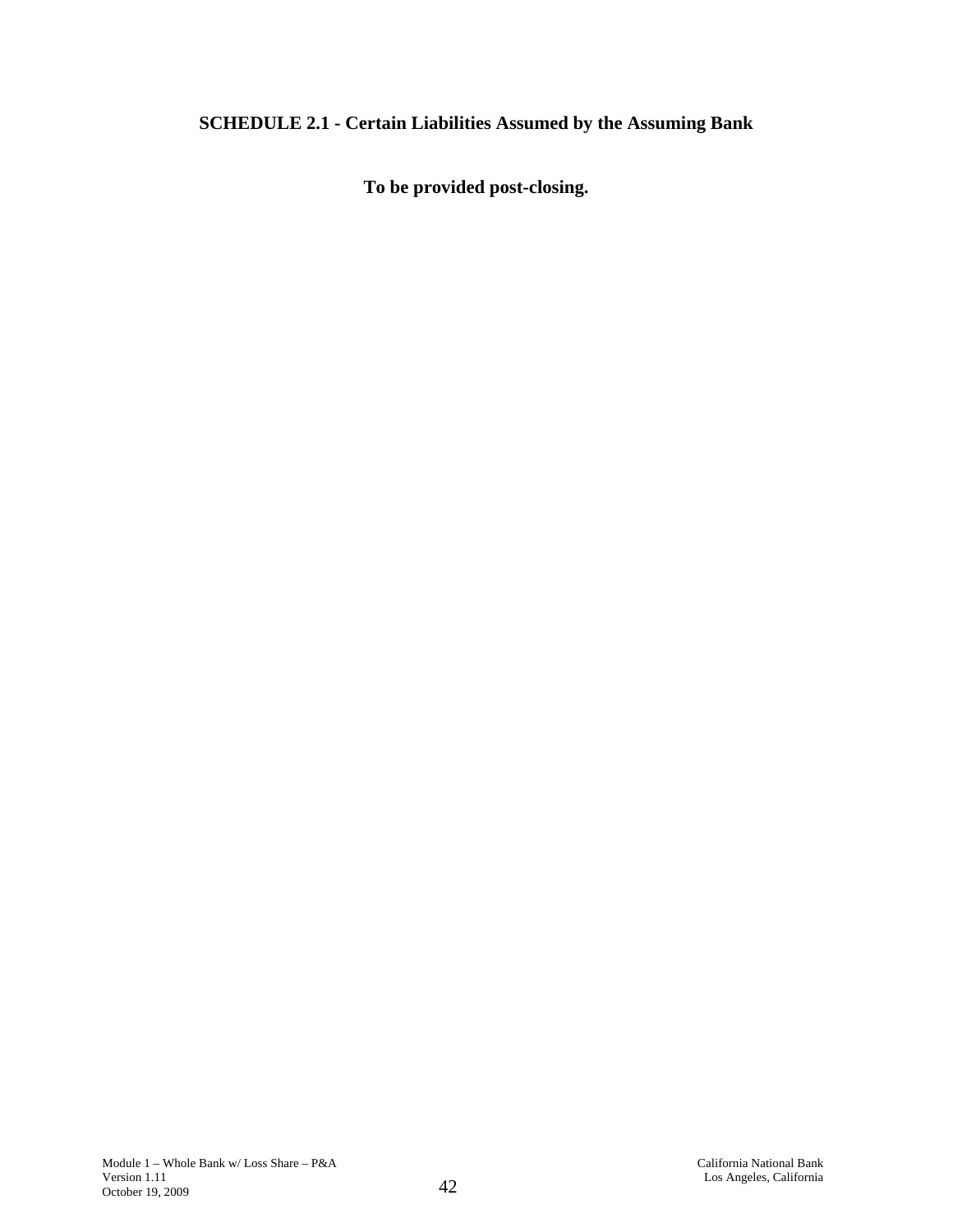#### **SCHEDULE 2.1(a) – Excluded Deposit Liability Accounts**

California National Bank has no deposits associated with the Depository Organization (DO) Cede & Co as Nominee for DTC. The DO accounts do not pass to the Assuming Bank and are excluded from the transaction as described in Section 2.1 of the P&A Agreement. The schedule below identifies the DO accounts as of the date of the deposit download. This schedule will be updated post closing with data as of Bank Closing date.

Schedule

NONE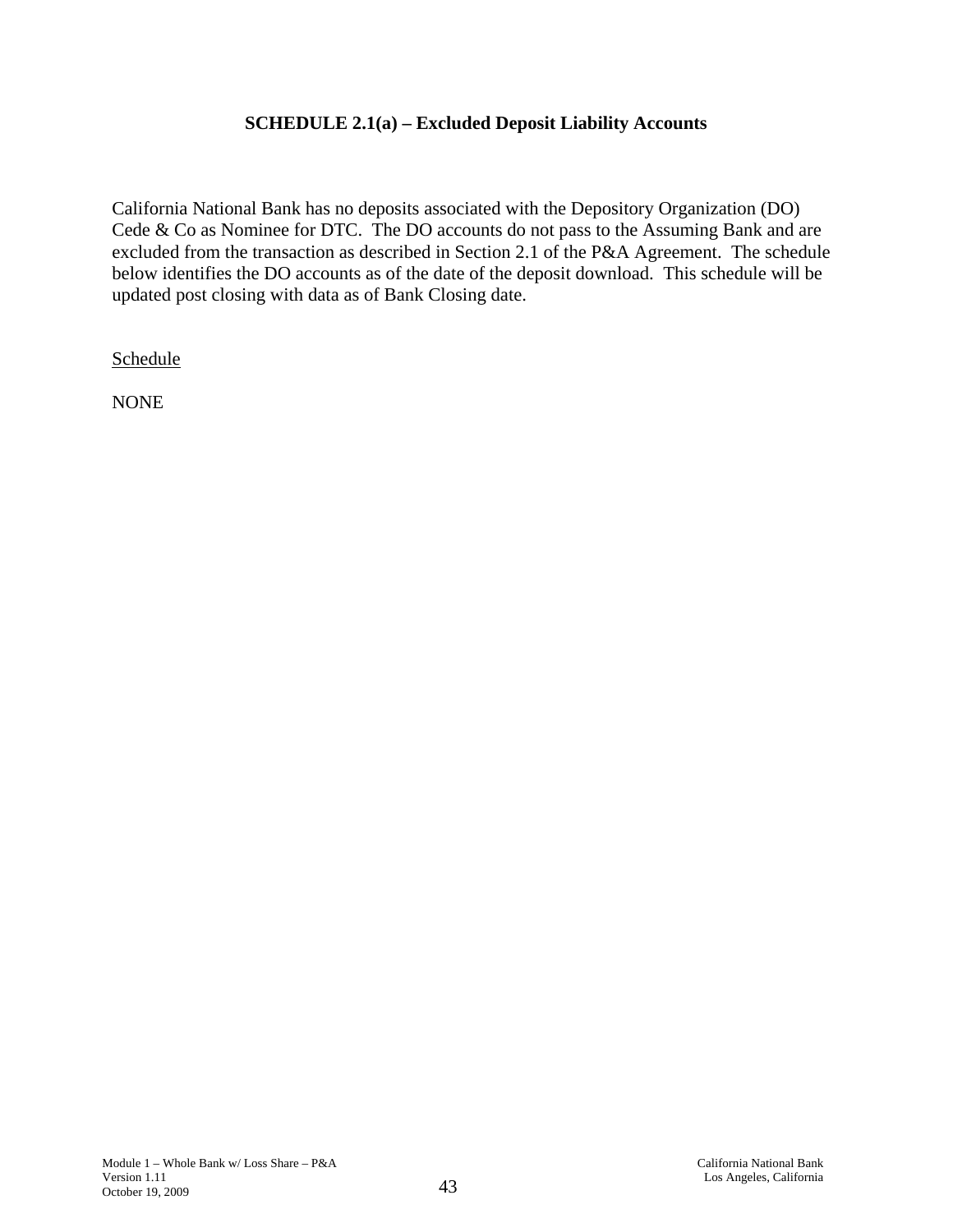#### **SCHEDULE 3.1 - Certain Assets Purchased**

#### **SEE ATTACHED LIST**

THE LIST(S) ATTACHED TO THIS SCHEDULE (OR SUBSCHEDULE(S)) AND THE **INFORMATION THEREIN, IS AS OF THE DATE OF THE MOST RECENT PERTINENT DATA MADE AVAILABLE TO THE ASSUMING BANK AS PART OF THE INFORMATION PACKAGE. IT WILL BE ADJUSTED TO REFLECT THE COMPOSITION AND BOOK VALUE OF THE LOANS AND ASSETS AS OF THE DATE OF BANK CLOSING. THE LIST(S) MAY NOT INCLUDE ALL LOANS AND ASSETS (E.G., CHARGED OFF LOANS). THE LIST(S) MAY BE REPLACED WITH A MORE ACCURATE LIST POST CLOSING.**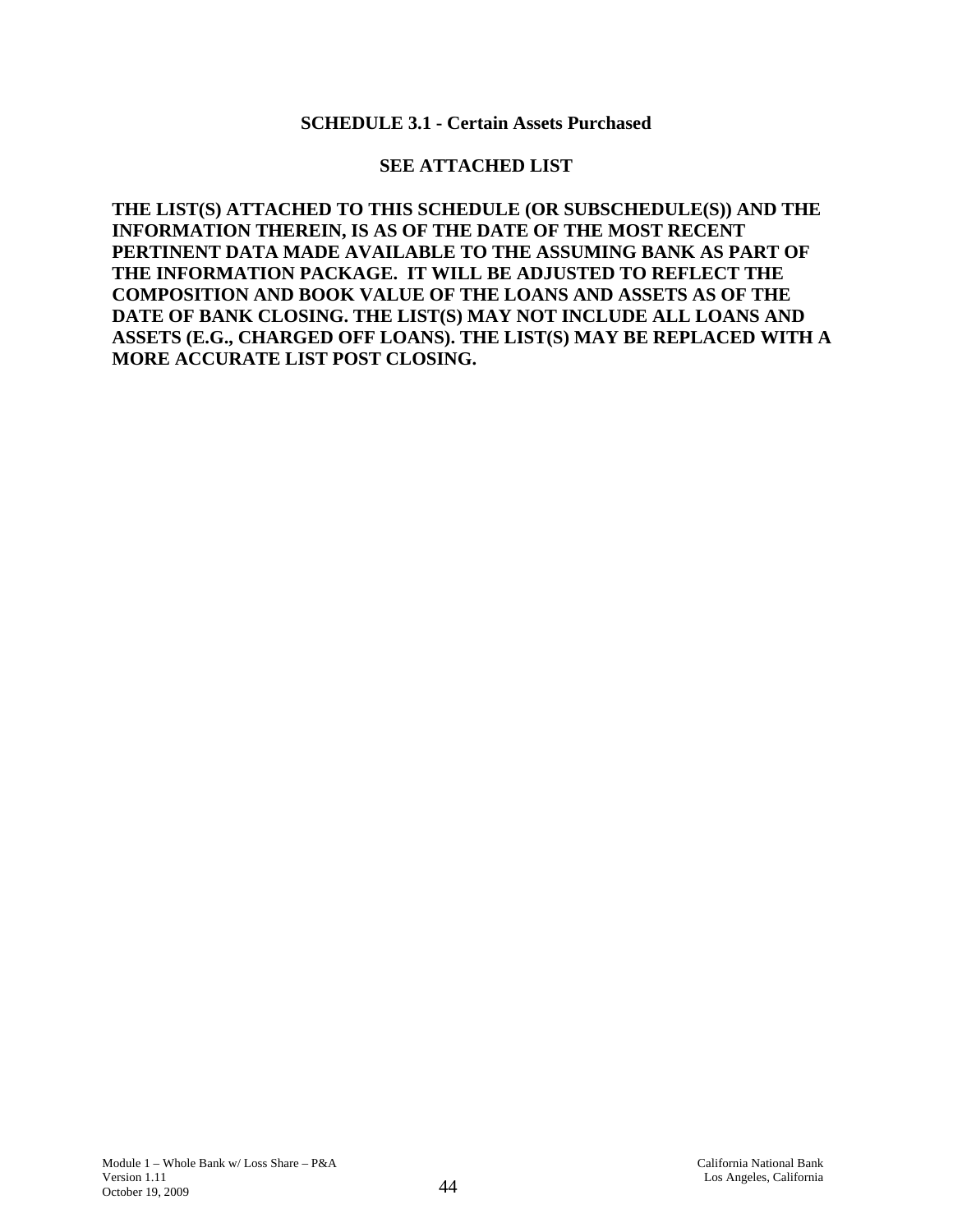# **SCHEDULE 3.2 - Purchase Price of Assets or assets**

| (a) | cash and receivables from depository<br>institutions, including cash items in the<br>process of collection, plus<br>interest thereon:                                                           | <b>Book Value</b>                                                       |
|-----|-------------------------------------------------------------------------------------------------------------------------------------------------------------------------------------------------|-------------------------------------------------------------------------|
| (b) | securities (exclusive of the capital stock of<br>Acquired Subsidiaries), plus interest<br>thereon:                                                                                              | As provided in Section 3.2(b)                                           |
|     | <b>Shared-Loss MTM Assets</b>                                                                                                                                                                   | Fair Value as defined in the<br><b>Commercial Shared-Loss Agreement</b> |
| (c) | federal funds sold and repurchase<br>agreements, if any, including interest<br>thereon:                                                                                                         | <b>Book Value</b>                                                       |
| (d) | Loans:                                                                                                                                                                                          | <b>Book Value</b>                                                       |
| (e) | credit card business, if any, including all<br>outstanding extensions of credit and<br>offensive litigation, but excluding any class<br>action lawsuits related to the credit card<br>business: | <b>Book Value</b>                                                       |
| (f) | Safe Deposit Boxes and related business,<br>safekeeping business and trust business, if<br>any:                                                                                                 | <b>Book Value</b>                                                       |
| (g) | Records and other documents:                                                                                                                                                                    | <b>Book Value</b>                                                       |
| (h) | capital stock of any Acquired Subsidiaries:                                                                                                                                                     | <b>Book Value</b>                                                       |
| (i) | amounts owed to the Failed Bank by any                                                                                                                                                          | <b>Book Value</b>                                                       |
| (j) | <b>Acquired Subsidiary:</b><br>assets securing Deposits of public money,<br>to the extent not otherwise purchased<br>hereunder:                                                                 | <b>Book Value</b>                                                       |
| (k) | Overdrafts of customers:                                                                                                                                                                        | <b>Book Value</b>                                                       |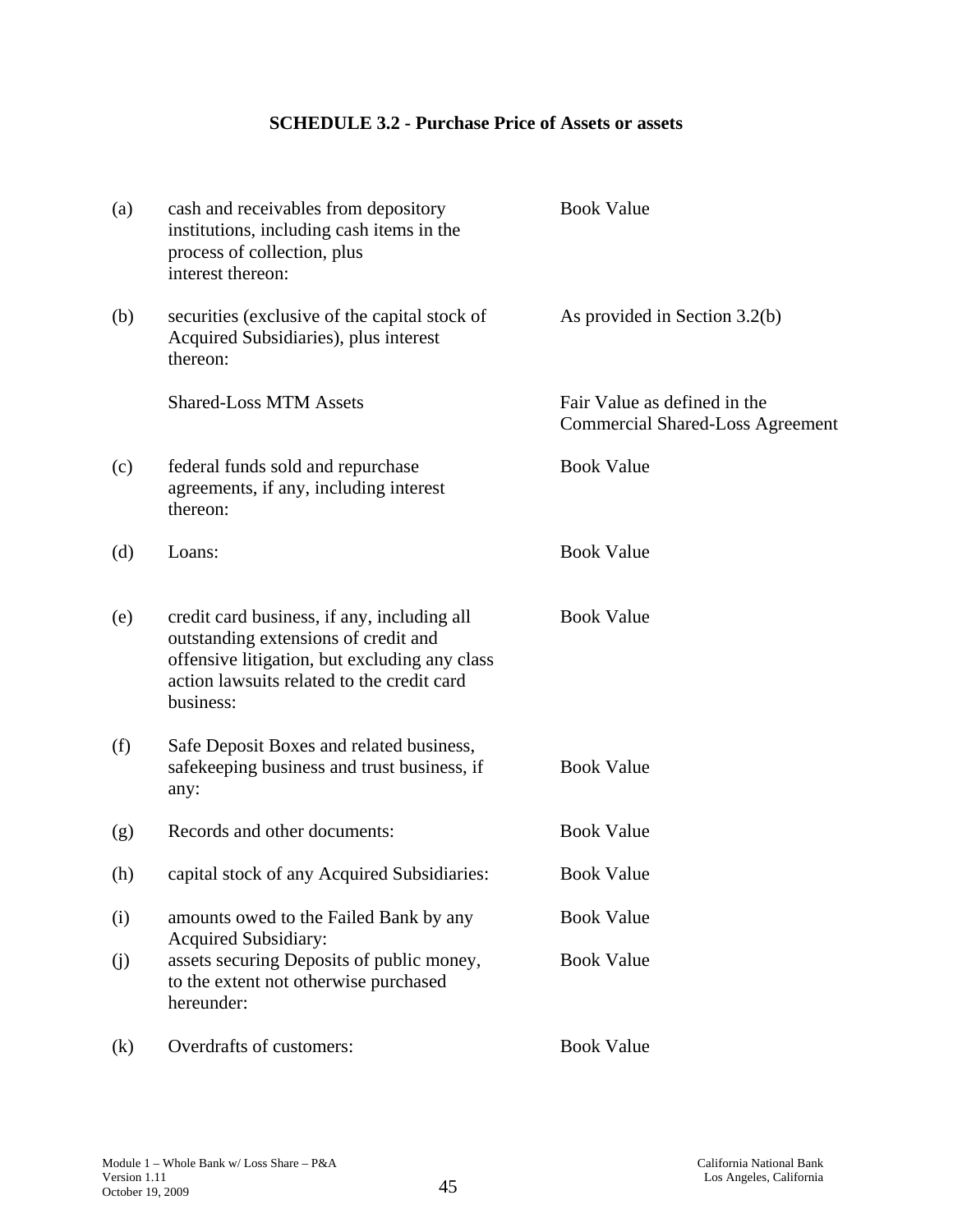(1) rights, if any, with respect to Qualified  $\qquad \qquad$  As provided in Section 3.2(c) Financial Contracts.

(m) rights of the Failed Bank to provide Book Value mortgage servicing for others and to have mortgage servicing provided to the Failed Bank by others and related contracts.

#### **assets subject to an option to purchase:**

| (a) | <b>Bank Premises:</b>    | Fair Market Value |
|-----|--------------------------|-------------------|
| (b) | Furniture and Equipment: | Fair Market Value |
| (c) | Fixtures:                | Fair Market Value |
| (d) | Other Equipment:         | Fair Market Value |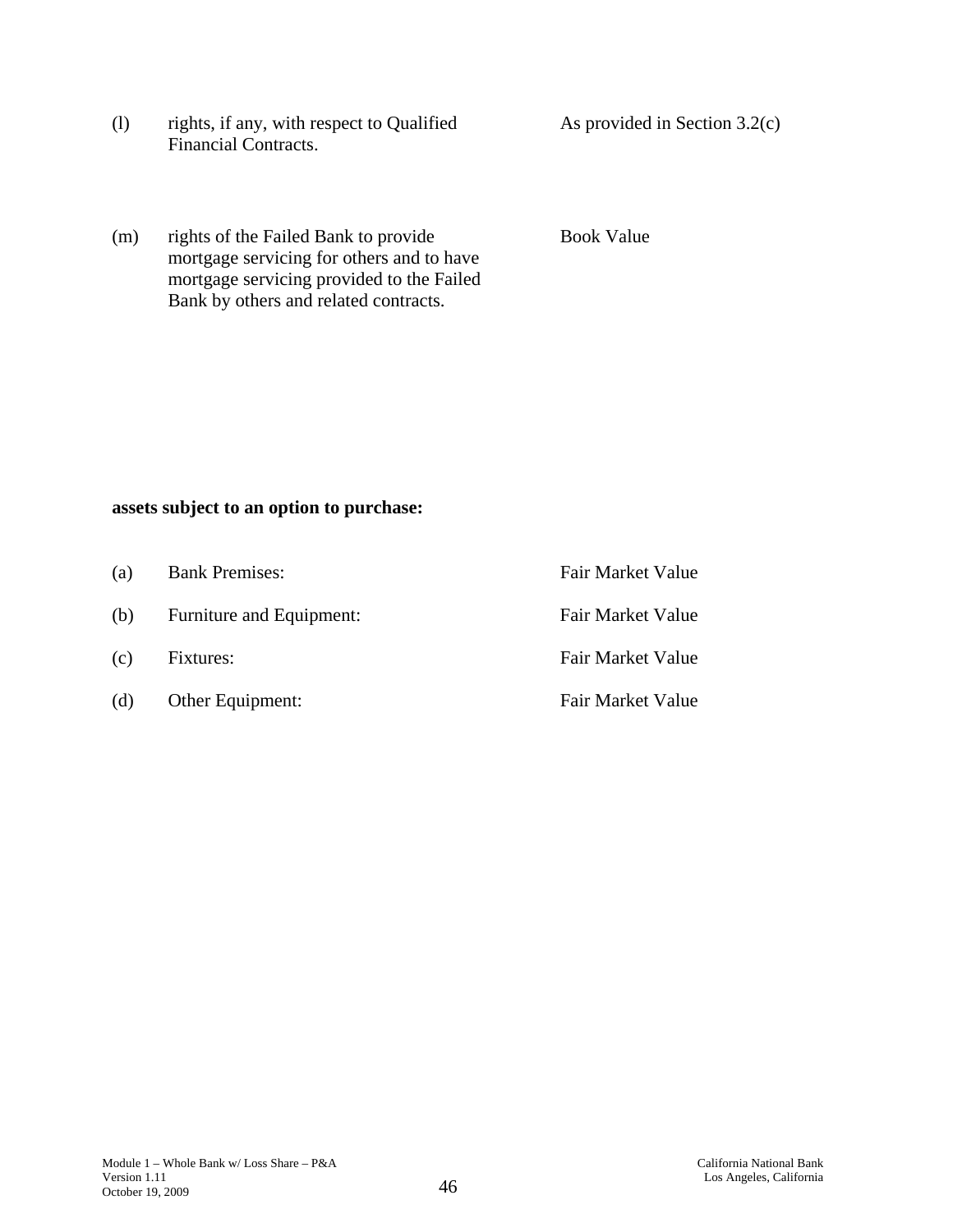## SCHEDULE 3.5(I) - Excluded Securities

# Omitted from this disclosure

 $\mathcal{L}^{\mathcal{L}}$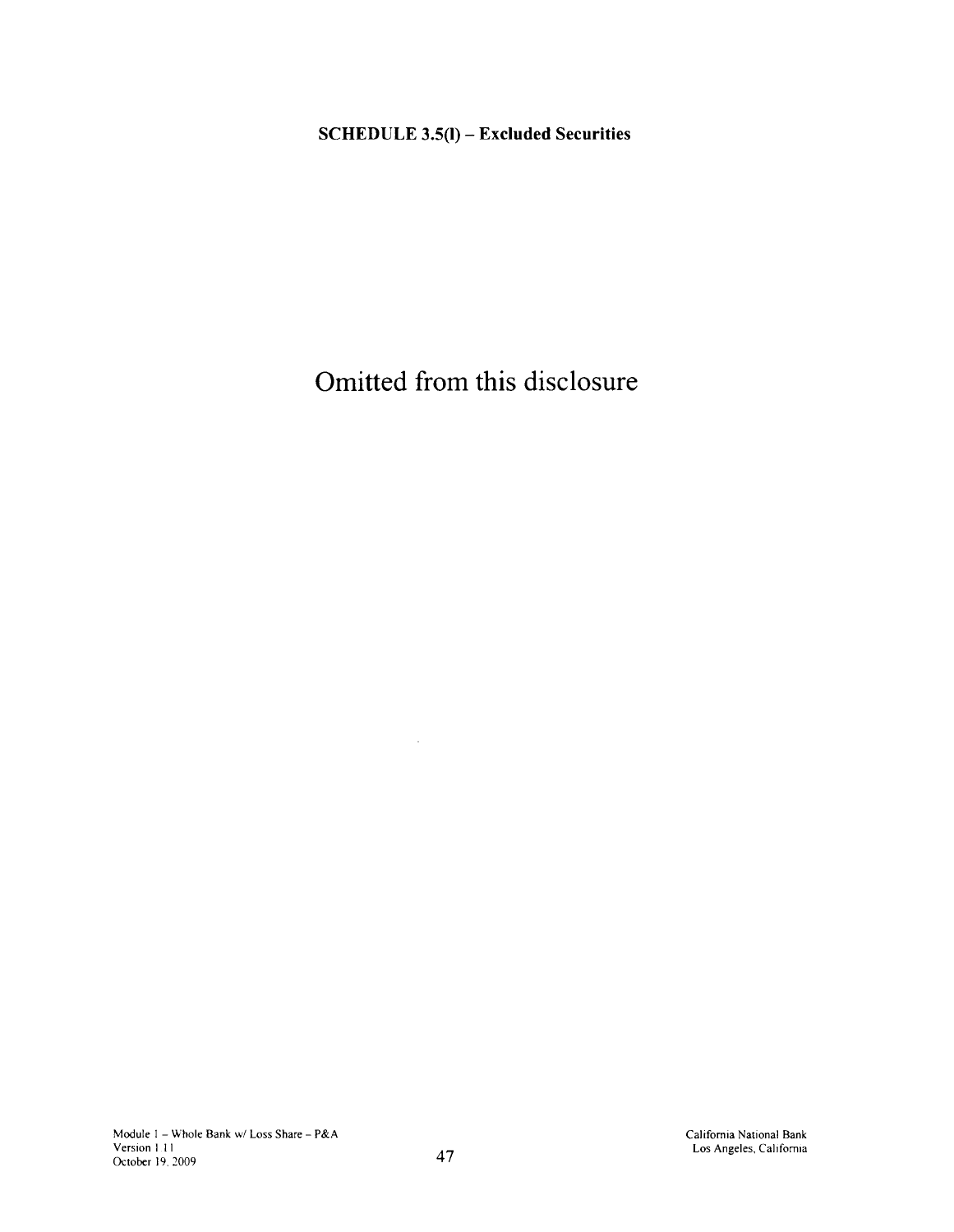#### **SCHEDULE 4.15A**

## **LOANS SUBJECT TO LOSS SHARING UNDER THE SINGLE FAMILY SHARED-LOSS AGREEMENT**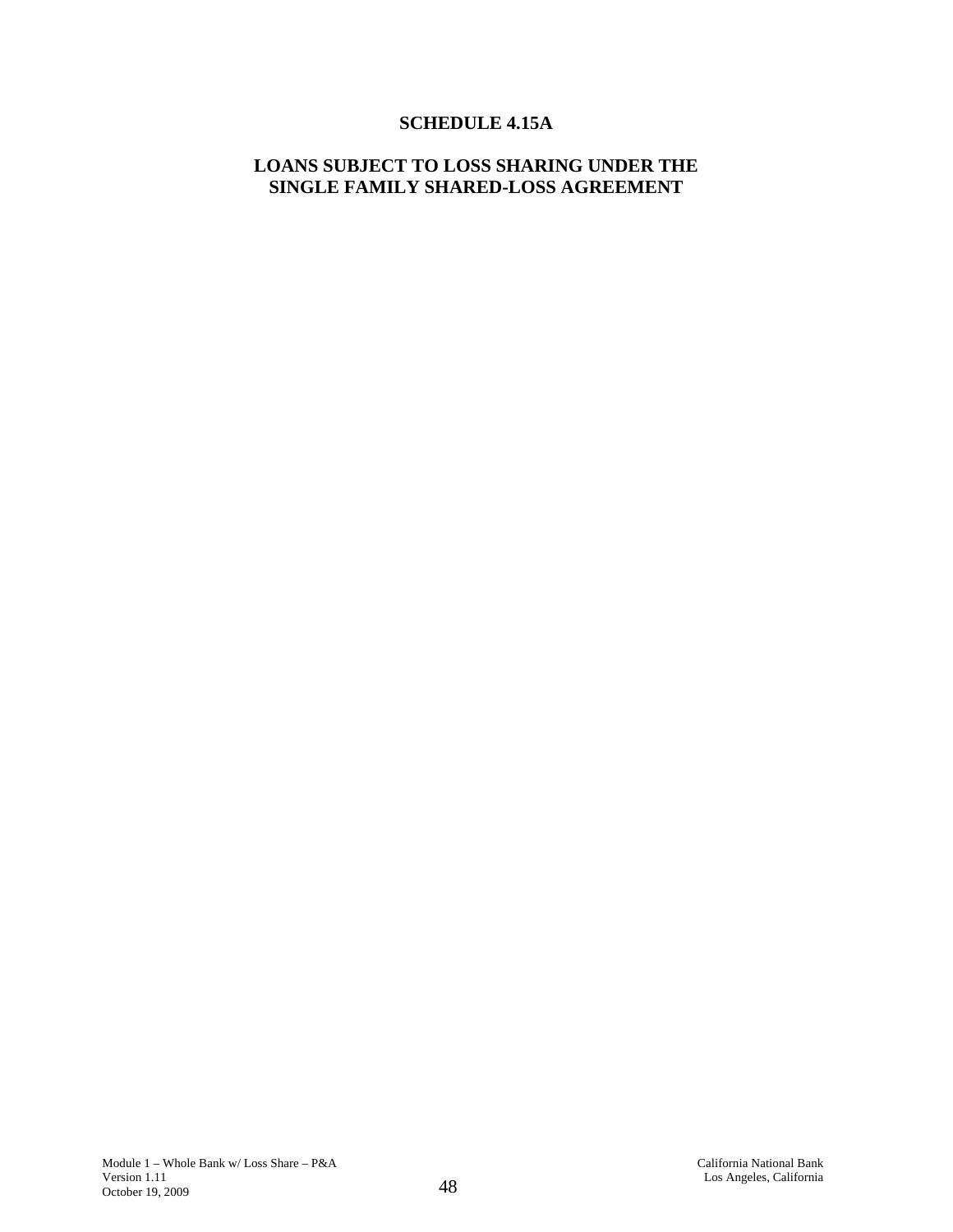#### **SCHEDULE 4.15B**

#### **LOANS SUBJECT TO LOSS SHARING UNDER THE NON-SINGLE FAMILY SHARED-LOSS AGREEMENT**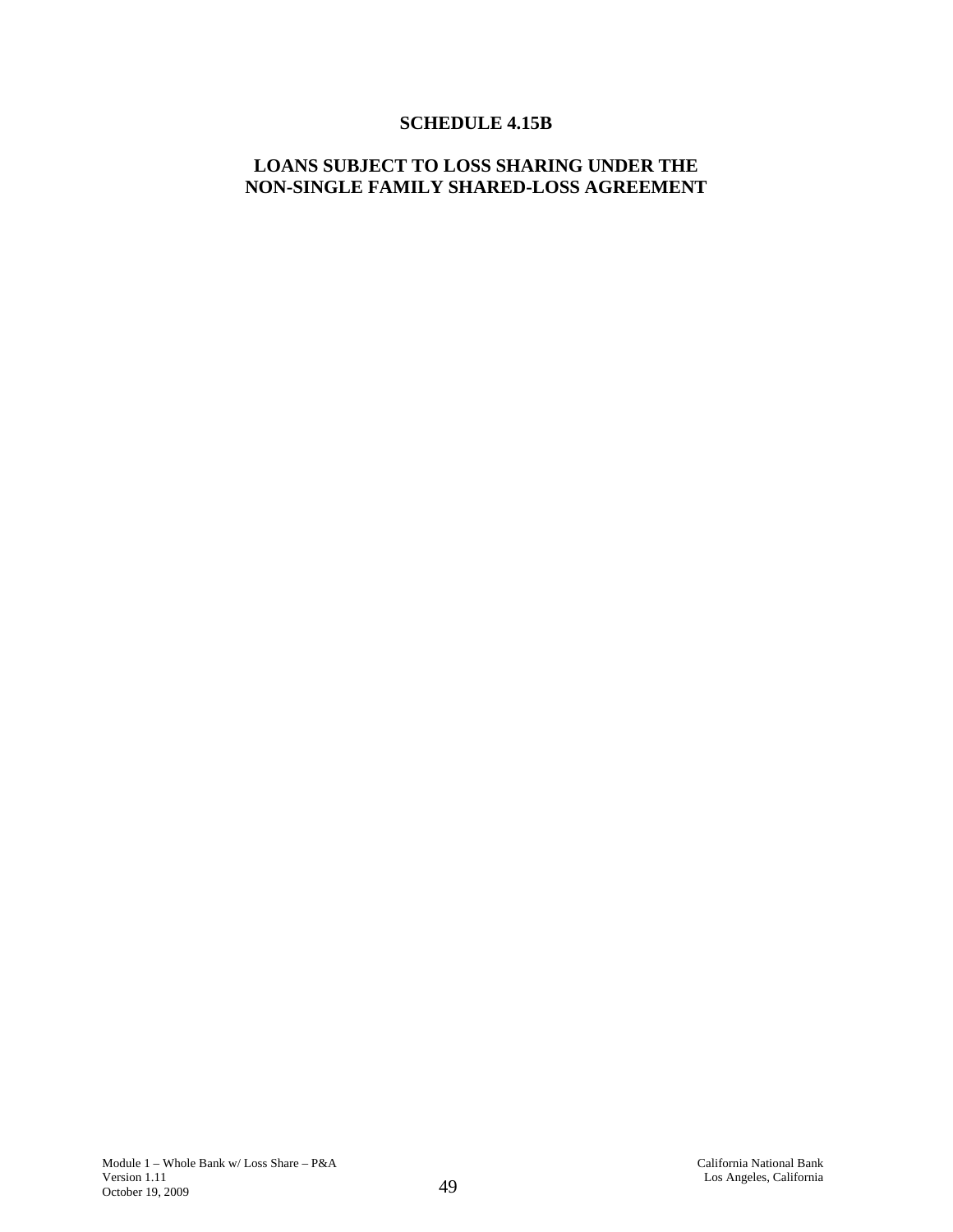### **SCHEDULE 7 -Accounts Excluded from Calculation of Deposit Franchise Bid Premium**

The accounts identified below will pass to the Assuming Bank (unless otherwise noted). When calculating the premium to be paid on Assumed Deposits in a P&A transaction, the FDIC will exclude the following categories of deposit accounts:

| <b>Category</b> | <b>Description</b>                                  |  | <b>Amount</b>   |
|-----------------|-----------------------------------------------------|--|-----------------|
|                 | <b>Non-DO Brokered Deposits</b>                     |  | 0.00            |
| Ш               | <b>CDARS</b>                                        |  | 0.00            |
| Ш               | <b>Market Place Deposits</b>                        |  | \$10,158,396.50 |
|                 | Total deposits excluded from Calculation of premium |  | \$10,158,396.50 |
|                 |                                                     |  |                 |

#### **Category Description**

#### **I Brokered Deposits**

Brokered deposit accounts are accounts for which the "depositor of record" is an agent, nominee, or custodian who deposits funds for a principal or principals to whom "pass-through" deposit insurance coverage may be extended. The FDIC separates brokered deposit accounts into 2 categories: 1) Depository Organization (DO) Brokered Deposits and 2) Non-Depository Organization (Non-DO) Brokered Deposits. This distinction is made by the FDIC to facilitate our role as Receiver and Insurer. These terms will not appear on other "brokered deposit" reports generated by the institution.

Non-DO Brokered Deposits pass to the Assuming Bank, but are excluded from Assumed Deposits when the deposit premium is calculated. Please see the attached "Schedule 7 Non-DO Broker Deposit Detail Report" for a listing of these accounts. This list will be updated post closing with balances as of Bank Closing date.

DO Brokered Deposits (Cede & Co as Nominee for DTC), are typically excluded from Assumed Deposits in the P&A transaction. A list of these accounts is provided on "Schedule 2.1 DO Brokered Deposit Detail Report". If, however, the terms of a particular transaction are altered and the DO Brokered Deposits pass to the Assuming Bank, they will not be included in Assumed Deposits for purposes of calculating the deposit premium.

#### **II CDARS**

CDARS deposits pass to the Assuming Bank, but are excluded from Assumed Deposits when the deposit premium is calculated.

California National Bank did not participate in the CDARS program as of the date of the deposit download. If CDARS deposits are taken between the date of the deposit download and the Bank Closing Date, they will be identified post closing and made part of Schedule 7 to the P&A Agreement.

#### **III Market Place Deposits**

"Market Place Deposits" is a description given to deposits that may have been solicited via a money desk, internet subscription service (for example, Qwickrate), or similar programs.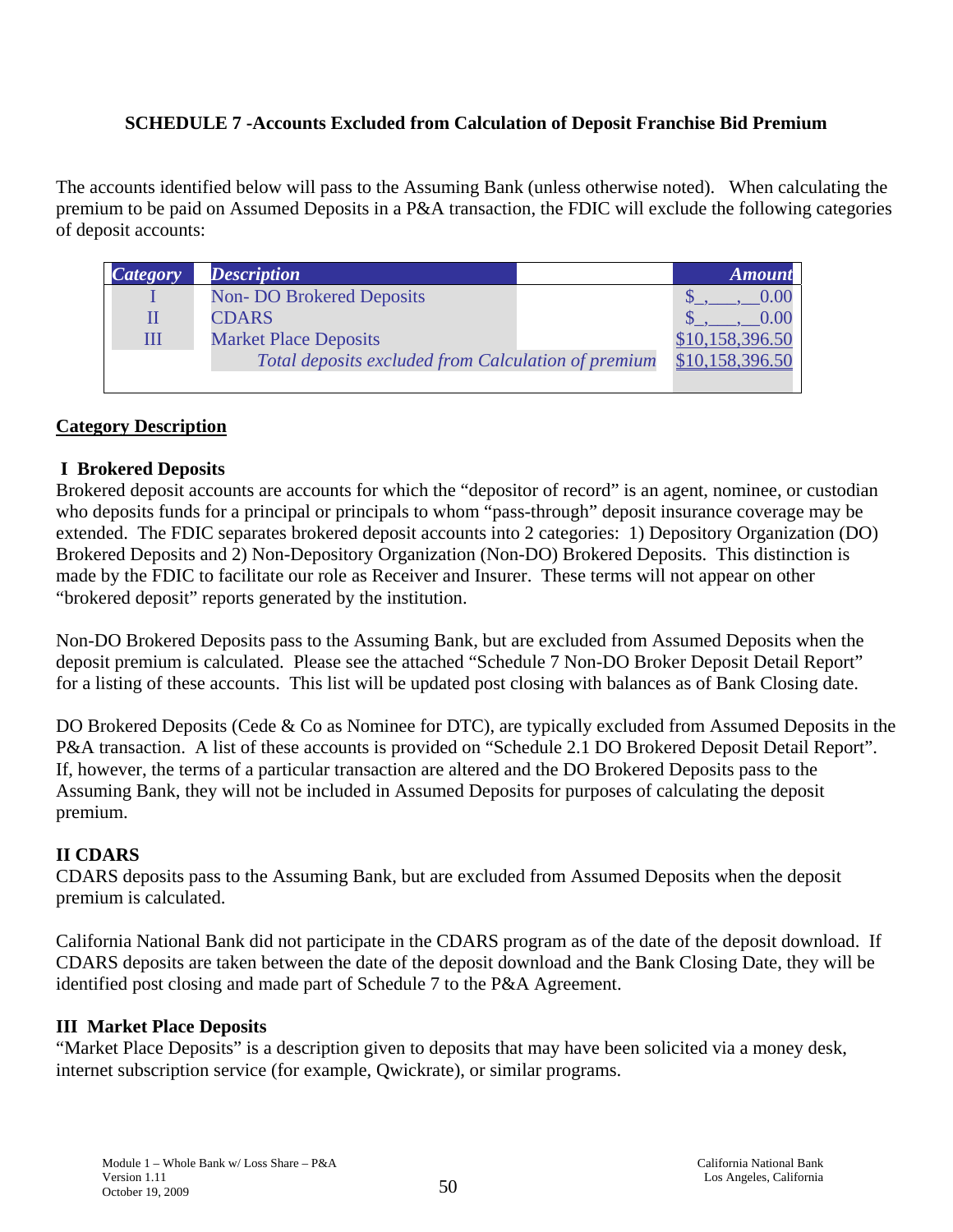California National Bank does not have QwickRate deposits as identified above.

This schedule provides account categories and balances as of the date of the deposit download, or as indicated. The deposit franchise bid premium will be calculated using account categories and balances as of Bank Closing Date that are reflected in the general ledger or subsystem as described above. The final numbers for Schedule 7 will be provided post closing.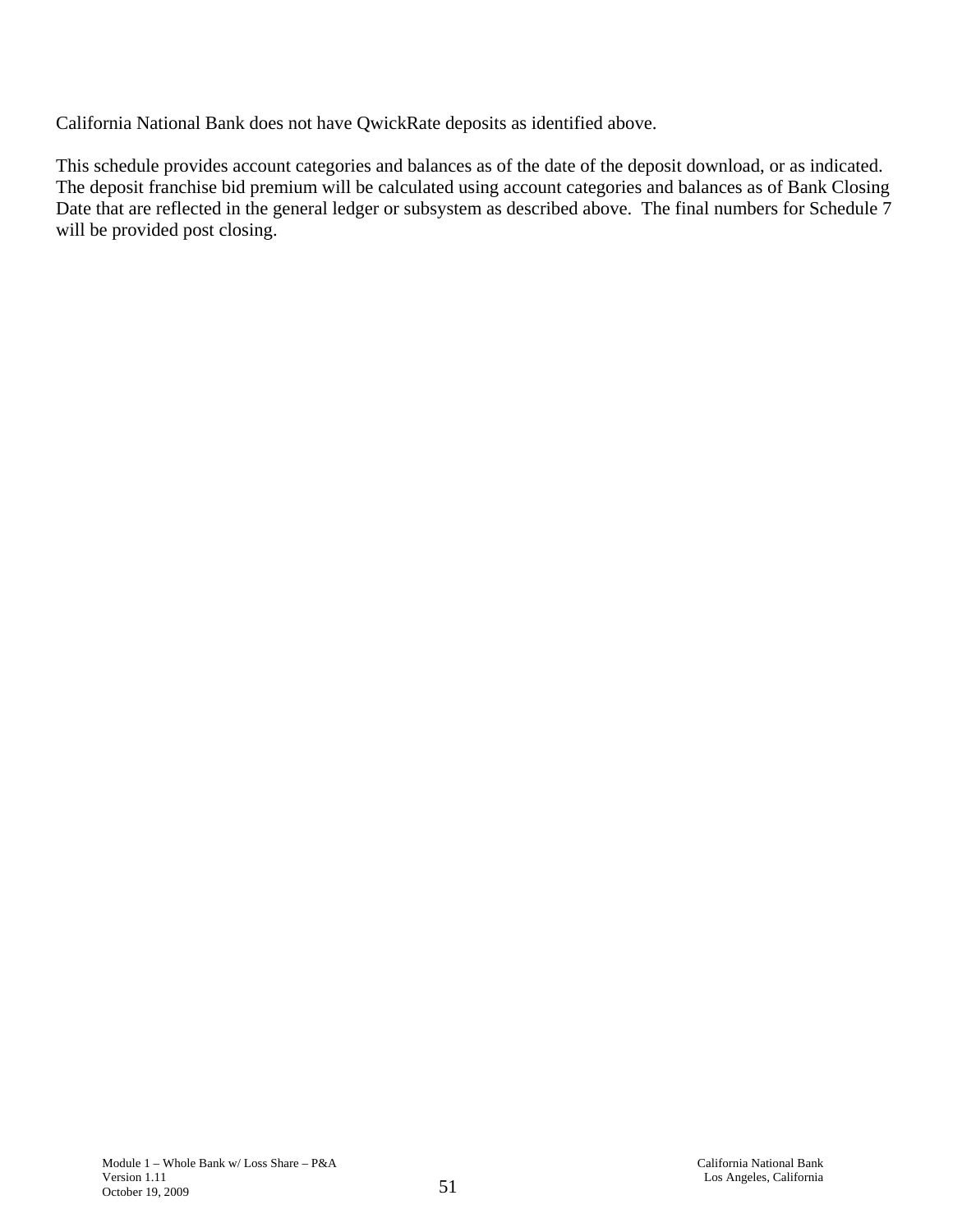#### **EXHIBIT 2.3A FINAL NOTICE LETTER**

#### **FINAL LEGAL NOTICE**

Claiming Requirements for Deposits Under 12 U.S.C. 1822(e)

**[Date]** 

**[Name of Unclaimed Depositor] [Address of Unclaimed Depositor] [Anytown, USA]** 

Subject: **[XXXXX – Name of Bank City, State]** – In Receivership

Dear **[Sir/Madam]:** 

As you may know, on **[Date: Closing Date]**, the **[Name of Bank ("The Bank")]** was closed and the Federal Deposit Insurance Corporation ("FDIC") transferred **[The Bank's]** accounts to **[Name of Acquiring Institution].** 

According to federal law under 12 U.S.C., 1822(e), on **[Date: eighteen months from the Closing Date]**, **[Name of Acquiring Institution]** must transfer the funds in your account(s) back to the FDIC if you have not claimed your account(s) with **[Name of Acquiring Institution].** Based on the records recently supplied to us by **[Name of Acquiring Institution]**, your account(s) currently fall into this category.

This letter is your formal Legal Notice that you have until **[Date: eighteen months from the Closing Date]**, to claim or arrange to continue your account(s) with **[Name of Acquiring Institution].** There are several ways that you can claim your account(s) at **[Name of Acquiring Institution]**. It is only necessary for you to take any one of the following actions in order for your account(s) at **[Name of Acquiring Institution]** to be deemed claimed. In addition, if you have more than one account, your claim to one account will automatically claim all accounts:

1. Write to **[Name of Acquiring Institution**] and notify them that you wish to keep your account(s) active with them. Please be sure to include the name of the account(s), the account number(s), the signature of an authorized signer on the account(s), name, and address. **[Name of Acquiring Institution]** address is:

#### **[123 Main Street**

#### **Anytown, USA]**

- 2. Execute a new signature card on your account(s), enter into a new deposit agreement with **[Name of Acquiring Institution],** change the ownership on your account(s), or renegotiate the terms of your certificate of deposit account(s) (if any).
- 3. Provide **[Name of Acquiring Institution]** with a change of address form.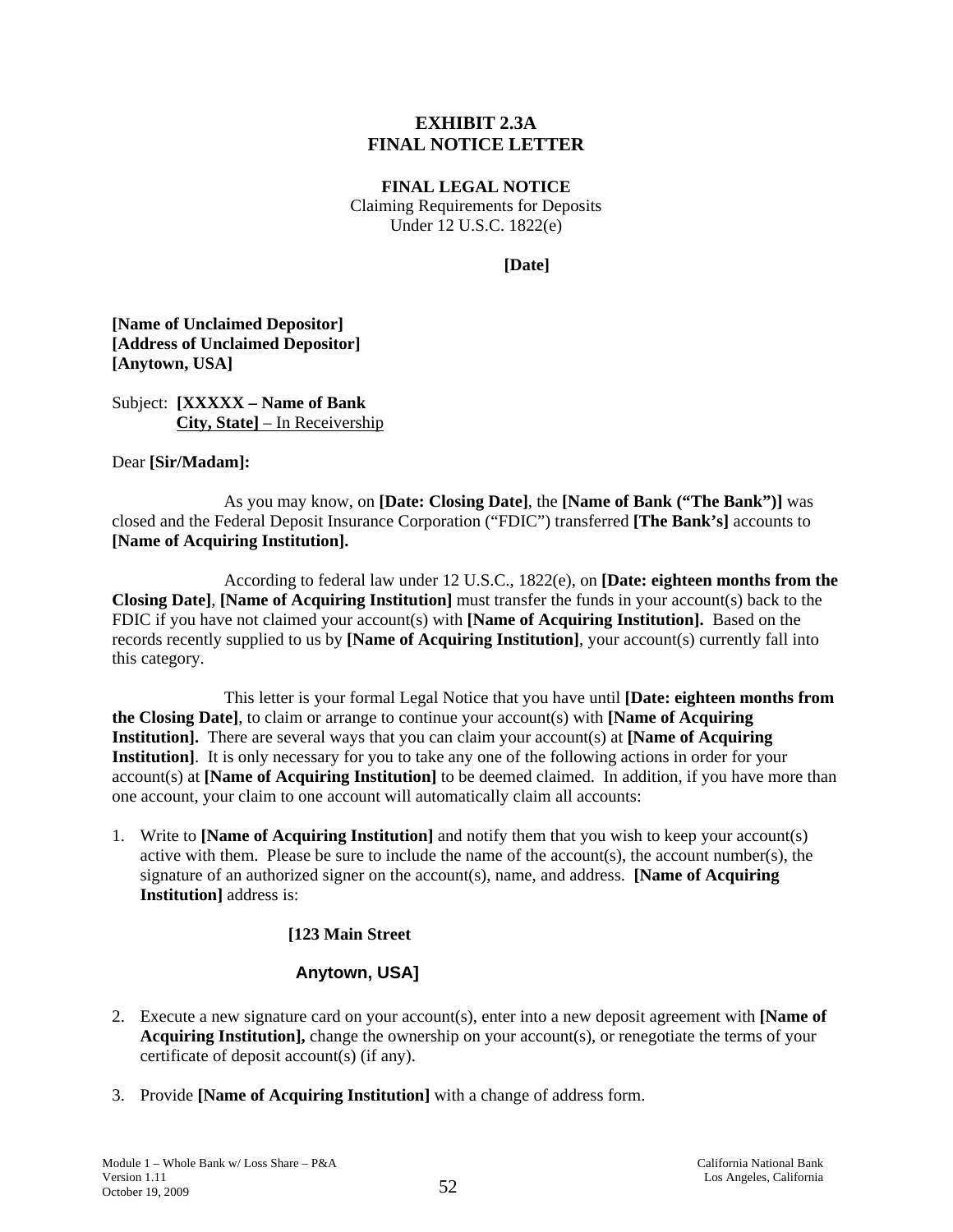4. Make a deposit to or withdrawal from your account(s). This includes writing a check on any account or having an automatic direct deposit credited to or an automatic withdrawal debited from an account.

If you do not want to continue your account(s) with **[Name of Acquiring Institution]** for any reason, you can withdraw your funds and close your account(s). Withdrawing funds from one or more of your account(s) satisfies the federal law claiming requirement. If you have time deposits, such as certificates of deposit, **[Name of Acquiring Institution]** can advise you how to withdraw them without being charged an interest penalty for early withdrawal.

If you do not claim ownership of your account(s) at **[Name of Acquiring Institution by Date: eighteen months from the Closing Date]** federal law requires **[Name of Acquiring Institution]**  to return your deposits to the FDIC, which will deliver them as unclaimed property to the State indicated in your address in the Failed Institution's records. If your address is outside of the United States, the FDIC will deliver the deposits to the State in which the Failed Institution had its main office. 12 U.S.C. § 1822(e). If the State accepts custody of your deposits, you will have 10 years from the date of delivery to claim your deposits from the State. After 10 years you will be permanently barred from claiming your deposits. However, if the State refuses to take custody of your deposits, you will be able to claim them from the FDIC until the receivership is terminated. If you have not claimed your insured deposits before the receivership is terminated, and a receivership may be terminated at any time, all of your rights in those deposits will be barred.

If you have any questions or concerns about these items, please contact **[Bank Employee]** at **[Name of Acquiring Institution]** by phone at **[(XXX) XXX-XXXX].** 

Sincerely,

**[Name of Claims Specialist] [Title]**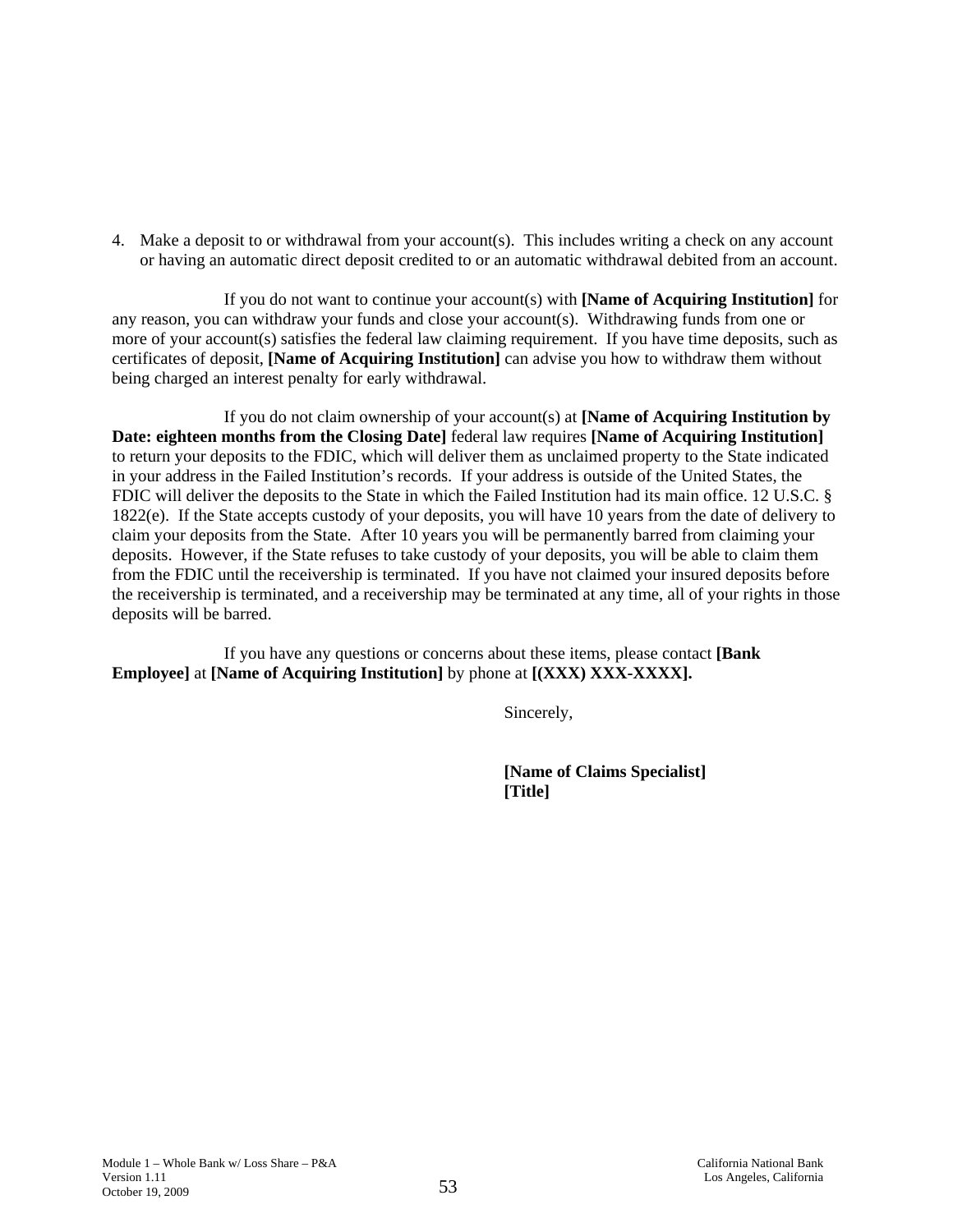#### **EXHIBIT 2.3B AFFIDAVIT OF MAILING**

#### **AFFIDAVIT OF MAILING**

*State of* 

*COUNTY OF* 

I am employed as a **[Title of Office]** by the **[Name of Acquiring Institution]**.

This will attest that on **[Date of mailing]**, I caused a true and correct copy of the Final Legal Notice, attached hereto, to owners of unclaimed deposits of **[Name of Failed Bank]**, City, State, to be prepared for deposit in the mail of the United States of America on behalf of the Federal Deposit Insurance Corporation. A list of depositors to whom the notice was mailed is attached. This notice was mailed to the depositor's last address as reflected on the books and records of the **[Name of Failed Bank]** as of the date of failure.

 $\overline{\phantom{a}}$  , and the contract of the contract of the contract of the contract of the contract of the contract of the contract of the contract of the contract of the contract of the contract of the contract of the contrac **[Name] [Title of Office] [Name of Acquiring Institution]** 

**Subscribed and sworn to before me this \_\_\_\_\_\_\_day of [Month, Year].** 

**My commission expires:** 

**\_\_\_\_\_\_\_\_\_\_\_\_\_\_\_\_\_\_\_\_\_\_ \_\_\_\_\_\_\_\_\_\_\_\_\_\_\_\_\_\_\_\_\_\_\_\_\_\_\_\_\_\_\_\_ [Name], Notary Public**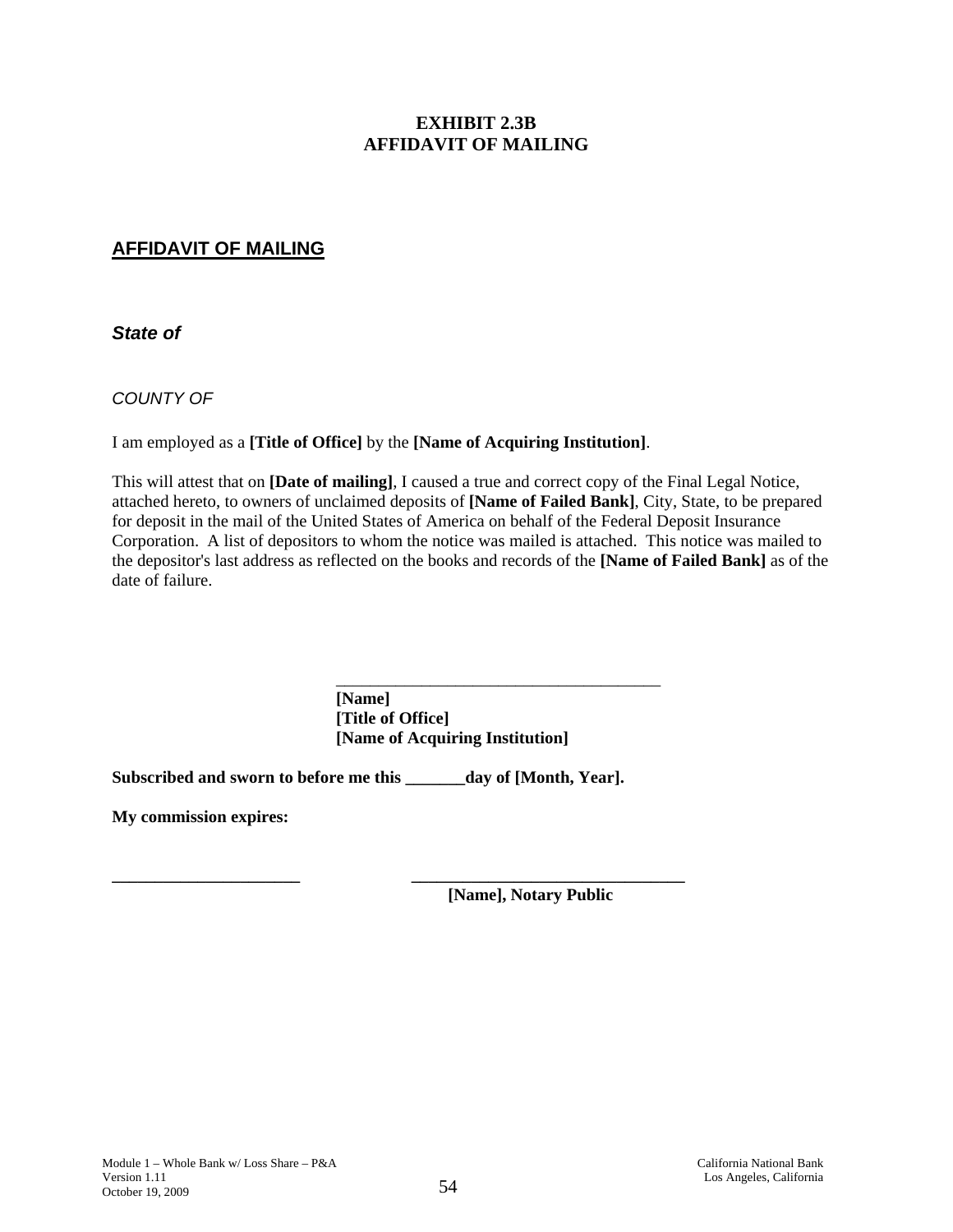#### EXHIBIT 3.2(c) -- VALUATION OF CERTAIN QUALIFIED FINANCIAL CONTRACTS

#### A. Scope

Interest Rate Contracts - All interest rate swaps, forward rate agreements, interest rate futures, caps, collars and floors, whether purchased or written.

Option Contracts - All put and call option contracts, whether purchased or written, on marketable securities, financial futures, foreign currencies, foreign exchange or foreign exchange futures contracts.

Foreign Exchange Contracts - All contracts for future purchase or sale of foreign currencies, foreign currency or cross currency swap contracts, or foreign exchange futures contracts.

#### B. Exclusions

All financial contracts used to hedge assets and liabilities that are acquired by the Assuming Bank but are not subject to adjustment from Book Value.

#### C. Adjustment

The difference between the Book Value and market value as of Bank Closing.

#### D. Methodology

- 1. The price at which the Assuming Bank sells or disposes of Qualified Financial Contracts will be deemed to be the fair market value of such contracts, if such sale or disposition occurs at prevailing market rates within a predefined timetable as agreed upon by the Assuming Bank and the Receiver.
- 2. In valuing all other Qualified Financial Contracts, the following principles will apply:
	- (i) All known cash flows under swaps or forward exchange contracts shall be present valued to the swap zero coupon interest rate curve.
	- (ii) All valuations shall employ prices and interest rates based on the actual frequency of rate reset or payment.
	- (iii) Each tranche of amortizing contracts shall be separately valued. The total value of such amortizing contract shall be the sum of the values of its component tranches.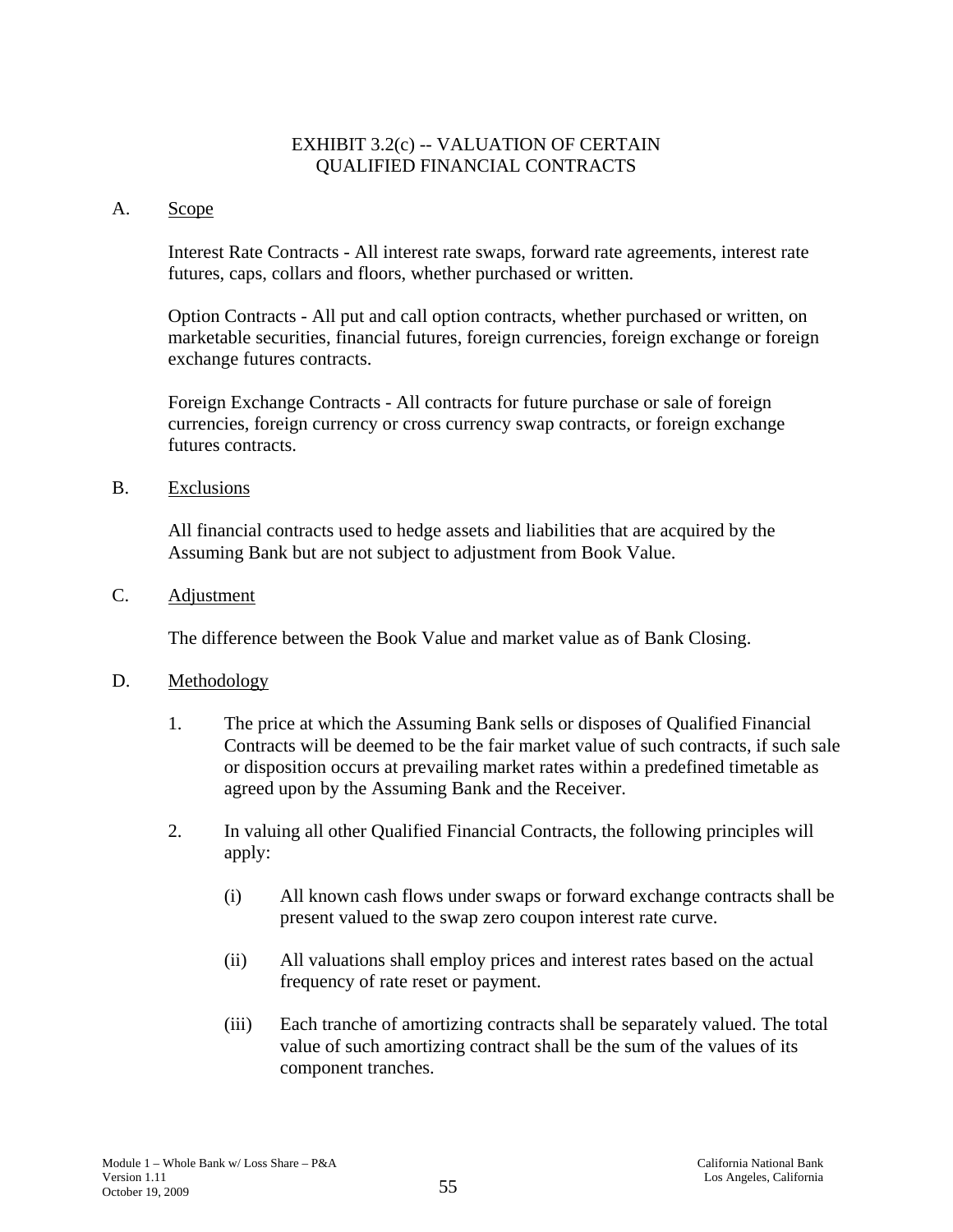- (iv) For regularly traded contracts, valuations shall be at the midpoint of the bid and ask prices quoted by customary sources (e.g., The Wall Street Journal, Telerate, Reuters or other similar source) or regularly traded exchanges.
- (v) For all other Qualified Financial Contracts where published market quotes are unavailable, the adjusted price shall be the average of the bid and ask price quotes from three (3) securities dealers acceptable to the Receiver and Assuming Bank as of Bank Closing. If quotes from securities dealers cannot be obtained, an appraiser acceptable to the Receiver and the Assuming Bank will perform a valuation based on modeling, correlation analysis, interpolation or other techniques, as appropriate.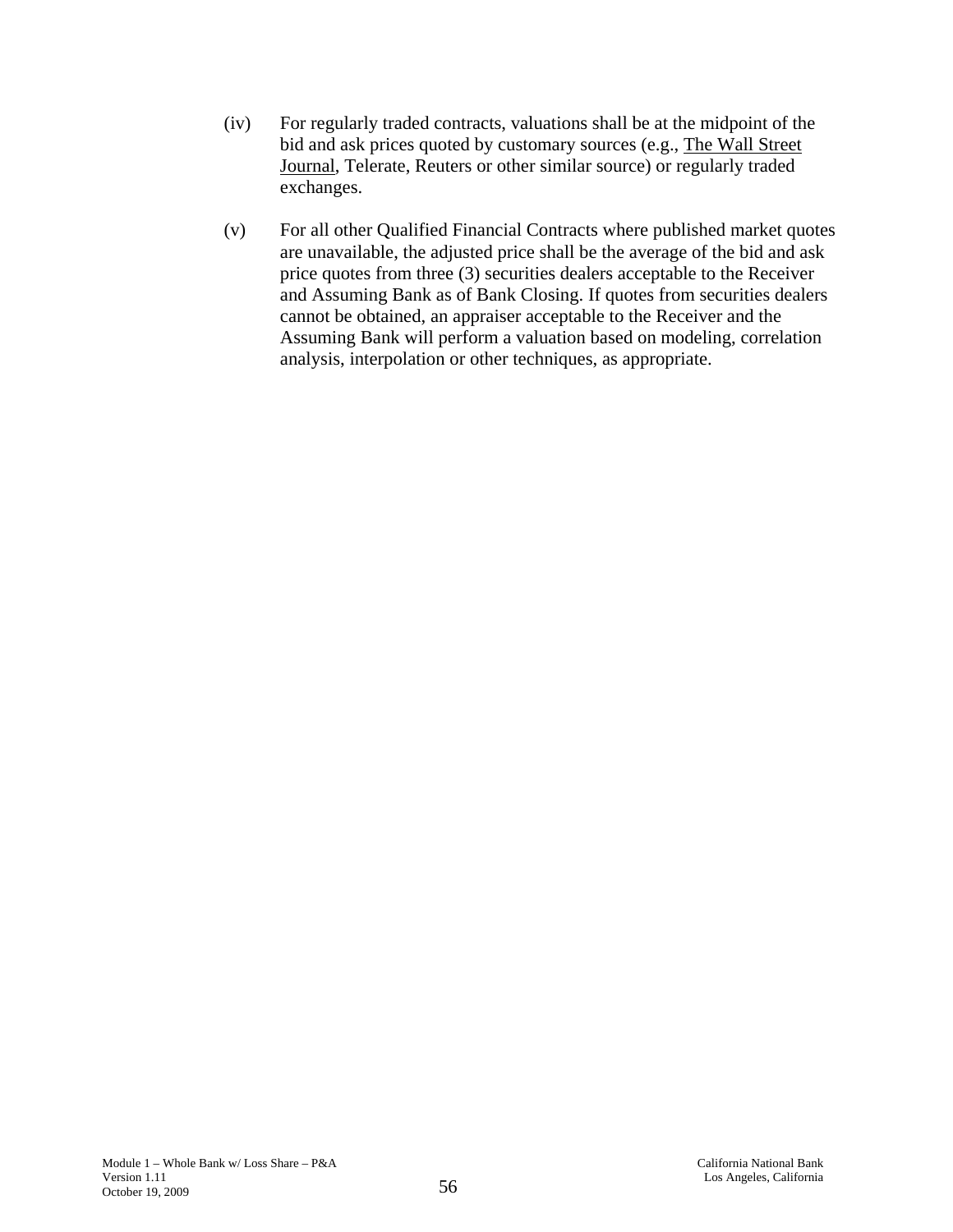#### **EXHIBIT 4.13 INTERIM ASSET SERVICING ARRANGEMENT**

(a) With respect to each asset (or liability) designated from time to time by the Receiver to be serviced by the Assuming Bank pursuant to this Arrangement (such being designated as "Pool Assets"), during the term of this Arrangement, the Assuming Bank shall:

(i) Promptly apply payments received with respect to any Pool Assets;

(ii) Reverse and return insufficient funds checks;

(iii) Pay (A) participation payments to participants in Loans, as and when received; and (B) tax and insurance bills on Pool Assets as they come due, out of escrow funds maintained for purposes;

(iv) Maintain accurate records reflecting (A) the payment history of Pool Assets, with updated information received concerning changes in the address or identity of the obligors and (B) usage of data processing equipment and employee services with respect to servicing duties;

 (v) Send billing statements to obligors on Pool Assets to the extent that such statements were sent by the Failed Bank;

(vi) Send notices to obligors who are in default on Loans (in the same manner as the Failed Bank);

(vii) Send to the Receiver, Attn: Managing Liquidator, at the address provided in Section 13.7 of the Agreement, via overnight delivery: (A) on a weekly basis, weekly reports for the Pool Assets, including, without limitation, reports reflecting collections and the trial balances, transaction journals and loan histories for Pool Assets having activity, together with copies of (1) checks received, (2) insufficient funds checks returned, (3) checks for payment to participants or for taxes and insurance, (4) pay-off requests, (5) notices to defaulted obligors, and (6) data processing and employee logs and (B) any other reports, copies or information as may be periodically or from time to time requested;

(viii) Remit on a weekly basis to the Receiver, Attn: Division of Finance, Cashier Unit, Operations, at the address in (vii), via wire transfer to the account designated by the Receiver, all payments received on Pool Assets managed by the Assuming Bank or at such time and place and in such manner as may be directed by the Receiver;

(ix) prepare and timely file all information reports with appropriate tax authorities, and, if required by the Receiver, prepare and file tax returns and pay taxes due on or before the due date, relating to the Pool Assets; and

(x) provide and furnish such other services, operations or functions as may be required with regard to Pool Assets, including, without limitation, as may be required with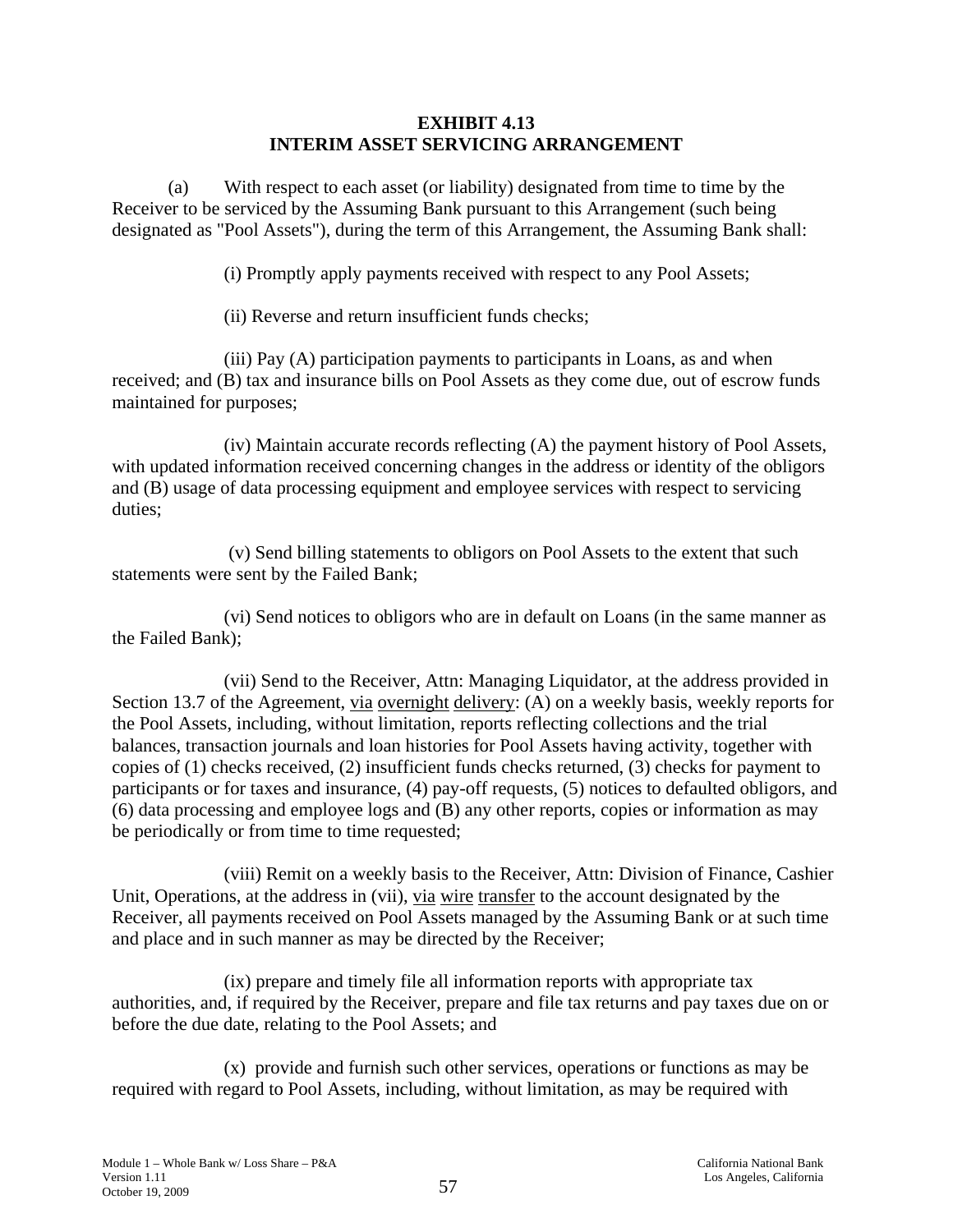regard to any business, enterprise or agreement which is a Pool Asset, all as may be required by the Receiver.

Notwithstanding anything to the contrary in this Section, the Assuming Bank shall not be required to initiate litigation or other collection proceedings against any obligor or any collateral with respect to any defaulted Loan. The Assuming Bank shall promptly notify the Receiver, at the address provided above in subparagraph (a)(vii), of any claims or legal actions regarding any Pool Asset.

(b) The Receiver agrees to reimburse the Assuming Bank for actual, reasonable and necessary expenses incurred in connection with the performance of duties pursuant to this Arrangement, including expenses of photocopying, postage and express mail, and data processing and employee services (based upon the number of hours spent performing servicing duties).

(c) The Assuming Bank shall provide the services described herein for an initial period of ninety (90) days after Bank Closing. At the option of the Receiver, exercisable by notice given not later than ten (10) days prior to the end of such initial period or a renewal period, the Assuming Bank shall continue to provide such services for such renewal period(s) as designated by the Receiver, up to the Settlement Date.

(d) At any time during the term of this Arrangement, the Receiver may, upon written notice to the Assuming Bank, remove one or more Pool Assets from the Pool, at which time the Assuming Bank's responsibility with respect thereto shall terminate.

(e) At the expiration of this Agreement or upon the termination of the Assuming Bank's responsibility with respect to any Pool Asset pursuant to paragraph (d) hereof, the Assuming Bank shall:

(i) deliver to the Receiver (or its designee) all of the Credit Documents and Pool Records relating to the Pool Assets; and

(ii) cooperate with the Receiver to facilitate the orderly transition of managing the Pool Assets to the Receiver (or its designee).

(f) At the request of the Receiver, the Assuming Bank shall perform such transitional services with regard to the Pool Assets as the Receiver may request. Transitional services may include, without limitation, assisting in any due diligence process deemed necessary by the Receiver and providing to the Receiver or its designee(s) (x) information and data regarding the Pool Assets, including, without limitation, system reports and data downloads sufficient to transfer the Pool Assets to another system or systems, and (y) access to employees of the Assuming Bank involved in the management of, or otherwise familiar with, the Pool Assets.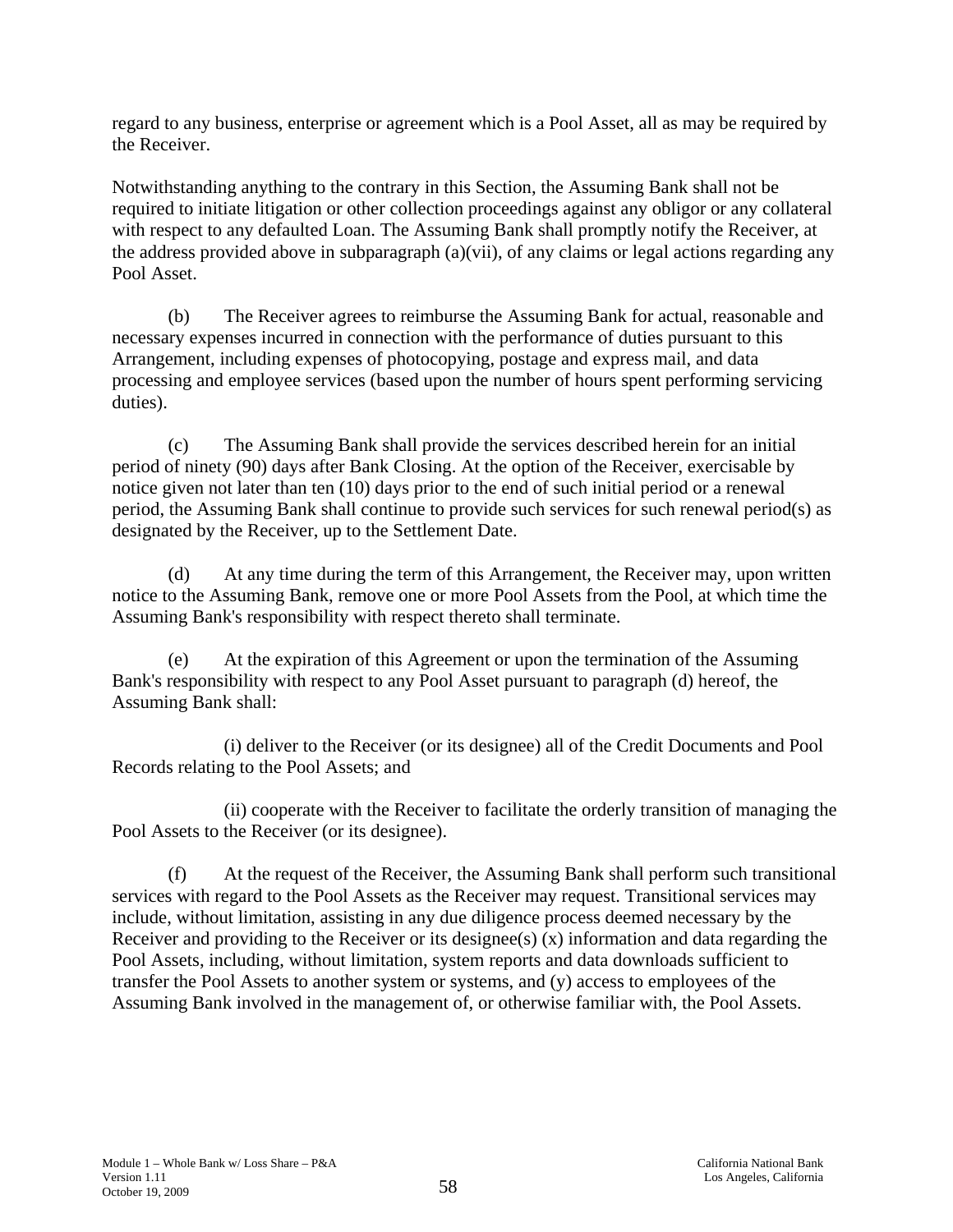#### **EXHIBIT 4.15A**

#### **SINGLE FAMILY SHARED-LOSS AGREEMENT**

This agreement for the reimbursement of loss sharing on certain single family residential mortgage loans (the "Single Family Shared-Loss Agreement") shall apply when the Assuming Bank purchases Single Family Shared-Loss Loans as that term is defined herein. The terms hereof shall modify and supplement, as necessary, the terms of the Purchase and Assumption Agreement to which this Single Family Shared-Loss Agreement is attached as Exhibit 4.15A and incorporated therein. To the extent any inconsistencies may arise between the terms of the Purchase and Assumption Agreement and this Single Family Shared-Loss Agreement with respect to the subject matter of this Single Family Shared-Loss Agreement, the terms of this Single Family Shared-Loss Agreement shall control. References in this Single Family Shared-Loss Agreement to a particular Section shall be deemed to refer to a Section in this Single Family Shared-Loss Agreement, unless the context indicates that it is intended to be a reference to a Section of the Purchase and Assumption Agreement.

#### **ARTICLE I -- DEFINITIONS**

The capitalized terms used in this Single Family Shared-Loss Agreement that are not defined in this Single Family Shared-Loss Agreement are defined in the Purchase and Assumption Agreement. In addition to the terms defined above, defined below are certain additional terms relating to loss-sharing, as used in this Single Family Shared-Loss Agreement.

"**Accounting Records**" means the subsidiary system of record on which the loan history and balance of each Single Family Shared-Loss Loan is maintained; individual loan files containing either an original or copies of documents that are customary and reasonable with respect to loan servicing, including management and disposition of Other Real Estate; the records documenting alternatives considered with respect to loans in default or for which a default is reasonably foreseeable; records of loss calculations and supporting documentation with respect to line items on the loss calculations; and, monthly delinquency reports and other performance reports customarily utilized by the Assuming Bank in management of loan portfolios.

"**Accrued Interest**" means, with respect to Single Family Shared-Loss Loans, the amount of earned and unpaid interest at the note rate specified in the applicable loan documents, limited to 90 days.

**"Affiliate"** shall have the meaning set forth in the Purchase and Assumption Agreement; provided, that, for purposes of this Single Family Shared-Loss Agreement, no Third Party Servicer shall be deemed to be an Affiliate of the Assuming Bank.

"**Commencement Date**" means the first calendar day following the Bank

Closing.

**"Commercial Shared-Loss Agreement**" means the Commercial and Other Assets Shared-Loss Agreement attached to the Purchase and Assumption Agreement as Exhibit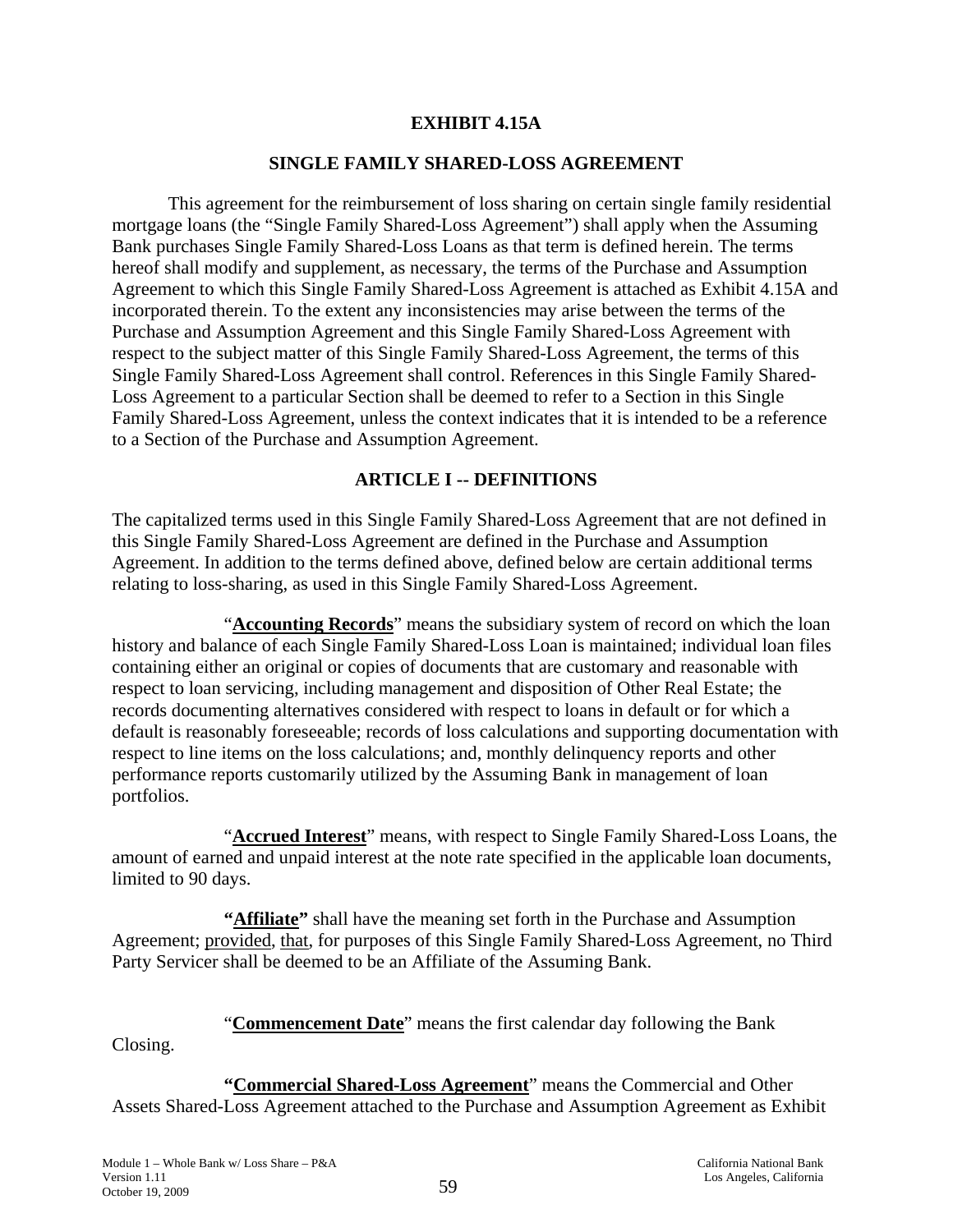4.15B.

"**Cumulative Loss Amount**" means the sum of the Monthly Loss Amounts less the sum of all Recovery Amounts.

"**Cumulative Servicing Amount**" means the sum of the Period Servicing Amounts for every consecutive twelve-month period prior to and ending on the True-Up Measurement Date in respect of each of the Shared-Loss Agreements during which the losssharing provisions of the applicable Shared-Loss Agreement is in effect.

"**Cumulative Shared-Loss Amount**" means the excess, if any, of the Cumulative Loss Amount over the First Loss Tranche.

"**Cumulative Shared-Loss Payments**" means (i) the aggregate of all of the payments made or payable to the Assuming Bank under the Shared-Loss Agreements minus (ii) the aggregate of all of the payments made or payable to the Receiver under the Shared-Loss Agreements.

"**Customary Servicing Procedures**" means procedures (including collection procedures) that the Assuming Bank (or, to the extent a Third Party Servicer is engaged, the Third Party Servicer) customarily employs and exercises in servicing and administering mortgage loans for its own accounts and the servicing procedures established by FNMA or FHLMC (as in effect from time to time), which are in accordance with accepted mortgage servicing practices of prudent lending institutions.

"**Deficient Valuation"** means the determination by a court in a bankruptcy proceeding that the value of the collateral is less than the amount of the loan in which case the loss will be the difference between the then unpaid principal balance (or the NPV of a modified loan that defaults) and the value of the collateral so established.

**"Examination Criteria"** means the loan classification criteria employed by, or any applicable regulations of, the Assuming Bank's Chartering Authority at the time such action is taken, as such criteria may be amended from time to time.

"**Home Equity Loans**" means loans or funded portions of lines of credit secured by mortgages on one-to four-family residences or stock of cooperative housing associations, where the Failed Bank did not have a first lien on the same property as collateral.

"**Final Shared-Loss Month**" means the calendar month in which the tenth anniversary of the Commencement Date occurs.

"**Final Shared-Loss Recovery Month**" means the calendar month in which the tenth anniversary of the Commencement Date occurs.

"**Foreclosure Loss**" means the loss realized when the Assuming Bank has completed the foreclosure on a Single Family Shared-Loss Loan and realized final recovery on the collateral through liquidation and recovery of all insurance proceeds. Each Foreclosure Loss shall be calculated in accordance with the form and methodology specified in Exhibit 2a or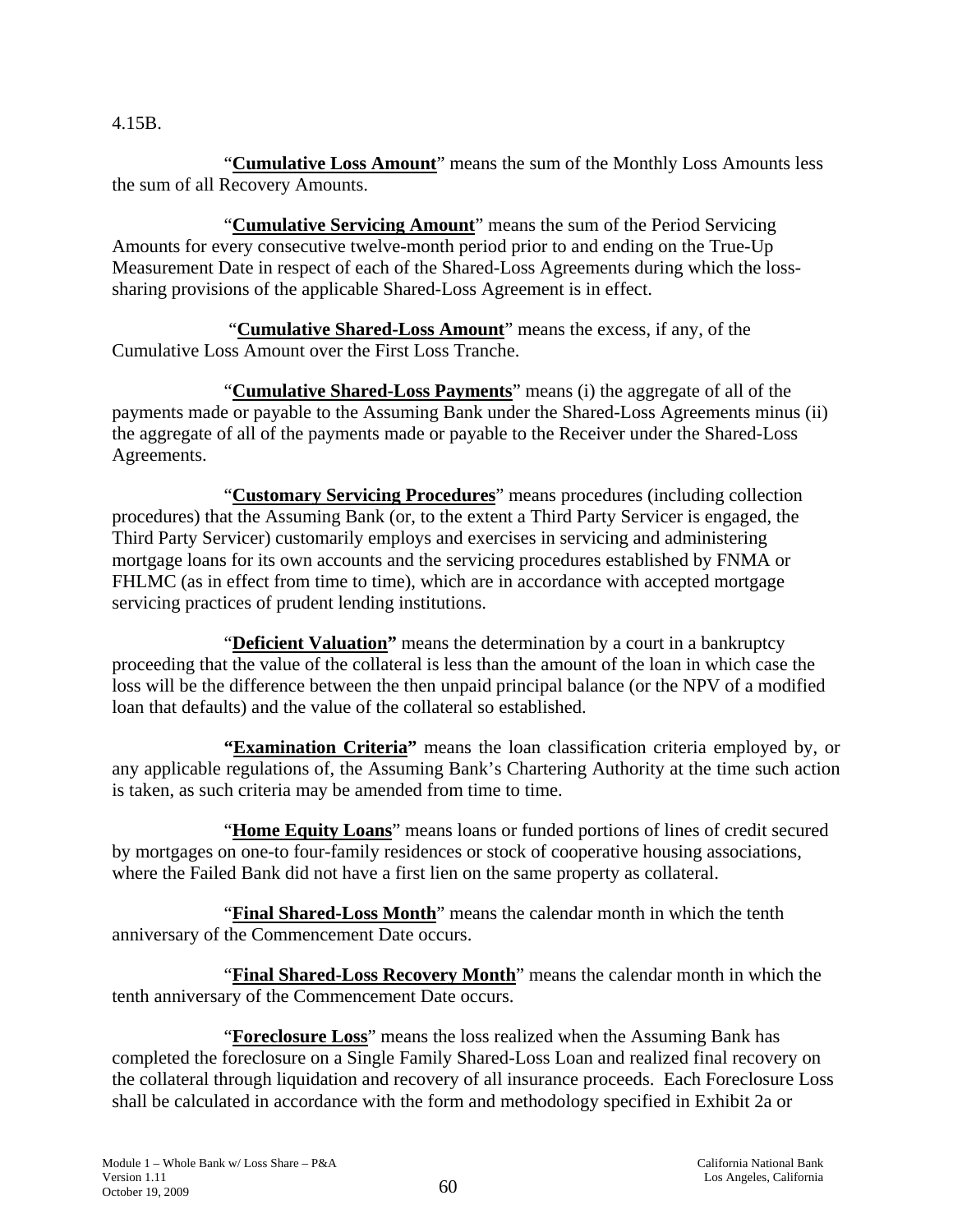Exhibit 2a(1).

"**Investor-Owned Residential Loans**" means Loans, excluding advances made pursuant to Home Equity Loans, that are secured by mortgages on one- to four family residences or stock of cooperative housing associations that are not owner-occupied. These loans can be treated as Restructured Loans on a commercially reasonable basis and can be a restructured under terms separate from the Exhibit 5 standards. Please refer to Exhibit 2b for guidance in Calculation of Loss for Restructured Loans.

"**Loss**" means a Foreclosure Loss, Restructuring Loss, Short Sale Loss, Portfolio Loss, Modification Default Loss or Deficient Valuation.

"**Loss Amount**" means the dollar amount of loss incurred and reported on the Monthly Certificate for a Single Family Shared-Loss Loan.

"**Modification Default Loss**" means the loss calculated in Exhibits 2a(1) and 2c(1) for single family loans modified under this part of the agreement that default and result in a foreclosure or short sale.

"**Modification Guidelines"** has the meaning provided in Section 2.1(a) of this Single Family Shared-Loss Agreement.

"**Monthly Certificate**" has the meaning provided in Section 2.1(b) of this Single Family Shared-Loss Agreement.

"**Monthly Loss Amount**" means the sum of all Foreclosure Losses, Restructuring Losses, Short Sale Losses, Portfolio Losses, Modification Default Losses and losses in connection with Deficient Valuations realized by the Assuming Bank for any Shared Loss Month.

"**Monthly Shared-Loss Amount**" means the change in the Cumulative Shared-Loss Amount from the beginning of each month to the end of each month.

"**Neutral Member**" has the meaning provided in Section 2. 1(f)(ii) of this Single Family Shared-Loss Agreement.

"**Period Servicing Amount**" means, for any twelve month period with respect to each of the Shared-Loss Agreements during which the loss-sharing provisions of the applicable Shared-Loss Agreement are in effect, the product of (i) the simple average of the principal amount of Shared-Loss Loans and Shared-Loss Assets (other than the Shared-Loss Securities) (in each case as defined in the Shared-Loss Agreements), as the case may be, at the beginning of such period and at the end of such period times (ii) one percent (1%).

"**Portfolio Loss**" means the loss realized on either (i) a portfolio sale of Single Family Shared-Loss Loans in accordance with the terms of Article IV or (ii) the sale of a loan with the consent of the Receiver as provided in Section 2.7.

"**Recovery Amount**" means, with respect to any period prior to the Termination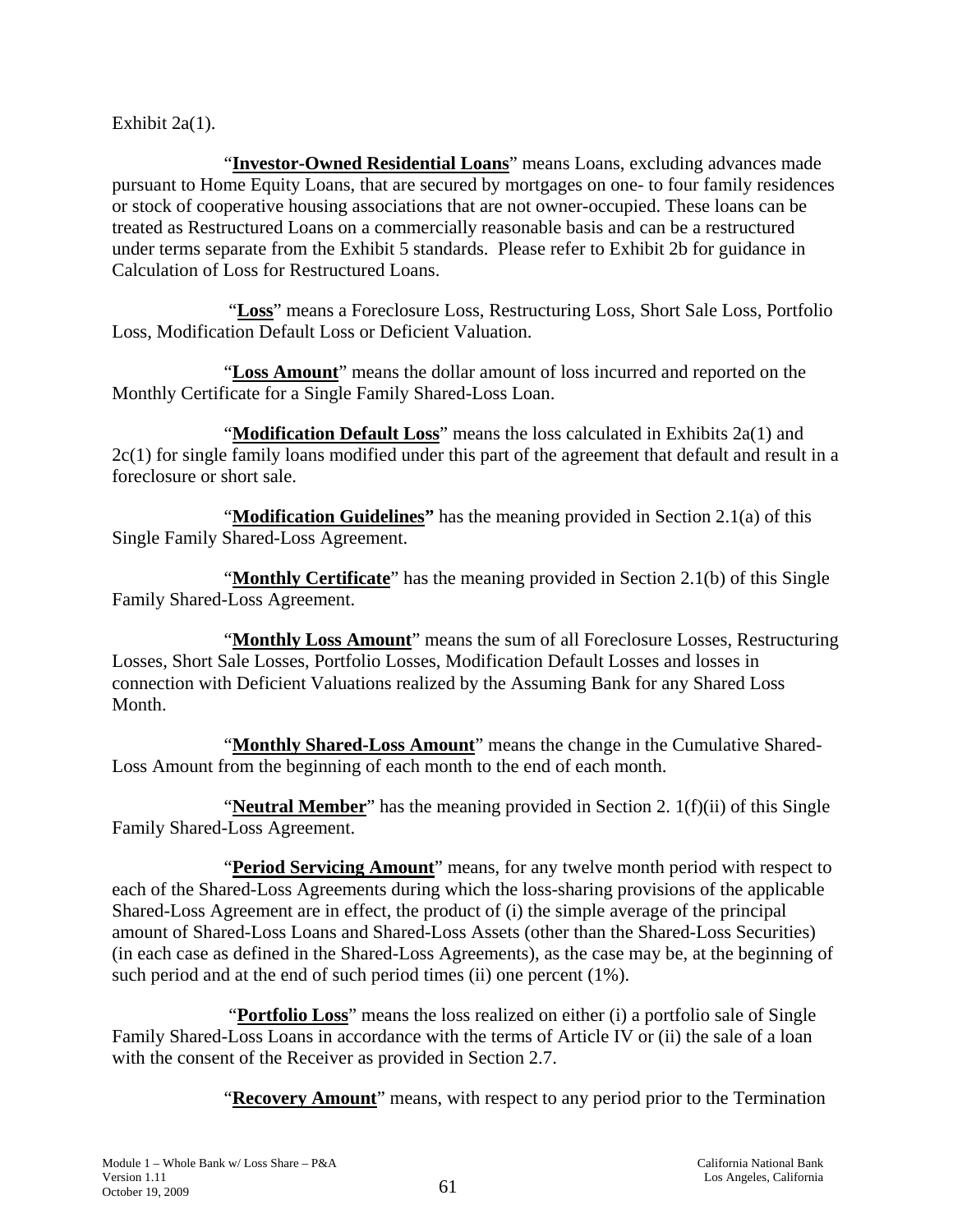Date, the amount of collected funds received by the Assuming Bank that (i) are applicable against a Foreclosure Loss which has previously been paid to the Assuming Bank by the Receiver or (ii) gains realized from a Section 4.1 sale of Single Family Shared-Loss Loans for which the Assuming Bank has previously received a Restructuring Loss payment from the Receiver (iii) or any incentive payments from national programs paid to an investor or borrower on loans that have been modified or otherwise treated (short sale or foreclosure) in accordance with Exhibit 5.

"**Restructuring Loss**" means the loss on a modified or restructured loan measured by the difference between (a) the principal, Accrued Interest, tax and insurance advances, third party or other fees due on a loan prior to the modification or restructuring, and (b) the net present value of estimated cash flows on the modified or restructured loan, discounted at the Then-Current Interest Rate. Each Restructuring Loss shall be calculated in accordance with the form and methodology attached as Exhibit 2b, as applicable.

"**Restructured Loan**" means a Single Family Shared-Loss Loan for which the Assuming Bank has received a Restructuring Loss payment from the Receiver. This applies to owner occupied and investor owned residences.

"**Servicing Officer**" has the meaning provided in Section 2.1(b) of this Single Family Shared-Loss Agreement.

"**Shared Loss Payment Trigger**" means when the sum of the Cumulative Loss Amount under this Single Family Shared-Loss Agreement and the Shared-Loss Amount under the Commercial and Other Assets Shared-Loss Agreement, exceeds the First Loss Tranche. If the First Loss Tranche is zero or a negative number, the Shared Loss Payment Trigger shall be deemed to have been reached upon Bank Closing.

"**Shared-Loss Month**" means each calendar month between the Commencement Date and the last day of the month in which the tenth anniversary of the Commencement Date occurs, provided that, the first Shared-Loss Month shall begin on the Commencement Date and end on the last day of that month.

"**Short-Sale Loss**" means the loss resulting from the Assuming Bank's agreement with the mortgagor to accept a payoff in an amount less than the balance due on the loan (including the costs of any cash incentives to borrower to agree to such sale or to maintain the property pending such sale), further provided, that each Short-Sale Loss shall be calculated in accordance with the form and methodology specified in Exhibit 2c or Exhibit 2c(1).

"**Single Family Shared-Loss Loans**" means the single family one-to-four residential mortgage loans (whether owned by the Assuming Bank or any Subsidiary) identified on Schedule 4.15A of the Purchase and Assumption Agreement.

"**Stated Threshold**" means total losses under the shared loss agreements in the amount of \$1,233,000,000.00.

"**Termination Date**" means the last day of the Final Shared-Loss Recovery Month.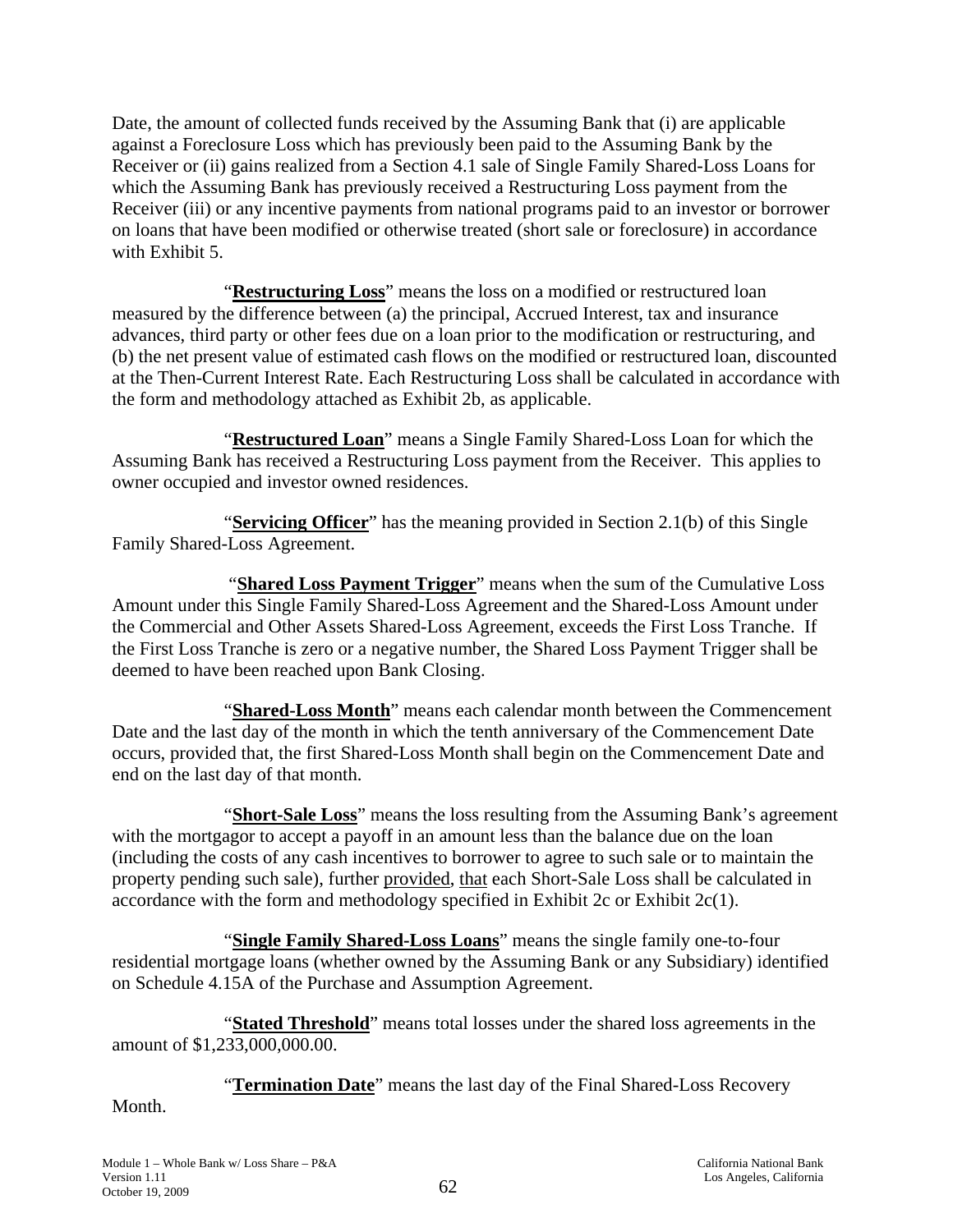"**Then-Current Interest Rate**" means the most recently published Freddie Mac survey rate for 30-year fixed-rate loans.

"**Third Party Servicer**" means any servicer appointed from time to time by the Assuming Bank or any Affiliate of the Assuming Bank to service the Shared-Loss Loans on behalf of the Assuming Bank, the identity of which shall be given to the Receiver prior to or concurrent with the appointment thereof.

### **ARTICLE II -- SHARED-LOSS ARRANGEMENT**

### **2.1 Shared-Loss Arrangement.**

(a) **Loss Mitigation and Consideration of Alternatives**. For each Single Family Shared-Loss Loan in default or for which a default is reasonably foreseeable, the Assuming Bank shall undertake reasonable and customary loss mitigation efforts, in accordance with any of the following programs selected by Assuming Bank in its sole discretion, Exhibit 5 (FDIC Mortgage Loan Modification Program), the United States Treasury's Home Affordable Modification Program Guidelines or any other modification program approved by the United States Treasury Department, the Corporation, the Board of Governors of the Federal Reserve System or any other governmental agency (it being understood that the Assuming Bank can select different programs for the various Single Family Shared-Loss Loans) (such program chosen, the "Modification Guidelines"). After selecting the applicable Modification Guideline for any such Single Family Shared-Loss Loan, the Assuming Bank shall document its consideration of foreclosure, loan restructuring under such Modification Guideline chosen, and short-sale (if short-sale is a viable option) alternatives and shall select the alternative the Assuming Bank believes, based on its estimated calculations, will result in the least Loss. Losses on Home Equity Loans shall be shared under the charge-off policies of the Assuming Bank's Examination Criteria as if they were Single Family Shared-Loss Loans with respect to the calculation of the Stated Threshold. Assuming Bank shall retain its calculations of the estimated loss under each alternative, such calculations to be provided to the Receiver upon request. For the avoidance of doubt and notwithstanding anything herein to the contrary, (i) the Assuming Bank is not required to modify or restructure any Single Family Shared-Loss Loan on more than one occasion and (ii) the Assuming Bank is not required to consider any alternatives with respect to any Shared-Loss Loan in the process of foreclosure as of the Bank Closing and shall be entitled to continue such foreclosure measures and recover the Foreclosure Loss as provided herein, and (iii) the Assuming Bank shall have a transition period of up to 90 days after Bank Closing to implement the Modification Guidelines, during which time, the Assuming Bank may submit claims under such guidelines as may be in place at the Failed Bank.

## (b) **Monthly Certificates**.

Not later than fifteen (15) days after the end of each Shared-Loss Month, beginning with the month in which the Commencement Date occurs and ending in the month in which the tenth anniversary of the Commencement Date occurs, the Assuming Bank shall deliver to the Receiver a certificate, signed by an officer of the Assuming Bank involved in, or responsible for, the administration and servicing of the Single Family Shared-Loss Loans whose name appears on a list of servicing officers furnished by the Assuming Bank to the Receiver, (a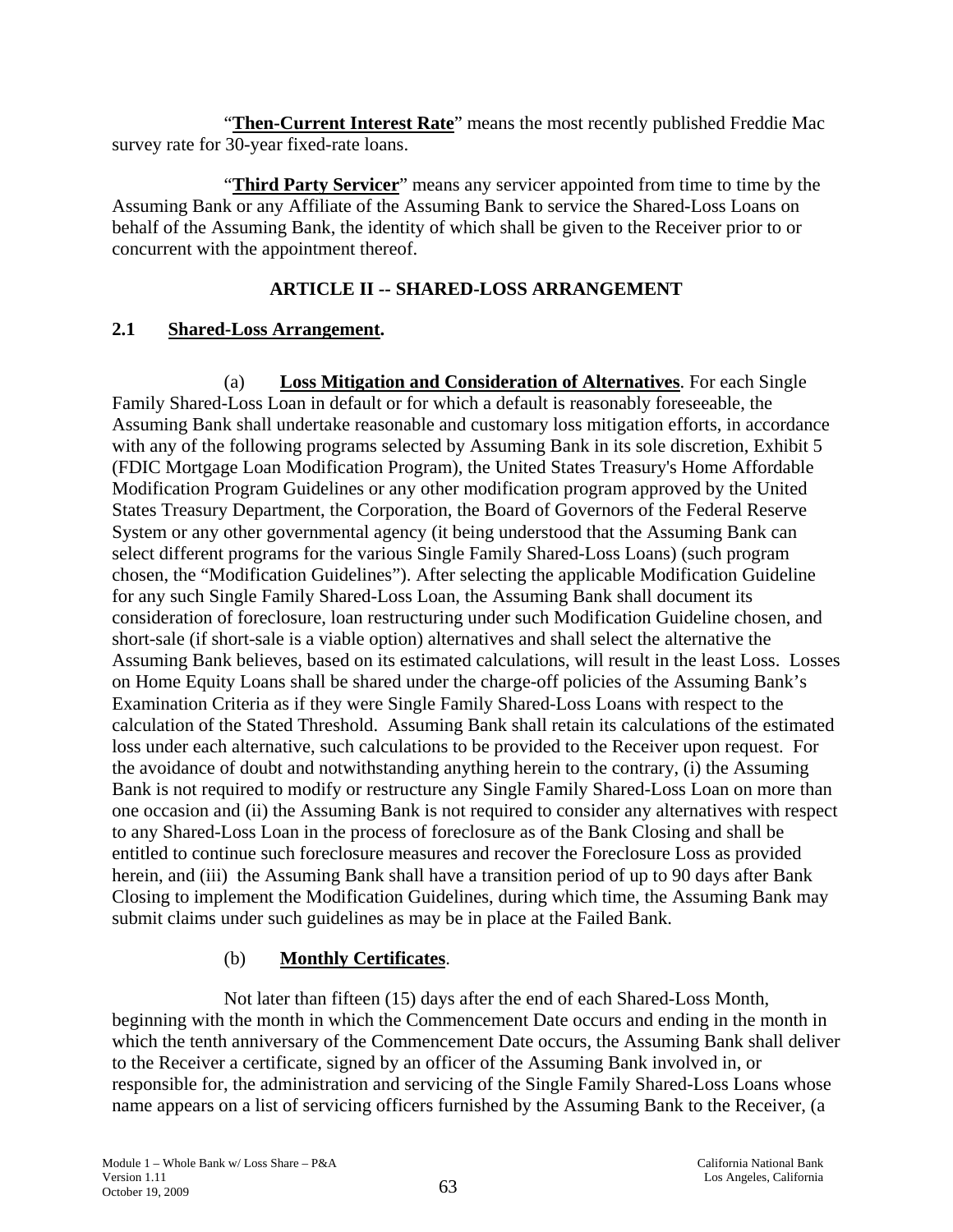"Servicing Officer") setting forth in such form and detail as the Receiver may reasonably specify (a "Monthly Certificate"):

 $(i)$  (A) a schedule substantially in the form of Exhibit 1 listing:

(i) each Single Family Shared-Loss Loan for which a Loss Amount (calculated in accordance with the applicable Exhibit) is being claimed, the related Loss Amount for each Single Family Shared-Loss Loan, and the total Monthly Loss Amount for all Single Family Shared-Loss Loans;

(ii) each Single Family Shared-Loss Loan for which a Recovery Amount was received, the Recovery Amount for each Single Family Shared-Loss Loan, and the total Recovery Amount for all Single Family Shared-Loss Loans;

(iii) the total Monthly Loss Amount for all Single Family Shared-Loss Loans minus the total monthly Recovery Amount for all Single Family Shared-Loss Loans;

(iv) the Cumulative Shared-Loss Amount as of the beginning and end of the month;

(v) the Monthly Shared Loss Amount;

(vi) the result obtained in (v) times 80%, or times 95% if the Stated Threshold has been reached, which in either case is the amount to be paid under Section 2.1(d) of this Single Family Shared-Loss Agreement by the Receiver to the Assuming Bank if the amount is a positive number, or by the Assuming Bank to the Receiver if the amount is a negative number;

- (ii) (B) for each of the Single Family Shared-Loss Loans for which a Loss is claimed for that Shared-Loss Month, a schedule showing the calculation of the Loss Amount using the form and methodology shown in Exhibit 2a, Exhibit 2b, or Exhibit 2c, as applicable.
- (iii) (C) For each of the Restructured Loans where a gain or loss is realized in a sale under Section 4.1 or 4.2, a schedule showing the calculation using the form and methodology shown in Exhibit 2d.
- (iv) (D) a portfolio performance and summary schedule substantially in the form shown in Exhibit 3.

(c) **Monthly Data Download**. Not later than fifteen (15) days after the end of each month, beginning with the month in which the Commencement Date occurs and ending with the Final Shared-Loss Recovery Month, Assuming Bank shall provide Receiver: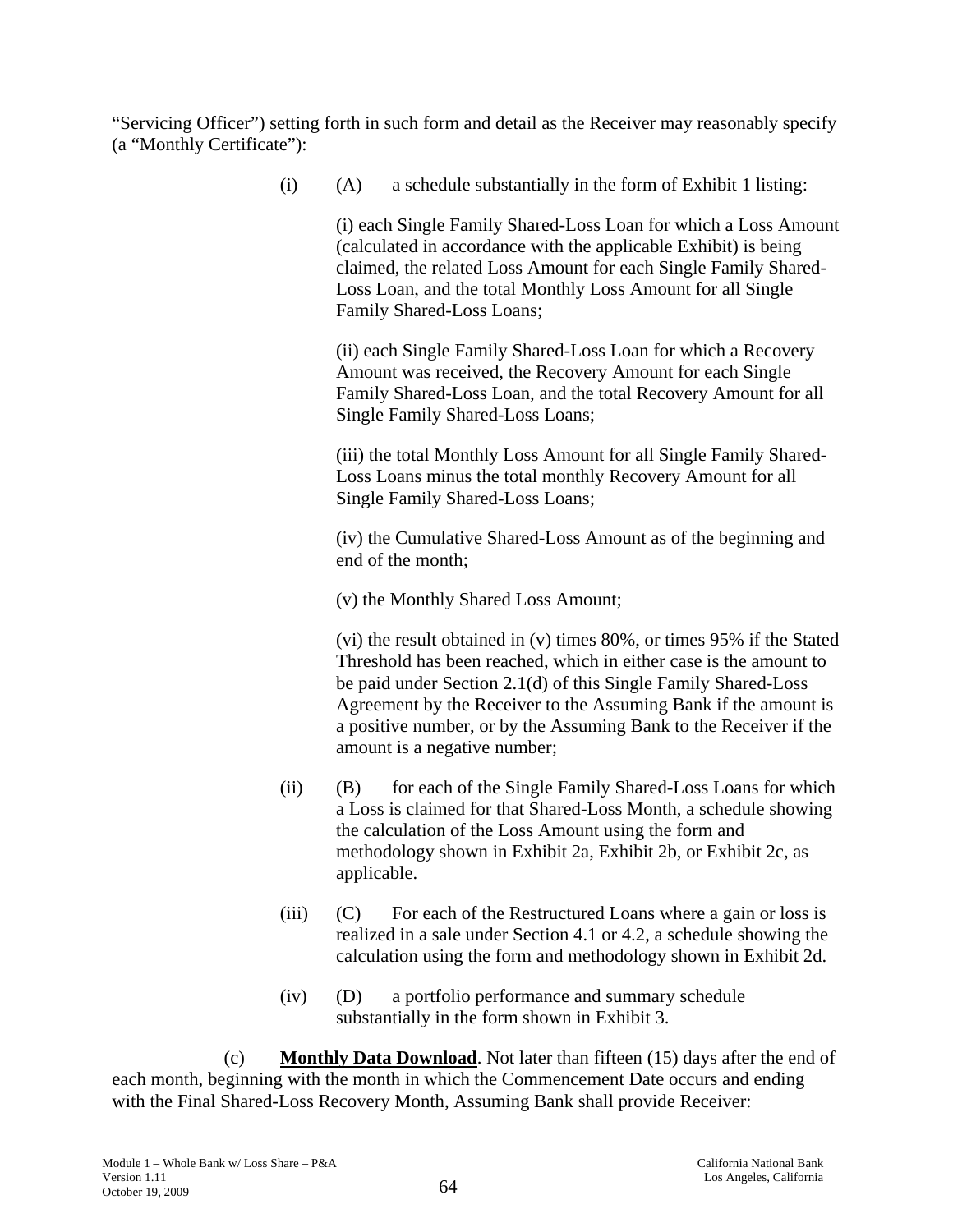- $(v)$  (i) the servicing file in machine-readable format including but not limited to the following fields for each outstanding Single Family Shared-Loss Loan, as applicable:
	- (A) Loan number
	- (B) FICO score
	- (C) Origination date
	- (D) Original principal amount
	- (E) Maturity date
	- (F) Paid-to date
	- (G) Last payment date
	- (H) Loan status (bankruptcy, in foreclosure, etc.)
	- (I) Delinquency counters
	- (J) Current principal balance
	- (K) Current escrow account balance
	- (L) Current Appraisal/BPO value
	- (M) Current Appraisal/BPO date
	- (N) Interest rate
	- (O) Monthly principal and interest payment amount
	- (P) Monthly escrow payment for taxes and insurance
	- (Q) Interest rate type (fixed or adjustable)
	- (R) If adjustable: index, margin, next interest rate reset date
	- (S) Payment/Interest rate cap and/or floor
	- (T) Underwriting type (Full doc, Alt Doc, No Doc)
	- (U) Lien type  $(1^{\overline{s}t}, 2^{\overline{n}d})$
	- (V) Amortization type (amortizing or I/O)
	- (W) Property address, including city, state, zip code
	- (X) A code indicating whether the Mortgaged Property is owner occupied
	- (Y) Property type (single-family detached, condominium, duplex, etc.)
- (vi) (ii) An Excel file for ORE held as a result of foreclosure on a Single Family Shared-Loss Loan listing:
	- (A) Foreclosure date
	- (B) Unpaid loan principal balance
	- (C) Appraised value or BPO value, as applicable
	- (D) Projected liquidation date

Notwithstanding the foregoing, the Assuming Bank shall not be required to provide any of the foregoing information to the extent it is unable to do so as a result of the Failed Bank's or Receiver's failure to provide information required to produce the information set forth in this Section 2.1(c); provided, that the Assuming Bank shall, consistent with Customary Servicing Procedures seek to produce any such missing information or improve any inaccurate information previously provided to it.

(d) **Payments With Respect to Shared-Loss Assets**.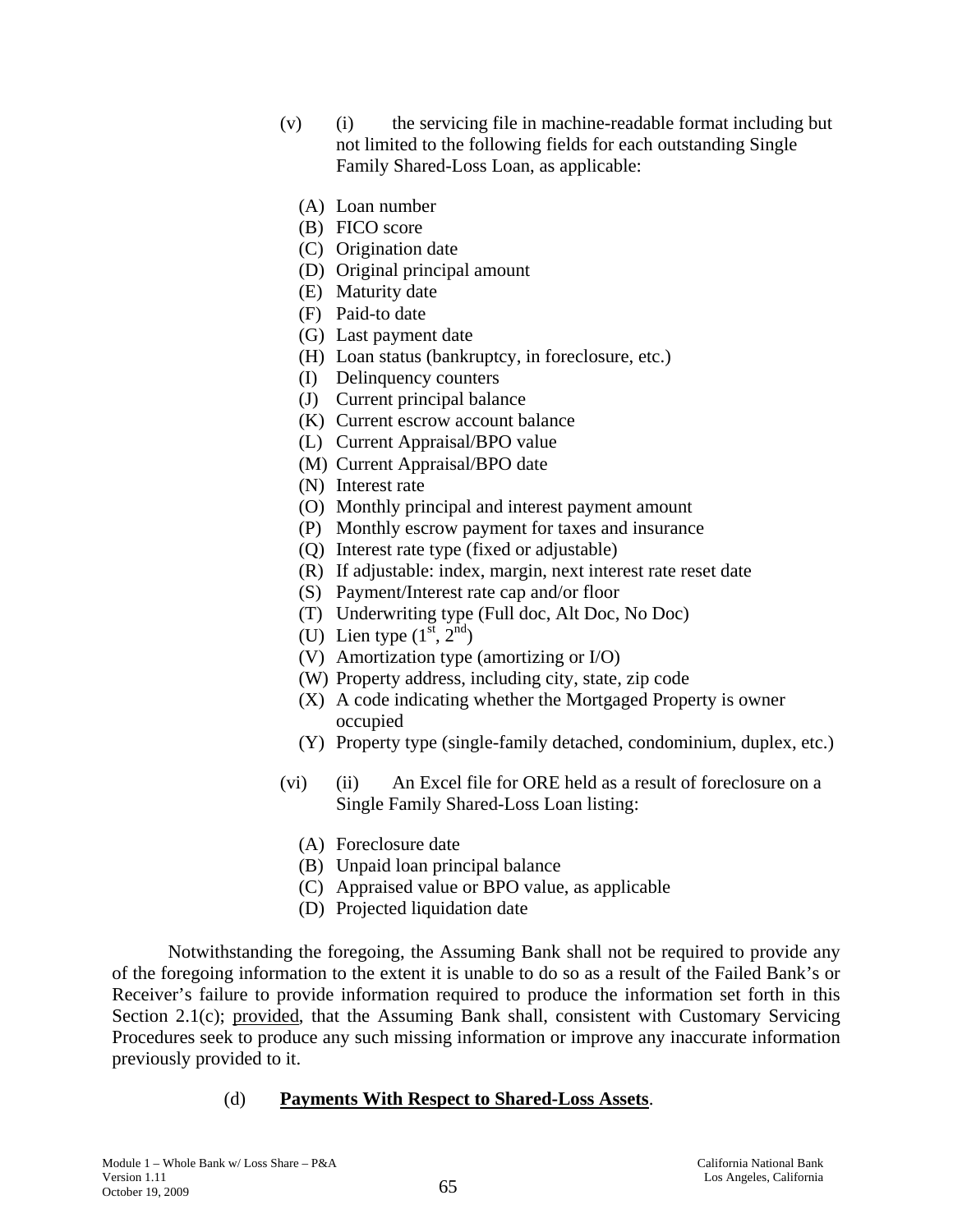(i) **Losses Under the Stated Threshold**. After the Shared Loss Payment Trigger is reached, not later than fifteen (15) days after the date on which the Receiver receives the Monthly Certificate, the Receiver shall pay to the Assuming Bank, in immediately available funds, an amount equal to eighty percent (80%) of the Monthly Shared-Loss Amount reported on the Monthly Certificate. If the total Monthly Shared-Loss Amount reported on the Monthly Certificate is a negative number, the Assuming Bank shall pay to the Receiver in immediately available funds eighty percent (80%) of that amount.

(ii) **Losses in Excess of the Stated Threshold**. In the event that the sum of the Cumulative Loss Amount under this Single Family Shared-Loss Agreement and the Stated Loss Amount under the Commercial Shared-Loss Agreement meets or exceeds the Stated Threshold, the loss/recovery sharing percentages set forth herein shall change from 80/20 to 95/5 and thereafter the Receiver shall pay to the Assuming Bank, in immediately available funds, an amount equal to ninety-five percent (95%) of the Monthly Shared-Loss Amount reported on the Monthly Certificate. If the Monthly Shared-Loss Amount reported on the Monthly Certificate is a negative number, the Assuming Bank shall pay to the Receiver in immediately available funds ninety-five percent (95%) of that amount.

(e) **Limitations on Shared-Loss Payment**. The Receiver shall not be required to make any payments pursuant to Section 2.1(d) with respect to any Foreclosure Loss, Restructuring Loss, Short Sale Loss or Portfolio Loss that the Receiver determines, based upon the criteria set forth in this Single Family Shared-Loss Agreement (including the analysis and documentation requirements of Section 2.1(a)) or Customary Servicing Procedures, should not have been effected by the Assuming Bank; provided, however, (x) the Receiver must provide notice to the Assuming Bank detailing the grounds for not making such payment, (y) the Receiver must provide the Assuming Bank with a reasonable opportunity to cure any such deficiency and (z) (1) to the extent curable, if cured, the Receiver shall make payment with respect to the properly effected Loss, and (2) to the extent not curable, notwithstanding the foregoing, the Receiver shall make a payment as to all Losses (or portion of Losses) that were effected which would have been payable as a Loss if the Assuming Bank had properly effected such Loss. In the event that the Receiver does not make any payment with respect to Losses claimed pursuant to Section 2.1(d), the Receiver and Assuming Bank shall, upon final resolution, make the necessary adjustments to the Monthly Shared-Loss Amount for that Monthly Certificate and the payment pursuant to Section 2.1(d) above shall be adjusted accordingly.

(f) **Payments by Wire-Transfer**. All payments under this Single Family Shared-Loss Agreement shall be made by wire-transfer in accordance with the wire-transfer instructions on Exhibit 4.

 (g) **Payment in the Event Losses Fail to Reach Expected Level**. On the date that is 45 days following the last day (such day, the "True-Up Measurement Date") of the calendar month in which the tenth anniversary of the calendar day following the Bank Closing occurs, the Assuming Bank shall pay to the Receiver fifty percent (50%) of the excess, if any, of  $(i)$  twenty percent (20%) of the Stated Threshold less  $(ii)$  the sum of  $(A)$  twenty-five percent (25%) of the asset premium (discount) plus (B) twenty-five percent (25%) of the Cumulative Shared-Loss Payments plus (C) the Cumulative Servicing Amount. The Assuming Bank shall deliver to the Receiver not later than 30 days following the True-Up Measurement Date, a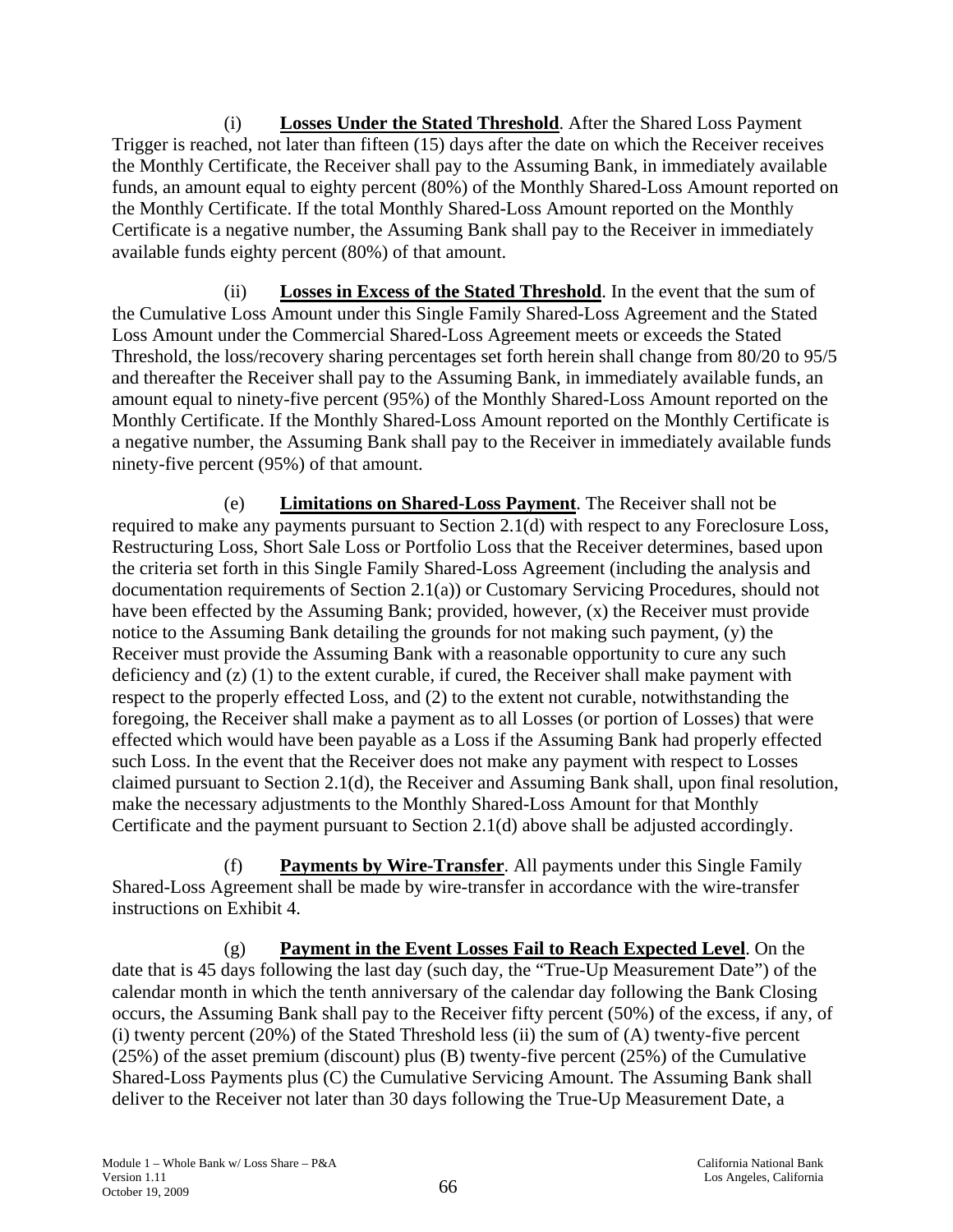schedule, signed by an officer of the Assuming Bank, setting forth in reasonable detail the calculation of the Cumulative Shared-Loss Payments and the Cumulative Servicing Amount.

# **2.2 Auditor Report; Right to Audit.**

(a) Within ninety (90) days after the end of each fiscal year during which the Receiver makes any payment to the Assuming Bank under this Single Family Shared-Loss Agreement, the Assuming Bank shall deliver to the Corporation and to the Receiver a report signed by its independent public accountants stating that they have reviewed the terms of this Single Family Shared-Loss Agreement and that, in the course of their annual audit of the Assuming Bank's books and records, nothing has come to their attention suggesting that any computations required to be made by the Assuming Bank during such year pursuant to this Article II were not made by the Assuming Bank in accordance herewith. In the event that the Assuming Bank cannot comply with the preceding sentence, it shall promptly submit to the Receiver corrected computations together with a report signed by its independent public accountants stating that, after giving effect to such corrected computations, nothing has come to their attention suggesting that any computations required to be made by the Assuming Bank during such year pursuant to this Article II were not made by the Assuming Bank in accordance herewith. In such event, the Assuming Bank and the Receiver shall make all such accounting adjustments and payments as may be necessary to give effect to each correction reflected in such corrected computations, retroactive to the date on which the corresponding incorrect computation was made. It is the intention of this provision to align the timing of the audit required under this Single-Family Shared-Loss Agreement with the examination audit required pursuant to 12 CFR Section 363.

(b) The Receiver or the FDIC in its corporate capacity ("Corporation") may perform an audit or audits to determine the Assuming Bank's compliance with the provisions of this Single Family Shared-Loss Agreement, including this Article II, by providing not less than ten (10) Business Days' prior written notice. Assuming Bank shall provide access to pertinent records and proximate working space in Assuming Bank's facilities. The scope and duration of any such audit shall be within the reasonable discretion of the Receiver or the Corporation, but shall in no event be administered in a manner that unreasonably interferes with the operation of the Assuming Bank's business. The Receiver or the Corporation, as the case may be, shall bear the expense of any such audit. In the event that any corrections are necessary as a result of such an audit or audits, the Assuming Bank and the Receiver shall make such accounting adjustments and payments as may be necessary to give retroactive effect to such corrections.

**2.3 Withholdings**. Notwithstanding any other provision in this Article II, the Receiver, upon the direction of the Director (or designee) of the Federal Deposit Insurance Corporation's Division of Resolutions and Receiverships, may withhold payment for any amounts included in a Monthly Certificate delivered pursuant to Section 2.1, if in its good faith and reasonable judgment there is a reasonable basis under the requirements of this Single Family Shared-Loss Agreement for denying the eligibility of an item for which reimbursement or payment is sought under such Section. In such event, the Receiver shall provide a written notice to the Assuming Bank detailing the grounds for withholding such payment. At such time as the Assuming Bank demonstrates to the satisfaction of the Receiver, in its reasonable judgment, that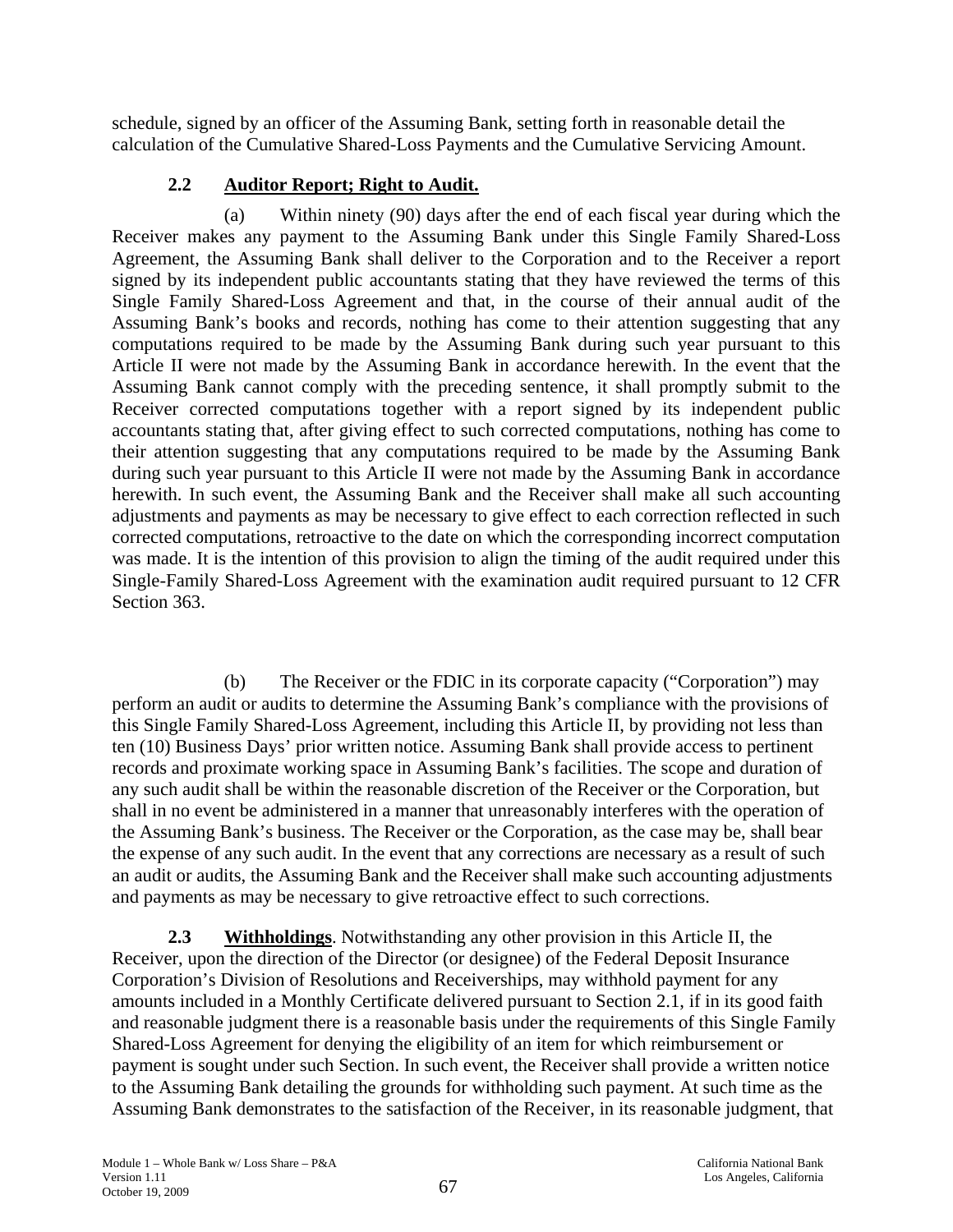the grounds for such withholding of payment, or portion of payment, no longer exist or have been cured, then the Receiver shall pay the Assuming Bank the amount withheld which the Receiver determines is eligible for payment, within fifteen (15) Business Days.

**2.4 Books and Records**. The Assuming Bank shall at all times during the term of this Single Family Shared-Loss Agreement keep books and records sufficient to ensure and document compliance with the terms of this Single Family Shared-Loss Agreement, including but not limited to (a) documentation of alternatives considered with respect to defaulted loans or loans for which default is reasonably foreseeable, (b) documentation showing the calculation of loss for claims submitted to the Receiver, (c) retention of documents that support each line item on the loss claim forms, and (d) documentation with respect to the Recovery Amount on loans for which the Receiver has made a loss-share payment

**2.5 Information**. The Assuming Bank shall promptly provide to the Receiver such other information, including but not limited to, financial statements, computations, and bank policies and procedures, relating to the performance of the provisions of this Single Family Shared-Loss Agreement, as the Receiver may reasonably request from time to time.

**2.6** Tax Ruling. The Assuming Bank shall not at any time, without the Receiver's prior written consent, seek a private letter ruling or other determination from the Internal Revenue Service or otherwise seek to qualify for any special tax treatment or benefits associated with any payments made by the Receiver pursuant to this Single Family Shared-Loss Agreement.

**2.7 Sale of Single Family Shared-Loss Loans**. The Receiver shall be relieved of its obligations with respect to a Single Family Shared-Loss Loan upon payment of a Foreclosure Loss amount or a Short Sale Loss amount with respect to such Single Family Shared-Loss Loan or upon the sale of a Single Family Shared-Loss Loan by Assuming Bank to a person or entity that is not an Affiliate; provided, however, that if the Receiver consents to the sale of any such Single Family Shared-Loss Loan, any loss on such sale shall be a Portfolio Loss. The Assuming Bank shall provide the Receiver with timely notice of any such sale. Notwithstanding the foregoing, a sale of the Single Family Shared-Loss Loan, for purposes of this Section 2.7, shall not be deemed to have occurred as the result of (i) any change in the ownership or control of Assuming Bank or the transfer of any or all of the Single Family Shared-Loss Loan(s) to any Affiliate of Assuming Bank, (ii) a merger by Assuming Bank with or into any other entity, or (iii) a sale by Assuming Bank of all or substantially all of its assets.

# **ARTICLE III - RULES REGARDING THE ADMINISTRATION OF SINGLE FAMILY SHARED-LOSS LOANS**

**3.1 Agreement with Respect to Administration**. The Assuming Bank shall (and shall cause any of its Affiliates to which the Assuming Bank transfers any Single Family Shared-Loss Loans to) manage, administer, and collect the Single Family Shared-Loss Loans while owned by the Assuming Bank or any Affiliate thereof during the term of this Single Family Shared-Loss Agreement in accordance with the rules set forth in this Article III. The Assuming Bank shall be responsible to the Receiver in the performance of its duties hereunder and shall provide to the Receiver such reports as the Receiver reasonably deems advisable, including but not limited to the reports required by Sections 2.1, 2.2 and 3.3 hereof, and shall permit the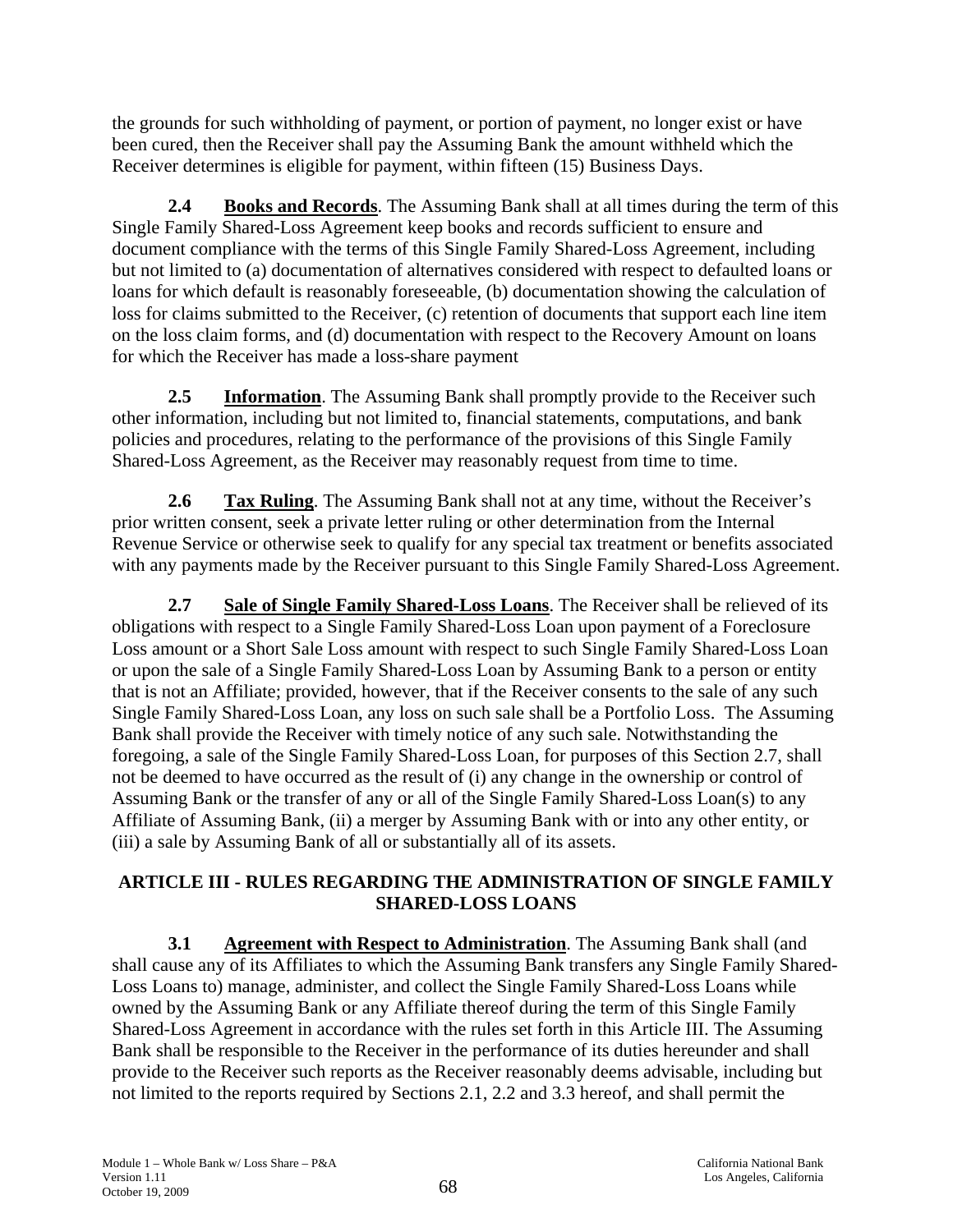Receiver to monitor the Assuming Bank's performance of its duties hereunder.

**3.2 Duties of the Assuming Bank**. (a) In performance of its duties under this Article III, the Assuming Bank shall:

(i) manage and administer each Single Family Shared-Loss Loan in accordance with Assuming Bank's usual and prudent business and banking practices and Customary Servicing Procedures;

(ii) exercise its best business judgment in managing, administering and collecting amounts owed on the Single Family Shared-Loss Loans;

(iii) use commercially reasonable efforts to maximize Recoveries with respect to Losses on Single Family Shared-Loss Loans without regard to the effect of maximizing collections on assets held by the Assuming Bank or any of its Affiliates that are not Single Family Shared-Loss Loans;

(iv) retain sufficient staff (in Assuming Bank's discretion) to perform its duties hereunder; and

(v) other than as provided in Section 2.1(a), comply with the terms of the Modification Guidelines for any Single Family Shared-Loss Loans meeting the requirements set forth therein. For the avoidance of doubt, the Assuming Bank may propose exceptions to Exhibit 5 (the FDIC Loan Modification Program) for a group of Loans with similar characteristics, with the objectives of (1) minimizing the loss to the Assuming Bank and the FDIC and (2) maximizing the opportunity for qualified homeowners to remain in their homes with affordable mortgage payments.

(b) Any transaction with or between any Affiliate of the Assuming Bank with respect to any Single Family Shared-Loss Loan including, without limitation, the execution of any contract pursuant to which any Affiliate of the Assuming Bank will manage, administer or collect any of the Single Family Shared-Loss Loans will be provided to FDIC for informational purposes and if such transaction is not entered into on an arm's length basis on commercially reasonable terms such transaction shall be subject to the prior written approval of the Receiver.

**3.3 Shared-Loss Asset Records and Reports**. The Assuming Bank shall establish and maintain such records as may be appropriate to account for the Single Family Shared-Loss Loans in such form and detail as the Receiver may reasonably require, and to enable the Assuming Bank to prepare and deliver to the Receiver such reports as the Receiver may from time to time request regarding the Single Family Shared-Loss Loans and the Monthly Certificates required by Section 2.1 of this Single Family Shared-Loss Agreement.

## **3.4 Related Loans**.

(a) Assuming Bank shall use its best efforts to determine which loans are "Related Loans", as hereinafter defined. The Assuming Bank shall not manage, administer or collect any "Related Loan" in any manner that would have the effect of increasing the amount of any collections with respect to the Related Loan to the detriment of the Single Family Shared-Loss Loan to which such loan is related. A "Related Loan" means any loan or extension of credit held by the Assuming Bank at any time on or prior to the end of the Final Shared-Loss Month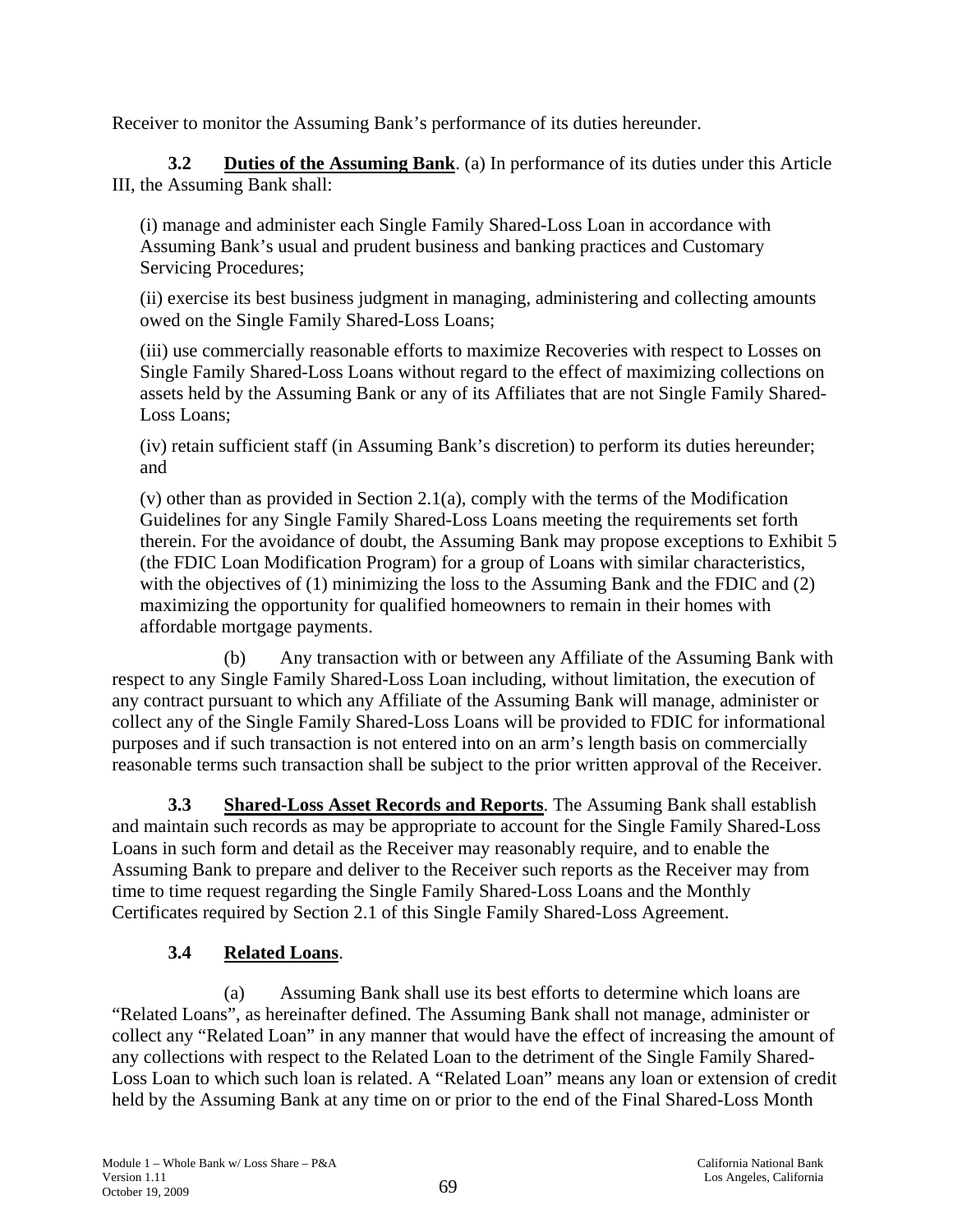that is made to an Obligor of a Single Family Shared-Loss Loan.

(b) The Assuming Bank shall prepare and deliver to the Receiver with the Monthly Certificates for the calendar months ending June 30 and December 31, a schedule of all Related Loans on the Accounting Records of the Assuming Bank as of the end of each such semi-annual period.

**3.5 Legal Action; Utilization of Special Receivership Powers**. The Assuming Bank shall notify the Receiver in writing (such notice to be given in accordance with Article V below and to include all relevant details) prior to utilizing in any legal action any special legal power or right which the Assuming Bank derives as a result of having acquired an asset from the Receiver, and the Assuming Bank shall not utilize any such power unless the Receiver shall have consented in writing to the proposed usage. The Receiver shall have the right to direct such proposed usage by the Assuming Bank and the Assuming Bank shall comply in all respects with such direction. Upon request of the Receiver, the Assuming Bank will advise the Receiver as to the status of any such legal action. The Assuming Bank shall immediately notify the Receiver of any judgment in litigation involving any of the aforesaid special powers or rights.

**3.6 Third Party Servicer**. The Assuming Bank may perform any of its obligations and/or exercise any of its rights under this Single Family Shared-Loss Agreement through or by one or more Third Party Servicers, who may take actions and make expenditures as if any such Third Party Servicer was the Assuming Bank hereunder (and, for the avoidance of doubt, such expenses incurred by any such Third Party Servicer on behalf of the Assuming Bank shall be included in calculating Losses to the extent such expenses would be included in such calculation if the expenses were incurred by Assuming Bank); provided, however, that the use thereof by the Assuming Bank shall not release the Assuming Bank of any obligation or liability hereunder.

## **ARTICLE IV – PORTFOLIO SALE**

**4.1 Assuming Bank Portfolio Sales of Remaining Single Family Shared-Loss** 

**Loans**. The Assuming Bank shall have the right with the concurrence of the Receiver to liquidate for cash consideration, from time to time in one or more transactions, all or a portion of Single Family Shared-Loss Loans held by the Assuming Bank at any time prior to the Termination Date ("Portfolio Sales"). If the Assuming Bank exercises its option under this Section 4.1, it must give thirty (30) days notice in writing to the Receiver setting forth the details and schedule for the Portfolio Sale which shall be conducted by means of sealed bid sales to third parties, not including any of the Assuming Bank's affiliates, contractors, or any affiliates of the Assuming Bank's contractors. Sales of Restructured Loans shall be sold in a separate pool from Single Family Shared-Loss Loans not restructured. The Receiver's review of the Assuming Bank's proposed Portfolio Sale will be considered in a timely fashion and approval will not be unreasonably withheld, delayed or conditioned.

## **4.2 Assuming Bank's Liquidation of Remaining Single Family Shared-Loss**

**Loans**. In the event that the Assuming Bank does not conduct a Portfolio Sale pursuant to Section 4.1, the Receiver shall have the right, exercisable in its sole and absolute discretion, to require the Assuming Bank to liquidate for cash consideration, any Single Family Shared-Loss Loans held by the Assuming Bank at any time after the date that is six months prior to the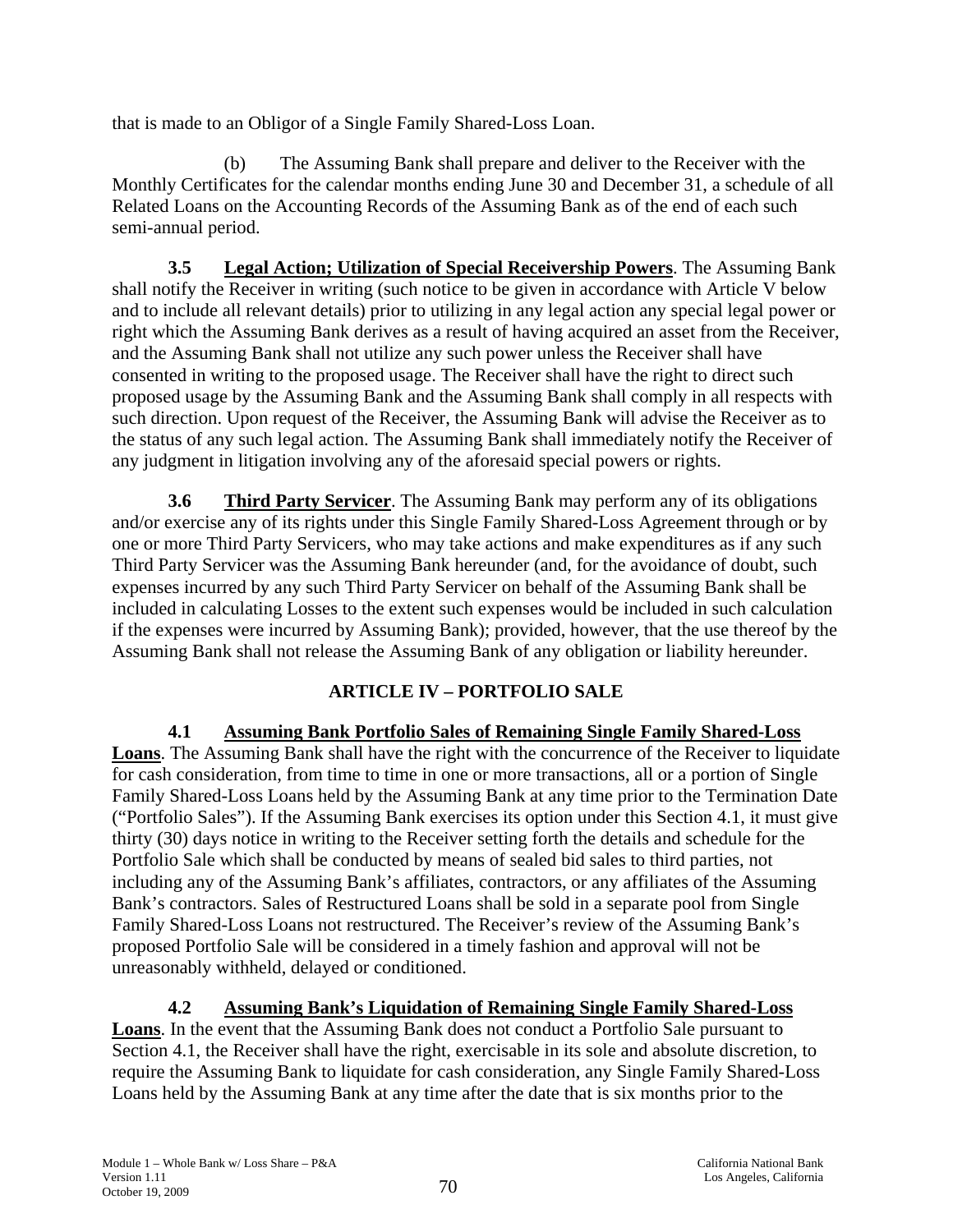Termination Date. If the Receiver exercises its option under this Section 4.2, it must give notice in writing to the Assuming Bank, setting forth the time period within which the Assuming Bank shall be required to liquidate the Single Family Shared-Loss Loans. The Assuming Bank will comply with the Receiver's notice and must liquidate the Single Family Shared-Loss Loans as soon as reasonably practicable by means of sealed bid sales to third parties, not including any of the Assuming Bank's affiliates, contractors, or any affiliates of the Assuming Bank's contractors. The selection of any financial advisor or other third party broker or sales agent retained for the liquidation of the remaining Single Family Shared-Loss Loans pursuant to this Section shall be subject to the prior approval of the Receiver, such approval not to be unreasonably withheld, delayed or conditioned.

**4.3 Calculation of Sale Gain or Loss**. For Single Family Shared-Loss Loans that are not Restructured Loans gain or loss on the sales under Section 4.1 or Section 4.2 will be calculated as the sale price received by the Assuming Bank less the unpaid principal balance of the remaining Single Family Shared-Loss Loans. For any Restructured Loan included in the sale gain or loss on sale will be calculated as (a) the sale price received by the Assuming Bank less (b) the net present value of estimated cash flows on the Restructured Loan that was used in the calculation of the related Restructuring Loss plus (c) Loan principal payments collected by the Assuming Bank from the date the Loan was restructured to the date of sale. (See Exhibit 2d for example calculation).

### **ARTICLE V -- LOSS-SHARING NOTICES GIVEN TO RECEIVER AND PURCHASER**

All notices, demands and other communications hereunder shall be in writing and shall be delivered by hand, or overnight courier, receipt requested, addressed to the parties as follows:

| If to Receiver, to: | Federal Deposit Insurance Corporation as Receiver<br>for California National Bank<br>Division of Resolutions and Receiverships<br>550 17th Street, N.W.<br>Washington, D.C. 20429 |
|---------------------|-----------------------------------------------------------------------------------------------------------------------------------------------------------------------------------|
|                     | Attention: Ralph Malami, Manager, Capital Markets                                                                                                                                 |
| with a copy to:     | <b>Federal Deposit Insurance Corporation</b><br>as Receiver for California National Bank<br>Room E7056<br>3501 Fairfax Drive, Arlington, VA 2226<br>Attn: Special Issues Unit     |

With respect to a notice under Section 3.5 of this Single Family Shared-Loss Agreement, copies of such notice shall be sent to:

> Federal Deposit Insurance Corporation Legal Division 40 Pacifica, Irvine, CA 92618 Attention: Managing Counsel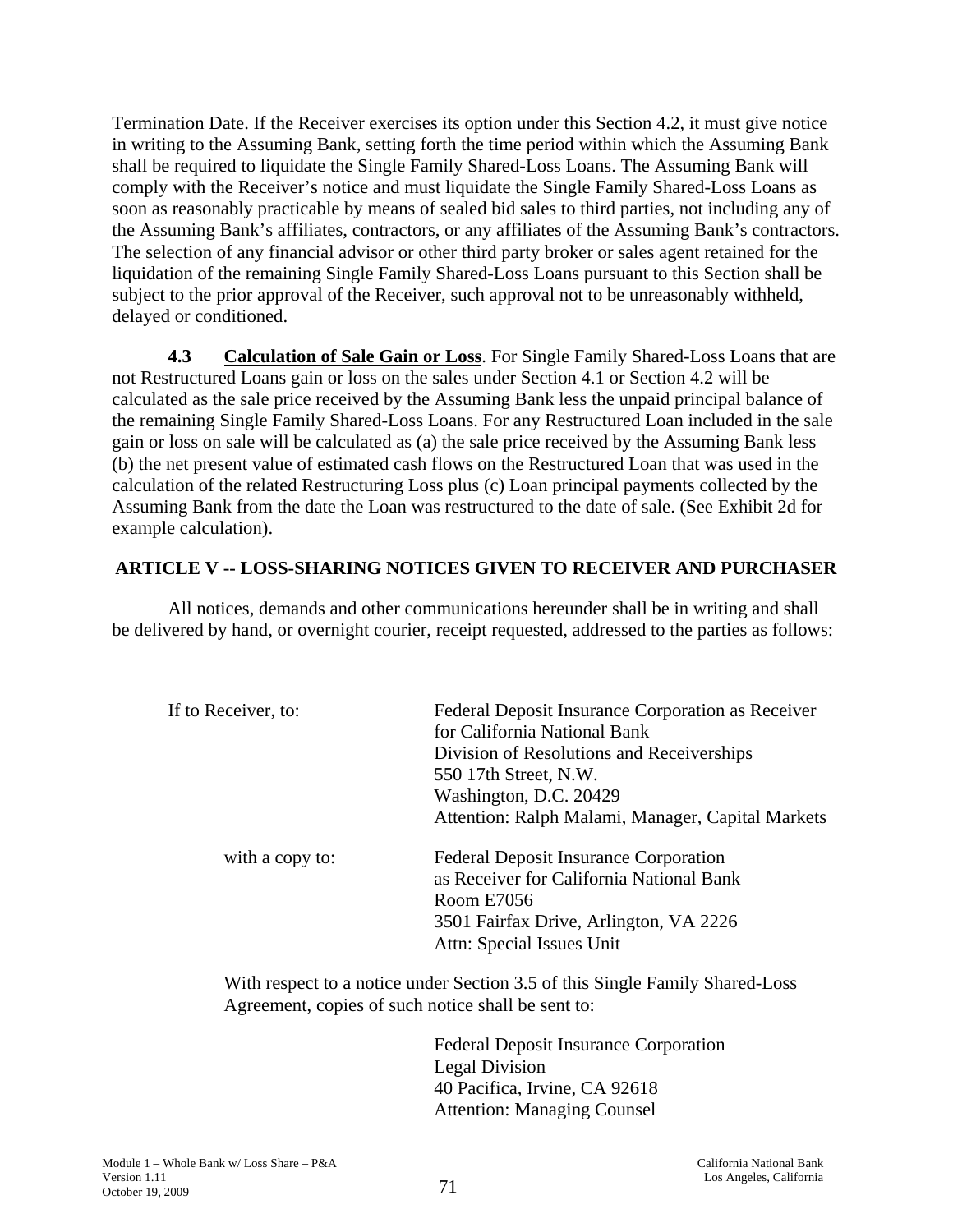If to Assuming Bank, to:

U.S. Bank National Association U.S. Bancorp Center BC-MN-H21N 800 Nicollet Mall Minneapolis, Minnesota 55402-4302

Attention: Daniel Good, Vice President

with a copy to: Terrance Dolan, Executive Vice President

Such Persons and addresses may be changed from time to time by notice given pursuant to the provisions of this Article V. Any notice, demand or other communication delivered pursuant to the provisions of this Article V shall be deemed to have been given on the date actually received.

## **ARTICLE VI -- MISCELLANEOUS**

**6.1. Expenses**. Except as otherwise expressly provided herein, all costs and expenses incurred by or on behalf of a party hereto in connection with this Single Family Shared-Loss Agreement shall be borne by such party whether or not the transactions contemplated herein shall be consummated.

**6.2 Successors and Assigns; Specific Performance.** All terms and provisions of this Single Family Shared-Loss Agreement shall be binding upon and shall inure to the benefit of the parties hereto only; provided, however, that, Receiver may assign or otherwise transfer this Single Family Shared-Loss Agreement (in whole or in part) to the Federal Deposit Insurance Corporation in its corporate capacity without the consent of Assuming Bank. Notwithstanding anything to the contrary contained in this Single Family Shared-Loss Agreement, except as is expressly permitted in this Section 6.2, Assuming Bank may not assign or otherwise transfer this Single Family Shared-Loss Agreement (in whole or in part) without the prior written consent of the Receiver, which consent may be granted or withheld by the Receiver in its sole discretion, and any attempted assignment or transfer in violation of this provision shall be void *ab initio.*  For the avoidance of doubt, a merger or consolidation of the Assuming Bank with and into another financial institution, the sale of all or substantially all of the assets of the Assuming Bank to another financial institution constitutes the transfer of this Single Family Shared-Loss Agreement which requires the consent of the Receiver; and for a period of thirty-six (36) months after Bank Closing, a merger or consolidation shall also include the sale by any individual shareholder, or shareholders acting in concert, of more than 9% of the outstanding shares of the Assuming Bank, or of its holding company, or of any subsidiary holding Shared-Loss Assets, or the sale of shares by the Assuming Bank or its holding company or any subsidiary holding Shared-Loss Assets, in a public or private offering, that increases the number of shares outstanding by more than 9%, constitutes the transfer of this Single Family Shared-Loss Agreement which requires the consent of the Receiver. However, no Loss shall be recognized as a result of any accounting adjustments that are made due to any such merger, consolidation or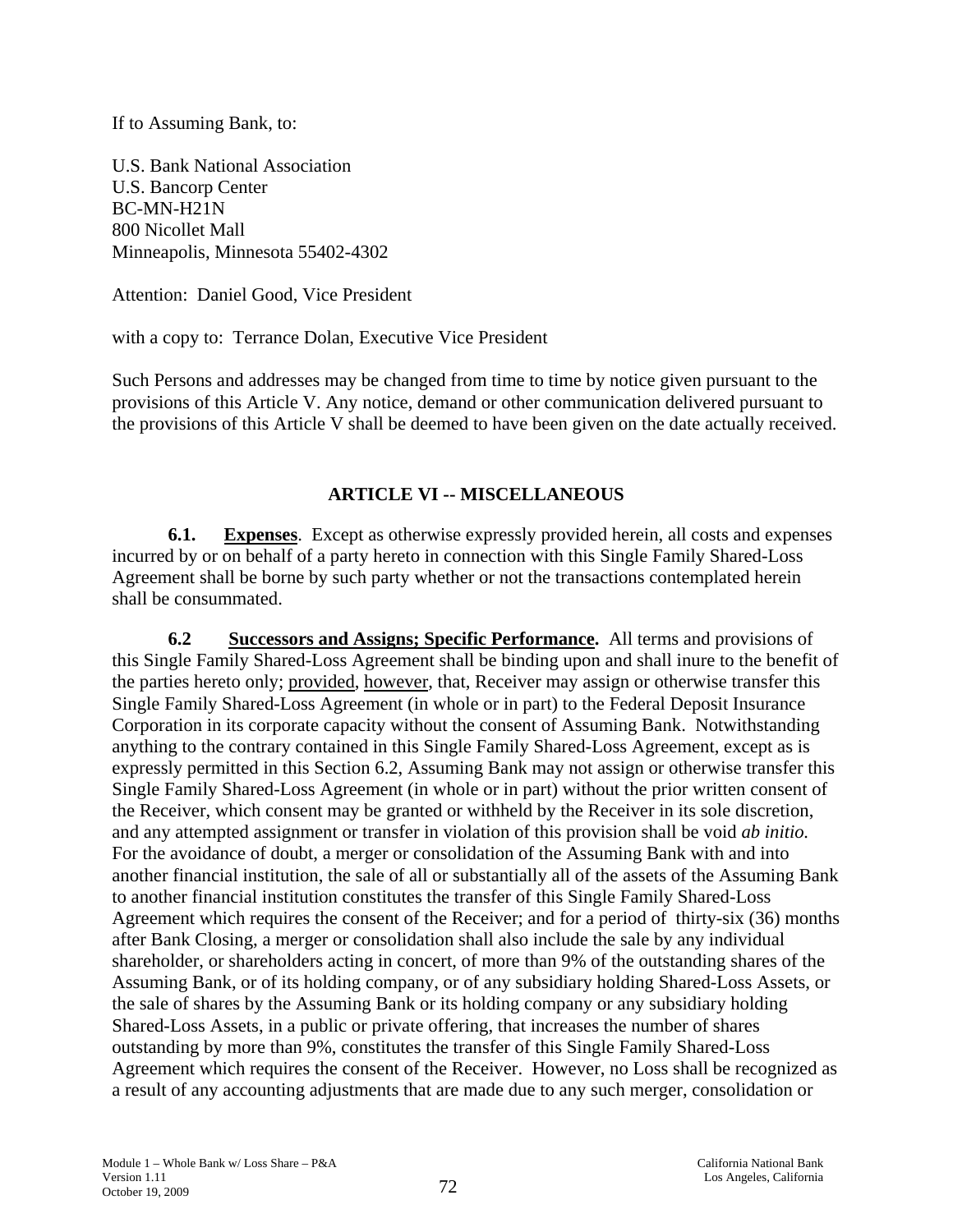sale consented to by the FDIC. The FDIC's consent shall not be required if the aggregate outstanding principal balance of Shared-Loss Assets is less than twenty percent (20%) of the initial aggregate balance of Shared-Loss Assets.

**6.3 Governing Law**. This Single Family Shared-Loss Agreement shall be construed in accordance with federal law, or, if there is no applicable federal law, the laws of the State of New York, without regard to any rule of conflict of law that would result in the application of the substantive law of any jurisdiction other than the State of New York.

**6.4 WAIVER OF JURY TRIAL**. EACH PARTY HERETO HEREBY IRREVOCABLY AND UNCONDITIONALLY WAIVES ALL RIGHT TO TRIAL BY JURY IN OR TO HAVE A JURY PARTICIPATE IN RESOLVING ANY DISPUTE, ACTION, PROCEEDING OR COUNTERCLAIM, WHETHER SOUNDING IN CONTRACT, TORT OR OTHERWISE, ARISING OUT OF OR RELATING TO OR IN CONNECTION WITH THIS SINGLE FAMILY SHARED-LOSS AGREEMENT OR ANY OF THE TRANSACTIONS CONTEMPLATED HEREBY.

**6.5 Captions**. All captions and headings contained in this Single Family Shared-Loss Agreement are for convenience of reference only and do not form a part of, and shall not affect the meaning or interpretation of, this Single Family Shared-Loss Agreement.

**6.6 Entire Agreement; Amendments**. This Single Family Shared-Loss Agreement, along with the Commercial Shared-Loss Agreement and the Purchase and Assumption Agreement, including the Exhibits and any other documents delivered pursuant hereto or thereto, embody the entire agreement of the parties with respect to the subject matter hereof, and supersede all prior representations, warranties, offers, acceptances, agreements and understandings, written or oral, relating to the subject matter herein. This Single Family Shared-Loss Agreement may be amended or modified or any provision thereof waived only by a written instrument signed by both parties or their respective duly authorized agents.

**6.7 Severability**. Whenever possible, each provision of this Single Family Shared-Loss Agreement shall be interpreted in such manner as to be effective and valid under applicable law, but if any provision of this Single Family Shared-Loss Agreement is held to be prohibited by or invalid, illegal or unenforceable under applicable law, such provision shall be construed and enforced as if it had been more narrowly drawn so as not to be prohibited, invalid, illegal or unenforceable, and the validity, legality and enforceability of the remainder of such provision and the remaining provisions of this Single Family Shared-Loss Agreement shall not in any way be affected or impaired thereby.

**6.8 No Third Party Beneficiary.** This Single Family Shared-Loss Agreement and the Exhibits hereto are for the sole and exclusive benefit of the parties hereto and their respective permitted successors and permitted assigns and there shall be no other third party beneficiaries, and nothing in this Single Family Shared-Loss Agreement or the Exhibits shall be construed to grant to any other Person any right, remedy or Claim under or in respect of this Single Family Shared-Loss Agreement or any provision hereof.

**6.9 Counterparts**. This Single Family Shared-Loss Agreement may be executed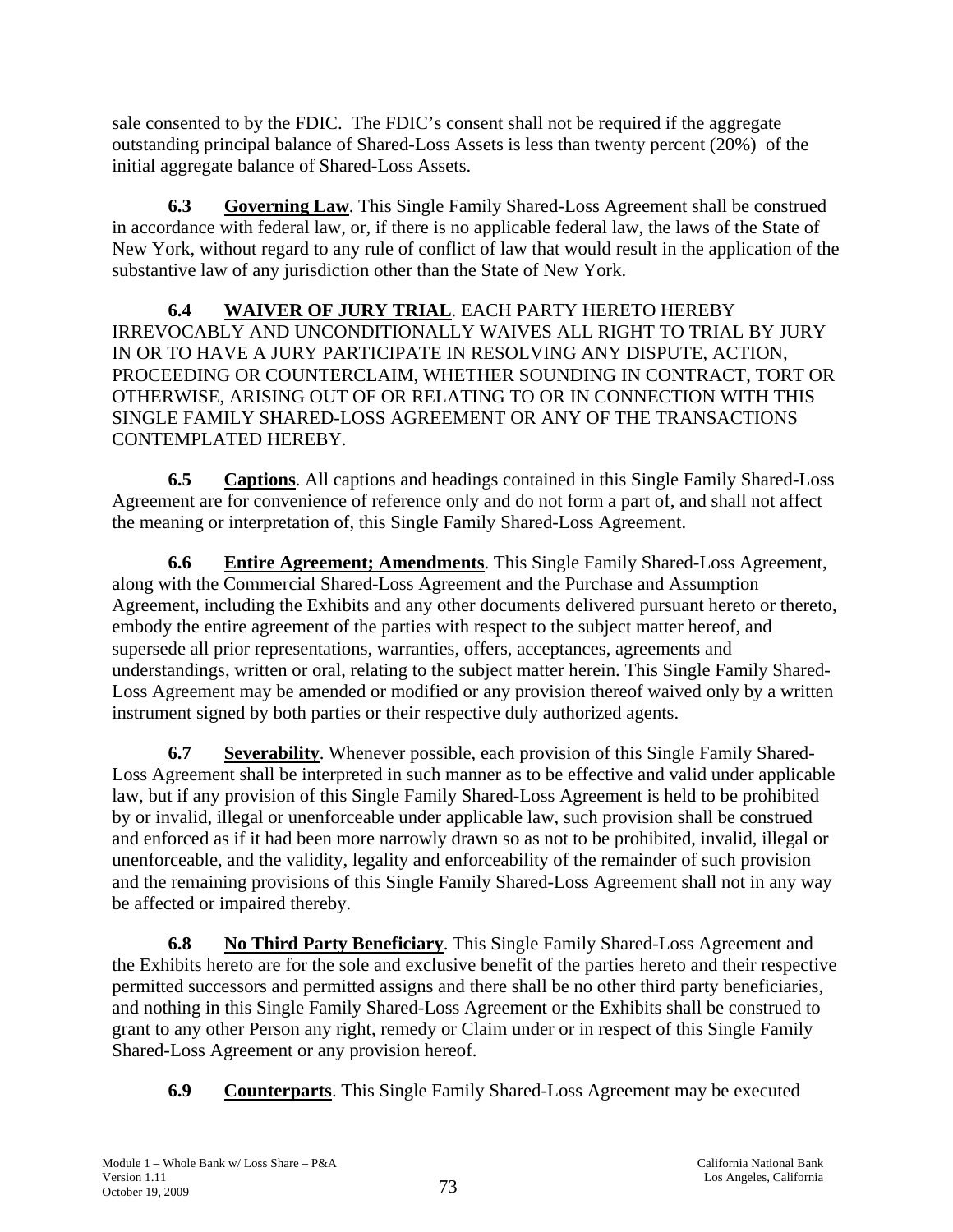separately by Receiver and Assuming Bank in any number of counterparts, each of which when executed and delivered shall be an original, but such counterparts shall together constitute one and the same instrument.

**6.10 Consent**. Except as otherwise provided herein, when the consent of a party is required herein, such consent shall not be unreasonably withheld or delayed.

**6.11 Rights Cumulative**. Except as otherwise expressly provided herein, the rights of each of the parties under this Single Family Shared-Loss Agreement are cumulative, may be exercised as often as any party considers appropriate and are in addition to each such party's rights under the Purchase and Sale Agreement and any of the related agreements or under law. Except as otherwise expressly provided herein, any failure to exercise or any delay in exercising any of such rights, or any partial or defective exercise of such rights, shall not operate as a waiver or variation of that or any other such right.

## **ARTICLE VII DISPUTE RESOLUTION**

# **7.1 Dispute Resolution Procedures.**

(a) In the event a dispute arises about the interpretation, application, calculation of Loss, or calculation of payments or otherwise with respect to this Single Family Shared-Loss Agreement ("SF Shared-Loss Dispute Item"), then the Receiver and the Assuming Bank shall make every attempt in good faith to resolve such items within sixty (60) days following the receipt of a written description of the SF Shared-Loss Dispute Item, with notification of the possibility of taking the matter to arbitration (the date on which such 60-day period expires, or any extension of such period as the parties hereto may mutually agree to in writing, herein called the "Resolution Deadline Date"). If the Receiver and the Assuming Bank resolve all such items to their mutual satisfaction by the Resolution Deadline Date, then within thirty (30) days following such resolution, any payment arising out such resolution shall be made arising from the settlement of the SF Shared-Loss Dispute.

(b) If the Receiver and the Assuming Bank fail to resolve any outstanding SF Shared-Loss Dispute Items by the Resolution Deadline Date, then either party may notify the other of its intent to submit the SF Shared-Loss Dispute Item to arbitration pursuant to the provisions of this Article VII. Failure of either party to notify the other of its intent to submit any unresolved SF Shared-Loss Dispute Item to arbitration within thirty (30) days following the Resolution Deadline Date (the date on which such thirty (30) day period expires is herein called the "Arbitration Deadline Date") shall be deemed an acceptance of such SF Shared-Loss Dispute not submitted to arbitration, as well as a waiver of the submitting party's right to dispute such nonsubmitted SF Shared-Loss Dispute Item but not a waiver of any similar claim which may arise in the future.

(c) If a SF Shared-Loss Dispute Item is submitted to arbitration, it shall be governed by the rules of the American Arbitration Association (the "AAA"), except as otherwise provided herein. Either party may submit a matter for arbitration by delivering a notice, prior to the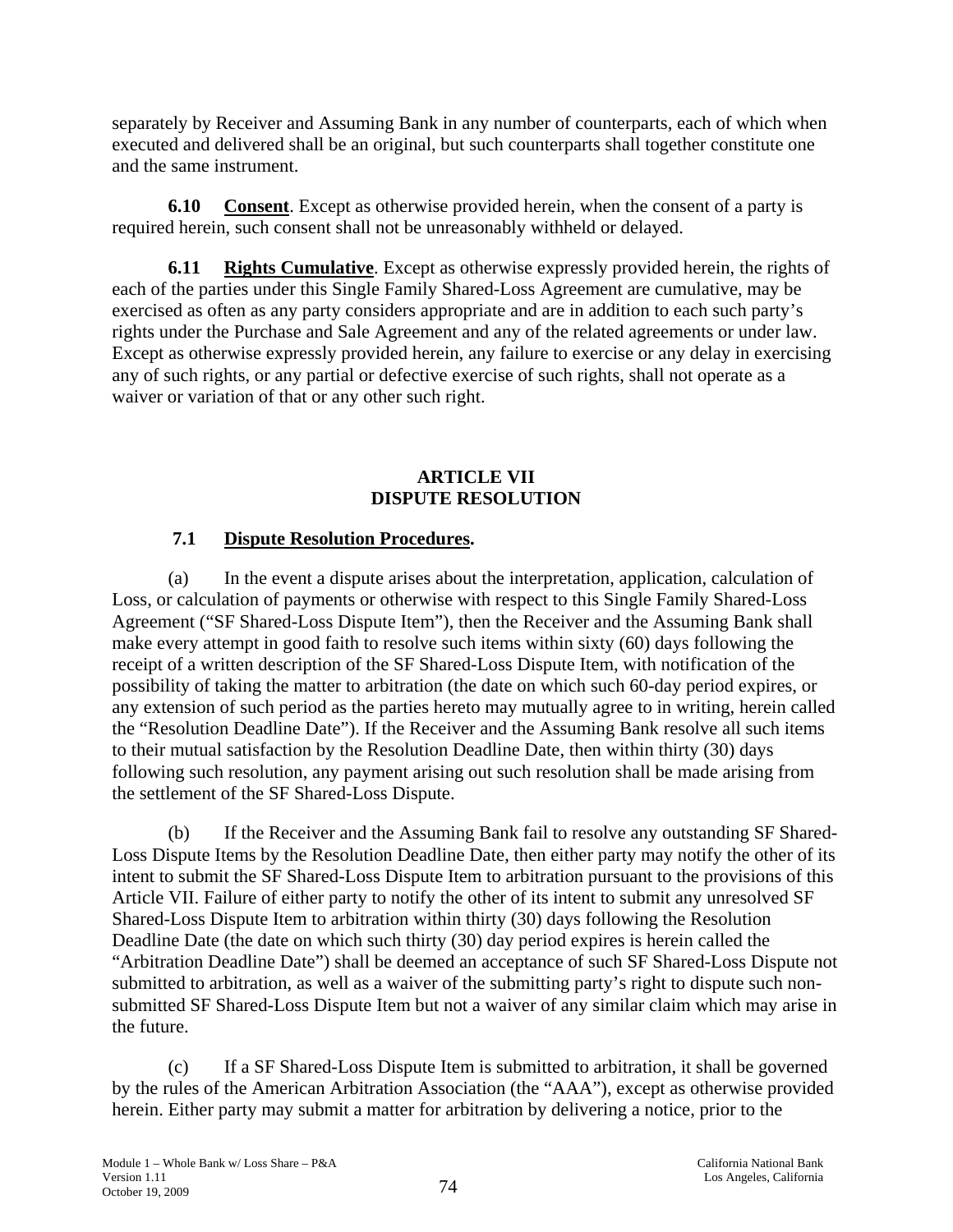Arbitration Deadline Date, to the other party in writing setting forth:

(i) A brief description of each SF Shared-Loss Dispute Item submitted for arbitration;

(ii) A statement of the moving party's position with respect to each SF Shared-Loss Dispute Item submitted for arbitration;

(iii) The value sought by the moving party, or other relief requested regarding each SF Shared-Loss Dispute Item submitted for arbitration, to the extent reasonably calculable; and

(iv) The name and address of the arbiter selected by the moving party (the "Moving Arbiter"), who shall be a neutral, as determined by the AAA.

Failure to adequately include any information above shall not be deemed to be a waiver of the parties right to arbitrate so long as after notification of such failure the moving party cures such failure as promptly as reasonably practicable.

(d) The non-moving party shall, within thirty (30) days following receipt of a notice of arbitration pursuant to this Section 7.1, deliver a notice to the moving party setting forth:

> (i) The name and address of the arbiter selected by the non-moving party (the "Respondent Arbiter"), who shall be a neutral, as determined by the AAA;

> (ii) A statement of the position of the respondent with respect to each Dispute Item; and

> (iii) The ultimate resolution sought by the respondent or other relief, if any, the respondent deems is due the moving party with respect to each SF Shared-Loss Dispute Item.

Failure to adequately include any information above shall not be deemed to be a waiver of the non-moving party's right to defend such arbitration so long as after notification of such failure the non-moving party cures such failure as promptly as reasonably practicable

(e) The Moving Arbiter and Respondent Arbiter shall select a third arbiter from a list furnished by the AAA. In accordance with the rules of the AAA, the three (3) arbiters shall constitute the arbitration panel for resolution of each SF Loss-Share Dispute Item. The concurrence of any two (2) arbiters shall be deemed to be the decision of the arbiters for all purposes hereunder. The arbitration shall proceed on such time schedule and in accordance with the Rules of Commercial Arbitration of the AAA then in effect, as modified by this Section 7.1. The arbitration proceedings shall take place at such location as the parties thereto may mutually agree, but if they cannot agree, then they will take place at the offices of the Corporation in Washington, DC, or Arlington, Virginia.

(f) The Receiver and Assuming Bank shall facilitate the resolution of each outstanding SF Shared-Loss Dispute Item by making available in a prompt and timely manner to one another and to the arbiters for examination and copying, as appropriate, all documents, books, and records under their respective control and that would be discoverable under the Federal Rules of Civil Procedure.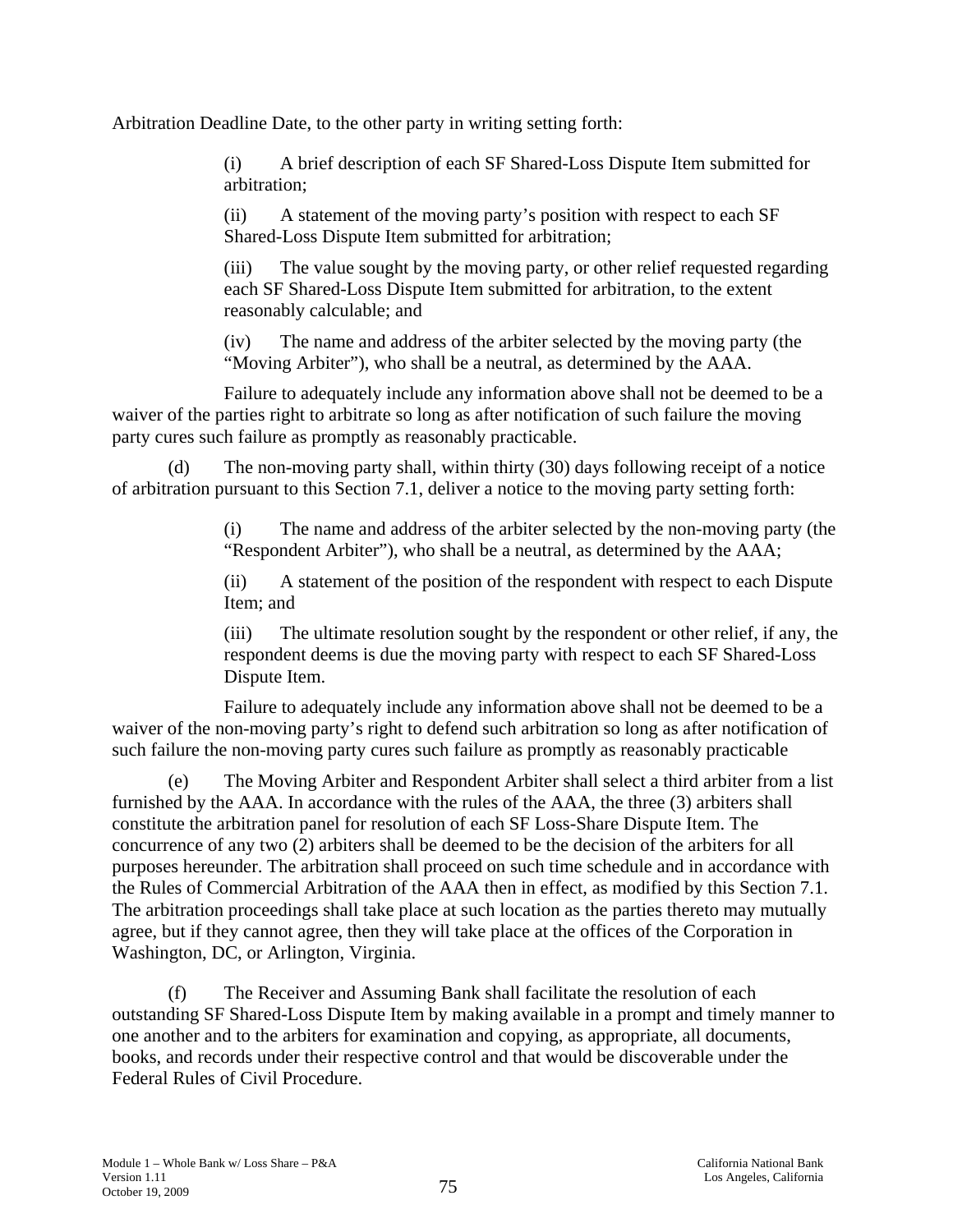(g) The arbiters designated pursuant to subsections (c), (d) and (e) hereof shall select, with respect to each Dispute Item submitted to arbitration pursuant to this Section 7.1, either (i) the position and relief submitted by the Assuming Bank with respect to each SF Shared-Loss Dispute Item, or (ii) the position and relief submitted by the Receiver with respect to each SF Shared-Loss Dispute Item, in either case as set forth in its respective notice of arbitration. The arbiters shall have no authority to select a value for each Dispute Item other than the determination set forth in Section 7.1(c) and Section 7.1(d). The arbitration shall be final, binding and conclusive on the parties.

(h) Any amounts ultimately determined to be payable pursuant to such award shall bear interest at the Settlement Interest Rate from and including the date specified for the arbiters decisions specified in this Section 7.1, without regard to any extension of the finality of such award, to but not including the date paid. All payments required to be made under this Section 7.1 shall be made by wire transfer.

(i) For the avoidance of doubt, to the extent any notice of a SF Shared-Loss Dispute Item(s) is provided prior to the Termination Date, the terms of this Single Family Shared-Loss Agreement shall remain in effect with respect to the Single Family Shared-Loss Loans that are the subject of such SF Shared-Loss Dispute Item(s) until such time as any such dispute is finally resolved.

**7.2 Fees and Expenses of Arbiters.** The aggregate fees and expenses of the arbiters shall be borne equally by the parties. The parties shall pay the aggregate fees and expenses within thirty (30) days after receipt of the written decision of the arbiters (unless the arbiters agree in writing on some other payment schedule).

Exhibit 1

# **Monthly Certificate**

# **SEE FOLLOWING PAGE**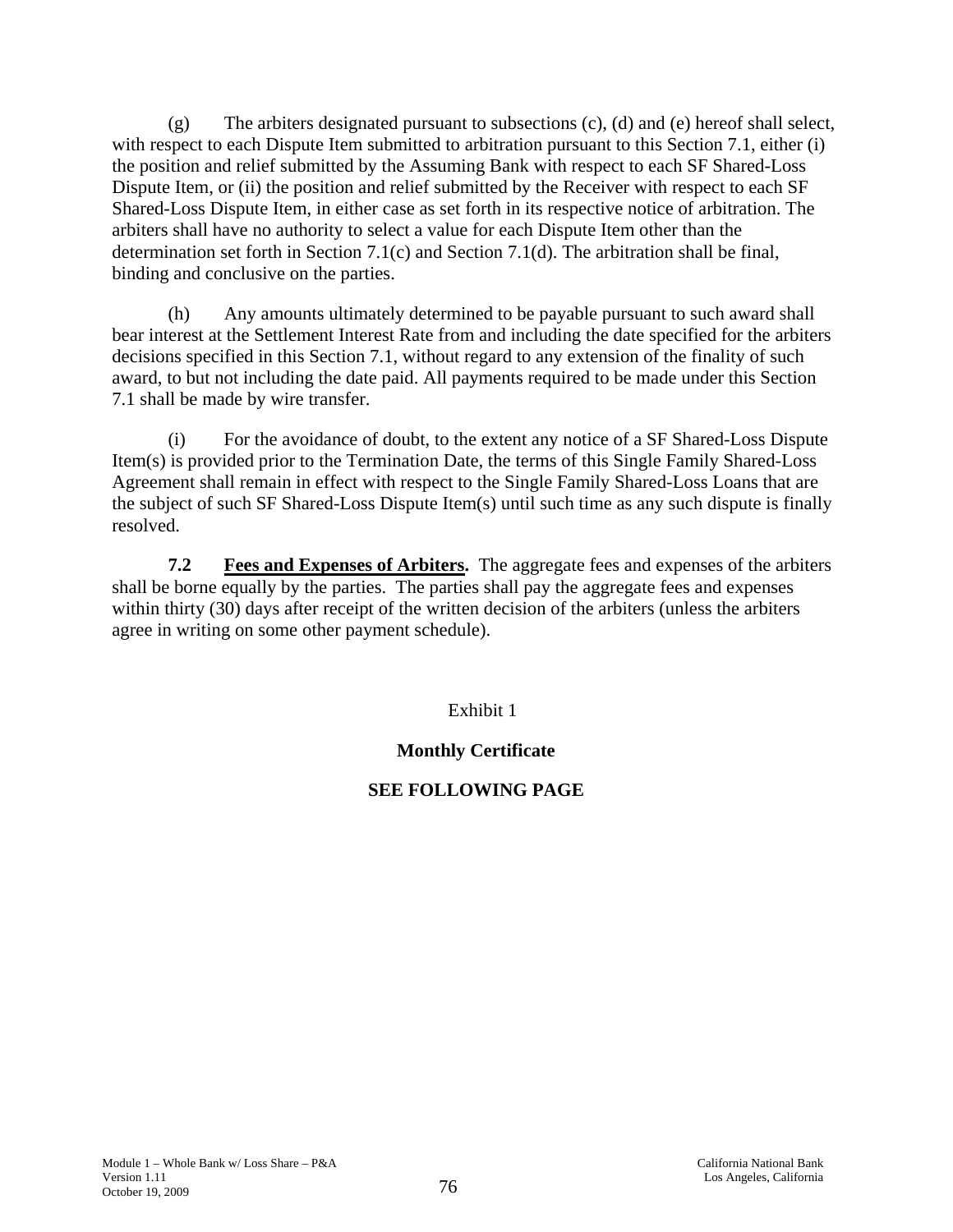| <b>PART 1 - CURRENT MONTH NET LOSS</b> |                      |            |                                   |                          |                             |
|----------------------------------------|----------------------|------------|-----------------------------------|--------------------------|-----------------------------|
|                                        |                      |            |                                   |                          |                             |
|                                        |                      |            | Specify loss type                 |                          |                             |
| <b>MONTH ENDED:</b>                    | [input report month] |            | as Foreclosure,<br>or Short-Sale. |                          |                             |
| <b>Losses</b>                          |                      |            |                                   |                          |                             |
|                                        |                      | Loss       |                                   |                          |                             |
| Loan No.                               | Loss Type            | Amount     |                                   |                          |                             |
|                                        |                      |            |                                   |                          |                             |
|                                        |                      |            |                                   |                          |                             |
|                                        |                      |            |                                   |                          |                             |
|                                        |                      |            |                                   | <b>Loss Amount</b>       | <b>Loss Month is</b>        |
|                                        |                      |            |                                   | is the amount<br>of Loss | the reporting<br>month in   |
| <b>TOTAL</b>                           |                      | XX         | A                                 | incurred and             | which the                   |
|                                        |                      |            |                                   | reported on              | Loss was                    |
| <b>Recoveries</b>                      |                      |            |                                   | the loan in a            | reported.                   |
|                                        |                      | Recovery   | $Loss \nightharpoonup$            | ×<br>Loss                |                             |
| Loan No.                               |                      | Amount     | Amount                            | Month                    |                             |
|                                        |                      |            |                                   |                          |                             |
|                                        |                      |            |                                   |                          |                             |
|                                        |                      |            |                                   |                          |                             |
|                                        |                      |            |                                   |                          |                             |
|                                        |                      |            |                                   |                          |                             |
|                                        |                      |            |                                   |                          |                             |
|                                        |                      |            |                                   |                          |                             |
| <b>TOTAL</b>                           |                      | XX         | $\mathsf B$                       |                          |                             |
| <b>Net Losses</b>                      |                      | XX         | $C = A - B$                       |                          |                             |
| (Recoveries)                           |                      |            |                                   |                          |                             |
|                                        |                      |            |                                   |                          |                             |
|                                        |                      |            |                                   |                          | If Col. D minus Col. E is   |
|                                        |                      |            |                                   |                          | less than zero, enter zero. |
| <b>PART 2 - FIRST LOSS TEST</b>        |                      |            |                                   |                          |                             |
|                                        |                      |            |                                   | Col. D - Col.            |                             |
|                                        |                      | Col. D     | Col. E                            | Е                        |                             |
|                                        |                      | Cumulative |                                   | Cumulative               |                             |
|                                        |                      | Loss       | <b>First Loss</b>                 | Shared-Loss              |                             |
|                                        |                      | Amount     | Tranche                           | Amount                   |                             |
| Balance, beginning of month            |                      | XX         | XX                                | XX                       | $\mathsf F$                 |
| Current month Net Losses (from Part 1) |                      | XX         |                                   |                          |                             |
|                                        |                      |            |                                   |                          |                             |
| Balance, end of month                  |                      | XX         | XX                                | XX                       | G                           |
|                                        |                      |            |                                   |                          |                             |
|                                        |                      |            |                                   |                          |                             |
| <b>Shared Loss Amount</b>              |                      |            |                                   | XX                       | $G - F$                     |
| Times Loss Share percentage            |                      |            |                                   | 80%                      |                             |
|                                        |                      |            |                                   |                          |                             |
| Amount due from (to) FDIC as Receiver  |                      |            |                                   | XX                       |                             |
|                                        |                      |            |                                   |                          |                             |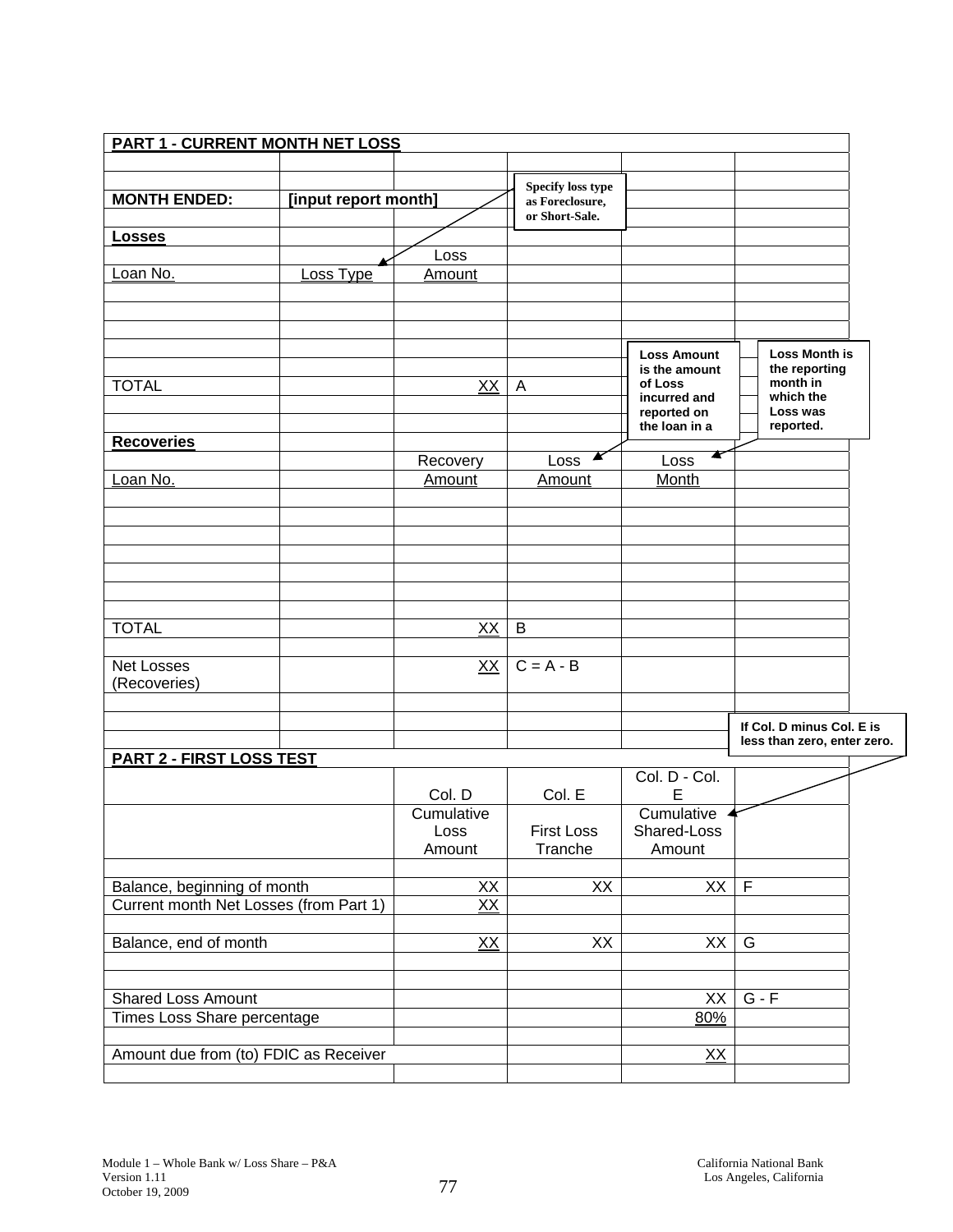| Pursuant to Section 2.1 of the Single Family Shared-Loss Agreement, the undersigned hereby certifies |              |  |  |
|------------------------------------------------------------------------------------------------------|--------------|--|--|
| the information on this Certificate is true, complete and correct.                                   |              |  |  |
| <b>OFFICER SIGNATURE</b>                                                                             |              |  |  |
| <b>OFFICER NAME:</b>                                                                                 | <b>TITLE</b> |  |  |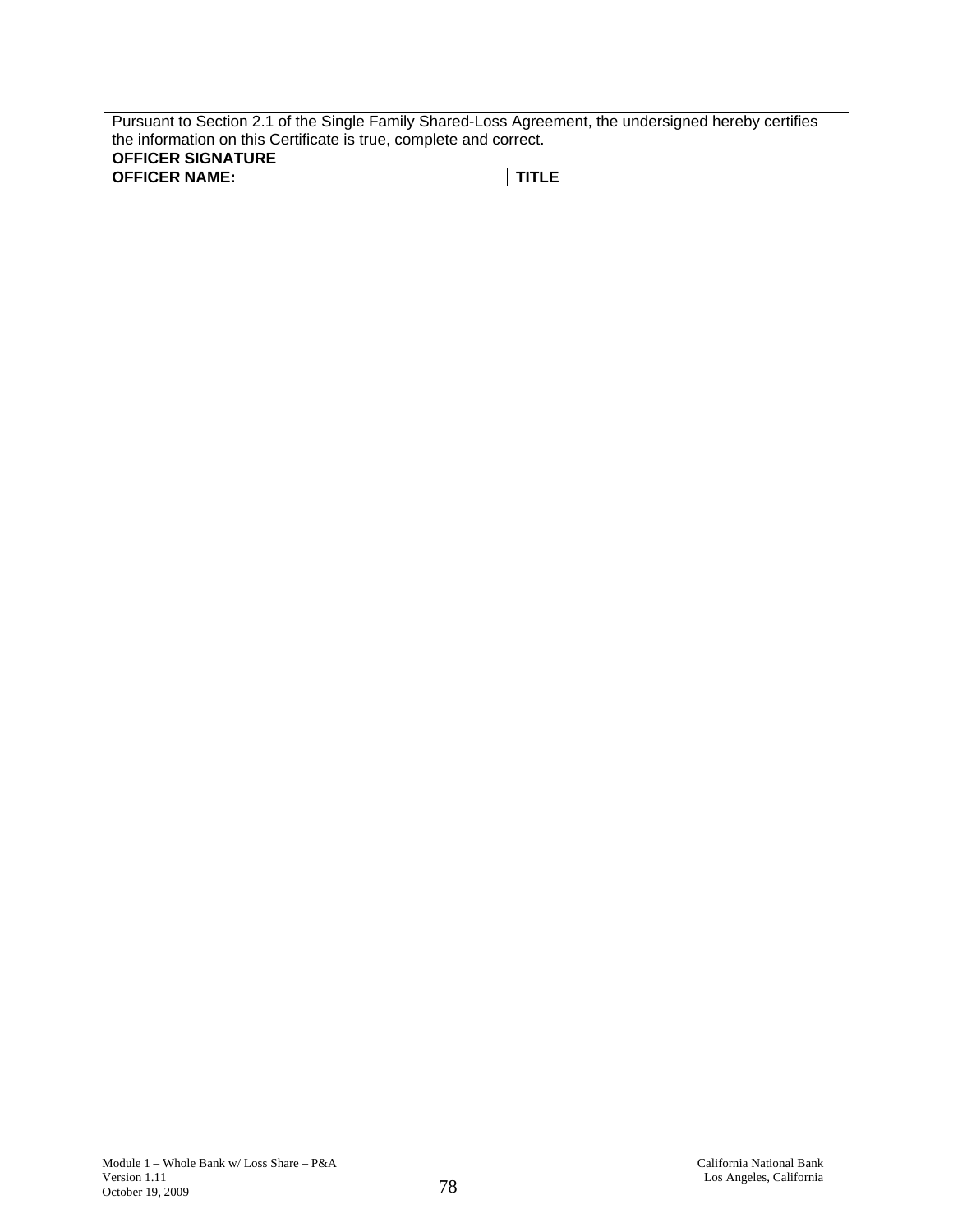### **Exhibit 2a**

This exhibit contains three versions of the loss share calculation for foreclosure, plus explanatory notes.

#### **Exhibit 2a(1) CALCULATION OF FORECLOSURE LOSS Foreclosure Occurred Prior to Loss Share Agreement**

|    | 1 Shared-Loss Month<br>2 Loan no:<br>3 REO #              | May-09<br>364574<br>621 |
|----|-----------------------------------------------------------|-------------------------|
|    | 4 Foreclosure date                                        | 12/18/08                |
|    | 5 Liquidation date                                        | 4/12/09                 |
|    | 6 Note Interest rate                                      | 8.100%                  |
|    | 7 Most recent BPO                                         | 228,000                 |
|    | 8 Most recent BPO date                                    | 1/21/09                 |
|    | <b>Foreclosure Loss calculation</b>                       |                         |
|    | 9 Book value at date of Loss Share agreement              | 244,900                 |
|    | Accrued interest, limited to 90 days or days from failure |                         |
|    | 10 to sale, whichever is less                             | 3,306                   |
|    | 11 Costs incurred after Loss Share agreement in place:    |                         |
| 12 | Attorney's fees                                           | 0                       |
|    | Foreclosure costs, including title search, filing fees,   |                         |
|    | 13 advertising, etc.                                      | 0                       |
| 14 | Property protection costs, maint. and repairs             | 6,500                   |
| 15 | Tax and insurance advances                                | 0                       |
|    | <b>Other Advances</b>                                     |                         |
| 16 | Appraisal/Broker's Price Opinion fees                     | 0                       |
| 17 | Inspections                                               | 0                       |
| 18 | Other                                                     | 0                       |
|    | 19 Gross balance recoverable by Purchaser                 | 254,706                 |
|    | <b>Cash Recoveries:</b>                                   |                         |
|    | 20 Net liquidation proceeds (from HUD-1 settl stmt)       | 219,400                 |
|    | 21 Hazard Insurance proceeds                              | 0                       |
|    | 22 Mortgage Insurance proceeds                            | 0                       |
|    | 23 T & I escrow account balances, if positive             | 0                       |
|    | 24 Other credits, if any (itemize)                        | 0                       |
| 25 | <b>Total Cash Recovery</b>                                | 219,400                 |
|    | 26 Loss Amount                                            | 35,306                  |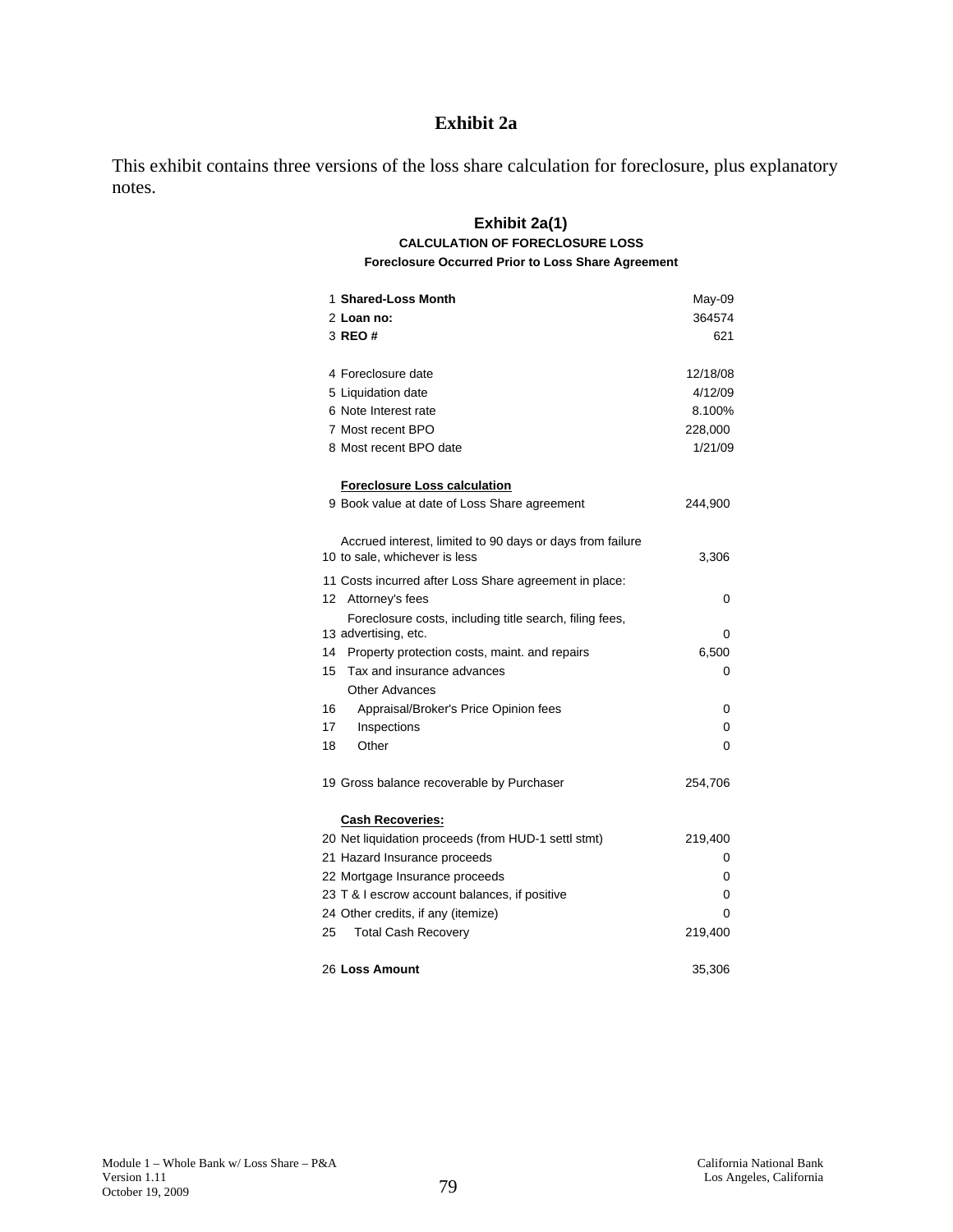#### **Exhibit 2a(2)**

#### **CALCULATION OF FORECLOSURE LOSS**

#### **No Preceeding Loan Mod under Loss Share**

| 1 Shared-Loss Month                                                             | May-09         |
|---------------------------------------------------------------------------------|----------------|
| 2 Loan no:                                                                      | 292334         |
| 3 REO #                                                                         | 477            |
| 4 Interest paid-to-date                                                         | 4/30/08        |
| 5 Foreclosure date                                                              | 1/15/09        |
| 6 Liquidation date                                                              | 4/12/09        |
| 7 Note Interest rate                                                            | 8.000%         |
| 8 Owner occupied?                                                               | Yes            |
| 9 If owner-occupied:                                                            |                |
| 10<br>Borrower current gross annual income                                      | 42,000         |
| Estimated NPV of loan mod<br>11                                                 | 195,000        |
| 12 Most recent BPO                                                              | 235,000        |
| 13 Most recent BPO date                                                         | 1/21/09        |
| <b>Foreclosure Loss calculation</b>                                             |                |
| 16 Loan Principal balance after last paid installment                           | 300,000        |
| 17 Accrued interest, limited to 90 days                                         | 6,000          |
| 18 Attorney's fees                                                              | 0              |
| Foreclosure costs, including title search, filing fees,<br>19 advertising, etc. |                |
| 20 Property protection costs, maint. and repairs                                | 4,000<br>5,500 |
| 21 Tax and insurance advances                                                   | 1,500          |
| <b>Other Advances</b>                                                           |                |
| 22<br>Appraisal/Broker's Price Opinion fees                                     | 0              |
| 23<br>Inspections                                                               | 50             |
| 24<br>Other                                                                     | 0              |
| 25 Gross balance recoverable by Purchaser                                       | 317,050        |
| <b>Cash Recoveries:</b>                                                         |                |
| 26 Net liquidation proceeds (from HUD-1 settl stmt)                             | 205,000        |
| 27 Hazard Insurance proceeds                                                    | 0              |
| 28 Mortgage Insurance proceeds                                                  | 0              |
| 29 T & I escrow account balances, if positive                                   | 0              |
| 30 Other credits, if any (itemize)                                              | 0              |
| 31<br><b>Total Cash Recovery</b>                                                | 205,000        |
| 32 Loss Amount                                                                  | 112,050        |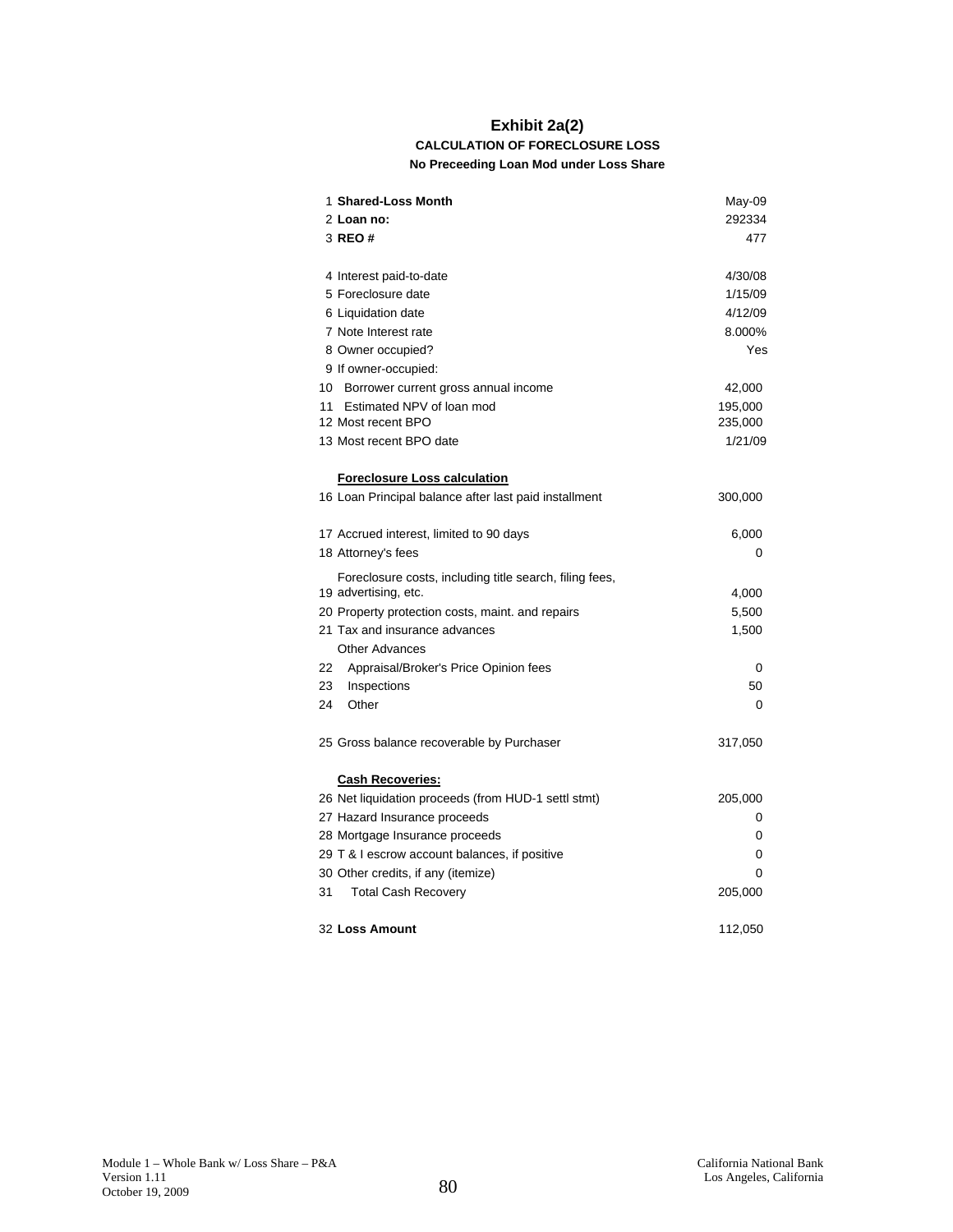## **Exhibit 2a(3)**

#### **CALCULATION OF FORECLOSURE LOSS Foreclosure after a Covered Loan Mod**

|    | 1 Shared-Loss Month                                                  | May-09  |
|----|----------------------------------------------------------------------|---------|
|    | 2 Loan no:                                                           | 138554  |
|    | 3 REO #                                                              | 843     |
|    |                                                                      |         |
|    | 4 Loan mod date                                                      | 1/17/08 |
|    | 5 Interest paid-to-date                                              | 4/30/08 |
|    | 6 Foreclosure date                                                   | 1/15/09 |
|    | 7 Liquidation date                                                   | 4/12/09 |
|    | 8 Note Interest rate                                                 | 4.000%  |
|    | 9 Most recent BPO                                                    | 210,000 |
|    | 10 Most recent BPO date                                              | 1/20/09 |
|    |                                                                      |         |
|    | <b>Foreclosure Loss calculation</b>                                  |         |
|    | 11 NPV of projected cash flows at loan mod                           | 285,000 |
|    | 12 Less: Principal payments between loan mod and deliquency          | 2,500   |
|    | 13 Plus:                                                             |         |
| 14 | Attorney's fees                                                      | 0       |
|    | Foreclosure costs, including title search, filing fees, advertising, |         |
|    | 15 etc.                                                              | 4,000   |
| 16 | Property protection costs, maint. and repairs                        | 7,000   |
| 17 | Tax and insurance advances                                           | 2,000   |
| 18 | <b>Other Advances</b>                                                |         |
| 19 | Appraisal/Broker's Price Opinion fees                                | 0       |
| 20 | Inspections                                                          | 0       |
| 21 | Other                                                                | 0       |
|    |                                                                      |         |
|    | 22 Gross balance recoverable by Purchaser                            | 295,500 |
|    |                                                                      |         |
|    | <b>Cash Recoveries:</b>                                              |         |
|    | 23 Net liquidation proceeds (from HUD-1 settl stmt)                  | 201,000 |
|    | 24 Hazard Insurance proceeds                                         | 0       |
|    | 25 Mortgage Insurance proceeds                                       | 0       |
|    | 26 T & I escrow account balances, if positive                        | 0       |
|    | 27 Other credits, if any (itemize)                                   | 0       |
| 28 | <b>Total Cash Recovery</b>                                           | 201,000 |
|    | 29 Loss Amount                                                       | 94,500  |
|    |                                                                      |         |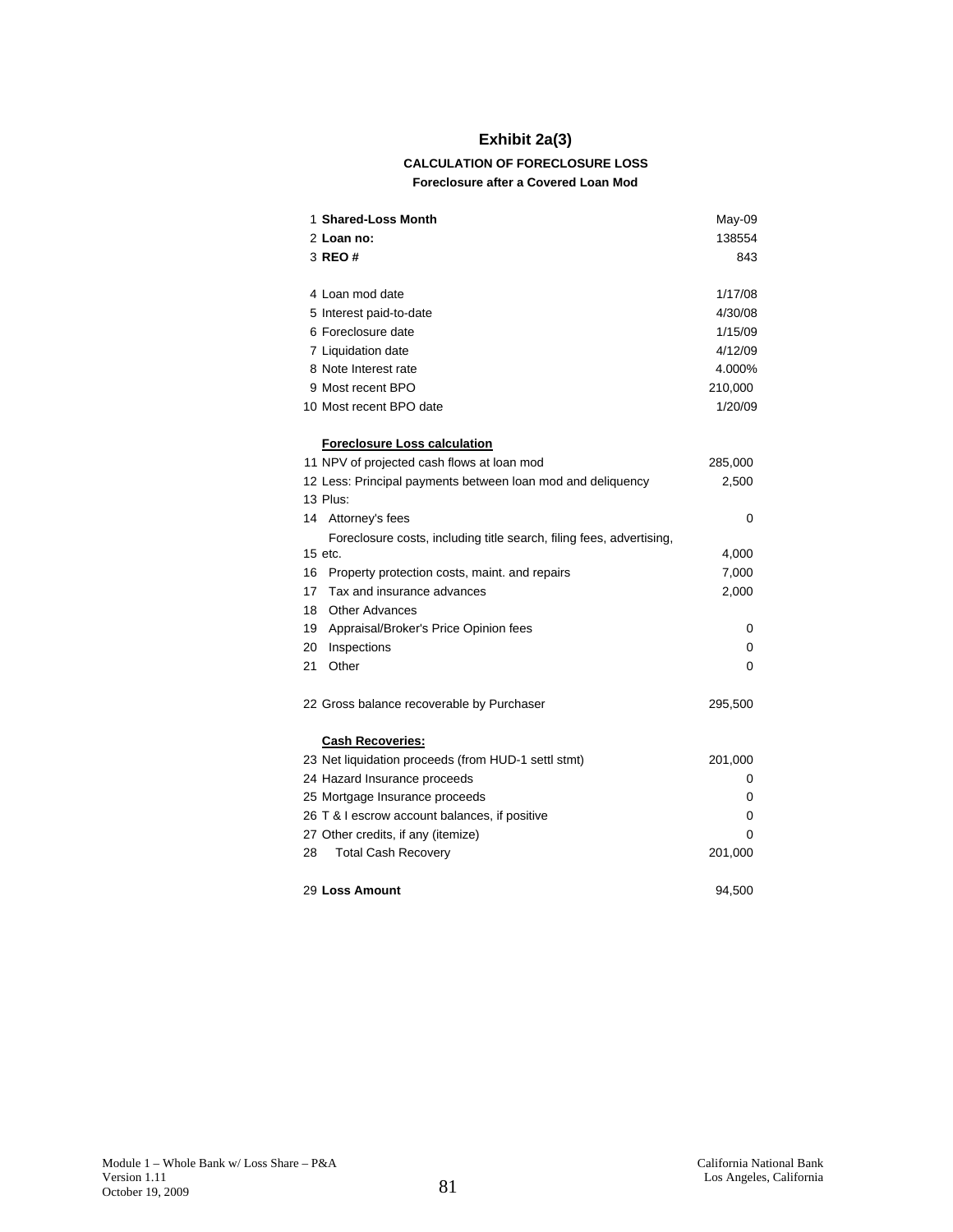## **Notes to Exhibit 2a (foreclosure)**

- 1. The data shown are for illustrative purpose. The figures will vary for actual restructurings.
- 2. The covered loss is the difference between the gross balance recoverable by Purchaser and the total cash recovery. There are three methods of calculation for covered losses from foreclosures, depending upon the circumstances. They are shown below:
	- a. If foreclosure occurred prior to the beginning of the Loss Share agreement, use Exhibit 2a(1). This version uses the book value of the REO as the starting point for the covered loss.
	- b. If foreclosure occurred after the Loss Share agreement was in place, and if the loan was not restructured when the Loss Share agreement was in place, use Exhibit 2a(2). This version uses the unpaid balance of the loan as of the last payment as the starting point for the covered loss.
	- c. If the loan was restructured when the Loss Share agreement was in place, and then foreclosure occurred, use Exhibit 2a(3). This version uses the Net Present Value (NPV) of the modified loan as the starting point for the covered loss.
- 3. For Exhibit  $2a(1)$ , the gross balance recoverable by the purchaser is calculated as the sum of lines  $9 - 18$ ; it is shown in line 19. For Exhibit 2a(2), the gross balance recoverable by the purchaser is calculated as the sum of lines  $16 - 24$ ; it is shown in line 25. For Exhibit 2a(3), the gross balance recoverable by the purchaser is calculated as line 11 minus line 12 plus lines  $13 - 21$ ; it is shown in line 22.
- 4. For Exhibit 2a(1), the total cash recovery is calculated as the sum of lines  $20 24$ ; it is shown in line 25. For Exhibit 2a(2), the total cash recovery is calculated as the sum of lines  $26 - 30$ ; it is shown in line 31. For Exhibit 2a(3), the total cash recovery is calculated as the sum of lines  $23 - 27$ ; it is shown in line 28.
- 5. Reasonable and customary third party attorney's fees and expenses incurred by or on behalf of Assuming Bank in connection with any enforcement procedures, or otherwise with respect to such loan, are reported under Attorney's fees.
- 6. Assuming Bank's (or Third Party Servicer's) reasonable and customary out-of-pocket costs paid to either a third party or an affiliate (if affiliate is pre-approved by the FDIC) for foreclosure, property protection and maintenance costs, repairs, assessments, taxes, insurance and similar items are treated as part of the gross recoverable balance, to the extent they are not paid from funds in the borrower's escrow account. Allowable costs are limited to amounts per Freddie Mac and Fannie Mae guidelines (as in effect from time to time), where applicable, provided that this limitation shall not apply to costs or expenses relating to environmental conditions.
- 7. Do not include late fees, prepayment penalties, or any similar lender fees or charges by the Failed Bank or Assuming Bank to the loan account, any allocation of Assuming Bank's servicing costs, or any allocations of Assuming Bank's general and administrative (G&A) or other operating costs.
- 8. If Exhibit  $2a(3)$  is used, then no accrued interest may be included as a covered loss. Otherwise, the amount of accrued interest that may be included as a covered loss is limited to the minimum of:
	- a. 90 days
	- b. The number of days that the loan is delinquent when the property was sold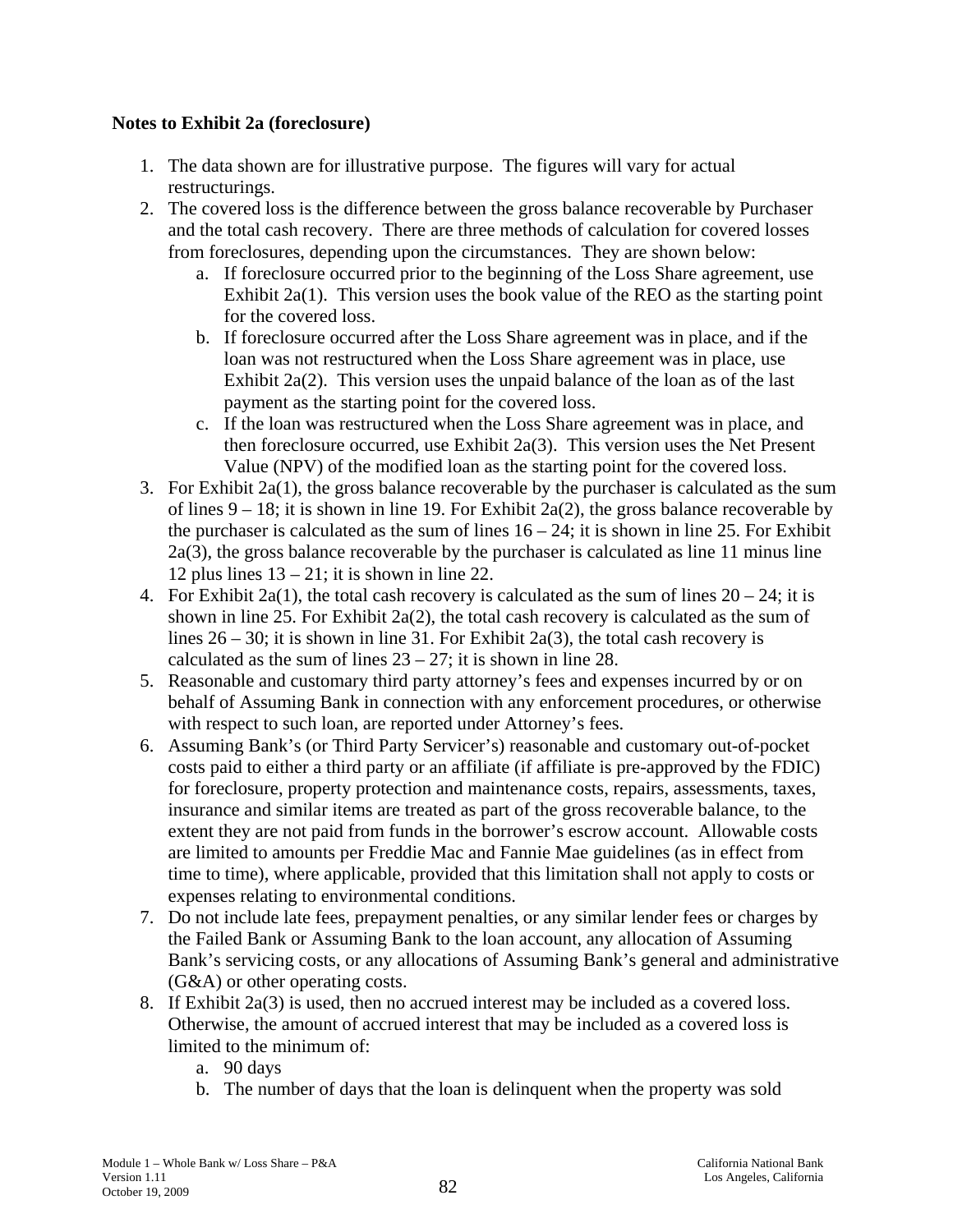c. The number of days between the resolution date and the date when the property was sold

To calculate accrued interest, apply the note interest rate that would have been in effect if the loan were performing to the principal balance after application of the last payment made by the borrower.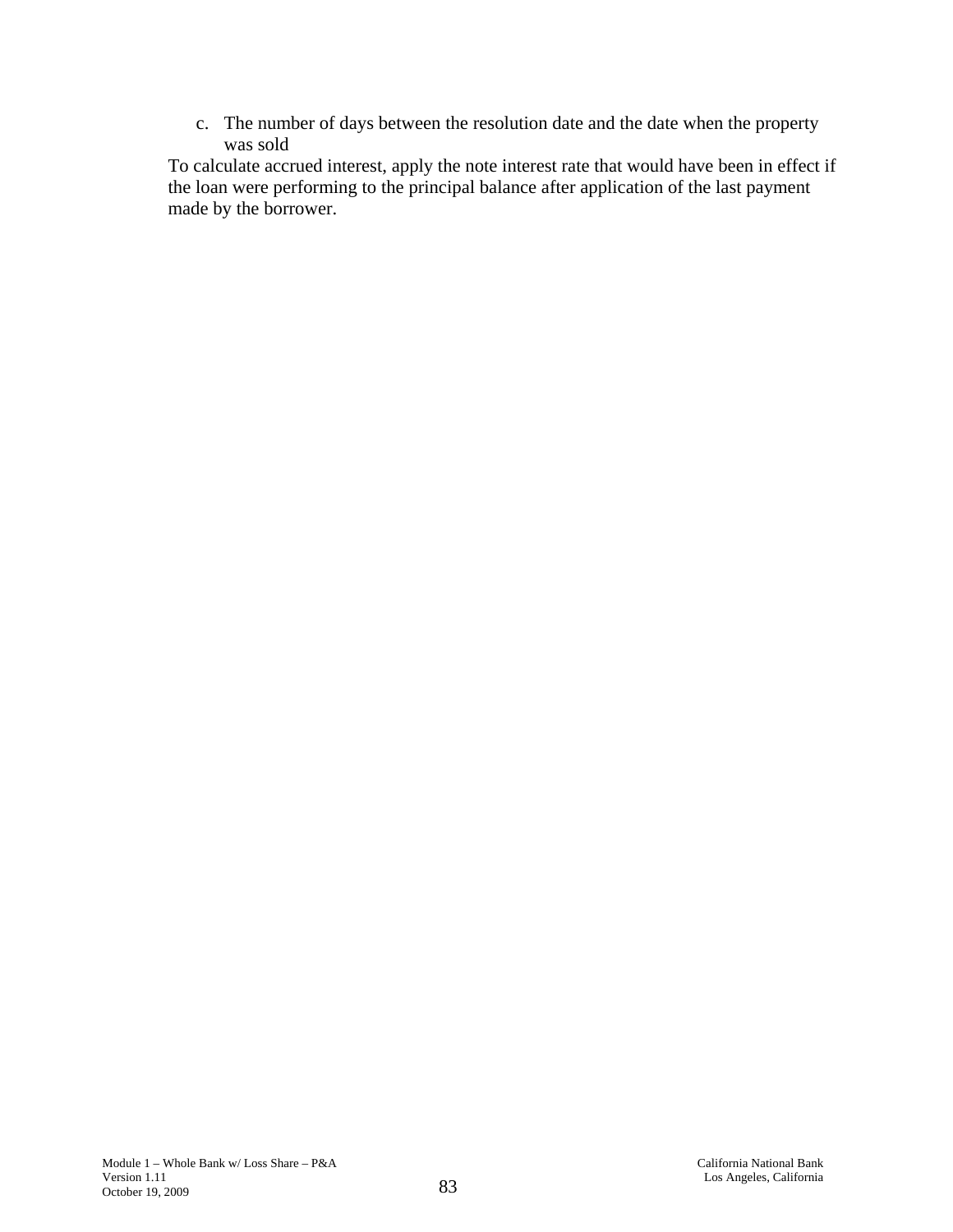## **Exhibit 2b**

This exhibit contains the loss share calculation for restructuring (loan mod), plus explanatory notes.

#### **Exhibit 2b CALCULATION OF RESTRUCTURING LOSS**

| 1 Shared-Loss Month                                   | May-09                                                        |
|-------------------------------------------------------|---------------------------------------------------------------|
| 2 Loan no:                                            | 123456                                                        |
|                                                       |                                                               |
| <b>Loan before Restructuring</b>                      |                                                               |
| 3 Original loan amount                                | 500,000                                                       |
| 4 Current unpaid principal balance                    | 450,000                                                       |
| 5 Remaining term                                      | 298                                                           |
| 6 Interest rate                                       | 7.500%                                                        |
| 7 Interest Paid-To-Date                               | 2/29/08                                                       |
| 8 Monthly payment - P&I                               | 3,333                                                         |
| 9 Monthly payment - T&I                               | 1,000                                                         |
| Total monthly payment<br>10                           | 4,333                                                         |
| 11 Loan type (fixed-rate, ARM, I/O, Option ARM, etc.) | <b>Option ARM</b>                                             |
| 12 Borrower current annual income                     | 82,000                                                        |
| <b>Terms of Modified/Restructured Loan</b>            |                                                               |
| 13 Closing date on modified/restructured loan         | 4/19/09                                                       |
| 14 New Principal balance                              | 461,438                                                       |
| 15 Remaining term                                     | 313                                                           |
| 16 Interest rate                                      | 3.500%                                                        |
| 17 Monthly payment - P&I                              | 1,346                                                         |
| 18 Monthly payment - T&I                              | 800                                                           |
| Total monthly payment<br>19                           | 2,146                                                         |
| 20 Loan type (fixed-rate, ARM, I/O, Option ARM, etc.) | IO Hybrid                                                     |
| 21 Lien type (1st, 2nd)                               | 1st                                                           |
| If adjustable:                                        |                                                               |
| 22<br>Initial interest rate                           | 3.500%                                                        |
| 23<br>Term - initial interest rate                    | 60 Months                                                     |
|                                                       |                                                               |
| 24 Initial payment amount                             | 2,146<br>60 Months                                            |
| 25 Term-initial payment amount                        | No                                                            |
| 26 Negative amortization?                             |                                                               |
| 27 Rate reset frequency after first adjustment        | 6 Months                                                      |
| 28 Next reset date                                    | 5/1/14                                                        |
| 29 Index                                              | <b>LIBOR</b>                                                  |
| 30 Margin                                             | 2.750%                                                        |
| 31 Cap per adjustment                                 | 2.000%                                                        |
| 32 Lifetime Cap                                       | 9.500%                                                        |
| 33 Floor                                              | 2.750%                                                        |
| 34 Front end DTI                                      | 31%                                                           |
| 35 Back end DTI                                       | 45%                                                           |
| <b>Restructuring Loss Calculation</b>                 |                                                               |
| 36 Loan Principal balance before restructuring        | 450,000                                                       |
| 37 Accrued interest, limited to 90 days               | 8,438                                                         |
| 38 Tax and insurance advances                         | 3,000                                                         |
| 39 3rd party fees due                                 |                                                               |
| 40 Total loan balance due before restructuring        | 461,438                                                       |
| Assumptions for NPV Calculation, Restructured Loan:   |                                                               |
| 41 Discount rate for projected cash flows             | 5.530%                                                        |
| 42 Loan prepayment in full                            | 120 Months                                                    |
| 43<br>NPV of projected cash flows                     | 403,000                                                       |
| 44 Loss Amount<br>- P&A<br>O <sub>A</sub>             | 58,438<br>California National Bank<br>Los Angeles, California |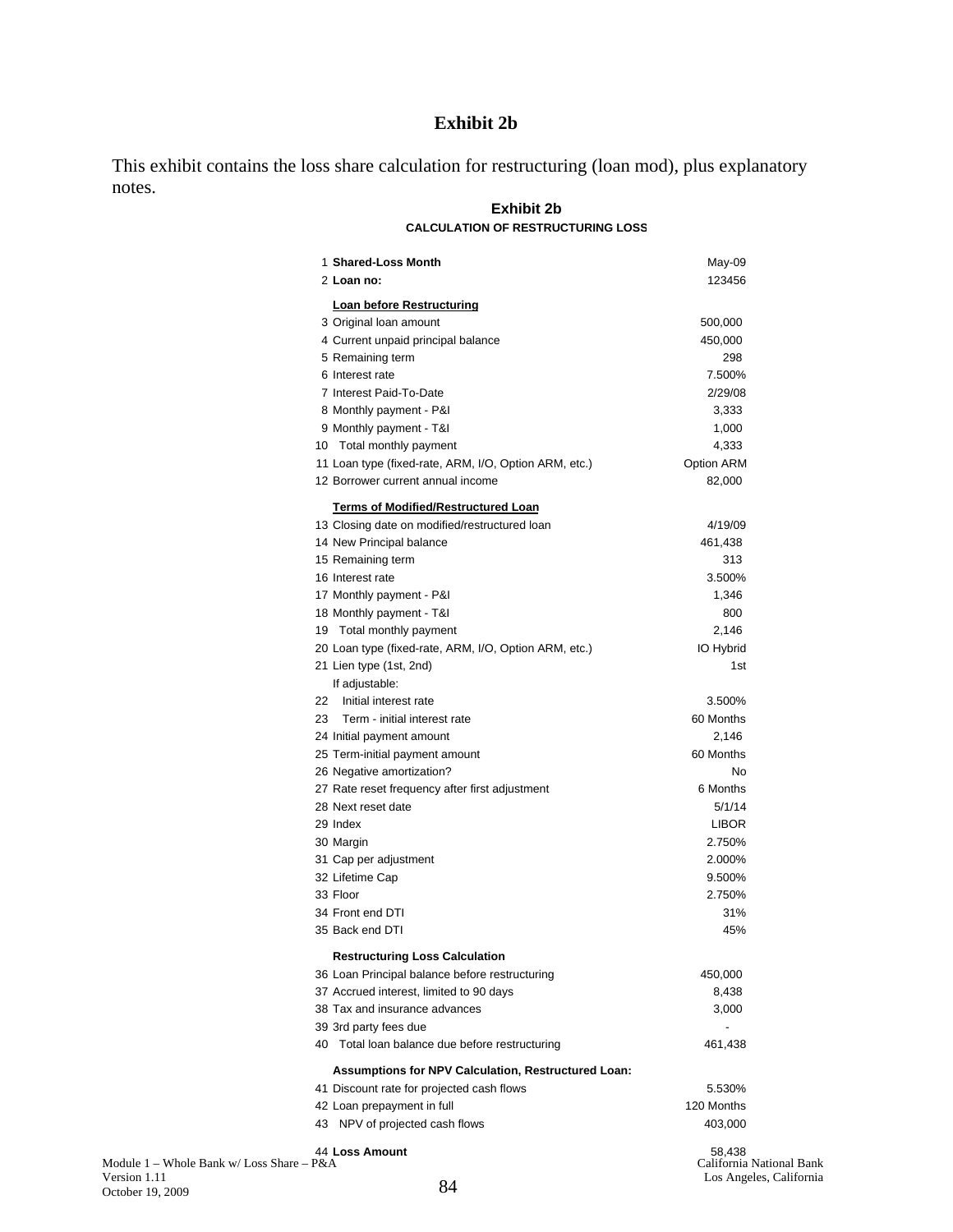## **Notes to Exhibit 2b (restructuring)**

- 1. The data shown are for illustrative purpose. The figures will vary for actual restructurings.
- 2. For purposes of loss sharing, losses on restructured loans are calculated as the difference between:
	- a. The principal, accrued interest, advances due on the loan, and allowable  $3<sup>rd</sup>$  party fees prior to restructuring (lines 36-39), and
	- b. The Net Present Value (NPV) of the estimated cash flows (line 43). The cash flows should assume no default or prepayment for 10 years, followed by prepayment in full at the end of 10 years (120 months).
- 3. For owner-occupied residential loans, the NPV is calculated using the most recently published Freddie Mac survey rate on 30-year fixed rate loans as of the restructure date.
- 4. For investor owned or non-owner occupied residential loans, the NPV is calculated using commercially reasonable rate on 30-year fixed rate loans as of the restructure date.
- 5. If the new loan is an adjustable-rate loan, interest rate resets and related cash flows should be projected based on the index rate in effect at the date of the loan restructuring. If the restructured loan otherwise provides for specific charges in monthly P&I payments over the term of the loan, those changes should be reflected in the projected cash flows. Assuming Bank must retain supporting schedule of projected cash flows as required by Section 2.1 of the Single Family Shared-Loss Agreement and provide it to the FDIC if requested for a sample audit.
- 6. Do not include late fees, prepayment penalties, or any similar lender fees or charges by the Failed Bank or Assuming Bank to the loan account, any allocation of Assuming Bank's servicing costs, or any allocations of Assuming Bank's general and administrative (G&A) or other operating costs.
- 7. The amount of accrued interest that may be added to the balance of the loan is limited to the minimum of:
	- a. 90 days
	- b. The number of days that the loan is delinquent at the time of restructuring

c. The number of days between the resolution date and the restructuring To calculate accrued interest, apply the note interest rate that would have been in effect if the loan were performing to the principal balance after application of the last payment made by the borrower.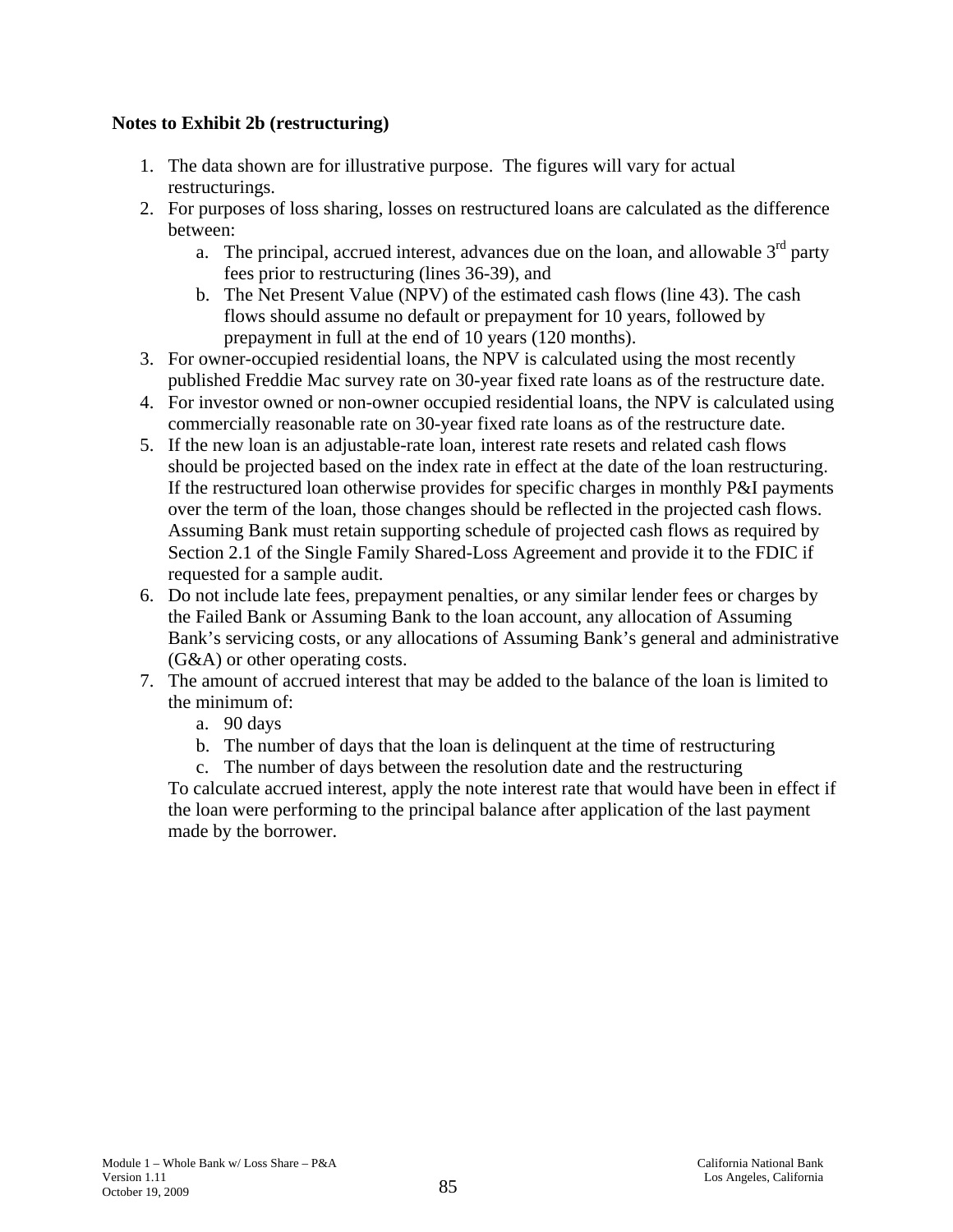### **Exhibit 2c**

This exhibit contains two versions of the loss share calculation for short sales, plus explanatory notes.

#### **Exhibit 2c(1) CALCULATION OF LOSS FOR SHORT SALE LOANS No Preceeding Loan Mod under Loss Share**

| 1 Shared-Loss Month:                      | May-09  |
|-------------------------------------------|---------|
| 2 Loan #                                  | 58776   |
| 3 RO #                                    | 542     |
|                                           |         |
| 4 Interest paid-to-date                   | 7/31/08 |
| 5 Short Payoff Date                       | 4/17/09 |
| 6 Note Interest rate                      | 7.750%  |
| 7 Owner occupied?                         | Yes     |
| If so:                                    |         |
| Borrower current gross annual income<br>8 | 38,500  |
| Estimated NPV of loan mod<br>9            | 200,000 |
| 10 Most recent BPO                        | 380,000 |
| 11 Most recent BPO date                   | 1/31/06 |
|                                           |         |
| <b>Short-Sale Loss calculation</b>        |         |
| 12 Loan Principal balance                 | 375,000 |
|                                           |         |
| 13 Accrued interest, limited to 90 days   | 7,266   |
| 14 Attorney's fees                        | 0       |
| 15 Tax and insurance advances             | 0       |
| 16 3rd party fees due                     | 2,800   |
| 17 Incentive to borrower                  | 2,000   |
| 18 Gross balance recoverable by Purchaser | 387,066 |
|                                           |         |
| 19 Amount accepted in Short-Sale          | 255,000 |
| 20 Hazard Insurance                       | 0       |
| 21 Mortgage Insurance                     | 0       |
|                                           |         |
| 22 Total Cash Recovery                    | 255,000 |
|                                           |         |
| 23 Loss Amount                            | 132,066 |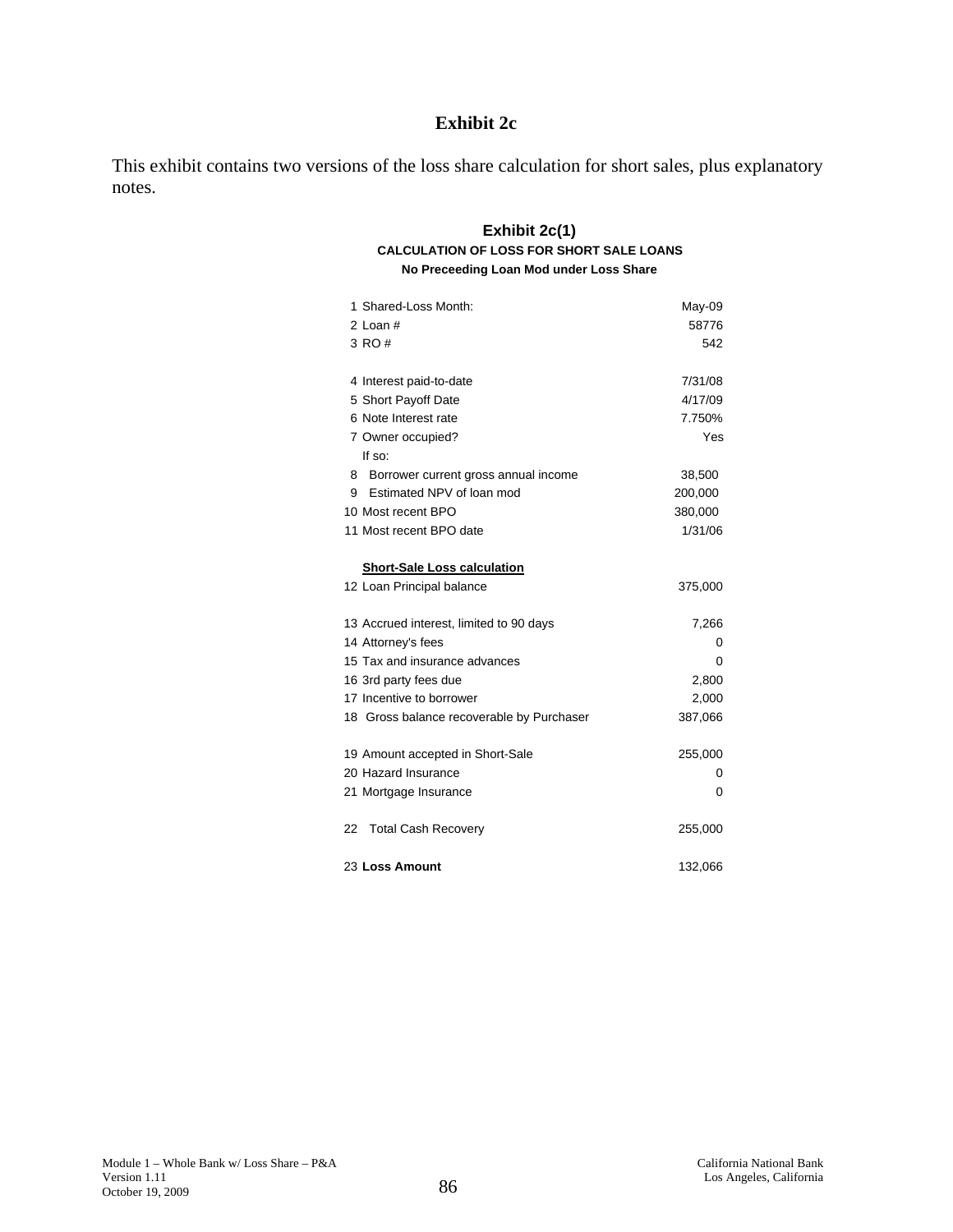#### **Exhibit 2c(2) CALCULATION OF LOSS FOR SHORT SALE LOANS Short Sale after a Covered Loan Mod**

| 1 Shared-Loss Month:                                        | May-09  |
|-------------------------------------------------------------|---------|
| 2 Loan $#$                                                  | 20076   |
| 3 REO #                                                     | 345     |
|                                                             |         |
| 4 Loan mod date                                             | 5/12/08 |
| 5 Interest paid-to-date                                     | 9/30/08 |
| 6 Short Payoff Date                                         | 4/2/09  |
| 7 Note Interest rate                                        | 7.500%  |
| 8 Most recent BPO                                           | 230,000 |
| 9 Most recent BPO date                                      | 1/21/09 |
|                                                             |         |
| <b>Short-Sale Loss calculation</b>                          |         |
| 11 NPV of projected cash flows at loan mod                  | 311,000 |
| 12 Less: Principal payments between loan mod and deliquency | 1,000   |
| Plus:                                                       |         |
| Attorney's fees<br>13                                       | 0       |
| Tax and insurance advances<br>14                            | 1,500   |
| 15<br>3rd party fees due                                    | 2,600   |
| Incentive to borrower<br>16                                 | 3,500   |
| 17 Gross balance recoverable by Purchaser                   | 317,600 |
|                                                             |         |
| 18 Amount accepted in Short-Sale                            | 234,000 |
| 19 Hazard Insurance                                         | 0       |
| 20 Mortgage Insurance                                       | 0       |
|                                                             |         |
| <b>Total Cash Recovery</b><br>21                            | 234,000 |
|                                                             |         |
| 22 Loss Amount                                              | 83,600  |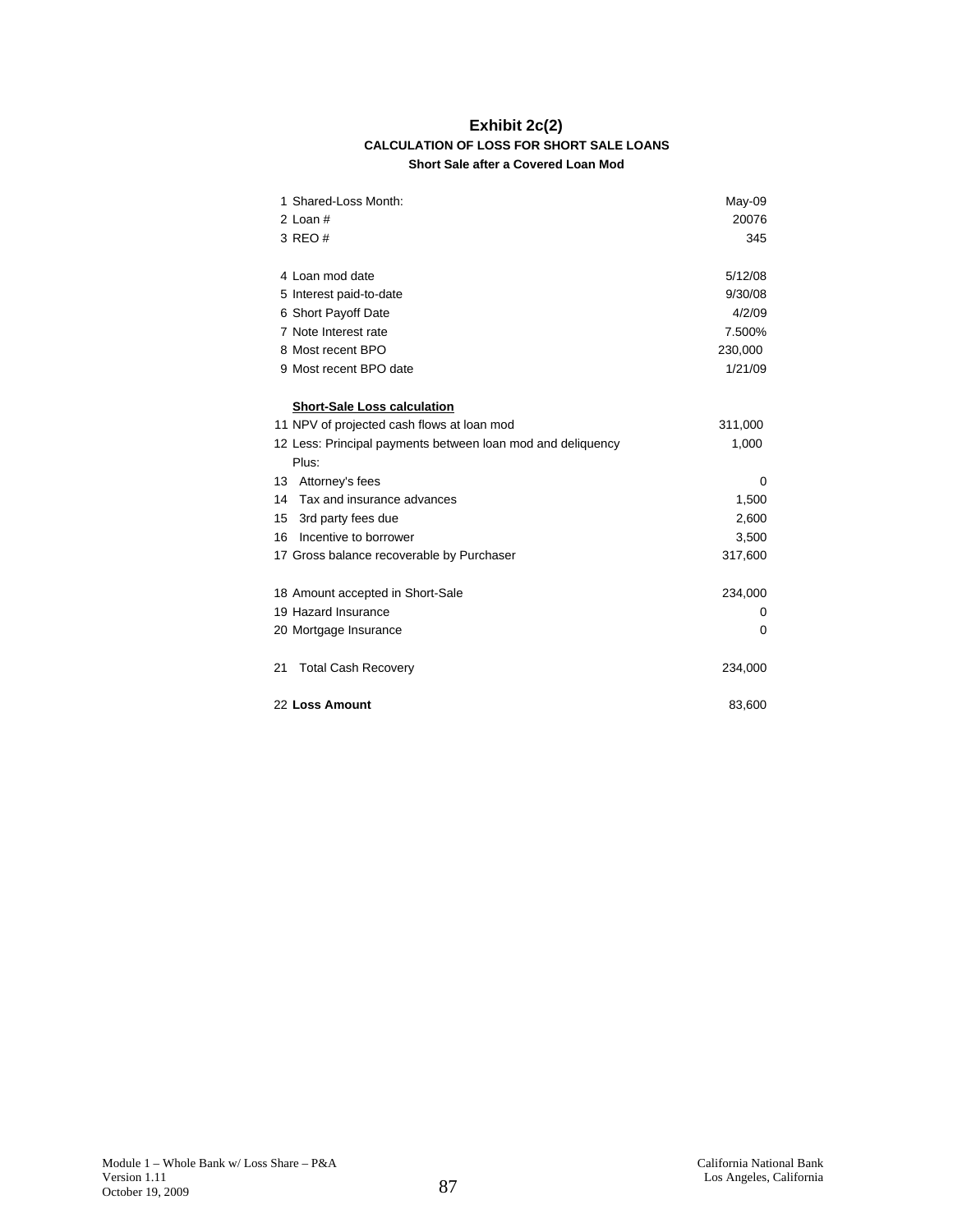## **Notes to Exhibit 2c (short sale)**

- 1. The data shown are for illustrative purpose. The figures will vary for actual short sales.
- 2. The covered loss is the difference between the gross balance recoverable by Purchaser and the total cash recovery. There are two methods of calculation for covered losses from short sales, depending upon the circumstances. They are shown below:
	- a. If the loan was restructured when the Loss Share agreement was in place, and then the short sale occurred, use Exhibit  $2c(2)$ . This version uses the Net Present Value (NPV) of the modified loan as the starting point for the covered loss.
	- b. Otherwise, use Exhibit  $2c(1)$ . This version uses the unpaid balance of the loan as of the last payment as the starting point for the covered loss.
- 3. For Exhibit  $2c(1)$ , the gross balance recoverable by the purchaser is calculated as the sum of lines  $12 - 17$ ; it is shown in line 18. For Exhibit 2a(2), the gross balance recoverable by the purchaser is calculated as line 11 minus line  $12$  plus lines  $13 - 16$ ; it is shown in line 17.
- 4. For Exhibit 2c(1), the total cash recovery is calculated as the sum of lines  $19 21$ ; it is shown in line 22. For Exhibit  $2c(2)$ , the total cash recovery is calculated as the sum of lines  $18 - 20$ ; it is shown in line 21.
- 5. Reasonable and customary third party attorney's fees and expenses incurred by or on behalf of Assuming Bank in connection with any enforcement procedures, or otherwise with respect to such loan, are reported under Attorney's fees.
- 6. Do not include late fees, prepayment penalties, or any similar lender fees or charges by the Failed Bank or Assuming Bank to the loan account, any allocation of Assuming Bank's servicing costs, or any allocations of Assuming Bank's general and administrative (G&A) or other operating costs.
- 7. If Exhibit  $2c(2)$  is used, then no accrued interest may be included as a covered loss. Otherwise, the amount of accrued interest that may be included as a covered loss is limited to the minimum of:
	- d. 90 days
	- e. The number of days that the loan is delinquent when the property was sold
	- f. The number of days between the resolution date and the date when the property was sold

To calculate accrued interest, apply the note interest rate that would have been in effect if the loan were performing to the principal balance after application of the last payment made by the borrower.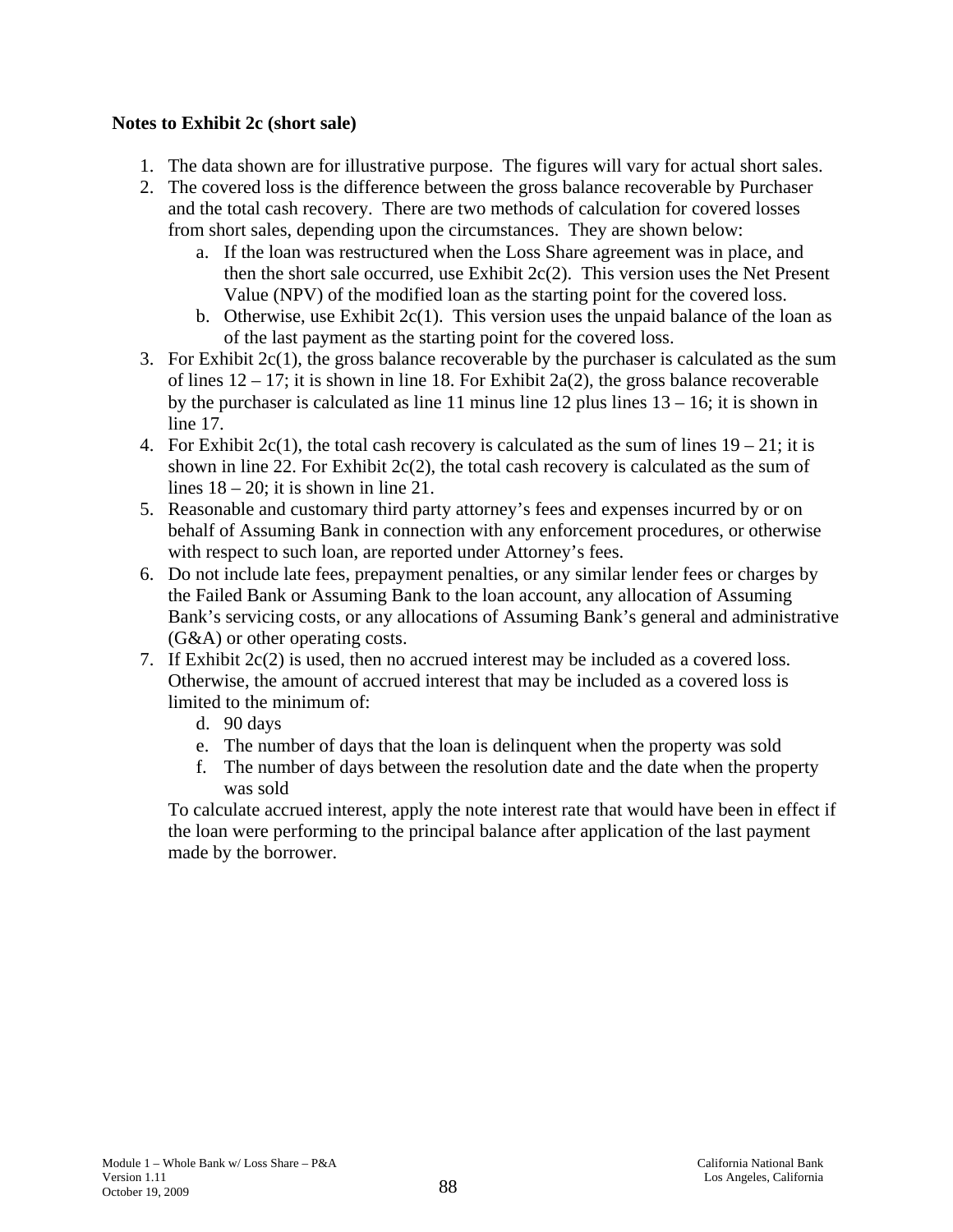## **Exhibit 2d**

| [input month]<br><b>Shared-Loss Month:</b>                                                                    |     |                        |         |
|---------------------------------------------------------------------------------------------------------------|-----|------------------------|---------|
| [input loan no.)<br>Loan no.:                                                                                 |     |                        |         |
|                                                                                                               |     |                        |         |
|                                                                                                               |     |                        |         |
| <b>NOTE</b>                                                                                                   |     |                        |         |
| The calculation of recovery on a loan for which a Restructuring Loss has been paid will only apply if the     |     |                        |         |
| loan is sold.                                                                                                 |     |                        |         |
|                                                                                                               |     |                        |         |
| <b>EXAMPLE CALCULATION</b>                                                                                    |     |                        |         |
|                                                                                                               |     |                        |         |
| <b>Restructuring Loss Information</b>                                                                         |     |                        |         |
| Loan principal balance before restructuring                                                                   |     | \$200,000              | A       |
| NPV, restructured loan                                                                                        |     | 165,000                | B       |
| Loss on restructured loan                                                                                     |     | $\overline{\$}$ 35,000 | $A - B$ |
| Times FDIC applicable loss share % (80% or 95%)                                                               |     | 80%                    |         |
| Loss share payment to purchaser                                                                               |     | \$28,000               | C       |
|                                                                                                               |     |                        |         |
| Calculation - Recovery amount due to Receiver                                                                 |     |                        |         |
| Loan sales price                                                                                              |     | \$190,000              |         |
| NPV of restructured loan at mod date                                                                          |     | 165,000                |         |
| Gain - step 1                                                                                                 |     | 25,000                 | D       |
| <b>PLUS</b>                                                                                                   |     |                        |         |
| Loan UPB after restructuring                                                                                  | (1) | 200,000<br>192,000     |         |
| Loan UPB at liquidation date<br>Gain - step 2 (principal collections after restructuring)                     |     | 8,000                  | Е       |
| Recovery amount                                                                                               |     | 33,000                 | $D + E$ |
| Times FDIC loss share %                                                                                       |     | 80%                    |         |
| <b>Recovery due to FDIC</b>                                                                                   |     | \$26,400               | F       |
|                                                                                                               |     |                        |         |
| Net loss share paid to purchaser $(C - F)$                                                                    |     | \$<br>1,600            |         |
|                                                                                                               |     |                        |         |
| <b>Proof Calculation</b>                                                                                      | (2) |                        |         |
| Loan principal balance                                                                                        |     | \$200,000              | G       |
|                                                                                                               |     |                        |         |
| Principal collections on loan                                                                                 |     | 8,000                  |         |
| Sales price for loan                                                                                          |     | 190,000                |         |
| Total collections on loan                                                                                     |     | 198,000                | H       |
| Net loss on loan                                                                                              |     | \$<br>2,000            | $G - H$ |
| Times FDIC applicable loss share % (80% or 95%)                                                               |     | 80%                    |         |
| Loss share payment to purchaser                                                                               |     | 1,600<br>\$            |         |
|                                                                                                               |     |                        |         |
|                                                                                                               |     |                        |         |
| (1) This example assumes that the FDIC loan modification program as shown in Exhibit 5 is applied and         |     |                        |         |
| the loan restructuring does not result in a reduction in the loan principal balance due from the<br>borrower. |     |                        |         |
| (2) This proof calculation is provided to illustrate the concept and the Assuming Bank is not required to     |     |                        |         |
| provide this with its Recovery calculations.                                                                  |     |                        |         |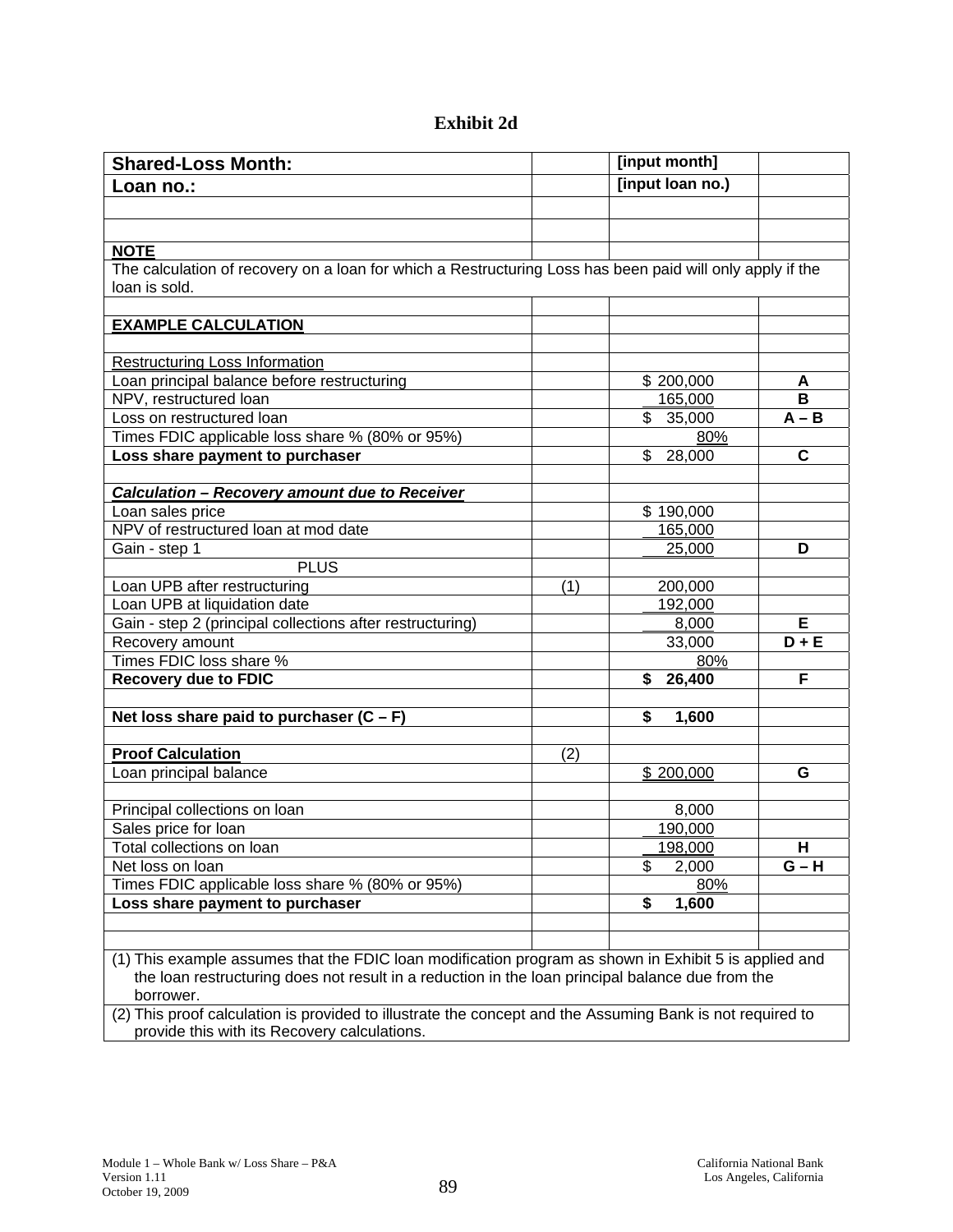| <b>SHARED-LOSS LOANS</b><br>PORTFOLIO PERFORMANCE AND SUMMARY SCHEDULE |                      |    |                  |
|------------------------------------------------------------------------|----------------------|----|------------------|
| <b>MONTH ENDED:</b>                                                    | [input report month] |    |                  |
|                                                                        |                      |    |                  |
|                                                                        |                      |    |                  |
| <b>POOL SUMMARY</b>                                                    |                      |    |                  |
|                                                                        | $\#$                 | \$ |                  |
| Loans at Sale Date                                                     | XX                   | XX |                  |
|                                                                        |                      |    |                  |
| Loans as of this month-end                                             | XX                   | XX |                  |
|                                                                        |                      |    |                  |
| <b>STATED THRESHOLD TRACKING</b>                                       | $\#$                 | \$ |                  |
| <b>Stated Threshold amount</b>                                         |                      |    | A                |
|                                                                        |                      |    |                  |
| Cumulative loss payments, prior month                                  |                      |    |                  |
| Loss payment for current month                                         |                      |    |                  |
| Cumulative loss payment, this month                                    |                      |    |                  |
| Cumulative Commercial & Other Loans Net Charge-Offs                    |                      |    |                  |
|                                                                        |                      |    | B                |
| Remaining to Stated Threshold                                          |                      |    | $A - B$          |
|                                                                        |                      |    |                  |
|                                                                        |                      |    | Percent of Total |
| <b>PORTFOLIO PERFORMANCE STATUS</b>                                    | $\#$                 | \$ | $\#$             |
| Current                                                                |                      |    |                  |
| $30 - 59$ days past due                                                |                      |    |                  |
| $60 - 89$ days past due                                                |                      |    |                  |
| $90 - 119$ days past due                                               |                      |    |                  |
| 120 and over days past due                                             |                      |    |                  |
| In foreclosure                                                         |                      |    |                  |
| <b>ORE</b>                                                             |                      |    |                  |
| Total                                                                  |                      |    |                  |
|                                                                        |                      |    |                  |
| Memo Item:                                                             |                      |    |                  |
| Loans in process of restructuring - total                              |                      |    |                  |
| Loans in bankruptcy                                                    |                      |    |                  |
|                                                                        |                      |    |                  |
| Loans in process of restructuring by delinquency status                |                      |    |                  |
| Current                                                                |                      |    |                  |
| 30 - 59 days past due                                                  |                      |    |                  |
| 60 - 89 days past due                                                  |                      |    |                  |
| 90 - 119 days past due                                                 |                      |    |                  |
| 120 and over days past due In foreclosure                              |                      |    |                  |
| Total                                                                  |                      |    |                  |

## **Exhibit 3 Portfolio Performance and Summary Schedule**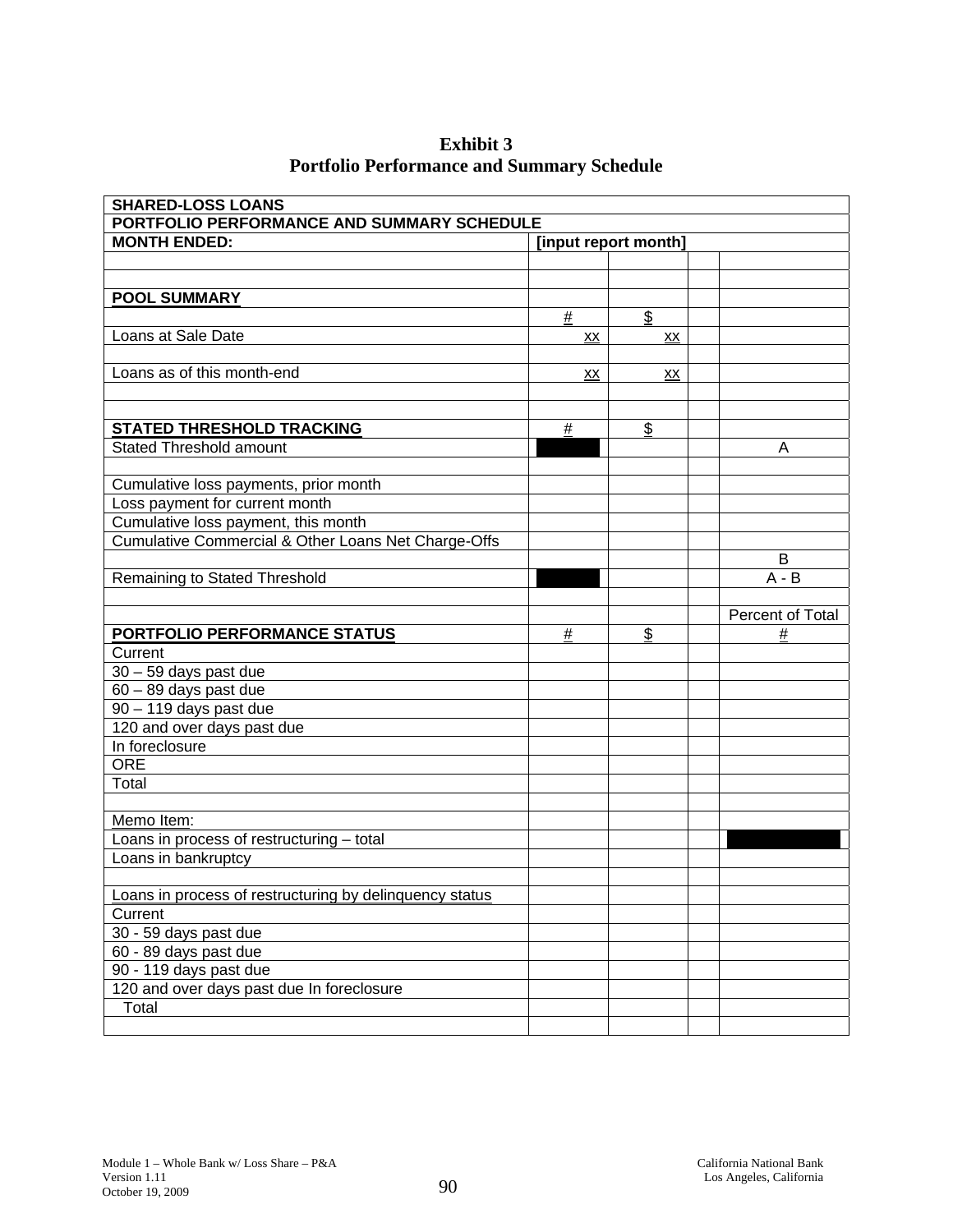| List of Loans Paid Off During Month    |                      |  |  |
|----------------------------------------|----------------------|--|--|
|                                        | Principal            |  |  |
| Loan #                                 | Balance              |  |  |
|                                        |                      |  |  |
| <b>List of Loans Sold During Month</b> |                      |  |  |
|                                        |                      |  |  |
|                                        | Principal<br>Balance |  |  |
| Loan #                                 |                      |  |  |
|                                        |                      |  |  |
|                                        |                      |  |  |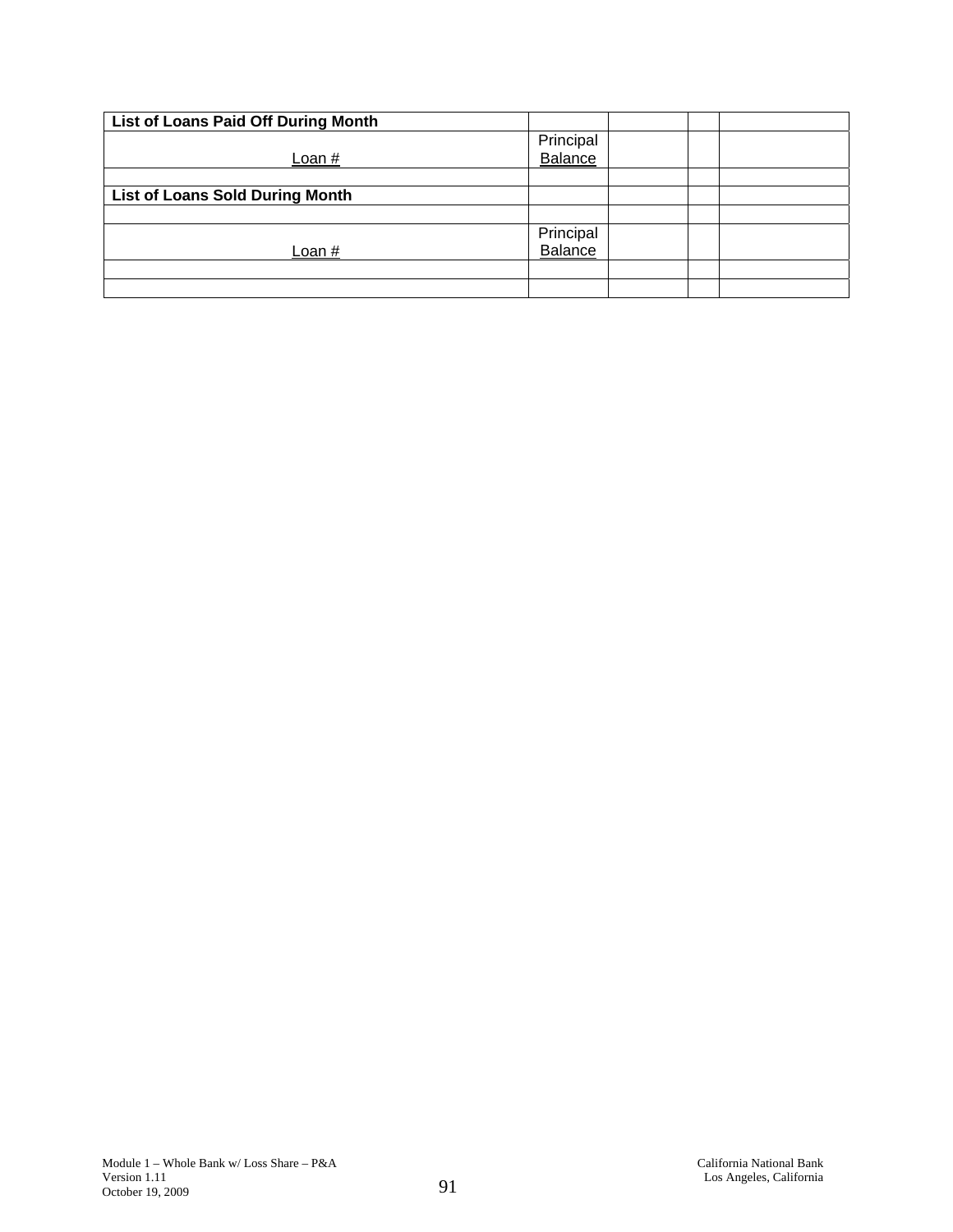## **Exhibit 4 Wire Transfer Instructions**

# **PURCHASER WIRING INSTRUCTIONS**

| <b>BANK RECEIVING WIRE</b>            |  |
|---------------------------------------|--|
|                                       |  |
| <b>9 DIGIT ABA ROUTING NUMBER</b>     |  |
|                                       |  |
| <b>ACCOUNT NUMBER</b>                 |  |
|                                       |  |
| <b>NAME OF ACCOUNT</b>                |  |
|                                       |  |
| <b>ATTENTION TO WHOM</b>              |  |
| <b>PURPOSE OF WIRE</b>                |  |
|                                       |  |
| FDIC RECEIVER WIRING INSTRUCTIONS     |  |
|                                       |  |
| <b>BANK RECEIVING WIRE</b>            |  |
|                                       |  |
| <b>SHORT NAME</b>                     |  |
|                                       |  |
| <b>ADDRESS OF BANK RECEIVING WIRE</b> |  |
|                                       |  |
| <b>9 DIGIT ABA ROUTING NUMBER</b>     |  |
|                                       |  |
| <b>ACCOUNT NUMBER</b>                 |  |
|                                       |  |
| <b>NAME OF ACCOUNT</b>                |  |
| <b>ATTENTION TO WHOM</b>              |  |
|                                       |  |
| <b>PURPOSE OF WIRE</b>                |  |
|                                       |  |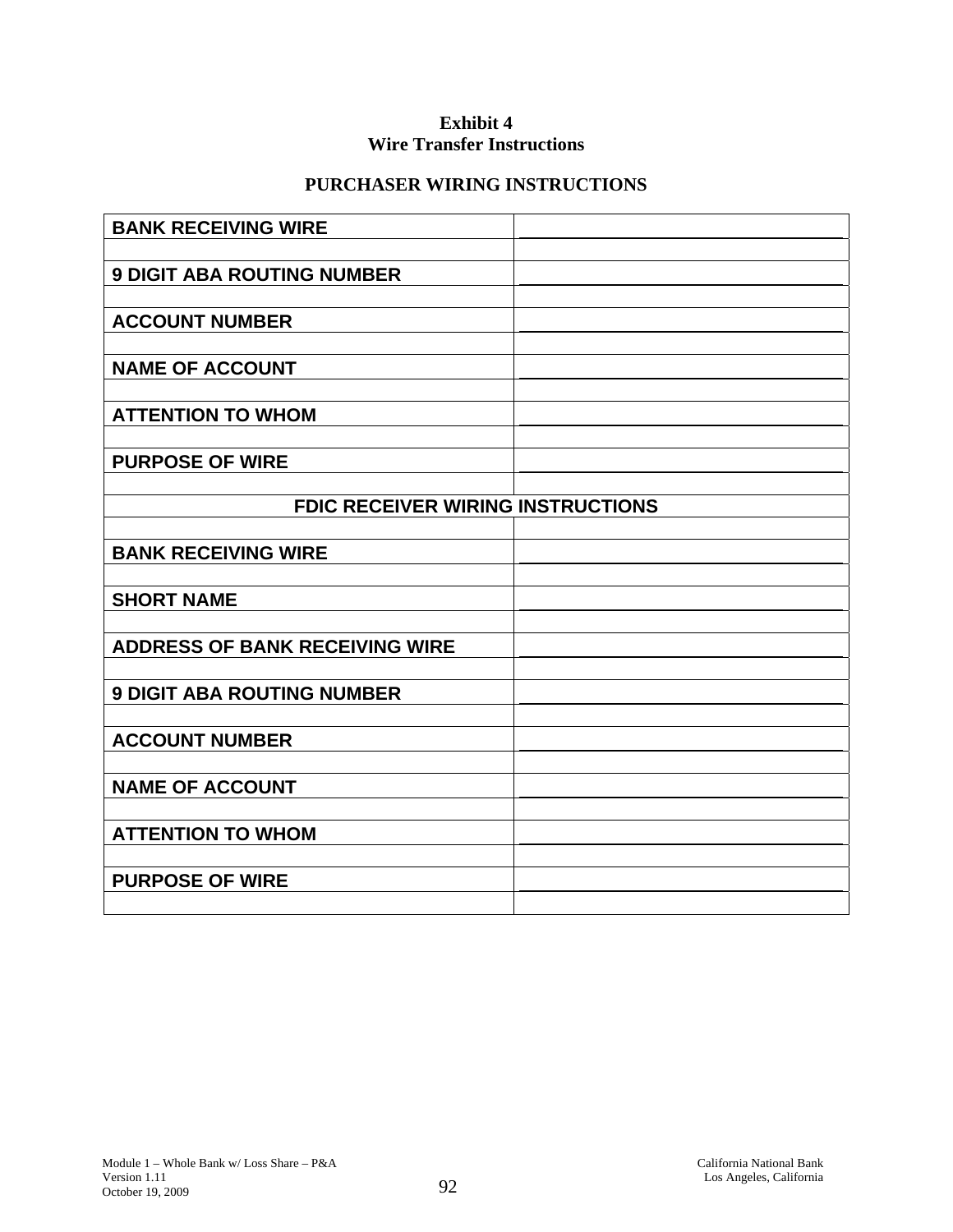# **EXHIBIT 5**

# **FDIC MORTGAGE LOAN MODIFICATION PROGRAM**

## **Objective**

The objective of this FDIC Mortgage Loan Modification Program ("Program") is to modify the terms of certain residential mortgage loans so as to improve affordability, increase the probability of performance, allow borrowers to remain in their homes and increase the value of the loans to the FDIC and assignees. The Program provides for the modification of Qualifying Loans (as defined below) by reducing the borrower's monthly housing debt to income ratio ("DTI Ratio") to no more than 31% at the time of the modification and eliminating adjustable interest rate and negative amortization features.

## Qualifying Mortgage Loans

In order for a mortgage loan to be a Qualifying Loan it must meet all of the following criteria, which must be confirmed by the lender:

- The collateral securing the mortgage loan is owner-occupied and the owner's primary residence; and
- The mortgagor has a first priority lien on the collateral; and
- Either the borrower is at least 60 days delinquent or a default is reasonably foreseeable.

## Modification Process

The lender shall undertake a review of its mortgage loan portfolio to identify Qualifying Loans. For each Qualifying Loan, the lender shall determine the net present value of the modified loan and, if it will exceed the net present value of the foreclosed collateral upon disposition, then the Qualifying Loan shall be modified so as to reduce the borrower's monthly DTI Ratio to no more than 31% at the time of the modification. To achieve this, the lender shall use a combination of interest rate reduction, term extension and principal forbearance, as necessary.

The borrower's monthly DTI Ratio shall be a percentage calculated by dividing the borrower's monthly income by the borrower's monthly housing payment (including principal, interest, taxes and insurance). For these purposes, (1) the borrower's monthly income shall be the amount of the borrower's (along with any co-borrowers') documented and verified gross monthly income, and (2) the borrower's monthly housing payment shall be the amount required to pay monthly principal and interest plus one-twelfth of the then current annual amount required to pay real property taxes and homeowner's insurance with respect to the collateral.

In order to calculate the monthly principal payment, the lender shall capitalize to the outstanding principal balance of the Qualifying Loan the amount of all delinquent interest, delinquent taxes, past due insurance premiums, third party fees and (without duplication) escrow advances (such amount, the "Capitalized Balance").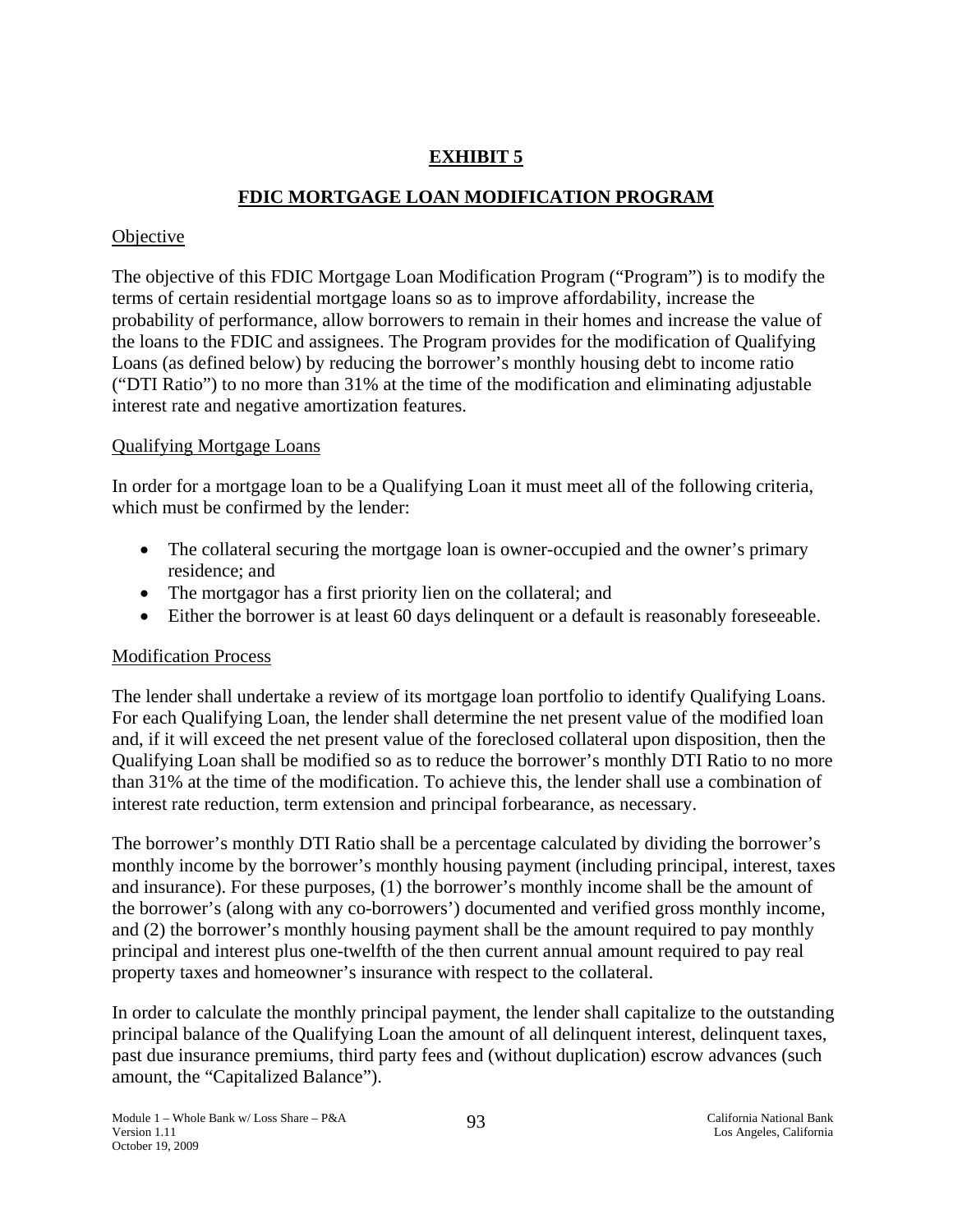In order to achieve the goal of reducing the DTI Ratio to 31%, the lender shall take the following steps in the following order of priority with respect to each Qualifying Loan:

- 1. Reduce the interest rate to the then current Freddie Mac Survey Rate for 30-year fixed rate mortgage loans, and adjust the term to 30 years.
- 2. If the DTI Ratio is still in excess of 31%, reduce the interest rate further, but no lower than 3%, until the DTI ratio of 31% is achieved.
- 3. If the DTI Ratio is still in excess of 31% after adjusting the interest rate to 3%, extend the remaining term of the loan by 10 years.
- 4. If the DTI Ratio is still in excess of 31%, calculate a new monthly payment (the "Adjusted Payment Amount") that will result in the borrower's monthly DTI Ratio not exceeding 31%. After calculating the Adjusted Payment Amount, the lender shall bifurcate the Capitalized Balance into two portions – the amortizing portion and the non-amortizing portion. The amortizing portion of the Capitalized Balance shall be the mortgage amount that will fully amortize over a 40-year term at an annual interest rate of 3% and monthly payments equal to the Adjusted Payment Amount. The nonamortizing portion of the Capitalized Balance shall be the difference between the Capitalized Balance and the amortizing portion of the Capitalized Balance. If the amortizing portion of the Capitalized Balance is less than 75% of the current estimated value of the collateral, then the lender may choose not to restructure the loan. If the lender chooses to restructure the loan, then the lender shall forbear on collecting the non-amortizing portion of the Capitalized Balance, and such amount shall be due and payable only upon the earlier of (i) maturity of the modified loan, (ii) a sale of the property or (iii) a pay-off or refinancing of the loan. No interest shall be charged on the non-amortizing portion of the Capitalized Balance, but repayment shall be secured by a first lien on the collateral.

## Special Note:

The net present value calculation used to determine whether a loan should be modified based on the modification process above is distinct and different from the net present value calculation used to determine the covered loss if the loan is modified. Please refer only to the net present value calculation described in this exhibit for the modification process, with its separate assumptions, when determining whether to provide a modification to a borrower. Separate assumptions may include, without limitation, Assuming Bank's determination of a probability of default without modification, a probability of default with modification, home price forecasts, prepayment speeds, and event timing. These assumptions are applied to different projected cash flows over the term of the loan, such as the projected cash flow of the loan performing or defaulting without modification and the projected cash flow of the loan performing or defaulting with modification.

change, the net present value calculation for determining the covered loss remains constant.<br>
Module 1 – Whole Bank w/ Loss Share – P&A California National Bank Los Angeles, California National Bank Los Angeles, California By contrast, the net present value for determining the covered loss is based on a 10 year period. While the assumptions in the net present value calculation used in the modification process may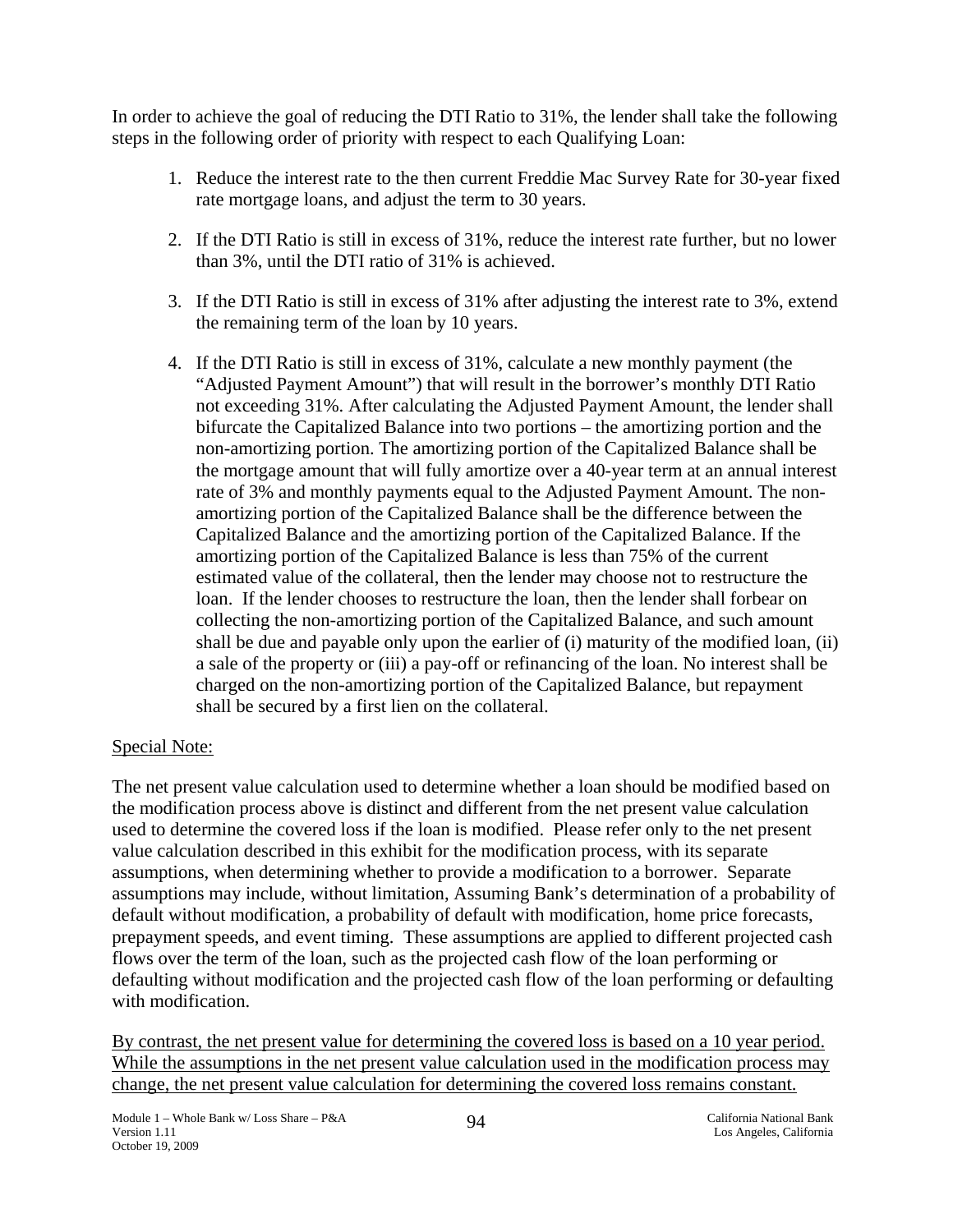### **EXHIBIT 4.15B**

### **COMMERCIAL AND OTHER ASSETS SHARED-LOSS AGREEMENT**

This agreement for reimbursement of loss sharing expenses on certain loans and other assets (the "Commercial Shared-Loss Agreement") shall apply when the Assuming Bank purchases Shared-Loss Assets as that term is defined herein. The terms hereof shall modify and supplement, as necessary, the terms of the Purchase and Assumption Agreement to which this Commercial Shared-Loss Agreement is attached as Exhibit 4.15B and incorporated therein. To the extent any inconsistencies may arise between the terms of the Purchase and Assumption Agreement and this Commercial Shared-Loss Agreement with respect to the subject matter of this Commercial Shared-Loss Agreement, the terms of this Commercial Shared-Loss Agreement shall control. References in this Commercial Shared-Loss Agreement to a particular Section shall be deemed to refer to a Section in this Commercial Shared-Loss Agreement unless the context indicates that a Section of the Purchase and Assumption Agreement is intended.

### **ARTICLE I -- DEFINITIONS**

Capitalized terms used in this Commercial Shared-Loss Agreement that are not defined in this Commercial Shared-Loss Agreement are defined in the Purchase and Assumption Agreement In addition to the terms defined above, defined below are certain additional terms relating to loss-sharing, as used in this Commercial Shared-Loss Agreement.

**"AAA"** means the American Arbitration Association as provided in Section 2.1(f)(iii) of this Commercial Shared-Loss Agreement.

**"Accrued Interest"** means, with respect to any Shared-Loss Loan, Permitted Advance or Shared-Loss Loan Commitment Advance at any time, the amount of earned and unpaid interest, taxes, credit life and/or disability insurance premiums (if any) payable by the Obligor accrued on or with respect to such Shared-Loss Loan, Permitted Advance or Shared-Loss Loan Commitment Advance, all as reflected on the Accounting Records of the Failed Bank or the Assuming Bank (as applicable); provided, that Accrued Interest shall not include any amount that accrues on or with respect to any Shared-Loss Loan, Permitted Advance or Shared-Loss Loan Commitment Advance after that Asset has been placed on non-accrual or nonperforming status by either the Failed Bank or the Assuming Bank (as applicable).

"**Additional ORE**" means Shared-Loss Loans that become Other Real Estate after Bank Closing Date.

"**Affiliate**" shall have the meaning set forth in the Purchase and Assumption Agreement; provided, that, for purposes of this Commercial Shared-Loss Agreement, no Third Party Servicer shall be deemed to be an Affiliate of the Assuming Bank.

**Examplicable Anniversary of the Commencement Date**" means the fifth (5th) anniversary of the Commencement Date.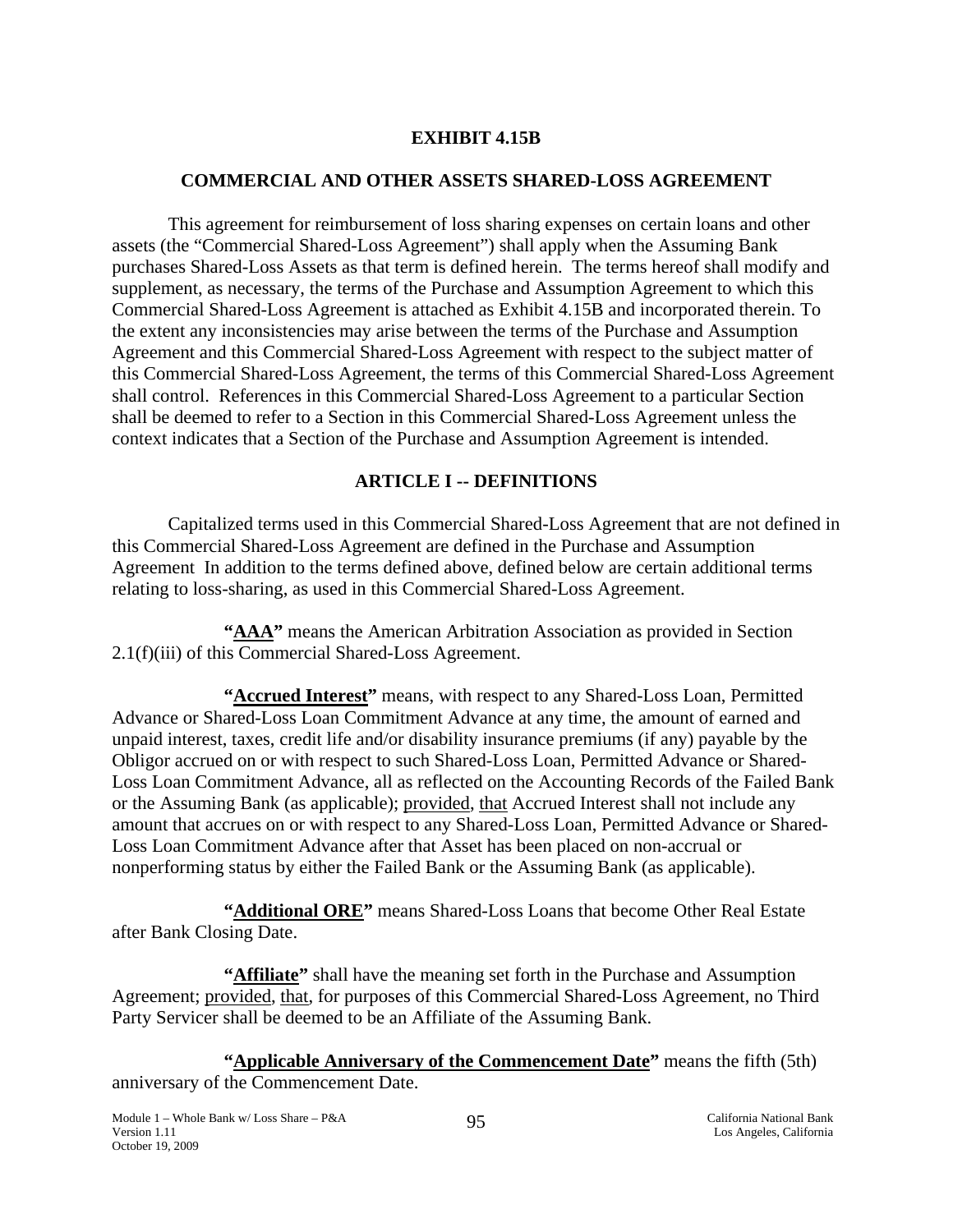**"Calendar Quarter"** means a quarterly period (a) for the first such period, beginning on the Commencement Date and ending on the last calendar day of either March, June, September or December, whichever is the first to occur after the Commencement Date, and (b) for quarterly periods thereafter, beginning on the first calendar day of the calendar month immediately after the month that ended the prior period and ending on the last calendar day of each successive three-calendar-month period thereafter (i.e., each March, June, September and December, starting in the applicable order depending on the ending date of first such period) of any year.

**"Capitalized Expenditures"** means those expenditures that (i) would be capitalized under generally accepted accounting principles, and (ii) are incurred with respect to Shared-Loss Loans, Other Real Estate, Additional ORE or Subsidiary ORE. Capitalized Expenditures shall not include expenses related to environmental conditions including, but not limited to, remediation, storage or disposal of any hazardous or toxic substances or any pollutant or contaminant.

**"Charge-Offs"** means, with respect to any Shared-Loss Assets for any period, an amount equal to the aggregate amount of loans or portions of loans classified as "Loss" under the Examination Criteria, including (a) charge-offs of (i) the principal amount of such assets net of unearned interest (including write-downs associated with Other Real Estate, Additional ORE, Subsidiary ORE or loan modification(s)) (ii) Accrued Interest, and (iii) Capitalized Expenditures plus (b) Pre-Charge-Off Expenses incurred on the respective Shared-Loss Loans, all as effected by the Assuming Bank during such period and reflected on the Accounting Records of the Assuming Bank; provided, that: (i) the aggregate amount of Accrued Interest (including any reversals thereof) for the period after Bank Closing that shall be included in determining the amount of Charge-Offs for any Shared-Loss Loan shall not exceed ninety (90) days' Accrued Interest; (ii) no Charge-Off shall be taken with respect to any anticipated expenditure by the Assuming Bank until such expenditure is actually incurred; (iii) any financial statement adjustments made in connection with the purchase of any Assets pursuant to this Purchase and Assumption Agreement or any future purchase, merger, consolidation or other acquisition of the Assuming Bank shall not constitute "Charge-Offs"; and (iv) except for Portfolio Sales or any other sales or dispositions consented to by the Receiver, losses incurred on the sale or other disposition of Shared-Loss Assets to any Person (other than the sale or other disposition of Other Real Estate, Additional ORE or Subsidiary ORE to a Person other than an Affiliate of the Assuming Bank which is conducted in a commercially reasonable and prudent manner) shall not constitute Charge-Offs.

**"Commencement Date"** means the first calendar day following Bank Closing.

**"Consumer Loans"** means Loans to individuals for household, family and other personal expenditures (including United States and/or State-guaranteed student loans and extensions of credit pursuant to a credit card plan or debit card plan).

**"Cumulative Servicing Amount"** means the sum of the Period Servicing Amounts for every consecutive twelve-month period prior to and ending on the True-Up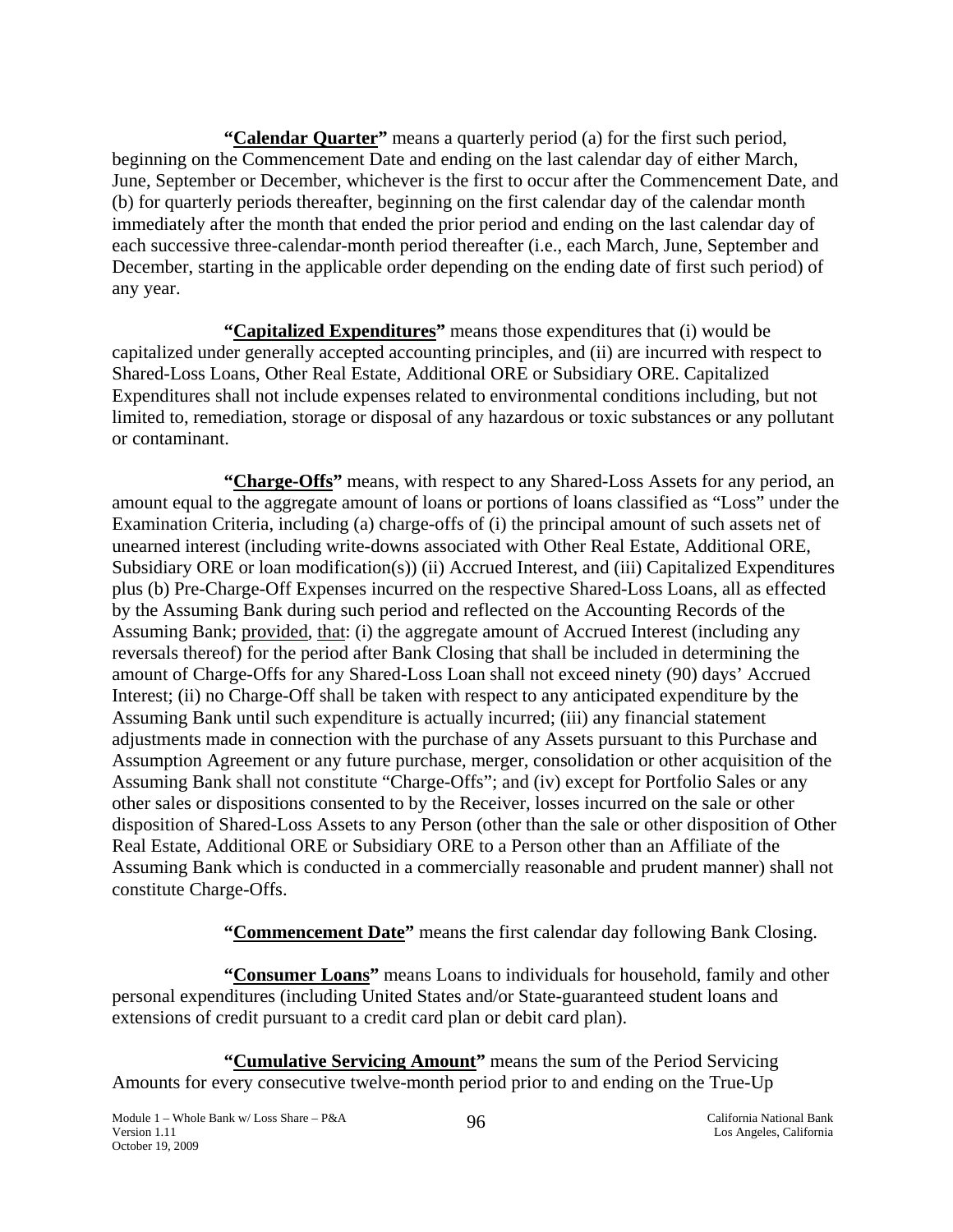Measurement Date in respect of each of the Shared-Loss Agreements during which the losssharing provisions of the applicable Shared-Loss Agreement is in effect.

**"Cumulative Shared-Loss Payments"** means (i) the aggregate of all of the payments made or payable to the Assuming Bank under the Shared-Loss Agreements minus (ii) the aggregate of all of the payments made or payable to the Receiver under the Shared-Loss Agreements.

**"Environmental Assessment"** means an assessment of the presence, storage or release of any hazardous or toxic substance, pollutant or contaminant with respect to the collateral securing a Shared-Loss Loan that has been fully or partially charged off.

**"Examination Criteria"** means the loan classification criteria employed by, or any applicable regulations of, the Assuming Bank's Chartering Authority at the time such action is taken, as such criteria may be amended from time to time.

**"Failed Bank Charge-Offs/Write-Downs"** means, with respect to any Shared-Loss Asset, an amount equal to the aggregate amount of reversals or charge-offs of Accrued Interest and charge-offs and write-downs of principal effected by the Failed Bank with respect to that Shared-Loss Asset as reflected on the Accounting Records of the Failed Bank.

**"Fair Value"** means the value of a Shared Loss MTM Asset as stated on the books and records of the Failed Bank as of Bank Closing, inclusive of all adjustments.

**"FDIC Party"** has the meaning provided in Section 2.1(f)(ii) of this Commercial Shared-Loss Agreement.

**"Net Charge-Offs"** means, with respect to any period, an amount equal to the aggregate amount of Charge-Offs for such period less the amount of Recoveries for such period.

 Commercial Shared-Loss Agreement. **"Neutral Member"** has the meaning provided in Section 2.1(f)(ii) of this

**"New Shared-Loss Loans"** means loans that would otherwise be subject to loss sharing under this Commercial Shared-Loss Agreement that were originated after June 5, 2009 and before Bank Closing.

**"Notice of Dispute"** has the meaning provided in Section 2.1(f)(iii) of this Commercial Shared-Loss Agreement.

**"ORE Subsidiary"** means any Subsidiary of the Assuming Bank that engages solely in holding, servicing, managing or liquidating interests of a type described in clause (A) of the definition of "Other Real Estate," which interests have arisen from the collection or settlement of a Shared-Loss Loan.

**"Other Real Estate"** means all of the following (including any of the following fully or partially charged off the books and records of the Failed Bank or the Assuming Bank) Module 1 – Whole Bank w/ Loss Share – P&A California National Bank California National Bank Version 1.11 California National Bank Version 1.11 Los Angeles, California October 19, 2009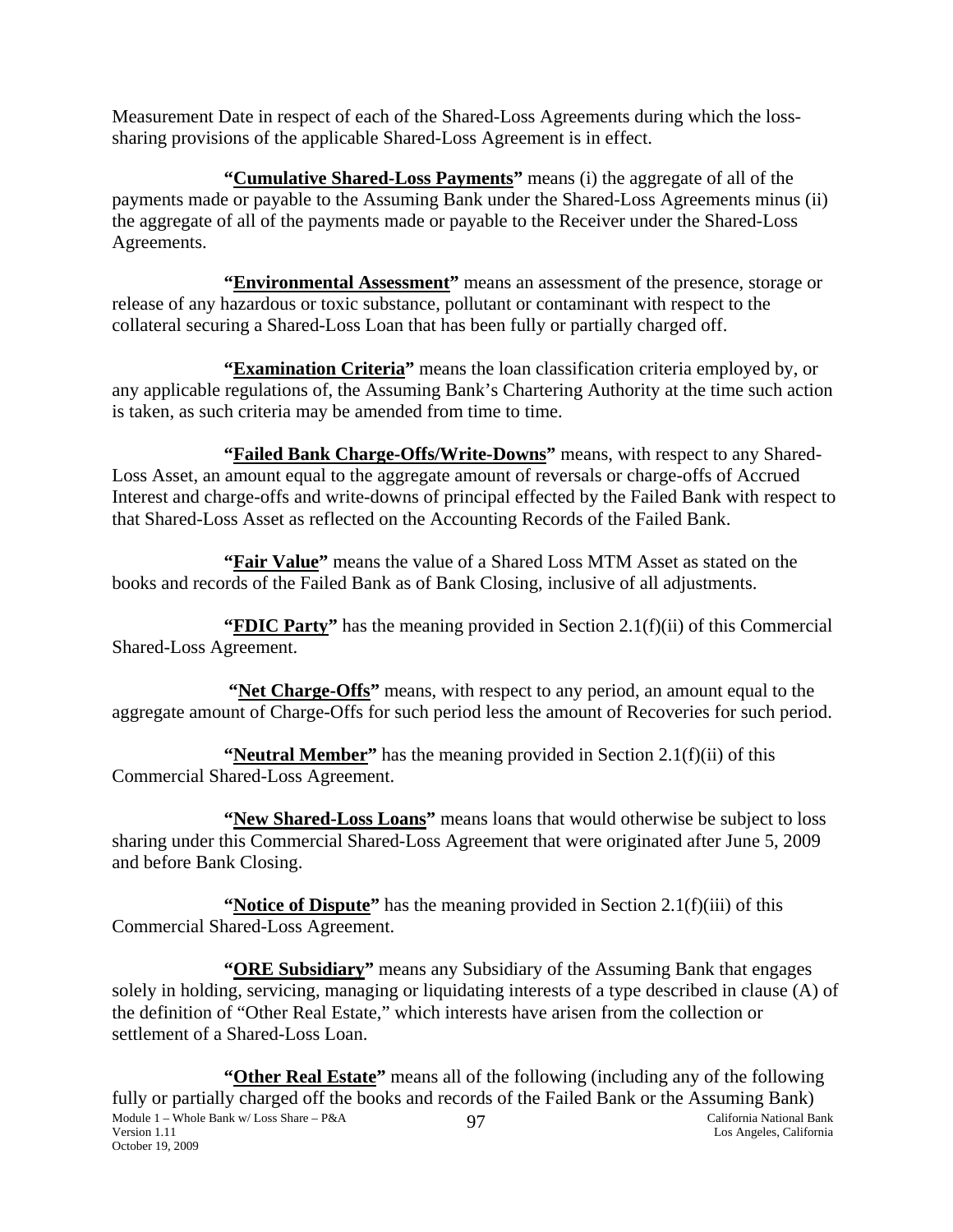that (i) are owned by the Failed Bank as of Bank Closing and are purchased pursuant to the Purchase and Assumption Agreement or (ii) have arisen subsequent to Bank Closing from the collection or settlement by the Assuming Bank of a Shared-Loss Loan:

(A) all interests in real estate (other than Bank Premises and Fixtures), including but not limited to mineral rights, leasehold rights, condominium and cooperative interests, air rights and development rights; and

(B) all other assets (whether real or personal property) acquired by foreclosure or in full or partial satisfaction of judgments or indebtedness.

**"Period Servicing Amount"** means, for any twelve month period with respect to each of the Shared-Loss Agreements during which the loss-sharing provisions of the applicable Shared-Loss Agreement are in effect, the product of (i) the simple average of the principal amount of Shared-Loss Loans and Shared-Loss Assets (other than the Shared-Loss Securities) (in each case as defined in the Shared-Loss Agreements), as the case may be, at the beginning of such period and at the end of such period times (ii) one percent (1%).

**"Permitted Advance"** means an advance of funds by the Assuming Bank with respect to a Shared-Loss Loan, or the making of a legally binding commitment by the Assuming Bank to advance funds with respect to a Shared-Loss Loan, that (i) in the case of such an advance, is actually made, and, in the case of such a commitment, is made and all of the proceeds thereof actually advanced, within one (1) year after the Commencement Date, (ii) does not cause the sum of (A) the book value of such Shared-Loss Loan as reflected on the Accounting Records of the Assuming Bank after any such advance has been made by the Assuming Bank plus (B) the unfunded amount of any such commitment made by the Assuming Bank related thereto, to exceed 110% of the Book Value of such Shared-Loss Loan, (iii) is not made with respect to a Shared-Loss Loan with respect to which (A) there exists a related Shared-Loss Loan Commitment or (B) the Assuming Bank has taken a Charge-Off and (iv) is made in good faith, is supported at the time it is made by documentation in the Credit Files and conforms to and is in accordance with the applicable requirements set forth in Article III of this Commercial Shared-Loss Agreement and with the then effective written internal credit policy guidelines of the Assuming Bank; provided, that the limitations in subparagraphs (i), (ii) and (iii) of this definition shall not apply to any such action (other than to an advance or commitment related to the remediation, storage or final disposal of any hazardous or toxic substance, pollutant or contaminant) that is taken by Assuming Bank in its reasonable discretion to preserve or secure the value of the collateral for such Shared-Loss Loan.

**"Permitted Amendment"** means, with respect to any Shared-Loss Loan Commitment or Shared-Loss Loan, any amendment, modification, renewal or extension thereof, or any waiver of any term, right, or remedy thereunder, made by the Assuming Bank in good faith and otherwise in accordance with the applicable requirements set forth in Article III of this Commercial Shared-Loss Agreement and the then effective written internal credit policy guidelines of the Assuming Bank; provided, that:

(i) with respect to a Shared-Loss Loan Commitment or a Shared-Loss Loan that is not a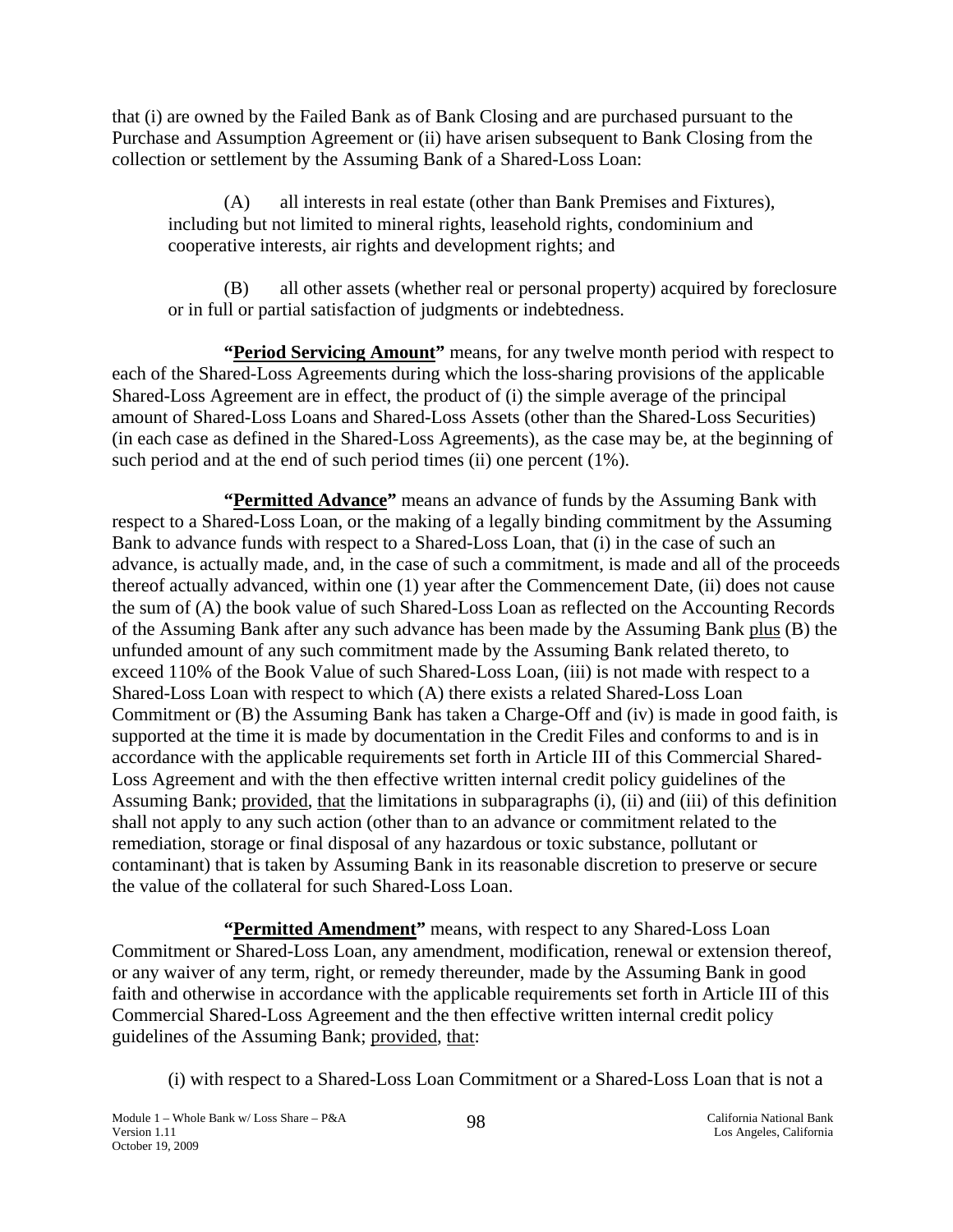revolving line of credit, no such amendment, modification, renewal, extension, or waiver, except as allowed under the definition of Permitted Advance, shall operate to increase the amount of principal (A) then remaining available to be advanced by the Assuming Bank under the Shared-Loss Loan Commitment or (B) then outstanding under the Shared-Loss Loan;

(ii) with respect to a Shared-Loss Loan Commitment or a Shared-Loss Loan that is a revolving line of credit, no such amendment, modification, renewal, extension, or waiver, except as allowed under the definition of Permitted Advance, shall operate to increase the maximum amount of principal authorized as of Bank Closing to be outstanding at any one time under the underlying revolving line of credit relationship with the debtor (regardless of the extent to which such revolving line of credit may have been funded as of Bank Closing or may subsequently have been funded and/or repaid); and

(iii) no such amendment, modification, renewal, extension or waiver shall extend the term of such Shared-Loss Loan Commitment or Shared-Loss Loan beyond the end of the final Shared-Loss Quarter unless the term of such Shared-Loss Loan Commitment or Shared-Loss Loan as existed on Bank Closing was beyond the end of the final Shared-Loss Quarter, in which event no such amendment, modification, renewal, extension or waiver shall extend such term beyond the term as existed as of Bank Closing.

"**Pre-Charge-Off Expenses"** means those expenses incurred in the usual and prudent management of a Shared-Loss Loan that would qualify as a Reimbursable Expense or Recovery Expense if incurred after a Charge-Off of the related Shared-Loss Asset had occurred.

**"Quarterly Certificate"** has the meaning provided in Section 2.1(a)(i) of this Commercial Shared-Loss Agreement.

**"Recoveries"** (I)(A) In addition to any sums to be applied as Recoveries pursuant to subparagraph (II) below, "Recoveries" means, with respect to any period, the sum of (without duplication):

**Shared-Loss Quarter; plus** (i) the amount of collections during such period by the Assuming Bank on Charge-Offs of Shared-Loss Assets effected by the Assuming Bank prior to the end of the final

(ii) the amount of collections during such period by the Assuming Bank on Failed Bank Charge-Offs/Write-Downs; plus

(iii) the amount of gain on any sale or other disposition during such period by the Assuming Bank of Shared Loss Loans, Other Real Estate, Additional ORE or Subsidiary ORE (provided, that the amount of any such gain included in Recoveries shall not exceed the aggregate amount of the related Failed Bank Charge-Offs/Write-Downs and Charge-Offs taken and any related Reimbursable Expenses and Recovery Expenses); plus

(iv) the amount of collections during such period by the Assuming Bank of any Reimbursable Expenses or Recovery Expenses; plus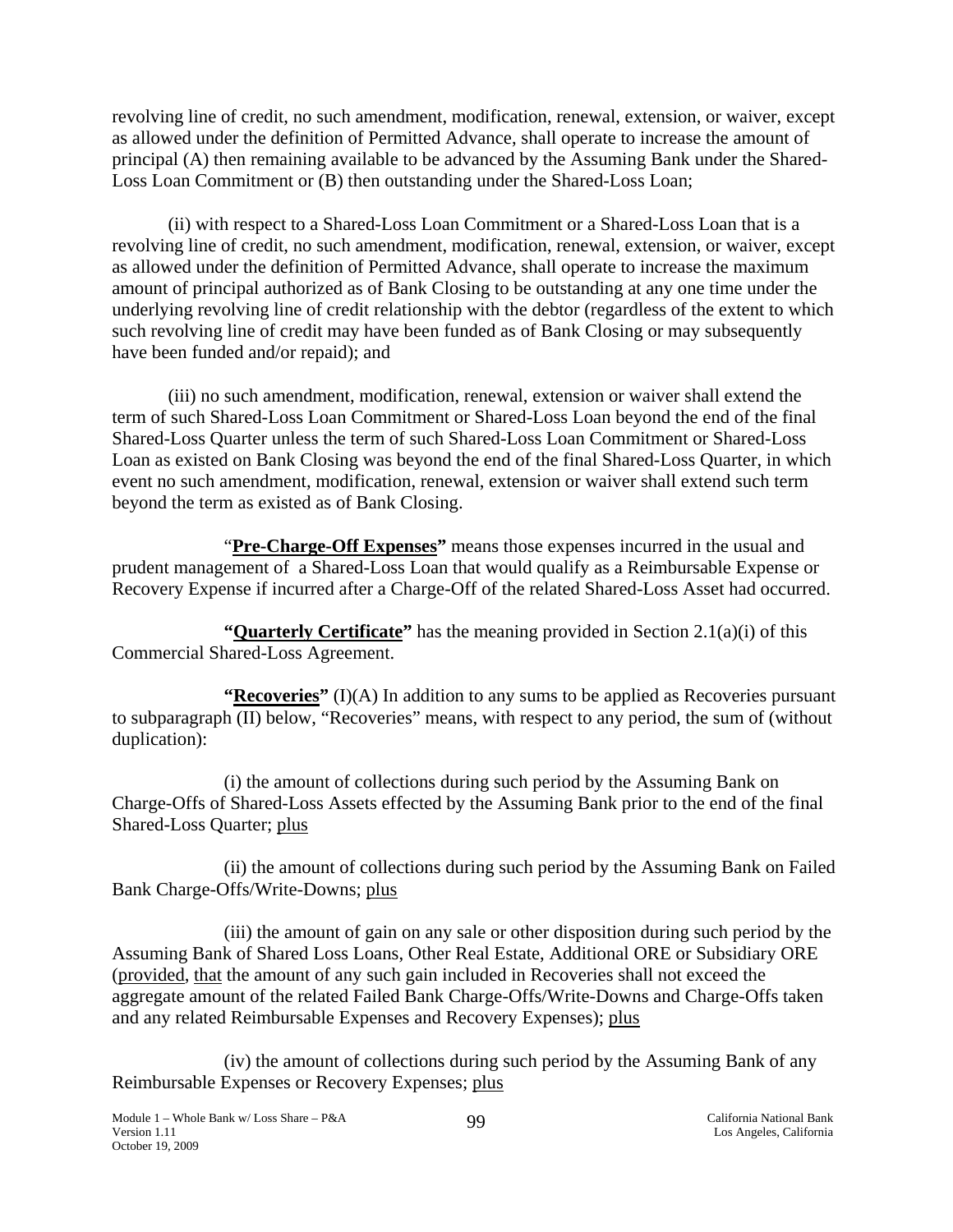(v) the amount of any fee or other consideration received by the Assuming Bank during or prior to such period in connection with any amendment, modification, renewal, extension, refinance, restructure, commitment or other similar action taken by the Assuming Bank with respect to a Shared-Loss Asset with respect to which there exists a Failed Bank Charge-Off/Write-Down or a Shared-Loss Loan as to which a Charge-Off has been effected by the Assuming Bank during or prior to such period (provided, that the amount of any such fee or other consideration included in Recoveries shall not exceed the aggregate amount of the related Failed Bank Charge-Offs/Write-Downs and Charge-Offs taken and any related Reimbursable Expenses and Recovery Expenses).

(I)(B) For the purpose of determining the amounts to be applied as Recoveries pursuant to subparagraph  $(I)(A)$  above, the Assuming Bank shall apply amounts received on the Assets that are not otherwise applied to reduce the book value of principal of a Shared-Loss Loan (or, in the case of Other Real Estate, Additional ORE, Subsidiary ORE and Capitalized Expenditures, that are not otherwise applied to reduce the book value thereof) in the following order: first to Charge-Offs and Failed Bank Charge-Offs/Write Downs; then to Reimbursable Expenses and Recovery Expenses; then to interest income; and then to other expenses incurred by the Assuming Bank.

(II) If there occurs an amendment, modification, renewal, extension, refinance, restructure, commitment, sale or other similar action with respect to a Shared-Loss Loan as to which there exists a Failed Bank Charge-Off/Write Down or as to which a Charge-Off has been effected by the Assuming Bank during or prior to such period, and if, as a result of such occurrence, the Assuming Bank recognizes any interest income for financial accounting purposes on that Shared-Loss Loan, then "Recoveries" shall also include the portion of the total amount of any such interest income recognized by the Assuming Bank which is derived by multiplying:

(A) the total amount of any such interest income recognized by the Assuming Bank during such period with respect to that Shared-Loss Loan as described above, by

(B) a fraction, the numerator of which is the aggregate principal amount (excluding reversals or charge-offs of Accrued Interest) of all such Failed Bank Charge-Offs/Write-Downs and Charge-Offs effected by the Assuming Bank with respect to that Shared-Loss Loan plus the principal amount of that Shared-Loss Loan that has not yet been chargedoff but has been placed on nonaccrual status, all of which occurred at any time prior to or during the period in which the interest income referred to in subparagraph (II)(A) immediately above was recognized, and the denominator of which is the total amount of principal indebtedness (including all such prior Failed Bank Charge-Offs/Write-Downs and Charge-Offs as described above) due from the Obligor on that Shared-Loss Loan as of the end of such period;

provided, however, that the amount of any interest income included as Recoveries for a particular Shared-Loss Loan shall not exceed the aggregate amount of (a) Failed Bank Charge-Offs/Write-Downs, (b) Charge-Offs effected by the Assuming Bank during or prior to the period in which the amount of Recoveries is being determined, plus (c) any Reimbursable Expenses and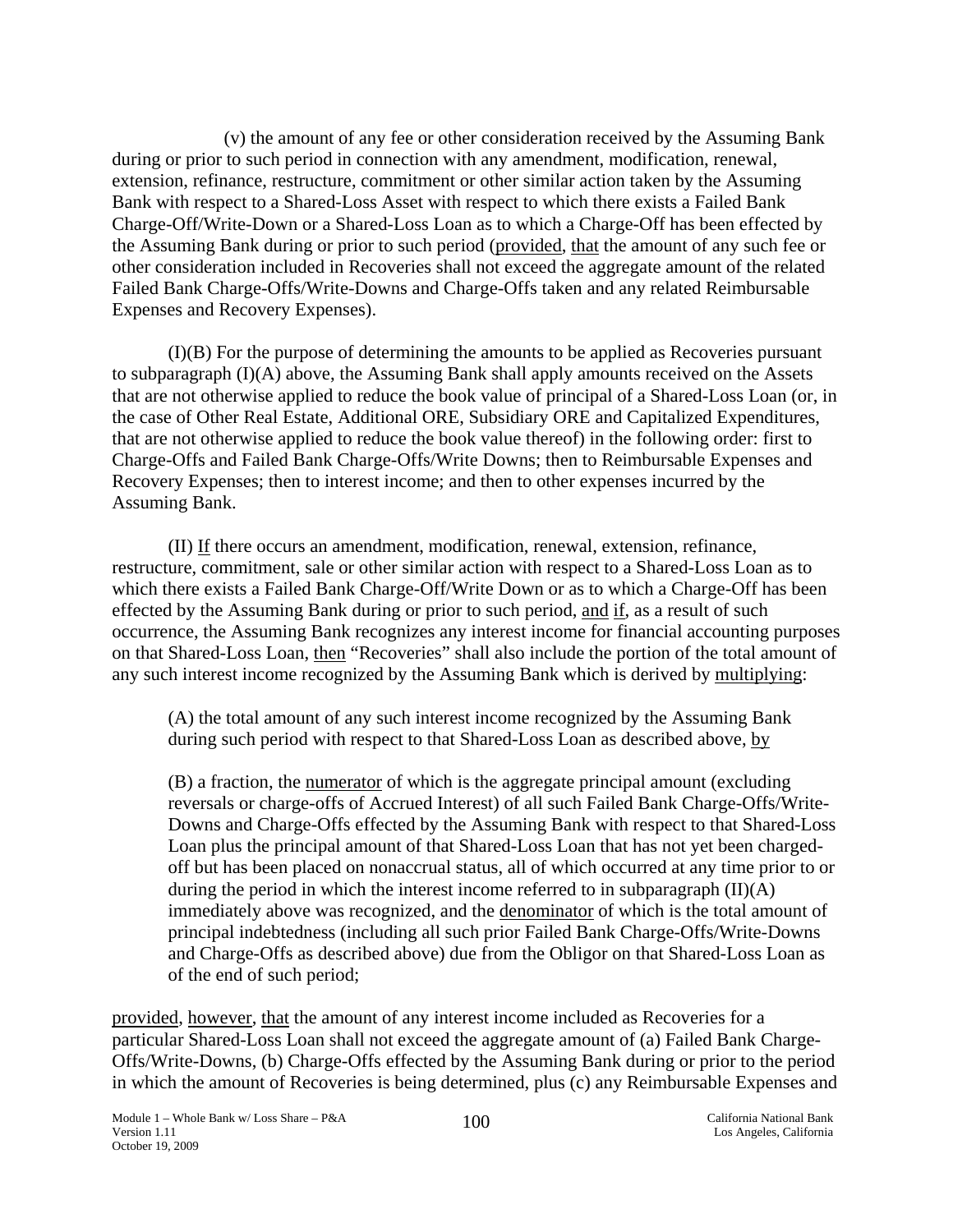Recovery Expenses paid to the Assuming Bank pursuant to this Commercial Shared-Loss Agreement during or prior to the period in which the amount of Recoveries is being determined, all with respect to that particular Shared-Loss Loan; and, provided, further, that any collections on any such Shared-Loss Loan that are not applied to reduce book value of principal or recognized as interest income shall be applied pursuant to subparagraph (I) above.

(III) Notwithstanding subparagraphs (I) and (II) above, the term "Recoveries" shall not include: (a) any amounts paid to the Assuming Bank by the Receiver pursuant to Section 2.1 of this Commercial Shared-Loss Agreement, (b) amounts received with respect to Charge-Offs effected by the Assuming Bank after the final Shared-Loss Quarter, (c) after the final Shared-Loss Quarter, income received by the Assuming Bank from the operation of, and any gains recognized by the Assuming Bank on the disposition of, Other Real Estate, Additional ORE or Subsidiary ORE (such income and gains being hereinafter together referred to as "ORE Income"), except to the extent that aggregate ORE Income exceeds the aggregate expenses paid to third parties by or on behalf of the Assuming Bank after the final Shared-Loss Quarter to manage, operate and maintain Other Real Estate, Additional ORE or Subsidiary ORE (such expenses being hereinafter referred to as "ORE Expenses"). In determining the extent aggregate ORE Income exceeds aggregate ORE Expenses for any Recovery Quarter as set forth immediately above in subparagraph (c), the Assuming Bank will subtract (i) ORE Expenses paid to third parties during such Recovery Quarter (provided, that, in the case of the final Recovery Quarter only, the Assuming Bank will subtract ORE Expenses paid to third parties from the beginning of the final Recovery Quarter up to the date the Assuming Bank is required to deliver the final Quarterly Certificate pursuant to this Commercial Shared-Loss Agreement) from (ii) ORE Income received during such Recovery Quarter, to calculate net ORE income ("Net ORE Income") for that Recovery Quarter. If the amount of Net ORE Income so calculated for a Recovery Quarter is positive, such amount shall be reported as Recoveries on the Quarterly Certificate for such Recovery Quarter. If the amount of Net ORE Income so calculated for a Recovery Quarter is negative ("Net ORE Loss Carryforward"), such amount shall be added to any ORE Expenses paid to third parties in the next succeeding Recovery Quarter, which sum shall then be subtracted from ORE Income for that next succeeding Recovery Quarter, for the purpose of determining the amount of Net ORE Income (or, if applicable, Net ORE Loss Carryforward) for that next succeeding Recovery Quarter. If, as of the end of the final Recovery Quarter, a Net ORE Loss Carryforward exists, then the amount of the Net ORE Loss Carryforward that does not exceed the aggregate amount of Net ORE Income reported as Recoveries on Quarterly Certificates for all Recovery Quarters may be included as a Recovery Expense on the Quarterly Certificate for the final Recovery Quarter.

**"Recovery Amount"** has the meaning provided in Section 2.1(b)(ii) of this Commercial Shared-Loss Agreement.

**"Recovery Expenses"** means, for any Recovery Quarter, the amount of actual, reasonable and necessary out-of-pocket expenses (other than Capitalized Expenditures) paid to third parties (other than Affiliates of the Assuming Bank) by or on behalf of the Assuming Bank, as limited by Sections 3.2(c) and (d) of Article III to this Commercial Shared-Loss Agreement, to recover amounts owed with respect to (i) any Shared-Loss Asset as to which a Charge-Off was effected prior to the end of the final Shared-Loss Quarter (provided that such amounts were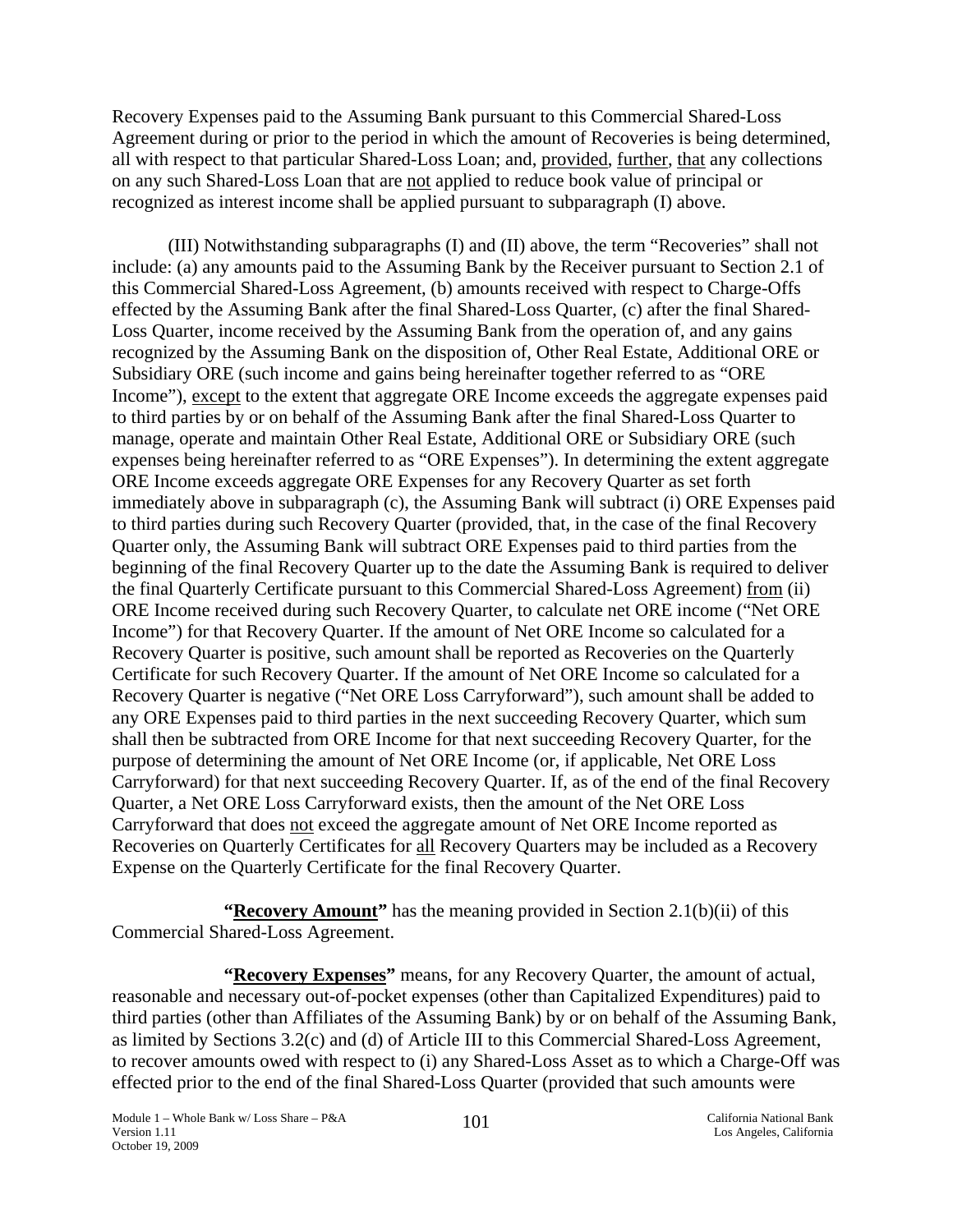incurred no earlier than the date the first Charge-Off on such Shared-Loss Asset could have been reflected on the Accounting Records of the Assuming Bank), and (ii) Failed Bank Charge-Offs/Write-Downs (including, in each case, all costs and expenses related to an Environmental Assessment and any other costs or expenses related to any environmental conditions with respect to the Shared-Loss Assets (it being understood that any remediation expenses for any such pollutant or contaminant are not recoverable if in excess of \$200,000 per Shared-Loss Asset, without the Assuming Bank having obtained the prior consent of the Receiver for such expenses); provided, that, so long as income with respect to a Shared-Loss Loan is being prorated pursuant to the arithmetical formula in subsection (II) of the definition of "Recoveries", the term "Recovery Expenses" shall not include that portion of any such expenses paid during such Recovery Quarter to recover any amounts owed on that Shared-Loss Loan that is derived by:

subtracting (1) the product derived by multiplying:

(A) the total amount of any such expenses paid by or on behalf of the Assuming Bank during such Recovery Quarter with respect to that Shared-Loss Loan, by

(B) a fraction, the numerator of which is the aggregate principal amount (excluding reversals or charge-offs of Accrued Interest) of all such Failed Bank Charge-Offs/Write-Downs and Charge-Offs effected by the Assuming Bank with respect to that Shared-Loss Loan plus the principal amount of that Shared-Loss Loan that has not yet been charged-off but has been placed on nonaccrual status, all of which occurred at any time prior to or during the period in which the interest income referred to in subparagraph  $(II)(A)$  of the definition of "Recoveries" was recognized, and the denominator of which is the total amount of principal indebtedness (including all such prior Failed Bank Charge-Offs/Write-Downs and Charge-Offs as described above) due from the Obligor on that Shared-Loss Loan as of the end of such period;

from (2) the total amount of any such expenses paid during that Recovery Quarter with respect to that Shared-Loss Loan.

**"Recovery Quarter"** has the meaning provided in Section 2.1(a)(ii) of this Commercial Shared-Loss Agreement.

**"Reimbursable Expenses"** means, for any Shared-Loss Quarter, the amount of actual, reasonable and necessary out-of-pocket expenses (other than Capitalized Expenditures), paid to third parties (other than Affiliates of the Assuming Bank) by or on behalf of the Assuming Bank, as limited by Sections 3.2(c) and (d) of Article III of this Commercial Shared-Loss Agreement, to:

(i) recover amounts owed with respect to any Shared-Loss Asset as to which a Charge-Off has been effected prior to the end of the final Shared-Loss Quarter (provided that such amounts were incurred no earlier than the date the first Charge-Off on such Shared-Loss Asset could have been reflected on the Accounting Records of the Assuming Bank) and recover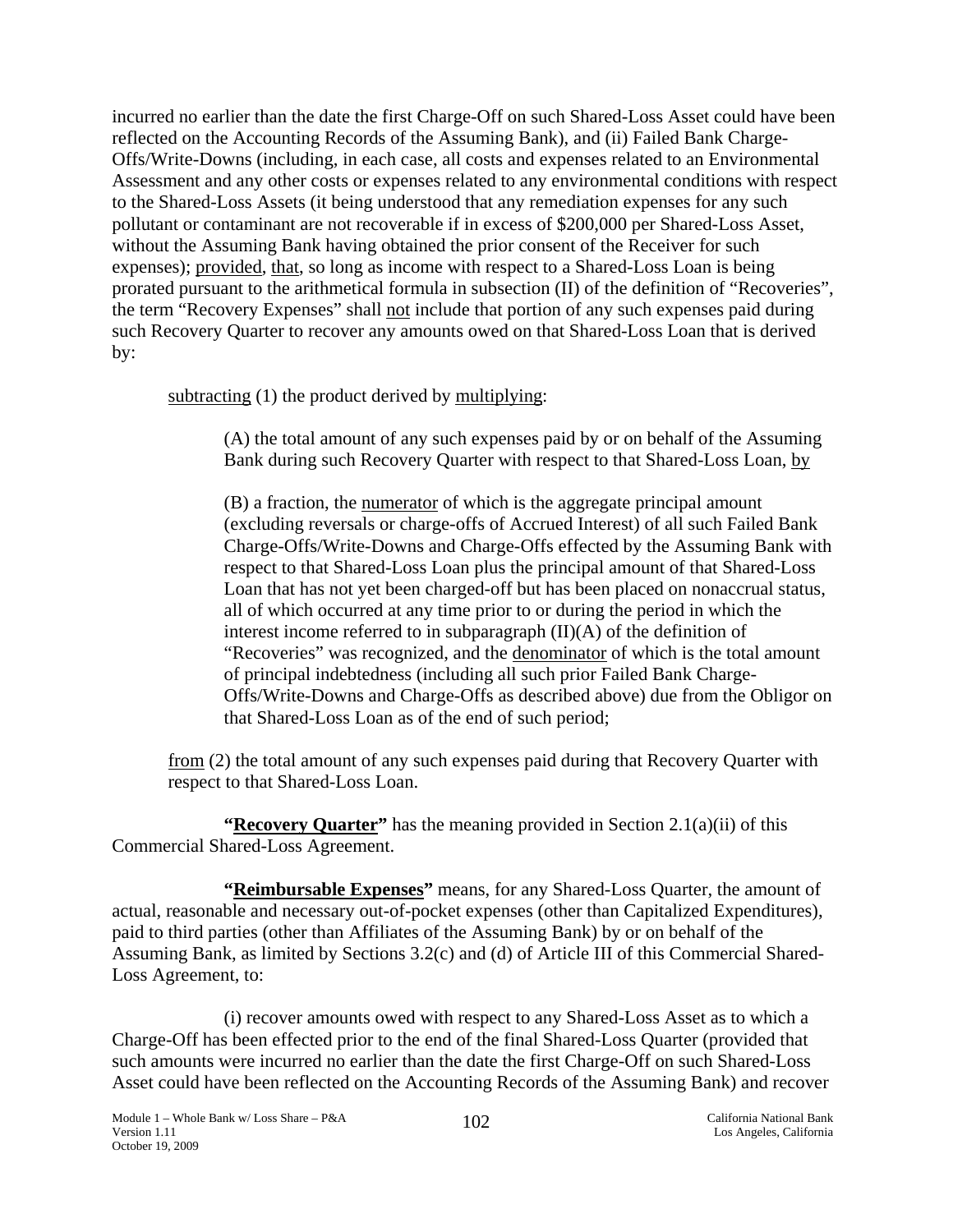amounts owed with respect to Failed Bank Charge-Offs/Write-Downs (including, in each case, all costs and expenses related to an Environmental Assessment and any other costs or expenses related to any environmental conditions with respect to the Shared-Loss Assets (it being understood that any such remediation expenses for any such pollutant or contaminant are not recoverable if in excess of \$200,000 per Shared-Loss Asset, without the Assuming Bank having obtained the prior consent of the Receiver for such expenses); provided, that, so long as income with respect to a Shared-Loss Loan is being pro-rated pursuant to the arithmetical formula in subsection (II) of the definition of "Recoveries", the term "Reimbursable Expenses" shall not include that portion of any such expenses paid during such Shared-Loss Quarter to recover any amounts owed on that Shared-Loss Loan that is derived by:

subtracting (1) the product derived by multiplying:

(A) the total amount of any such expenses paid by or on behalf of the Assuming Bank during such Shared-Loss Quarter with respect to that Shared-Loss Loan, by

(B) a fraction, the numerator of which is the aggregate principal amount (excluding reversals or charge-offs of Accrued Interest) of all such Failed Bank Charge-Offs/Write-Downs and Charge-Offs effected by the Assuming Bank with respect to that Shared-Loss Loan plus the principal amount of that Shared-Loss Loan that has not yet been charged-off but has been placed on nonaccrual status, all of which occurred at any time prior to or during the period in which the interest income referred to in subparagraph (II)(A) of the definition of "Recoveries" was recognized, and the denominator of which is the total amount of principal indebtedness (including all such prior Failed Bank Charge-Offs/Write-Downs and Charge-Offs as described above) due from the Obligor on that Shared-Loss Loan as of the end of such period;

from (2) the total amount of any such expenses paid during that Shared-Loss Quarter with respect to that Shared-Loss Loan; and

(ii) manage, operate or maintain Other Real Estate, Additional ORE or Subsidiary ORE less the amount of any income received by the Assuming Bank during such Shared-Loss Quarter with respect to such Other Real Estate, Additional ORE or Subsidiary ORE (which resulting amount under this clause (ii) may be negative).

**"Review Board"** has the meaning provided in Section 2.1(f)(i) of this Commercial Shared-Loss Agreement.

**"Shared-Loss Amount"** has the meaning provided in Section 2.1(b)(i) of this Commercial Shared-Loss Agreement.

**"Shared-Loss Asset Repurchase Price"** means, with respect to any Shared-Loss Asset, the principal amount thereof plus any other fees or penalties due from an Obligor (including, subject to the limitations discussed below, the amount of any Accrued Interest) stated on the Accounting Records of the Assuming Bank, as of the date as of which the Shared-Loss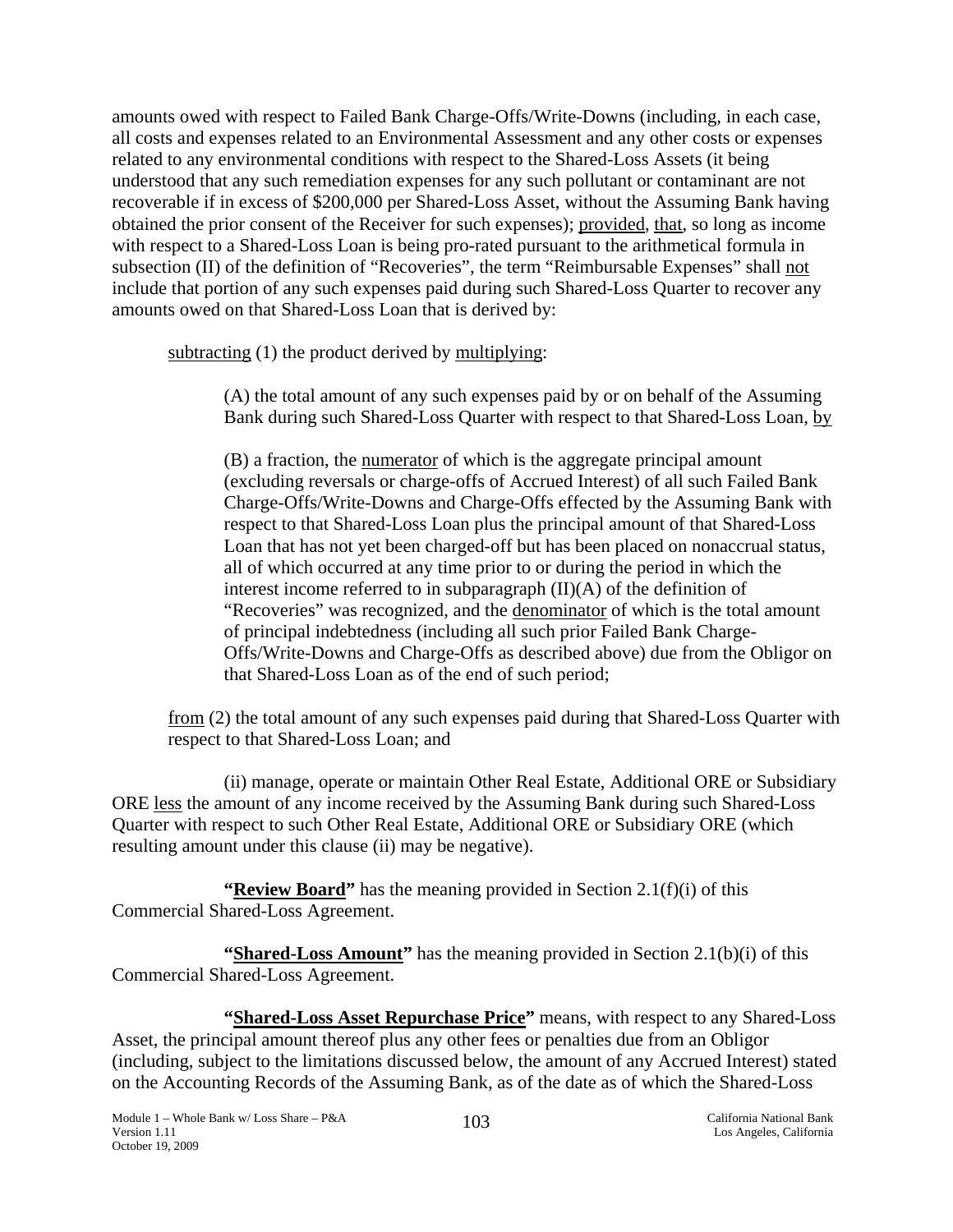Asset Repurchase Price is being determined (regardless, in the case of a Shared-Loss Loan, of the Legal Balance thereof) plus all Reimbursable Expenses and Recovery Expenses incurred up to and through the date of consummation of purchase of such Shared-Loss Asset; provided, that (i) in the case of a Shared-Loss Loan there shall be excluded from such amount the amount of any Accrued Interest accrued on or with respect to such Shared-Loss Loan prior to the ninety (90)-day period ending on the day prior to the purchase date determined pursuant to Sections 2.1(e)(i) or 2.1(e)(iii) of this Commercial Shared-Loss Agreement, except to the extent such Accrued Interest was included in the Book Value of such Shared-Loss Loan, and (ii) any collections on a Shared-Loss Loan received by the Assuming Bank after the purchase date applicable to such Shared-Loss Loan shall be applied (without duplication) to reduce the Shared-Loss Asset Repurchase Price of such Shared-Loss Loan on a dollar-for-dollar basis. For purposes of determining the amount of unpaid interest which accrued during a given period with respect to a variable-rate Shared-Loss Loan, all collections of interest shall be deemed to be applied to unpaid interest in the chronological order in which such interest accrued.

**"Shared-Loss Assets"** means Shared-Loss Loans, Other Real Estate purchased by the Assuming Bank, Additional ORE, Subsidiary ORE and Capitalized Expenditures, but does not include Shared Loss MTM Assets.

## "Shared-Loss Loan Commitment" means:

(i) any Commitment to make a further extension of credit or to make a further advance with respect to an existing Shared-Loss Loan; and

(ii) any Shared-Loss Loan Commitment (described in subparagraph (i) immediately preceding) with respect to which the Assuming Bank has made a Permitted Amendment.

**"Shared-Loss Loan Commitment Advance"** means an advance pursuant to a Shared-Loss Loan Commitment with respect to which the Assuming Bank has not made a Permitted Advance.

## **"Shared-Loss Loans"** means:

(i)(A) Loans purchased by the Assuming Bank pursuant to the Purchase and Assumption Agreement set forth on Exhibit 4.15(b) to the Purchase and Assumption Agreement, (B) New Shared-Loss Loans purchased by the Assuming Bank pursuant to the Purchase and Assumption Agreement, (C) Permitted Advances and (D) Shared-Loss Loan Commitment Advances, if any; provided, that Shared-Loss Loans shall not include Loans, New Shared-Loss Loans, Permitted Advances and Shared-Loss Loan Commitment Advances with respect to which an Acquired Subsidiary, or a constituent Subsidiary thereof, is an Obligor; (E) Loans owned by any Subsidiary which are not Shared-Loss Loans under the Single Family Shared-Loss Agreement; and (F) Consumer Loans; and

(ii) any Shared-Loss Loans (described in subparagraph (i) immediately preceding) with respect to which the Assuming Bank has made a Permitted Amendment.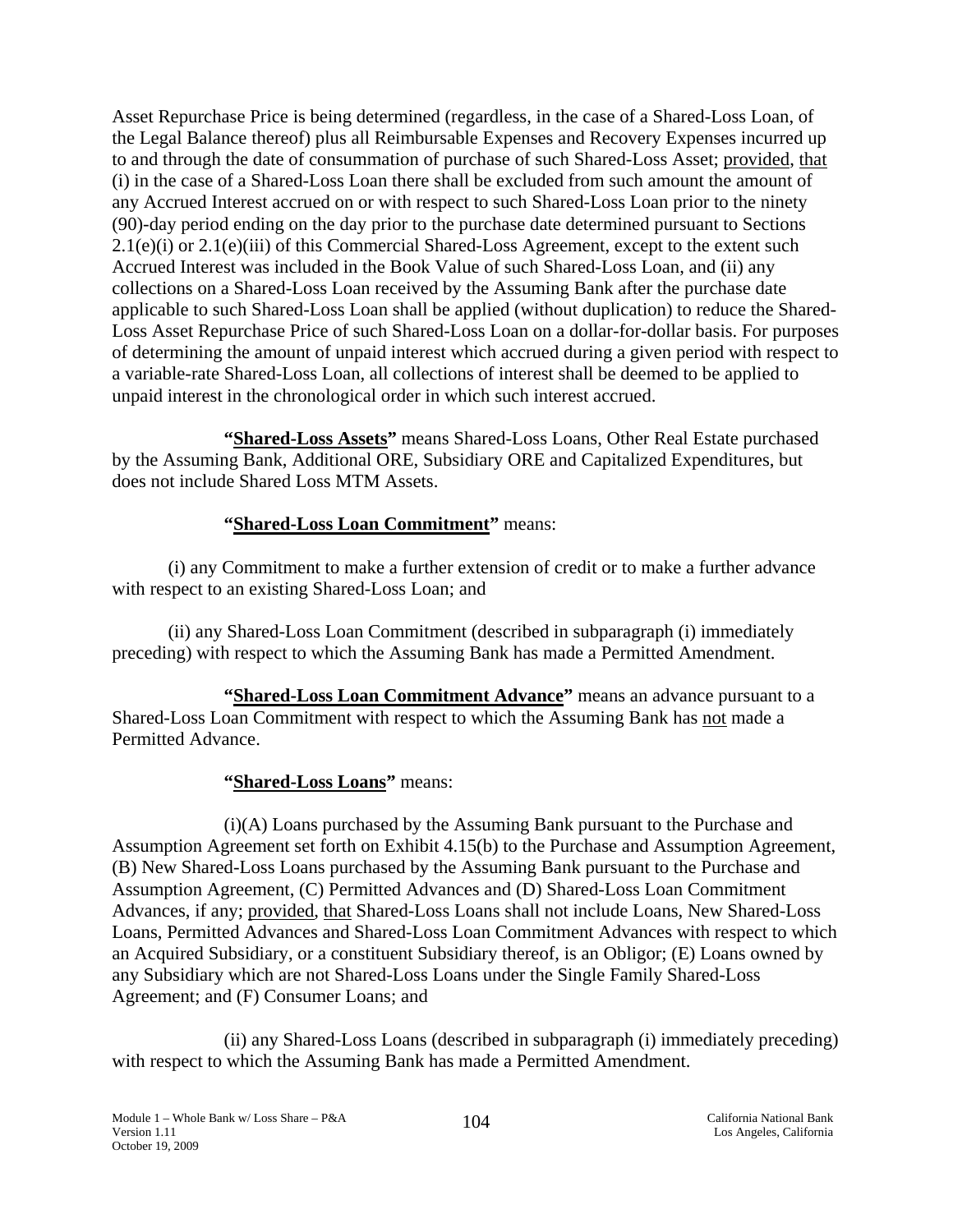"Shared-Loss MTM Assets" means those securities and other assets listed on Exhibit  $4.15(C)$ .

**"Shared-Loss Payment Trigger"** means when the sum of the Cumulative Loss Amount under the Single Family Shared-Loss Agreement and the cumulative Net Charge-Offs under this Commercial Shared-Loss Agreement, exceeds the First Loss Tranche. If the First Loss Tranche is zero or a negative number, the Shared-Loss Payment Trigger shall be deemed to have been reached upon Bank Closing.

**"Shared-Loss Quarter"** has the meaning provided in Section 2.1(a)(i) of this Commercial Shared-Loss Agreement.

**"Stated Threshold"** means total losses under the shared loss agreements in the amount of \$1,233,000,000.00.

**"Subsidiary ORE"** means all assets owned by ORE Subsidiaries that would constitute Additional ORE if such assets were on the books of the Assuming Bank.

**"Termination Date"** means the eighth (8th) anniversary of the Commencement Date.

**"Third Party Servicer"** means any servicer appointed from time to time by the Assuming Bank or any Affiliate of the Assuming Bank to service the Shared-Loss Assets on behalf of the Assuming bank, the identity of which shall be given to the Receiver prior to or concurrent with the appointment thereof.

# **ARTICLE II** -- **SHARED-LOSS ARRANGEMENT**

# **2.1 Shared-Loss Arrangement.**

**(a) Quarterly Certificates.** (i) Not later than thirty (30) days after the end of each Calendar Quarter from and including the initial Calendar Quarter to and including the Calendar Quarter in which the Applicable Anniversary of the Commencement Date falls (each of such Calendar Quarters being referred to herein as a "Shared-Loss Quarter"), the Assuming Bank shall deliver to the Receiver a certificate, signed by the Assuming Bank's chief executive officer and its chief financial officer, setting forth in such form and detail as the Receiver may specify (a "Quarterly Certificate"):

> (A) the amount of Charge-Offs, the amount of Recoveries and the amount of Net Charge-Offs (which amount may be negative) during such Shared-Loss Quarter with respect to the Shared-Loss Assets (and for Recoveries, with respect to the Assets for which a charge-off was effected by the Failed Bank prior to Bank Closing); and

(B) the aggregate amount of Reimbursable Expenses (which amount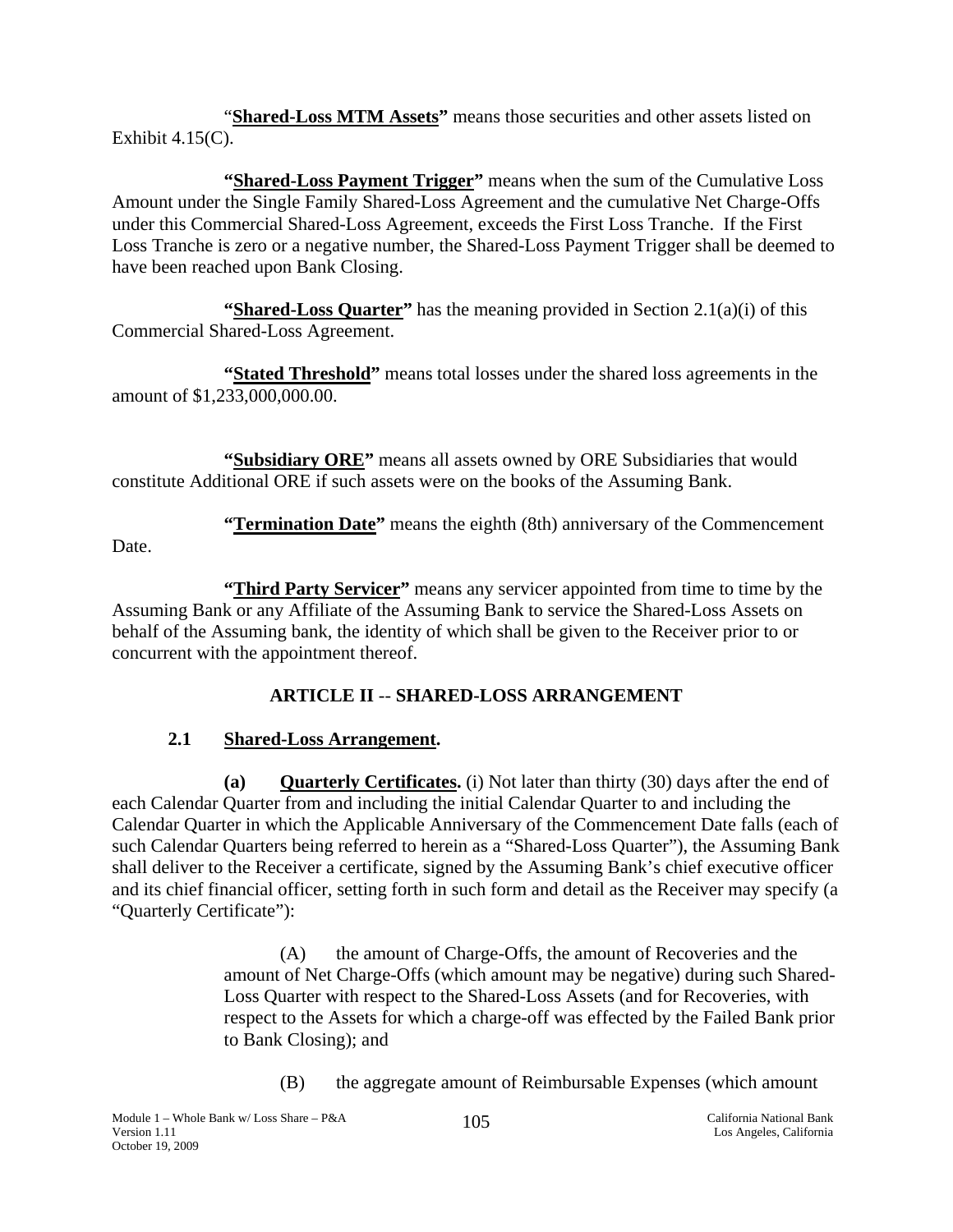may be negative) during such Shared-Loss Quarter; and

(C) net realized loss on the Shared Loss MTM Assets determined pursuant to FAS 115, expressed as a positive number (MTM Net Realized Loss), or net realized gain on the Shared Loss MTM assets, expressed as a negative number (MTM Net Realized Gain); and

(D) any other than temporary impairment of the Shared Loss MTM Assets, determined pursuant to FAS 115, expressed as a positive number ("OTTI Loss") or reversals of OTTI Loss, expressed as a negative number (for the avoidance of doubt, normal and customary unrealized mark-to-market changes by reason of the application of fair value accounting do not qualify for loss sharing payments).

(ii) Not later than thirty (30) days after the end of each Calendar Quarter from and including the first Calendar Quarter following the final Shared-Loss Quarter to and including the Calendar Quarter in which the Termination Date falls (each of such Calendar Quarters being referred to herein as a "Recovery Quarter"), the Assuming Bank shall deliver to the Receiver a Quarterly Certificate setting forth, in such form and detail as the Receiver may specify

> (A) the amount of Recoveries and Recovery Expenses during such Recovery Quarter. On the Quarterly Certificate for the first Recovery Quarter only, the Assuming Bank may report as a separate item, in such form and detail as the Receiver may specify, the aggregate amount of any Reimbursable Expenses that: (a) were incurred prior to or during the final Shared-Loss Quarter, and (b) had not been included in any Quarterly Certificate for any Shared-Loss Quarter because they had not been actually paid by or on behalf of the Assuming Bank (in accordance with the terms of this Commercial Shared-Loss Agreement) during any Shared-Loss Quarter and (c) were actually paid by or on behalf of the Assuming Bank (in accordance with the terms of this Commercial Shared-Loss Agreement) during the first Recovery Quarter; and

(B) net realized gain on the Shared Loss MTM Assets.

# **(b) Payments With Respect to Shared-Loss Assets.**

(i) For purposes of this Section 2.1(b), the Assuming Bank shall initially record the Shared-Loss Assets on its Accounting Records at Book Value, and initially record the Shared Loss MTM Assets on its Accounting Records at Fair Value, and adjust such amounts as such values may change after the Bank Closing. If the amount of all Net Charge-Offs during any Shared-Loss Quarter plus Reimbursable Expenses, plus MTM Net Realized Gain or MTM Net Realized Loss, plus OTTI Loss during such Shared-Loss Quarter (the "Shared-Loss Amount") is positive, then, except as provided in Sections 2.1(c) and (e) below, and subject to the provisions of Section 2.1(b)(vi) below, not later than fifteen (15) days after the date on which the Receiver receives the Quarterly Certificate with respect to such Shared-Loss Quarter, the Receiver shall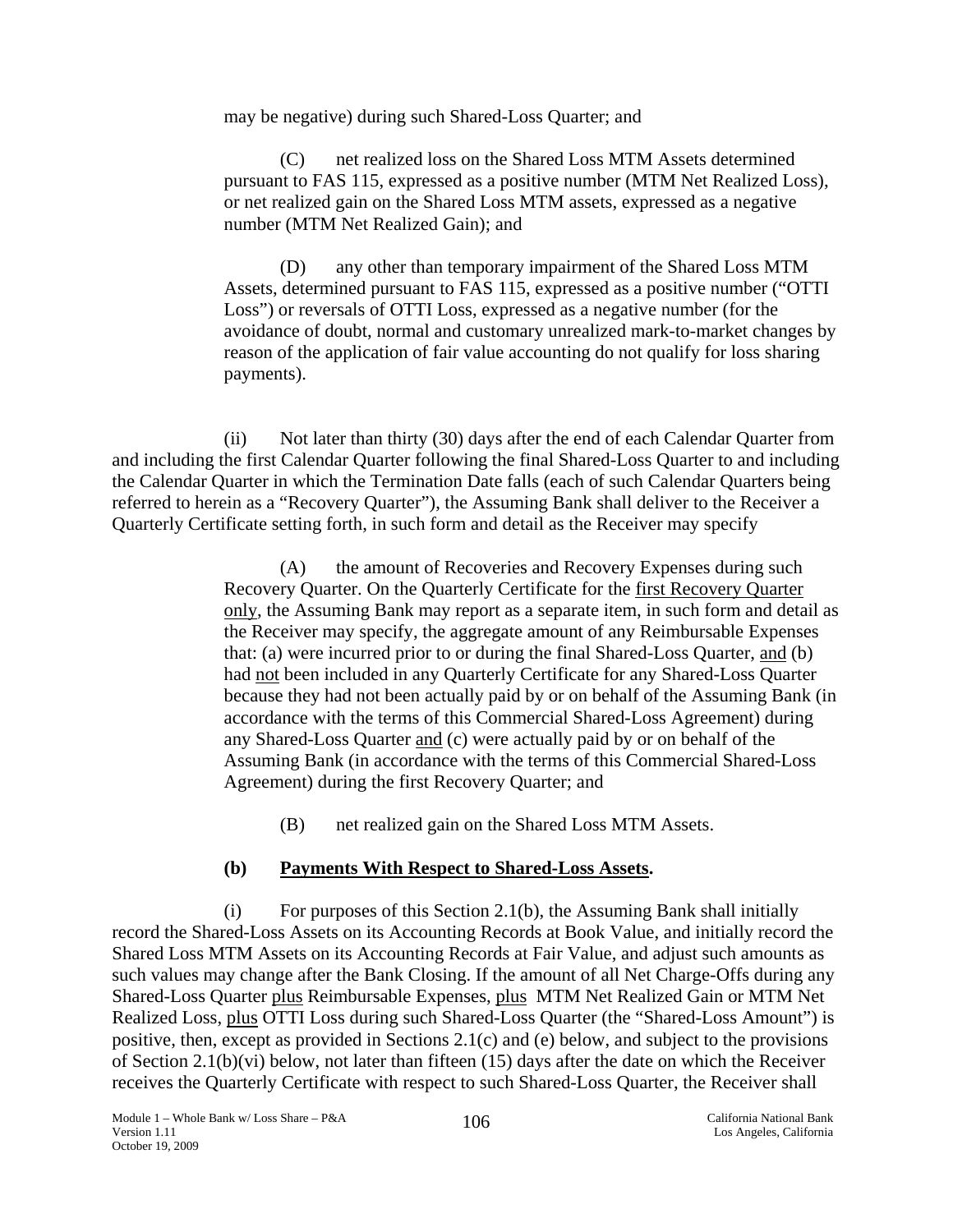pay to the Assuming Bank an amount equal to eighty percent (80%) of the Shared-Loss Amount for such Shared-Loss Quarter. If the Shared-Loss Amount during any Shared-Loss Quarter is negative, the Assuming Bank shall pay to the Receiver an amount equal to eighty percent (80%) of the Shared-Loss Amount for such Shared-Loss Quarter, which payment shall be delivered to the Receiver together with the Quarterly Certificate for such Shared-Loss Quarter. When the cumulative Shared-Loss Amounts for all Shared-Loss Quarters plus the Cumulative Loss Amount under the Single Family Shared-Loss Agreement equals or exceeds the Stated Threshold, the Receiver shall pay to the Assuming Bank an amount equal to ninety-five percent ((95%) of the Shared-Loss Amount for each Shared-Loss Quarter, until such time as the cumulative Shared-Loss Amount for all Shared-Loss Quarters is less than the Stated Threshold, when the percentage shall revert back to eighty percent (80%).

(ii) If the amount of gross Recoveries during any Recovery Quarter less Recovery Expenses during such Recovery Quarter plus net realized gains or reversals of OTTI Loss on Shared Loss MTM Assets (the "Recovery Amount") is positive, then, simultaneously with its delivery of the Quarterly Certificate with respect to such Recovery Quarter, the Assuming Bank shall pay to the Receiver an amount equal to eighty percent (80%) of the Recovery Amount for such Recovery Quarter. If the Recovery Amount is negative, then such negative amount shall be subtracted from the amount of gross Recoveries during the next succeeding Recovery Quarter in determining the Recovery Amount in such next succeeding Recovery Quarter; provided, that this Section 2.1(b)(ii) shall operate successively in the event that the Recovery Amount (after giving effect to this Section 2.1(b)(ii)) in such next succeeding Recovery Quarter is negative. The Assuming Bank shall specify, in the Quarterly Certificate for the final Recovery Quarter, the aggregate amount for all Recovery Quarters only, as of the end of, and including, the final Recovery Quarter of (A) Recoveries plus net realized gains or reversals of OTTI Loss on Shared Loss MTM Assets ("Aggregate Recovery Period Recoveries"), (B) Recovery Expenses ("Aggregate Recovery Expenses"), and (C) only those Recovery Expenses that have been actually "offset" against Aggregate Recovery Period Recoveries (including those so "offset" in that final Recovery Quarter) ("Aggregate Offset Recovery Expenses"); as used in this sentence, the term "offset" means the amount that has been applied to reduce gross Recoveries in any Recovery Quarter pursuant to the methodology set forth in this Section 2.1(b)(ii). If, at the end of the final Recovery Quarter the amount of Aggregate Recovery Expenses exceeds the amount of Aggregate Recovery Period Recoveries, the Receiver shall have no obligation to pay to the Assuming Bank all or any portion of such excess. Subsequent to the Assuming Bank's calculation of the Recovery Amount (if any) for the final Recovery Quarter, the Assuming Bank shall also show on the Quarterly Certificate for the final Recovery Quarter the results of the following three mathematical calculations: (i) Aggregate Recovery Period Recoveries minus Aggregate Offset Recovery Expenses; (ii) Aggregate Recovery Expenses minus Aggregate Offset Recovery Expenses; and (iii) the lesser of the two amounts calculated in (i) and (ii) immediately above ("Additional Recovery Expenses") multiplied by 80% (the amount so calculated in (iii) being defined as the "Additional Recovery Expense Amount"). If the Additional Recovery Expense Amount is greater than zero, then the Assuming Bank may request in the Quarterly Certificate for the final Recovery Quarter that the Receiver reimburse the Assuming Bank the amount of the Additional Recovery Expense Amount and the Receiver shall pay to the Assuming Bank the Additional Recovery Expense Amount within fifteen (15) days after the date on which the Receiver receives that Quarterly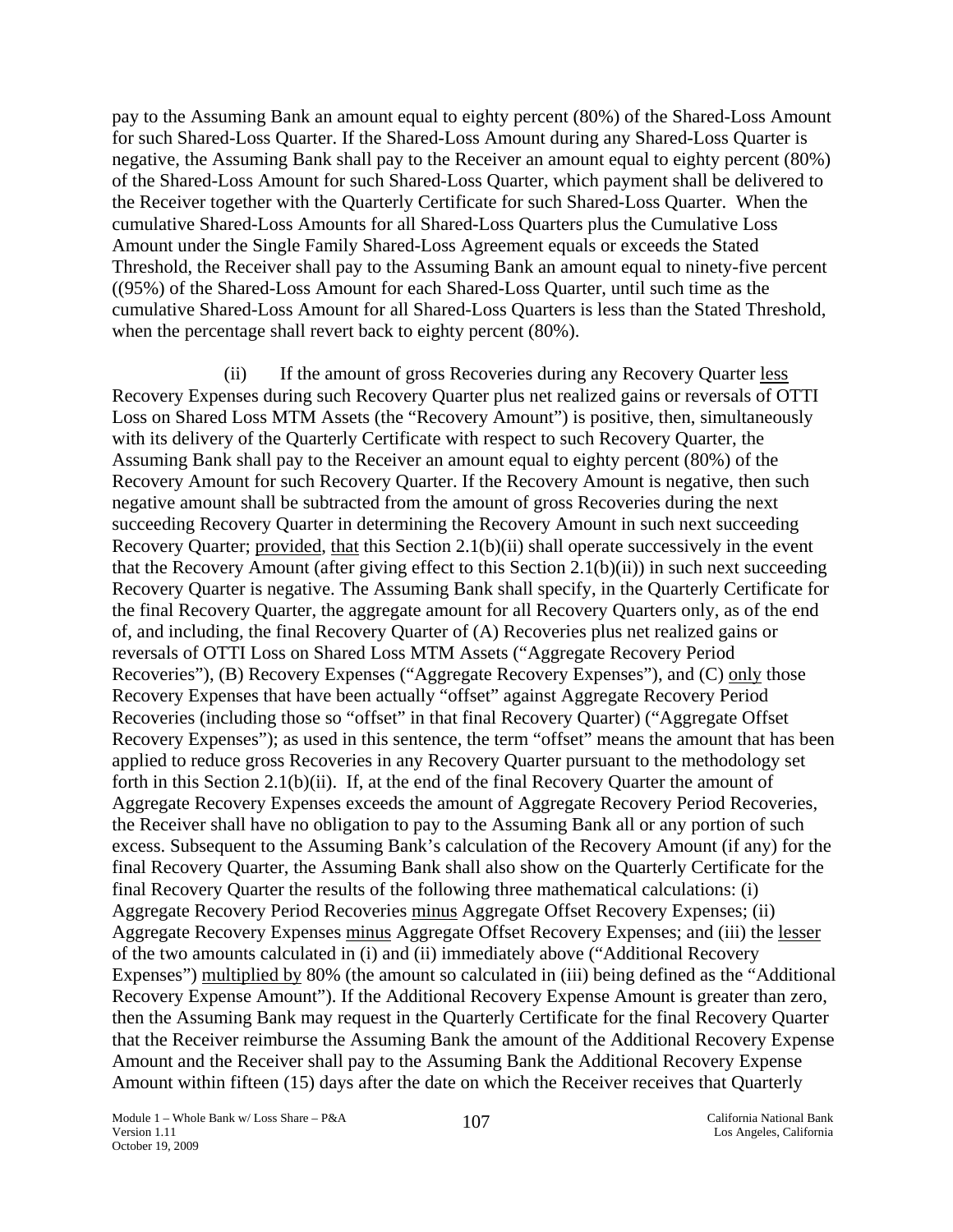Certificate. On the Quarterly Certificate for the final Recovery Quarter only, the Assuming Bank may include, in addition to any Recovery Expenses for that Recovery Quarter that were paid by or on behalf of the Assuming Bank in that Recovery Quarter, those Recovery Expenses that: (a) were incurred prior to or during the final Recovery Quarter, and (b) had not been included in any Quarterly Certificate for any Recovery Quarter because they had not been actually paid by or on behalf of the Assuming Bank (in accordance with the terms of this Commercial Shared-Loss Agreement) during any Recovery Quarter, and (c) were actually paid by or on behalf of the Assuming Bank (in accordance with the terms of this Commercial Shared-Loss Agreement) prior to the date the Assuming Bank is required to deliver that final Quarterly Certificate to the Receiver under the terms of Section 2.1(a)(ii).

(iii) With respect to each Shared-Loss Quarter and Recovery Quarter, collections by or on behalf of the Assuming Bank on any charge-off effected by the Failed Bank prior to Bank Closing on an Asset other than a Shared-Loss Asset or Shared-Loss MTM Assets shall be reported as Recoveries under this Section 2.1 only to the extent such collections exceed the Book Value of such Asset, if any. For any Shared-Loss Quarter or Recovery Quarter in which collections by or on behalf of the Assuming Bank on such Asset are applied to both Book Value and to a charge-off effected by the Failed Bank prior to Bank Closing, the amount of expenditures incurred by or on behalf of the Assuming Bank attributable to the collection of any such Asset, that shall be considered a Reimbursable Expense or a Recovery Expense under this Section 2.1 will be limited to a proportion of such expenditures which is equal to the proportion derived by dividing (A) the amount of collections on such Asset applied to a charge-off effected by the Failed Bank prior to Bank Closing, by (B) the total collections on such Assets.

(iv) If the Assuming Bank has duly specified an amount of Reimbursable Expenses on the Quarterly Certificate for the first Recovery Quarter as described above in the last sentence of Section 2.1(a)(ii), then, not later than fifteen (15) days after the date on which the Receiver receives that Quarterly Certificate, the Receiver shall pay to the Assuming Bank an amount equal to eighty percent (80%) (or, if the Cumulative Loss Amount under the Single Family Shared-Loss Agreement plus the cumulative Shared-Loss Amount for all Shared-Loss Quarters equals or exceeds the Stated Threshold, ninety-five percent (95%)) of the amount of such Reimbursable Expenses.

(v) If the First Loss Tranche as determined under the Purchase and Assumption Agreement is a positive number, Receiver has no obligation to make payment for any Shared Loss Quarters until the Shared-Loss Payment Trigger is satisfied.

(vi) Payments from the Receiver with respect to this Commercial Shared-Loss Agreement are administrative expenses of the Receiver. To the extent the Receiver needs funds for shared-loss payments respect to this Commercial Shared-Loss Agreement, the Receiver shall request funds under the Master Loan and Security Agreement, as amended ("MLSA"), from FDIC in its corporate capacity. The Receiver will not agree to any amendment of the MLSA that would prevent the Receiver from drawing on the MLSA to fund shared-loss payments.

**(c) Limitation on Shared-Loss Payment.** The Receiver shall not be required to make any payments pursuant to this Section 2.1 with respect to any Charge-Off of a Shared-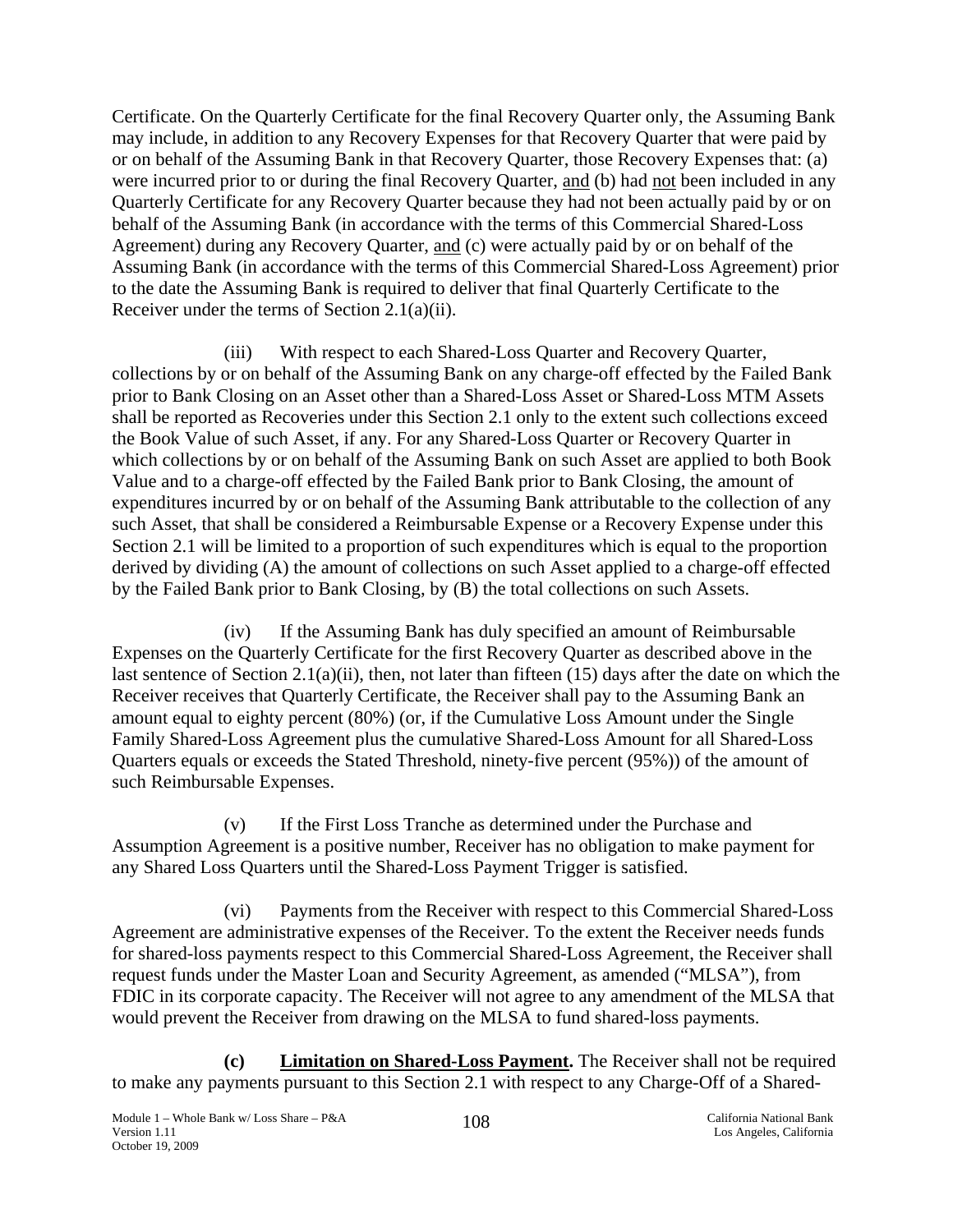Loss Asset that the Receiver or the Corporation determines, based upon the Examination Criteria, should not have been effected by the Assuming Bank; provided, (x) the Receiver must provide notice to the Assuming Bank detailing the grounds for not making such payment, (y) the Receiver must provide the Assuming Bank with a reasonable opportunity to cure any such deficiency and (z) (1) to the extent curable, if cured, the Receiver shall make payment with respect to any properly effected Charge-Off and (2) to the extent not curable, the Receiver shall make a payment as to all Charge-Offs (or portion of Charge-Offs) that were effected which would have been payable as a Charge-Off if the Assuming Bank had properly effected such Charge-Off. In the event that the Receiver does not make any payments with respect to any Charge-Off of a Shared-Loss Asset pursuant to this Section 2.1 or determines that a payment was improperly made, the Assuming Bank and the Receiver shall, upon final resolution, make such accounting adjustments and payments as may be necessary to give retroactive effect to such corrections.

Loan to the detriment of such Shared-Loss Asset to which such loan is related; provided, that **(d) Sale of, or Additional Advances or Amendments with Respect to, Shared-Loss Loans and Administration of Related Loans.** No Shared-Loss Loan shall be treated as a Shared-Loss Asset pursuant to this Section 2.1 (i) if the Assuming Bank sells or otherwise transfers such Shared-Loss Loan or any interest therein (whether with or without recourse) to any Person, (ii) after the Assuming Bank makes any additional advance, commitment or increase in the amount of a commitment with respect to such Shared-Loss Loan that does not constitute a Permitted Advance or a Shared-Loss Loan Commitment Advance, (iii) after the Assuming Bank makes any amendment, modification, renewal or extension to such Shared-Loss Loan that does not constitute a Permitted Amendment, or (iv) after the Assuming Bank has managed, administered or collected any "Related Loan" (as such term is defined in Section 3.4 of Article III of this Commercial Shared-Loss Agreement) in any manner which would have the effect of increasing the amount of any collections with respect to the Related any such Shared-Loss Loan that has been the subject of Charge-Offs prior to the taking of any action described in clause (i), (ii), (iii) or (iv) of this Section 2.1(d) by the Assuming Bank shall be treated as a Shared-Loss Asset pursuant to this Section 2.1 solely for the purpose of treatment of Recoveries on such Charge-Offs until such time as the amount of Recoveries with respect to such Shared-Loss Asset equals such Charge-Offs.

#### **(e) Option to Purchase.**

(i) In the event that the Assuming Bank determines that there is a substantial likelihood that continued efforts to collect a Shared-Loss Asset or an Asset for which a chargeoff was effected by the Failed Bank with, in either case, a Legal Balance of \$500,000 or more on the Accounting Records of the Assuming Bank will result in an expenditure, after Bank Closing, of funds by on behalf of the Assuming Bank to a third party for a specified purpose (the expenditure of which, in its best judgment, will maximize collections), which do not constitute Reimbursable Expenses or Recovery Expenses, and such expenses will exceed ten percent (10%) of the then book value thereof as reflected on the Accounting Records of the Assuming Bank, the Assuming Bank shall (i) promptly so notify the Receiver and (ii) request that such expenditure be treated as a Reimbursable Expense or Recovery Expense for purposes of this Section 2.1. (Where the Assuming Bank determines that there is a substantial likelihood that the previously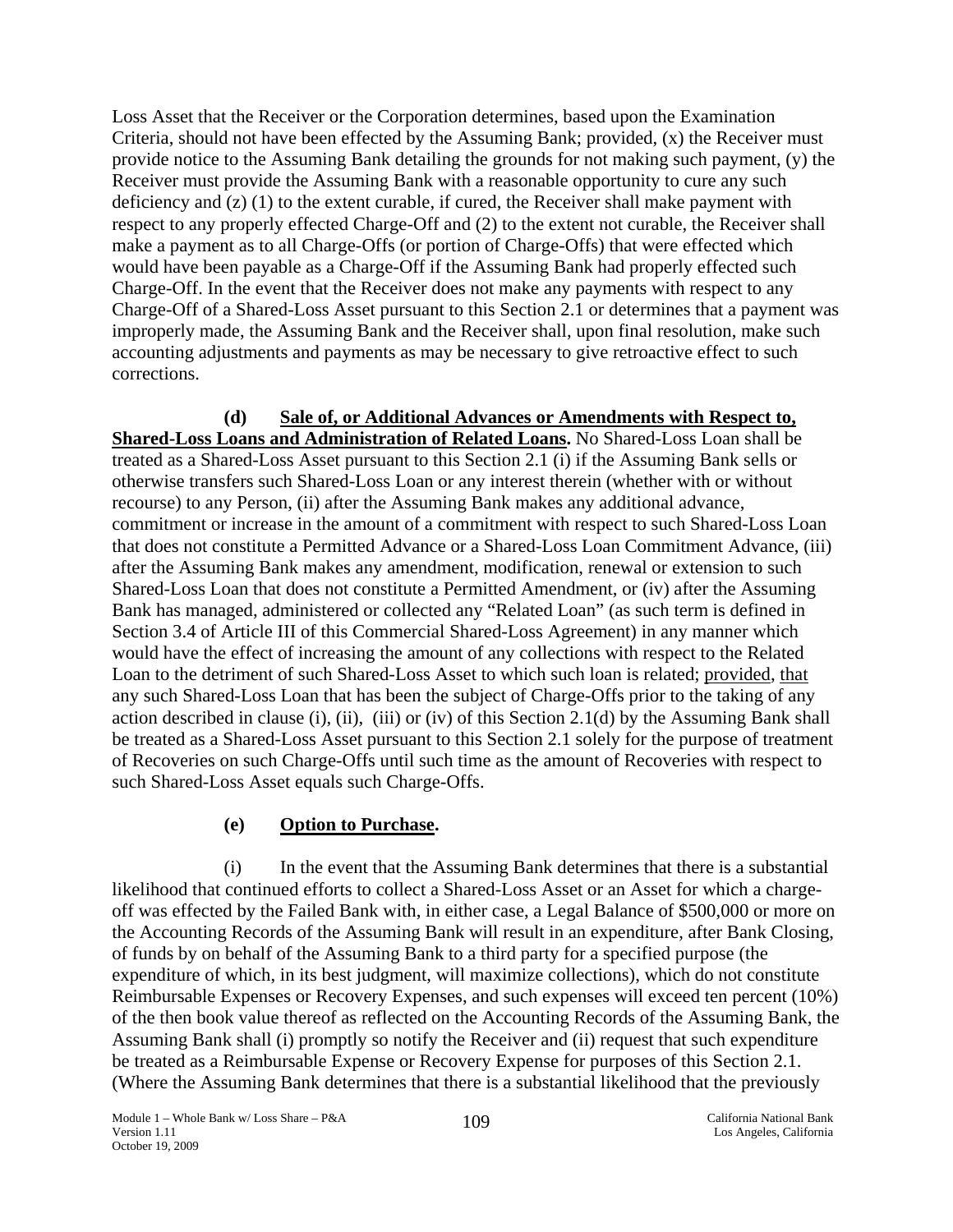mentioned situation exists with respect to continued efforts to collect a Shared-Loss Asset or an Asset for which a charge-off was effected by the Failed Bank with, in either case, a Legal Balance of less than \$1,000,000 on the Accounting Records of the Assuming Bank, the Assuming Bank may so notify the Receiver and request that such expenditure be treated as a Reimbursable Expense or Recovery Expense.) Within thirty (30) days after its receipt of such a notice, the Receiver will advise the Assuming Bank of its consent or denial, that such expenditures shall be treated as a Reimbursable Expense or Recovery Expense, as the case may be. Notwithstanding the failure of the Receiver to give its consent with respect to such expenditures, the Assuming Bank shall continue to administer such Shared-Loss Asset in accordance with Section 2.2, except that the Assuming Bank shall not be required to make such expenditures. At any time after its receipt of such a notice and on or prior to the Termination Date the Receiver shall have the right to purchase such Shared-Loss Asset or Asset as provided in Section 2.1(e)(iii), notwithstanding any consent by the Receiver with respect to such expenditure.

(ii) During the period prior to the Termination Date, the Assuming Bank shall notify the Receiver within fifteen (15) days after any of the following becomes fully or partially charged-off:

> (A) a Shared-Loss Loan having a Legal Balance (or, in the case of more than one (1) Shared-Loss Loan made to the same Obligor, a combined Legal Balance) of \$500,000 or more in circumstances in which the legal claim against the relevant Obligor survives; or

(B) a Shared-Loss Loan to a director, an "executive officer" as defined in 12 C.F.R. 215.2(d), a "principal shareholder" as defined in 12 C.F.R. 215.2(l), or an Affiliate of the Assuming Bank.

(iii) If the Receiver determines in its discretion that the Assuming Bank is not diligently pursuing collection efforts with respect to any Shared-Loss Asset which has been fully or partially charged-off or written-down (including any Shared-Loss Asset which is identified or required to be identified in a notice pursuant to Section  $2.1(e)(ii)$  or any Asset for which there exists a Failed Bank Charge-Off/Write-Down, the Receiver may at its option, exercisable at any time on or prior to the Termination Date, require the Assuming Bank to assign, transfer and convey such Shared-Loss Asset or Asset to and for the sole benefit of the Receiver for a price equal to the Shared-Loss Asset Repurchase Price thereof less the Related Liability Amount with respect to any Related Liabilities related to such Shared-Loss Asset or Asset.

(iv) Not later than ten (10) days after the date upon which the Assuming Bank receives notice of the Receiver's intention to purchase or require the assignment of any Shared-Loss Asset or Asset pursuant to Section 2.1(e)(i) or (iii), the Assuming Bank shall transfer to the Receiver such Shared-Loss Asset or Asset and any Credit Files relating thereto and shall take all such other actions as may be necessary and appropriate to adequately effect the transfer of such Shared-Loss Asset or Asset from the Assuming Bank to the Receiver. Not later than fifteen (15) days after the date upon which the Receiver receives such Shared-Loss Asset or Asset and any Credit Files relating thereto, the Receiver shall pay to the Assuming Bank an amount equal to the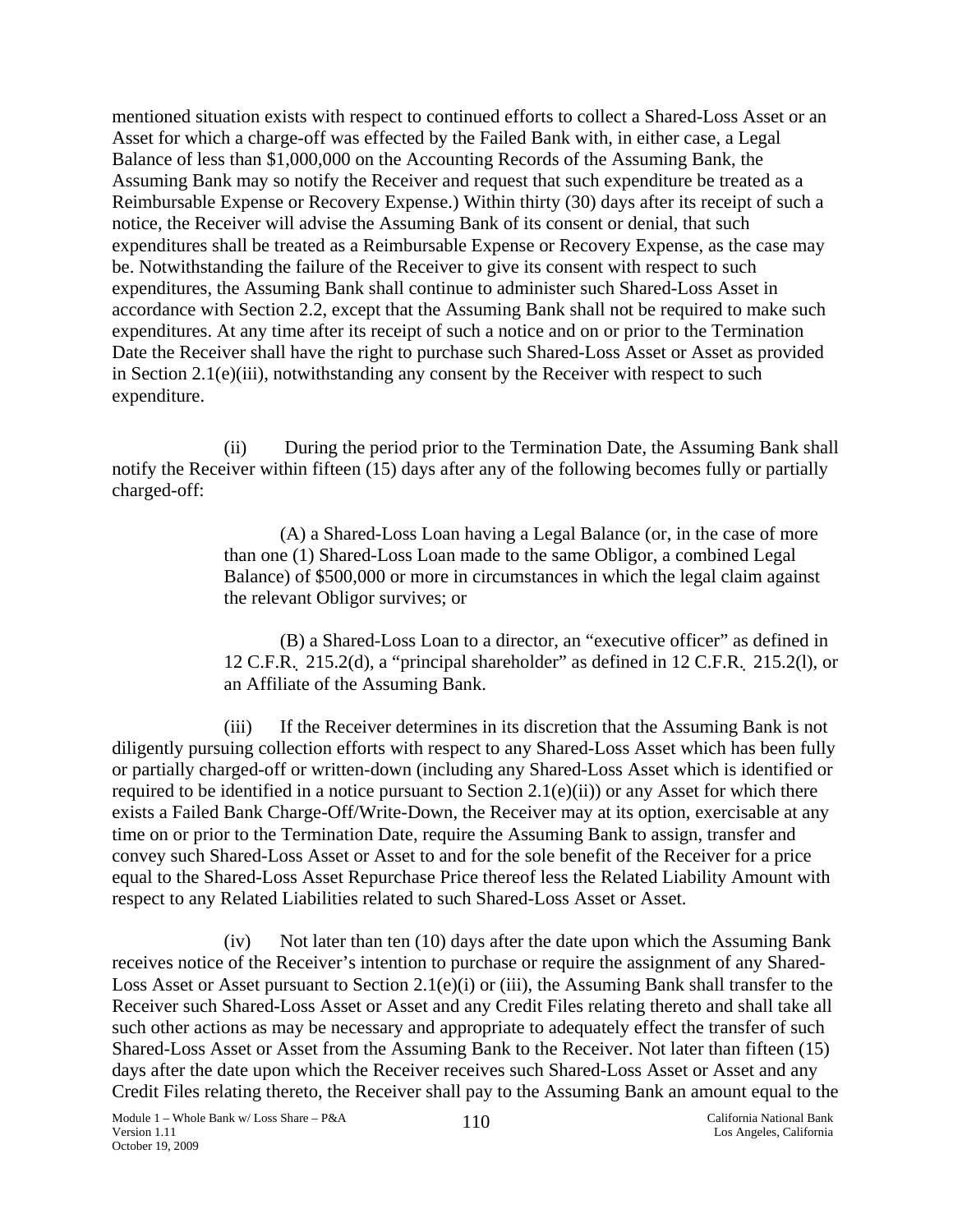Shared-Loss Asset Repurchase Price of such Shared-Loss Asset or Asset less the Related Liability Amount.

(v) The Receiver shall assume all Related Liabilities with respect to any Shared-Loss Asset or Asset set forth in the notice described in Section 2.1(e)(iv).

### **(f) Dispute Resolution.**

(i) (A) Any dispute as to whether a Charge-Off of a Shared-Loss Asset was made in accordance with Examination Criteria shall be resolved by the Assuming Bank's Chartering Authority. (B) With respect to any other dispute arising under the terms of this Commercial Shared-Loss Agreement which the parties hereto cannot resolve after having negotiated such matter, in good faith, for a thirty (30) day period, other than a dispute the Corporation is not permitted to submit to arbitration under the Administrative Dispute Resolution Act of 1996 ("ADRA"), as amended, such other dispute shall be resolved by determination of a review board (a "Review Board") established pursuant to Section 2.1(f). Any Review Board under this Section 2.1(f) shall follow the provisions of the Federal Arbitration Act and shall follow the provisions of the ADRA. (C) Any determination by the Assuming Bank's Chartering Authority or by a Review Board shall be conclusive and binding on the parties hereto and not subject to further dispute, and judgment may be entered on said determination in accordance with applicable arbitration law in any court having jurisdiction thereof.

(ii) A Review Board shall consist of three (3) members, each of whom shall have such expertise as the Corporation and the Assuming Bank agree is relevant. As appropriate, the Receiver or the Corporation (the "FDIC Party") will select one member, one member will be selected by the Assuming Bank and the third member (the "Neutral Member") will be selected by the other two members. The member of the Review Board selected by a party may be removed at any time by such party upon two (2) days' written notice to the other party of the selection of a replacement member. The Neutral Member may be removed by unanimous action of the members appointed by the FDIC Party and the Assuming Bank after two (2) days' prior written notice to the FDIC Party and the Assuming Bank of the selection of a replacement Neutral Member. In addition, if a Neutral Member fails for any reason to serve or continue to serve on the Review Board, the other remaining members shall so notify the parties to the dispute and the Neutral Member in writing that such Neutral Member will be replaced, and the Neutral Member shall thereafter be replaced by the unanimous action of the other remaining members within twenty (20) business days of that notification.

(iii) No dispute may be submitted to a Review Board by any of the parties to this Commercial Shared-Loss Agreement unless such party has provided to the other party a written notice of dispute ("Notice of Dispute"). During the forty-five (45)-day period following the providing of a Notice of Dispute, the parties to the dispute will make every effort in good faith to resolve the dispute by mutual agreement. As part of these good faith efforts, the parties should consider the use of less formal dispute resolution techniques, as judged appropriate by each party in its sole discretion. Such techniques may include, but are not limited to, mediation, settlement conference, and early neutral evaluation. If the parties have not agreed to a resolution of the dispute by the end of such forty-five (45)-day period, then, subject to the discretion of the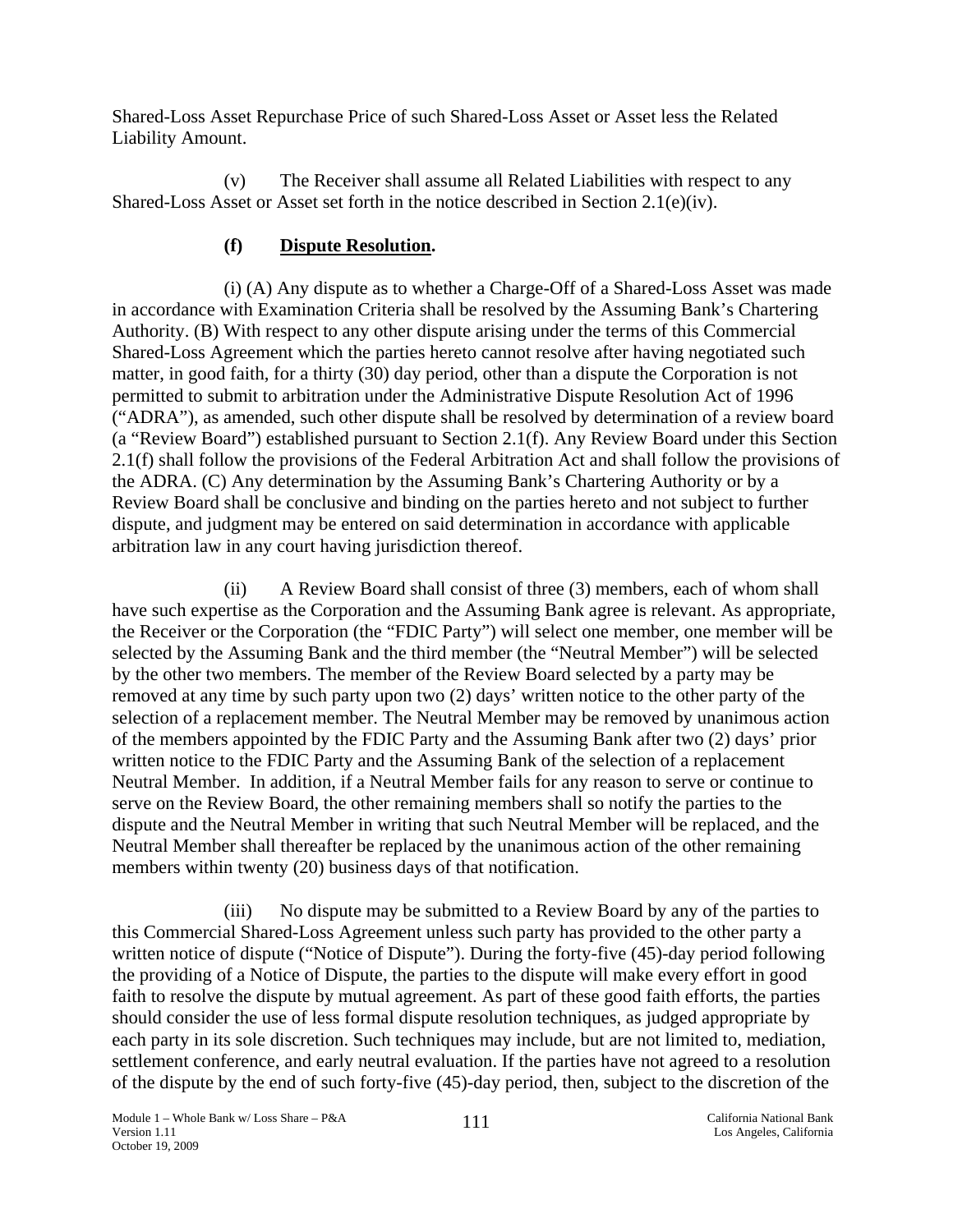Corporation and the written consent of the Assuming Bank as set forth in Section 2.1(f)(i)(B) above, on the first day following the end of such period, the FDIC Party and the Assuming Bank shall notify each other of its selection of its member of the Review Board and such members shall be instructed to promptly select the Neutral Member of the Review Board. If the members appointed by the FDIC Party and the Assuming Bank are unable to promptly agree upon the initial selection of the Neutral Member, or a timely replacement Neutral Member as set forth in Section 2.1(f)(ii) above, the two appointed members shall apply to the American Arbitration Association ("AAA"), and such Neutral Member shall be appointed in accordance with the Commercial Arbitration Rules of the AAA.

(iv) The resolution of a dispute pursuant to this Section 2.1(f) shall be governed by the Commercial Arbitration Rules of the AAA to the extent that such rules are not inconsistent with this Section 2.1(f). The Review Board may modify the procedures set forth in such rules from time to time with the prior approval of the FDIC Party and the Assuming Bank.

(v) Within fifteen (15) days after the last to occur of the final written submissions of both parties, the presentation of witnesses, if any, and oral presentations, if any, the Review Board shall adopt the position of one of the parties and shall present to the parties a written award regarding the dispute. The determination of any two (2) members of a Review Board will constitute the determination of such Review Board.

(vi) The FDIC Party and the Assuming Bank will each pay the fees and expenses of the member of the Review Board selected by it. The FDIC Party and Assuming Bank will share equally the fees and expenses of the Neutral Member. No such fees or expenses incurred by or on behalf of the Assuming Bank shall be subject to reimbursement by the FDIC Party under this Commercial Shared-Loss Agreement or otherwise.

(vii) Each party will bear all costs and expenses incurred by it in connection with the submission of any dispute to a Review Board. No such costs or expenses incurred by or on behalf of the Assuming Bank shall be subject to reimbursement by the FDIC Party under this Commercial Shared-Loss Agreement or otherwise. The Review Board shall have no authority to award costs or expenses incurred by either party to these proceedings.

(viii) Any dispute resolution proceeding held pursuant to this Section 2.1(f) shall not be public. In addition, each party and each member of any Review Board shall strictly maintain the confidentiality of all issues, disputes, arguments, positions and interpretations of any such proceeding, as well as all information, attachments, enclosures, exhibits, summaries, compilations, studies, analyses, notes, documents, statements, schedules and other similar items associated therewith, except as the parties agree in writing or such disclosure is required pursuant to law, rule or regulation. Pursuant to ADRA, dispute resolution communications may not be disclosed either by the parties or by any member of the Review board unless:

(1) all parties to the dispute resolution proceeding agree in writing;

- (2) the communication has already been made public;
- (3) the communication is required by statute, rule or regulation to be made public;

or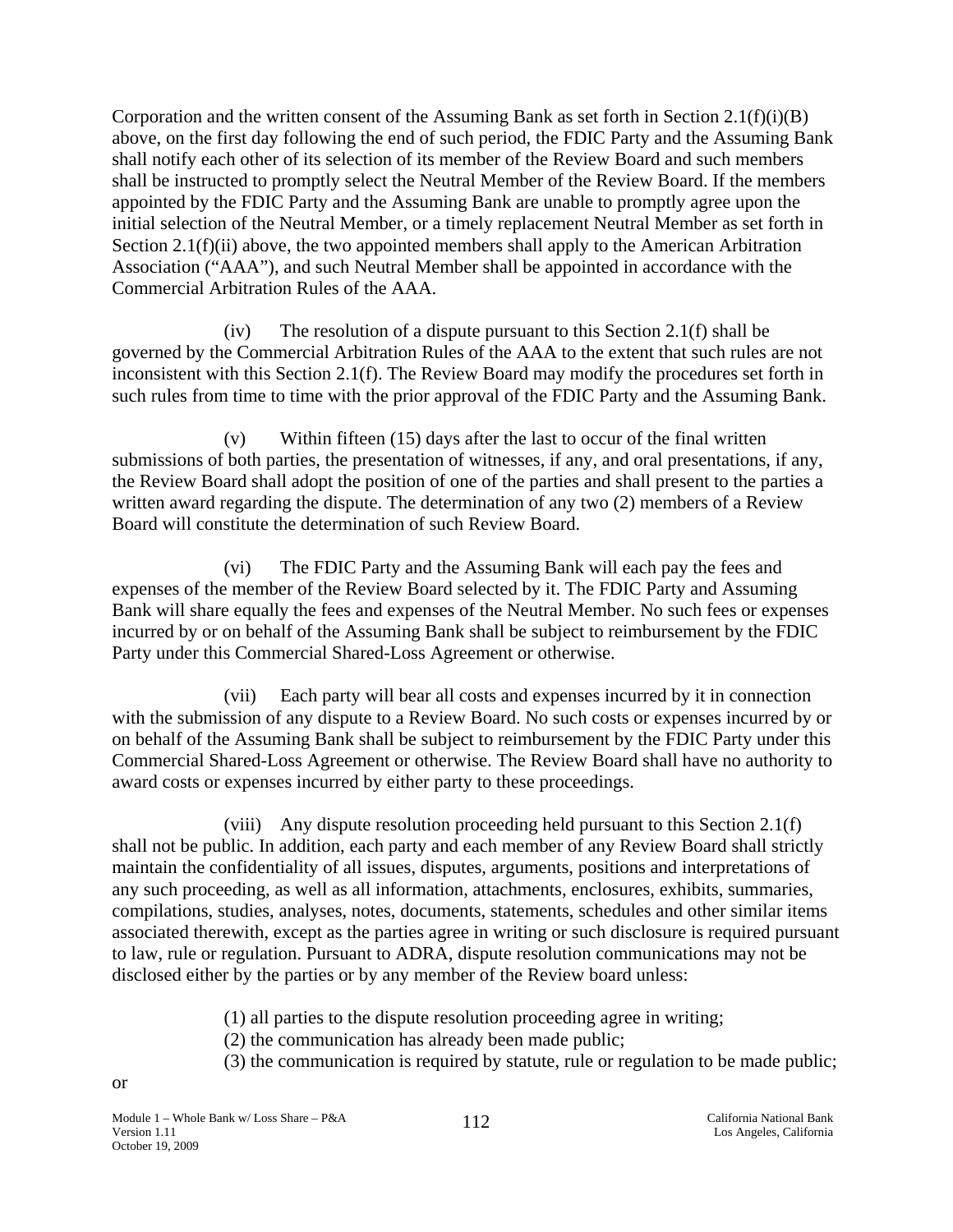(4) a court determines that such testimony or disclosure is necessary to prevent a manifest injustice, help establish a violation of the law or prevent harm to the public health or safety, or of sufficient magnitude in the particular case to outweigh the integrity of dispute resolution proceedings in general by reducing the confidence of parties in future cases that their communications will remain confidential.

 $(ix)$  Any dispute resolution proceeding pursuant to this Section 2.1(f) (whether as a matter of good faith negotiations, by resort to a Review Board, or otherwise) is a compromise negotiation for purposes of the Federal Rules of Evidence and state rules of evidence. The parties agree that all proceedings, including any statement made or document prepared by any party, attorney or other participants are privileged and shall not be disclosed in any subsequent proceeding or document or construed for any purpose as an admission against interest. Any document submitted and any statements made during any dispute resolution proceeding are for settlement purposes only. The parties further agree not to subpoena any of the members of the Review Board or any documents submitted to the Review Board. In no event will the Neutral Member voluntarily testify on behalf of any party.

(x) No decision, interpretation, determination, analysis, statement, award or other pronouncement of any Review Board shall constitute precedent as regards any subsequent proceeding (whether or not such proceeding involves dispute resolution under this Commercial Shared-Loss Agreement) nor shall any Review Board be bound to follow any decision, interpretation, determination, analysis, statement, award or other pronouncement rendered by any previous Review Board or any other previous dispute resolution panel which may have convened in connection with a transaction involving other failed financial institutions or Federal assistance transactions.

(xi) The parties may extend any period of time in this Section 2.1(f) by mutual agreement. Notwithstanding anything above to the contrary, no dispute shall be submitted to a Review Board until each member of the Review Board, and any substitute member, if applicable, agrees to be bound by the provisions of this Section 2.1(f) as applicable to members of a Review Board. Prior to the commencement of the Review Board proceedings, or, in the case of a substitute Neutral Member, prior to the re-commencement of such proceedings subsequent to that substitution, the Neutral Member shall provide a written oath of impartiality.

(xii) For the avoidance of doubt, and notwithstanding anything herein to the contrary, in the event any notice of dispute is provided to a party under this Section 2.1(g) prior to the Termination Date, the terms of this Commercial Shared-Loss Agreement shall remain in effect with respect to any such items set forth in such notice until such time as any such dispute with respect to such item is finally resolved.

 (g) **Payment in the Event Losses Fail to Reach Expected Level**. On the date that is 45 days following the last day (such day, the "True-Up Measurement Date") of the calendar month in which the tenth anniversary of the calendar day following the Bank Closing occurs, the Assuming Bank shall pay to the Receiver fifty percent (50%) of the excess, if any, of  $(i)$  twenty percent (20%) of the Stated Threshold less  $(ii)$  the sum of  $(A)$  twenty-five percent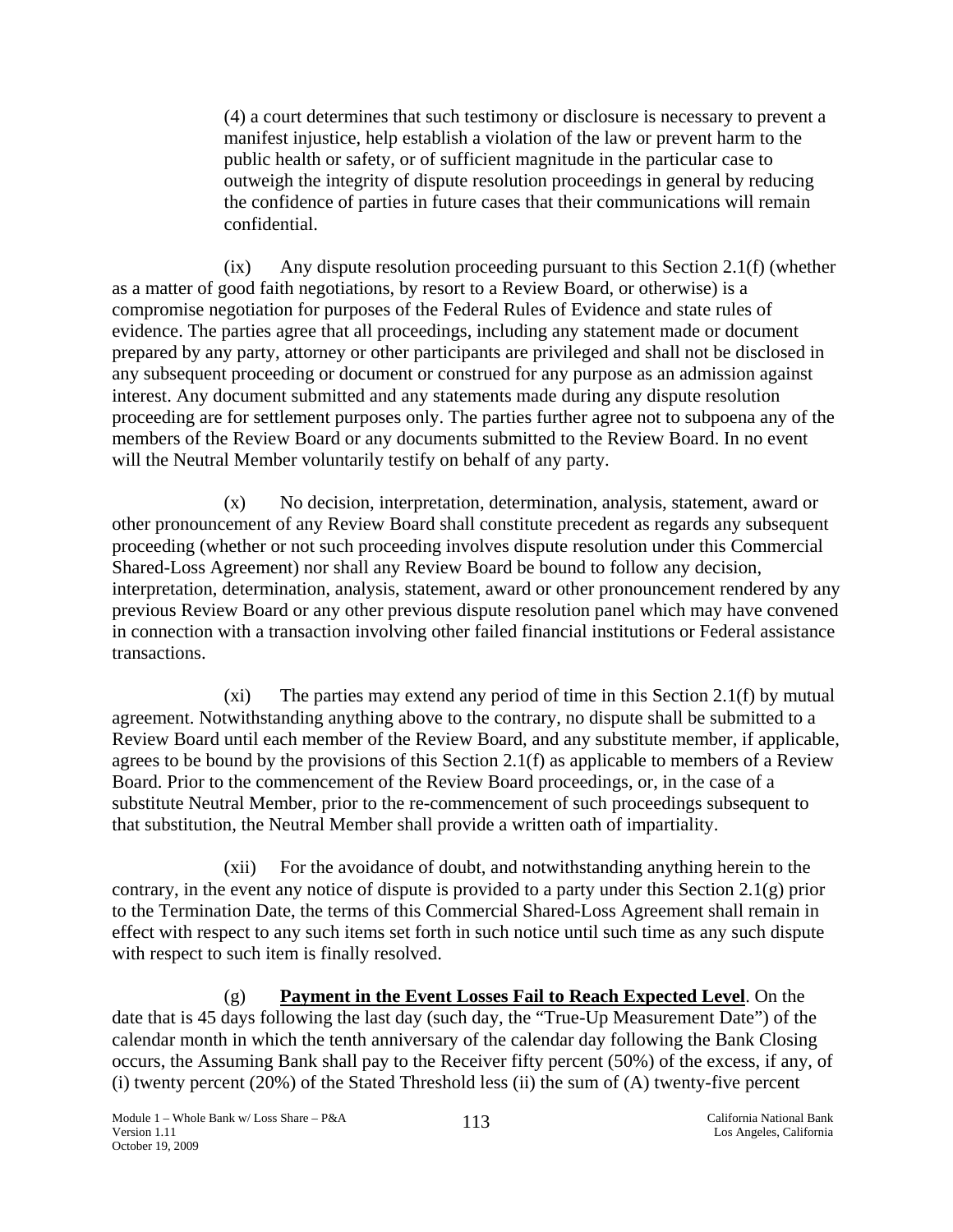(25%) of the asset premium (discount) plus (B) twenty-five percent (25%) of the Cumulative Shared-Loss Payments plus (C) the Cumulative Servicing Amount. The Assuming Bank shall deliver to the Receiver not later than 30 days following the True-Up Measurement Date, a schedule, signed by an officer of the Assuming Bank, setting forth in reasonable detail the calculation of the Cumulative Shared-Loss Payments and the Cumulative Servicing Amount.

**2.2 Administration of Shared-Loss Assets.** The Assuming Bank shall at all times prior to the Termination Date comply with the Rules Regarding the Administration of Shared-Loss Assets as set forth in Article III of this Commercial Shared-Loss Agreement.

# **2.3 Auditor Report; Right to Audit.**

(a) Within ninety (90) days after the end of each fiscal year from and including the fiscal year during which Bank Closing falls to and including the calendar year during which the Termination Date falls, the Assuming Bank shall deliver to the Corporation and to the Receiver a report signed by its independent public accountants stating that they have reviewed the terms of this Commercial Shared-Loss Agreement and that, in the course of their annual audit of the Assuming Bank's books and records, nothing has come to their attention suggesting that any computations required to be made by the Assuming Bank during such year by this Article II were not made by the Assuming Bank in accordance herewith. In the event that the Assuming Bank cannot comply with the preceding sentence, it shall promptly submit to the Receiver corrected computations together with a report signed by its independent public accountants stating that, after giving effect to such corrected computations, nothing has come to their attention suggesting that any computations required to be made by the Assuming Bank during such year by this Article II were not made by the Assuming Bank in accordance herewith. In such event, the Assuming Bank and the Receiver shall make all such accounting adjustments and payments as may be necessary to give effect to each correction reflected in such corrected computations, retroactive to the date on which the corresponding incorrect computation was made. It is the intention of this provision to align the timing of the audit required under this Commercial Shared-Loss Agreement with the examination audit required pursuant to 12 CFR Section 363.

(b) The Assuming Bank shall perform on an annual basis an internal audit of its compliance with the provisions of this Article II and shall provide the Receiver and the Corporation with copies of the internal audit reports and access to internal audit workpapers related to such internal audit.

(c) The Receiver or the Corporation may perform an audit to determine the Assuming Bank's compliance with the provisions of this Commercial Shared-Loss Agreement, including this Article II, at any time by providing not less than ten (10) Business Days prior written notice. The scope and duration of any such audit shall be within the discretion of the Receiver or the Corporation, as the case may be, but shall in no event be administered in a manner that unreasonably interferes with the operation of the Assuming Bank's business. The Receiver or the Corporation, as the case may be, shall bear the expense of any such audit. In the event that any corrections are necessary as a result of such an audit, the Assuming Bank and the Receiver shall make such accounting adjustments and payments as may be necessary to give retroactive effect to such corrections.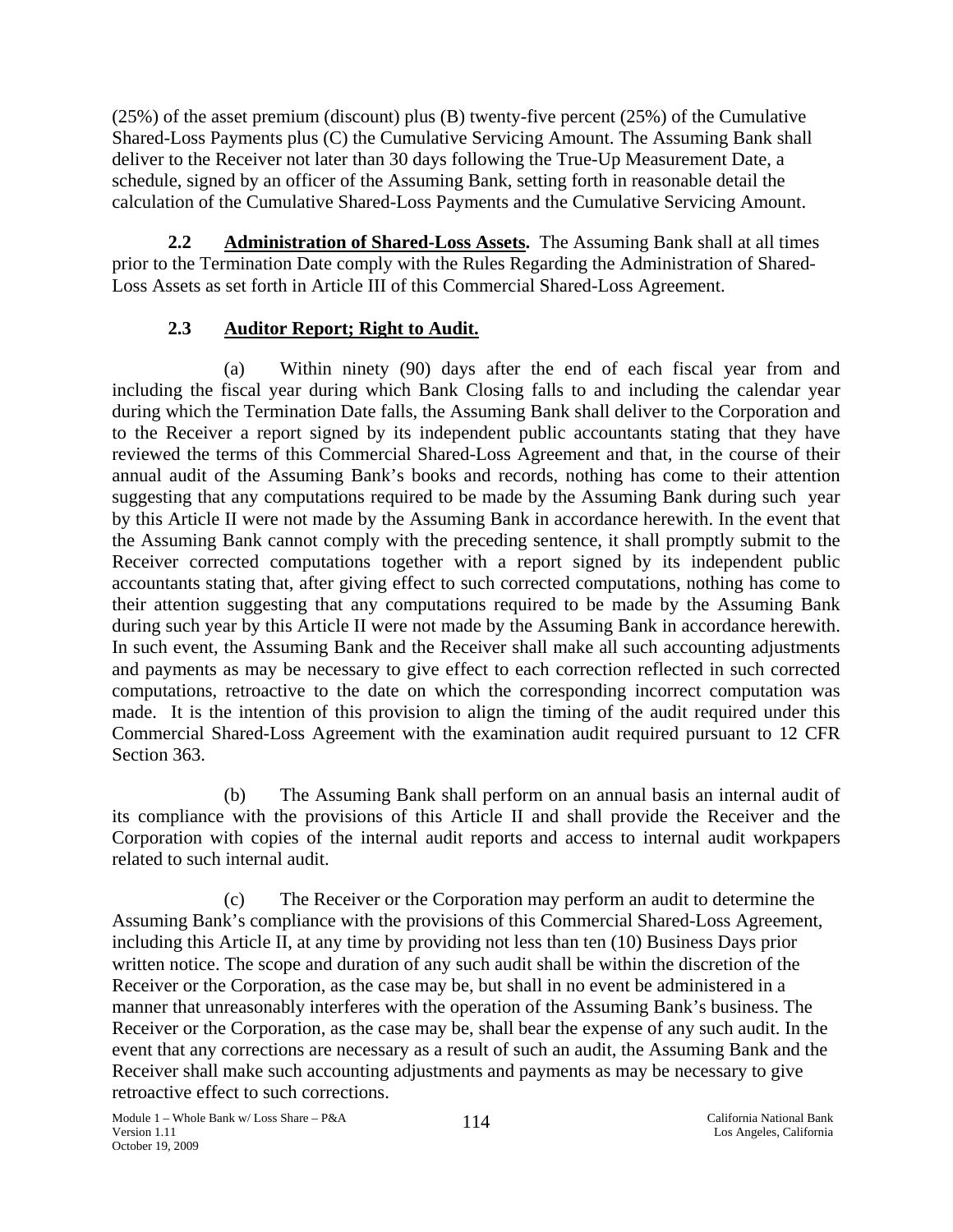**2.4 Withholdings.** Notwithstanding any other provision in this Article II, the Receiver, upon the direction of the Director (or designee) of the Corporation's Division of Resolutions and Receiverships, may withhold payment for any amounts included in a Quarterly Certificate delivered pursuant to Section 2.1, if, in its judgment, there is a reasonable basis under the terms of this Commercial Shared-Loss Agreement for denying the eligibility of an item for which reimbursement or payment is sought under such Section. In such event, the Receiver shall provide a written notice to the Assuming Bank detailing the grounds for withholding such payment. At such time as the Assuming Bank demonstrates to the satisfaction of the Receiver that the grounds for such withholding of payment, or portion of payment, no longer exist or have been cured, then the Receiver shall pay the Assuming Bank the amount withheld which the Receiver determines is eligible for payment, within fifteen (15) Business Days. In the event the Receiver or the Assuming Bank elects to submit the issue of the eligibility of the item for reimbursement or payment for determination under the dispute resolution procedures of Section 2.1(f), then (i) if the dispute is settled by the mutual agreement of the parties in accordance with Section 2.1(f)(iii), the Receiver shall pay the amount withheld (to the extent so agreed) within fifteen (15) Business Days from the date upon which the dispute is determined by the parties to be resolved by mutual agreement, and (ii) if the dispute is resolved by the determination of a Review Board, the Receiver shall pay the amount withheld (to the extent so determined) within fifteen (15) Business Days from the date upon which the Receiver is notified of the determination by the Review Board of its obligation to make such payment. Any payment by the Receiver pursuant to this Section 2.4 shall be made together with interest on the amount thereof from the date the payment was agreed or determined otherwise to be due, at the interest rate per annum determined by the Receiver to be equal to the coupon equivalent of the three (3)-month U.S. Treasury Bill Rate in effect as of the first Business Day of each Calendar Quarter during which such interest accrues as reported in the Federal Reserve Board's Statistical Release for Selected Interest Rates H.15 opposite the caption "Auction Average - 3-Month" or, if not so reported for such day, for the next preceding Business Day for which such rate was so reported.

**2.5 Books and Records**. The Assuming Bank shall at all times during the term of this Commercial Shared-Loss Agreement keep books and records which fairly present all dealings and transactions carried out in connection with its business and affairs. Except as otherwise provided for in the Purchase and Assumption Agreement or this Commercial Shared-Loss Agreement, all financial books and records shall be kept in accordance with generally accepted accounting principles, consistently applied for the periods involved and in a manner such that information necessary to determine compliance with any requirement of the Purchase and Assumption Agreement or this Commercial Shared-Loss Agreement will be readily obtainable, and in a manner such that the purposes of the Purchase and Assumption Agreement or this Commercial Shared-Loss Agreement may be effectively accomplished. Without the prior written approval of the Corporation, the Assuming Bank shall not make any change in its accounting principles adversely affecting the value of the Shared-Loss Assets except as required by a change in generally accepted accounting principles. The Assuming Bank shall notify the Corporation of any change in its accounting principles affecting the Shared-Loss Assets which it believes are required by a change in generally accepted accounting principles.

**2.6 Information**. The Assuming Bank shall promptly provide to the Corporation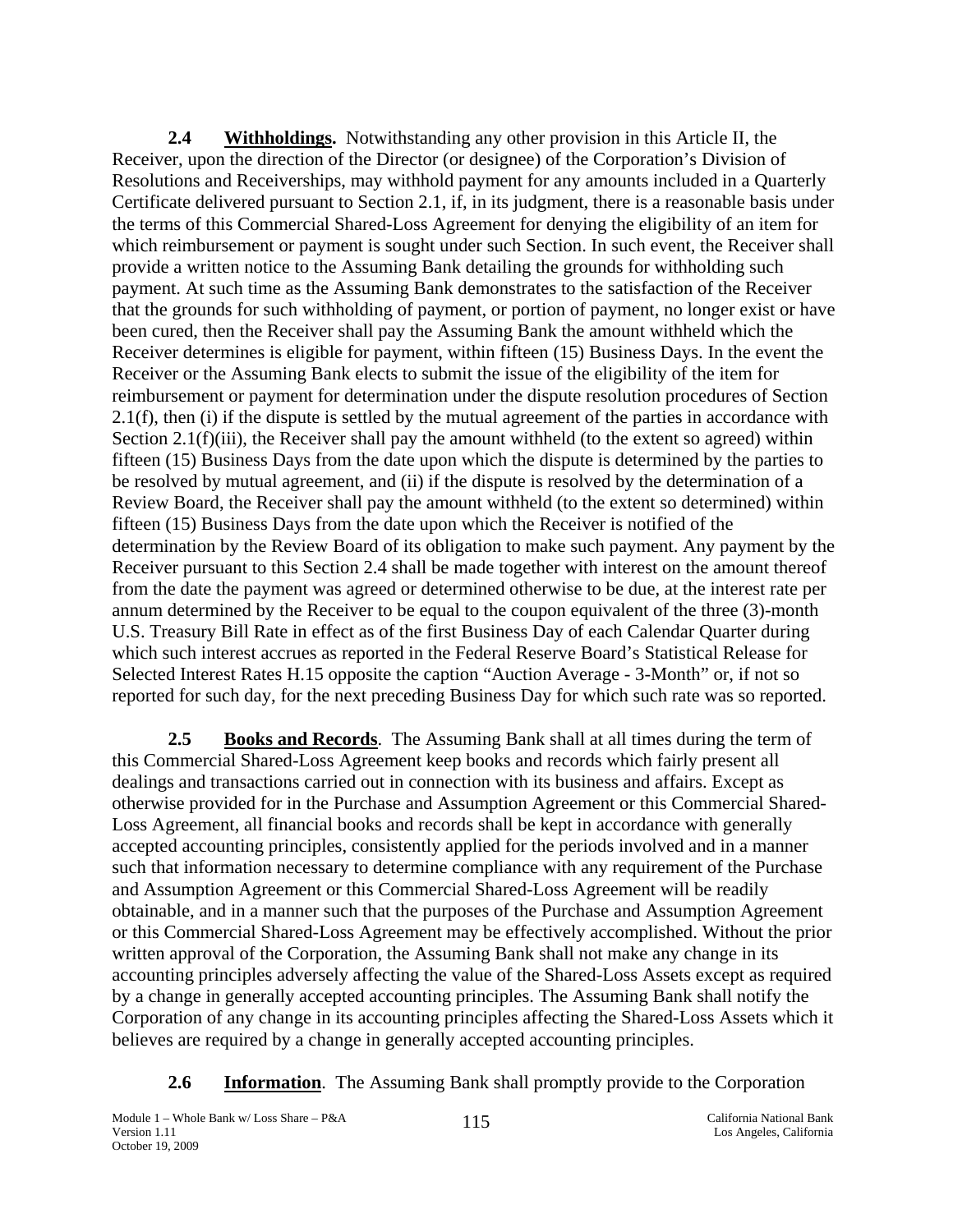such other information, including financial statements and computations, relating to the performance of the provisions of the Purchase and Assumption Agreement or otherwise relating to its business and affairs or this Commercial Shared-Loss Agreement, as the Corporation or the Receiver may request from time to time.

**2.7 Tax Ruling.** The Assuming Bank shall not at any time, without the Corporation's prior written consent, seek a private letter ruling or other determination from the Internal Revenue Service or otherwise seek to qualify for any special tax treatment or benefits associated with any payments made by the Corporation pursuant to the Purchase and Assumption Agreement or this Commercial Shared-Loss Agreement.

# **ARTICLE III - RULES REGARDING THE ADMINISTRATION OF SHARED-LOSS ASSETS AND SHARED-LOSS MTM ASSETS**

**3.1** Agreement with Respect to Administration. The Assuming Bank shall (and shall cause any of its Affiliates to which the Assuming Bank transfers any Shared-Loss Assets or Shared-Loss MTM Assets) to, or a Third Party Servicer to, manage, administer, and collect the Shared-Loss Assets and Shared-Loss MTM Assets while owned by the Assuming Bank or any Affiliate thereof during the term of this Commercial Shared-Loss Agreement in accordance with the rules set forth in this Article III ("Rules"). The Assuming Bank shall be responsible to the Receiver and the Corporation in the performance of its duties hereunder and shall provide to the Receiver and the Corporation such reports as the Receiver or the Corporation reasonably deems advisable, including but not limited to the reports required by Section 3.3 hereof, and shall permit the Receiver and the Corporation at all times to monitor the Assuming Bank's performance of its duties hereunder.

# **3.2 Duties of the Assuming Bank with Respect to Shared-Loss Assets.**

(a) In performance of its duties under these Rules, the Assuming Bank shall:

(i) manage, administer, collect and effect Charge-Offs and Recoveries with respect to each Shared-Loss Asset in a manner consistent with  $(A)$  usual and prudent business and banking practices; (B) the Assuming Bank's (or, in the case a Third Party Servicer is engaged, the Third Party Servicer's) practices and procedures including, without limitation, the then-effective written internal credit policy guidelines of the Assuming Bank, with respect to the management, administration and collection of and taking of charge-offs and write-downs with respect to loans, other real estate and repossessed collateral that do not constitute Shared Loss Assets;

(ii) exercise its best business judgment in managing, administering, collecting and effecting Charge-Offs with respect to Shared-Loss Assets;

(iii) use its best efforts to maximize collections with respect to Shared-Loss Assets and, if applicable for a particular Shared-Loss Asset, without regard to the effect of maximizing collections on assets held by the Assuming Bank or any of its Affiliates that are not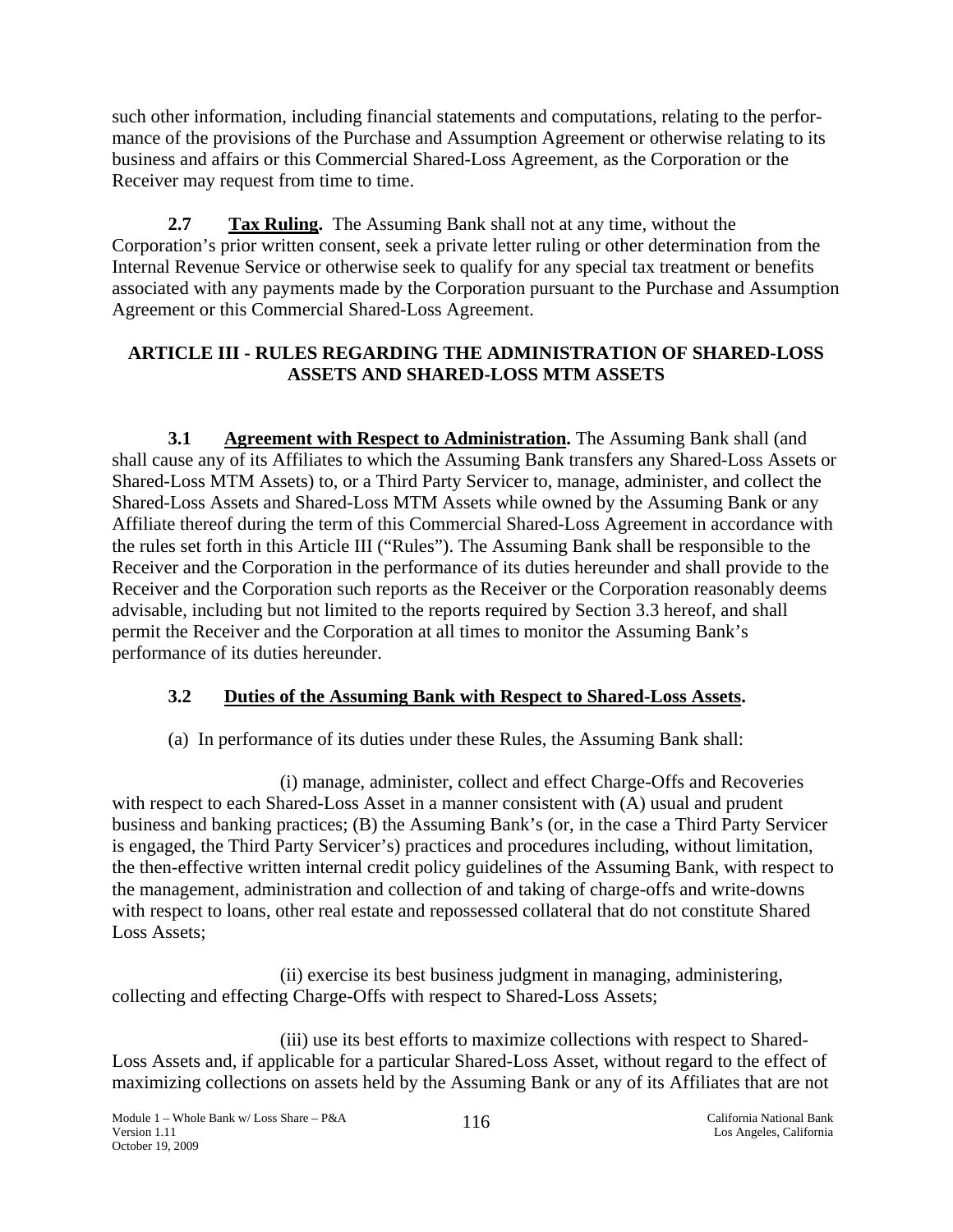Shared-Loss Assets;

(iv) adopt and implement accounting, reporting, record-keeping and similar systems with respect to the Shared-Loss Assets, as provided in Section 3.4 hereof;

(v) retain sufficient staff to perform its duties hereunder; and

(vi) provide written notification in accordance with Article IV of this Commercial Shared-Loss Agreement immediately after the execution of any contract pursuant to which any third party (other than an Affiliate of the Assuming Bank) will manage, administer or collect any of the Shared-Loss Assets, together with a copy of that contract.

(b) Any transaction with or between any Affiliate of the Assuming Bank with respect to any Shared-Loss Asset including, without limitation, the execution of any contract pursuant to which any Affiliate of the Assuming Bank will manage, administer or collect any of the Shared-Loss Assets, or any other action involving self-dealing, shall be subject to the prior written approval of the Receiver or the Corporation.

(c) The following categories of expenses shall not be deemed to be Reimbursable Expenses or Recovery Expenses:

(i) Federal, State, or local income taxes and expenses related thereto;

(ii) salaries or other compensation and related benefits of Assuming Bank employees and the employees of its Affiliates including, without limitation, any bonus, commission or severance arrangements, training, payroll taxes, dues, or travel- or relocationrelated expenses,;

(iii) the cost of space occupied by the Assuming Bank, any Affiliate thereof and their staff, the rental of and maintenance of furniture and equipment, and expenses for data processing including the purchase or enhancement of data processing systems;

(iv) except as otherwise provided herein, fees for accounting and other independent professional consultants (other than consultants retained to assess the presence, storage or release of any hazardous or toxic substance, or any pollutant or contaminant with respect to the collateral securing a Shared-Loss Loan that has been fully or partially charged-off); provided, that for purposes of this Section 3.2(c)(iv), fees of attorneys and appraisers engaged as necessary to assist in collections with respect to Shared-Loss Assets shall not be deemed to be fees of other independent consultants;

(v) allocated portions of any other overhead or general and administrative expense other than any fees relating to specific assets, such as appraisal fees or environmental audit fees, for services of a type the Assuming Bank does not normally perform internally;

(vi) any expense not incurred in good faith and with the same degree of care that the Assuming Bank normally would exercise in the collection of troubled assets in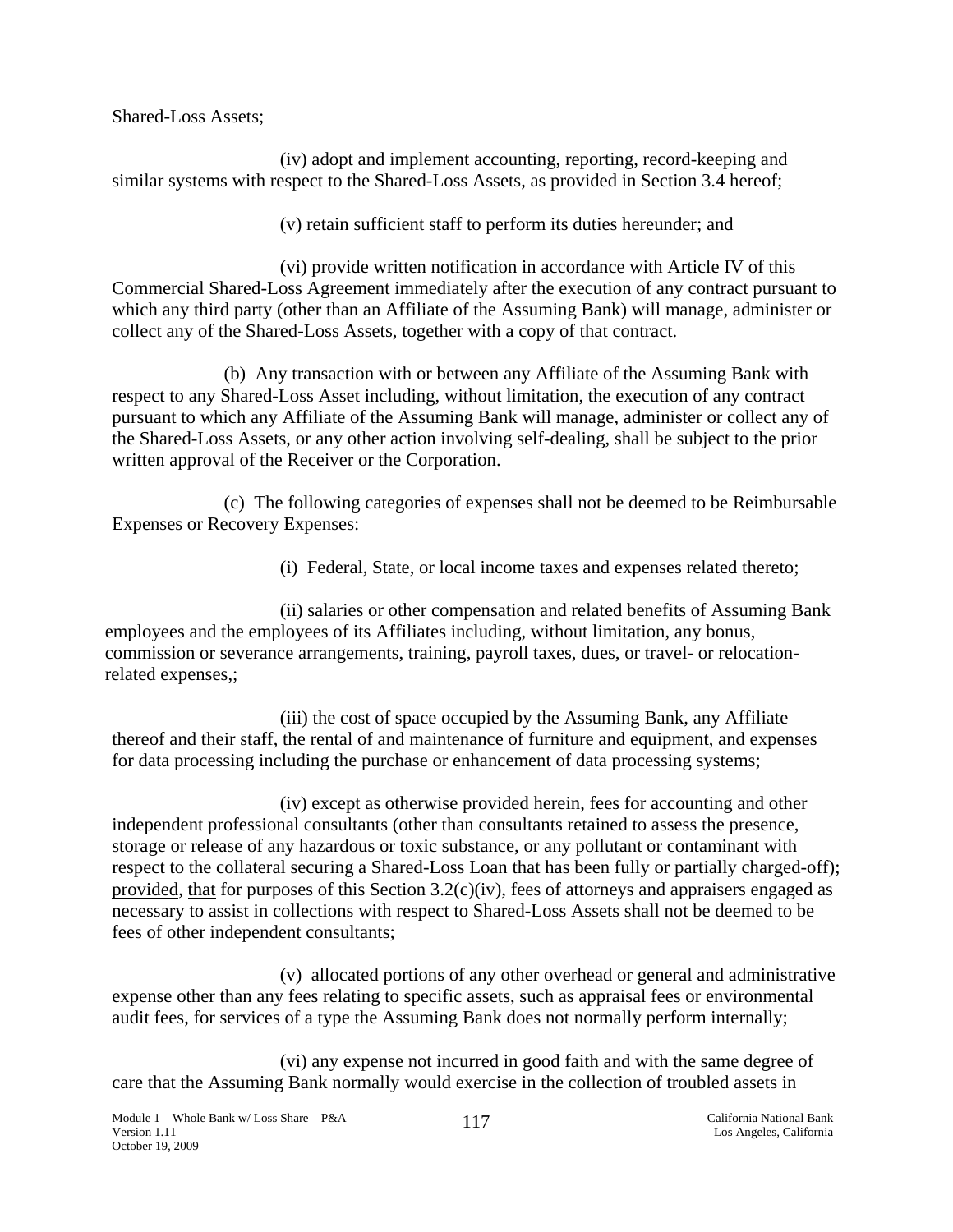which it alone had an interest; and

(vii) any expense incurred for a product, service or activity that is of an extravagant nature or design.

(d) Subject to Section 3.7, the Assuming Bank shall not contract with third parties to provide services the cost of which would be a Reimbursable Expense or Recovery Expense if the Assuming Bank would have provided such services itself if the relevant Shared-Loss Assets were not subject to the loss-sharing provisions of Section 2.1 of this Commercial Shared-Loss Agreement.

# **3.3 Duties of the Assuming Bank with Respect to Shared-Loss MTM Assets.**

(a) In performance of its duties under these Rules, the Assuming Bank shall:

(i) manage, administer, collect and each Shared-Loss MTM Asset in a manner consistent with  $(A)$  usual and prudent business and banking practices;  $(B)$  the Assuming Bank's practices and procedures including, without limitation, the then-effective written internal credit policy guidelines of the Assuming Bank, with respect to the management, administration and collection of similar assets that are not Shared-Loss MTM Assets;

(ii) exercise its best business judgment in managing, administering, collecting and effecting Charge-Offs with respect to Shared-Loss MTM Assets;

(iii) use its best efforts to maximize collections with respect to Shared-Loss MTM Assets and, if applicable for a particular Shared-Loss MTM Asset, without regard to the effect of maximizing collections on assets held by the Assuming Bank or any of its Affiliates that are not Shared-Loss MTM Assets, provided that, any sale of a Shared-Loss MTM Asset shall only be made with the prior approval of the Receiver or the Corporation;

(iv) adopt and implement accounting, reporting, record-keeping and similar systems with respect to the Shared-Loss MTM Assets, as provided in Section 3.4 hereof;

(v) retain sufficient staff to perform its duties hereunder; and

(vi) provide written notification in accordance with Article IV of this Commercial Shared-Loss Agreement immediately after the execution of any contract pursuant to which any third party (other than an Affiliate of the Assuming Bank) will manage, administer or collect any of the Shared-Loss MTM Assets, together with a copy of that contract.

(b) Any transaction with or between any Affiliate of the Assuming Bank with respect to any Shared-Loss MTM Asset including, without limitation, the execution of any contract pursuant to which any Affiliate of the Assuming Bank will manage, administer or collect any of the Shared-Loss Assets, or any other action involving self-dealing, shall be subject to the prior written approval of the Receiver or the Corporation.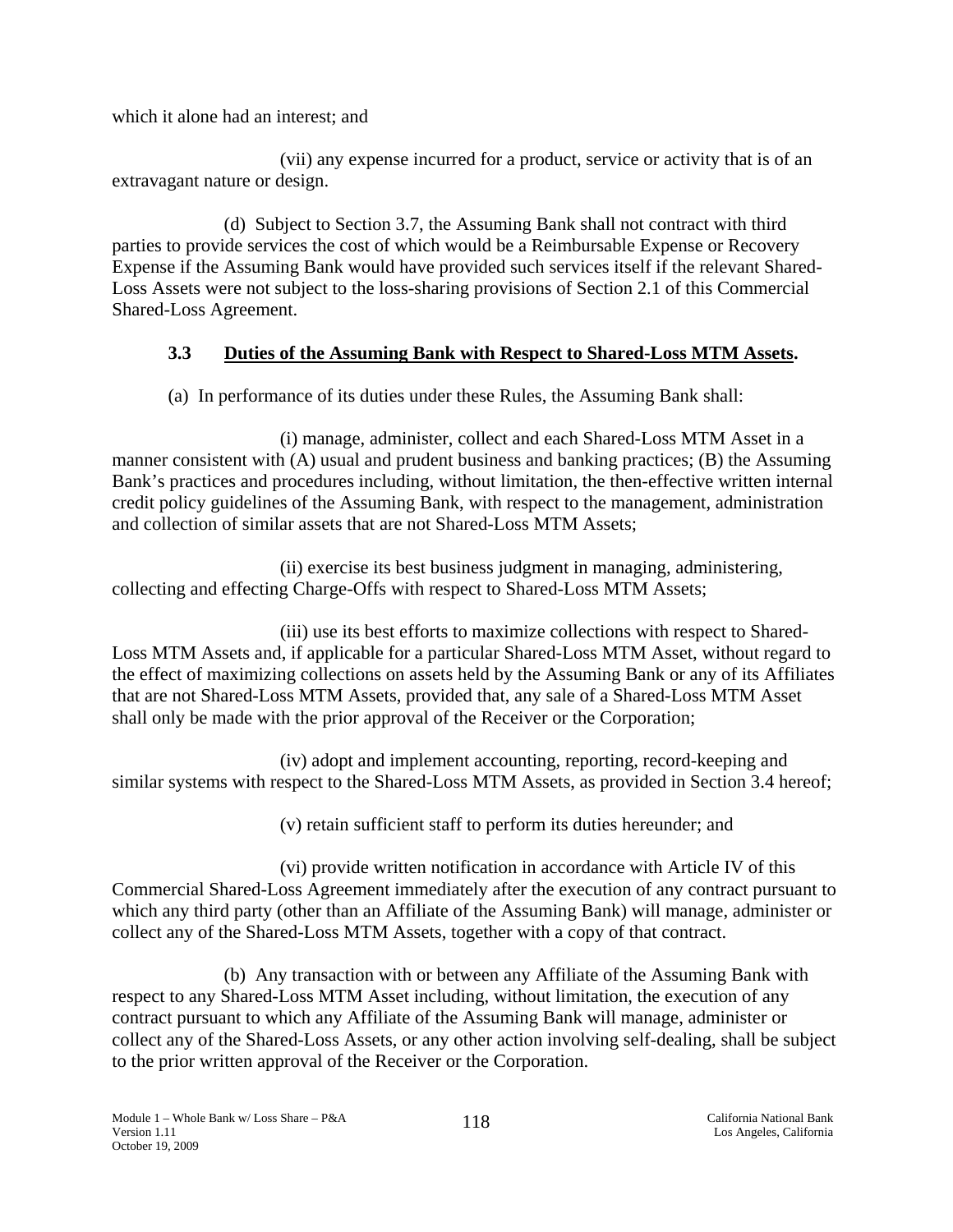(c) The Assuming Bank shall not contract with third parties to provide services the cost of which would be a Reimbursable Expense or Recovery Expense if the Assuming Bank would have provided such services itself if the relevant Shared-Loss Assets were not subject to the loss-sharing provisions of Section 2.1 of this Commercial Shared-Loss Agreement.

**3.4 Records and Reports**. The Assuming Bank shall establish and maintain records on a separate general ledger, and on such subsidiary ledgers as may be appropriate to account for the Shared-Loss Assets and the Shared-Loss MTM Assets, in such form and detail as the Receiver or the Corporation may require, to enable the Assuming Bank to prepare and deliver to the Receiver or the Corporation such reports as the Receiver or the Corporation may from time to time request regarding the Shared-Loss Assets, the Shared-Loss MTM Assets and the Quarterly Certificates required by Section 2.1 of this Commercial Shared-Loss Agreement.

# **3.5 Related Loans**.

(a) The Assuming Bank shall not manage, administer or collect any "Related Loan" in any manner which would have the effect of increasing the amount of any collections with respect to the Related Loan to the detriment of the Shared-Loss Asset to which such loan is related. A "Related Loan" means any loan or extension of credit held by the Assuming Bank at any time on or prior to the end of the final Recovery Quarter that is: (i) made to the same Obligor with respect to a Loan that is a Shared-Loss Asset or with respect to a Loan from which Other Real Estate, Additional ORE or Subsidiary ORE derived, or (ii) attributable to the same primary Obligor with respect to any Loan described in clause (i) under the rules of the Assuming Bank's Chartering Authority concerning the legal lending limits of financial institutions organized under its jurisdiction as in effect on the Commencement Date, as applied to the Assuming Bank.

(b) The Assuming Bank shall prepare and deliver to the Receiver with the Quarterly Certificates for the Calendar Quarters ending June 30 and December 31 for all Shared-Loss Quarters and Recovery Quarters, a schedule of all Related Loans which are commercial loans or commercial real estate loans with Legal Balances of \$500,000 or more on the Accounting Records of the Assuming Bank as of the end of each such semi-annual period, and all other commercial loans or commercial real estate loans attributable to the same Obligor on such loans of \$500,000 or more.

**3.6 Legal Action; Utilization of Special Receivership Powers**. The Assuming Bank shall notify the Receiver in writing (such notice to be given in accordance with Article IV below and to include all relevant details) prior to utilizing in any legal action any special legal power or right which the Assuming Bank derives as a result of having acquired a Shared-Loss Asset from the Receiver, and the Assuming Bank shall not utilize any such power unless the Receiver shall have consented in writing to the proposed usage. The Receiver shall have the right to direct such proposed usage by the Assuming Bank and the Assuming Bank shall comply in all respects with such direction. Upon request of the Receiver, the Assuming Bank will advise the Receiver as to the status of any such legal action. The Assuming Bank shall immediately notify the Receiver of any judgment in litigation involving any of the aforesaid special powers or rights.

**3.7 Third Party Servicer**. The Assuming Bank may perform any of its obligations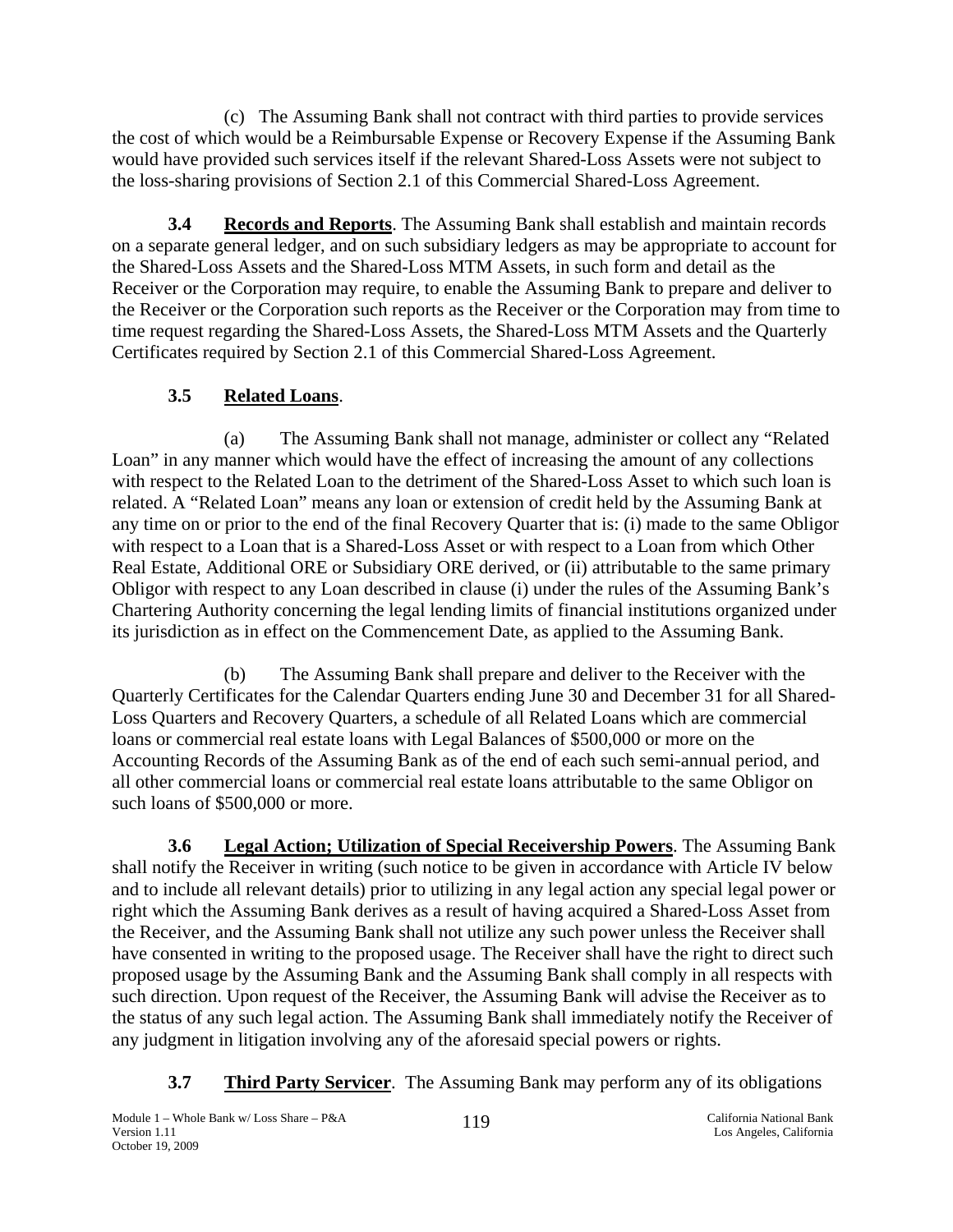and/or exercise any of its rights under this Commercial Shared-Loss Agreement through or by one or more Third Party Servicers, who may take actions and make expenditures as if any such Third Party Servicer was the Assuming Bank hereunder (and, for the avoidance of doubt, such expenses incurred by any such Third Party Servicer on behalf of the Assuming Bank shall be Reimbursable Expenses or Recovery Expenses, as the case may be, to the same extent such expenses would so qualify if incurred by the Assuming Bank); provided, however, that the use thereof by the Assuming Bank shall not release the Assuming Bank of any obligation or liability hereunder.

### **ARTICLE IV -- PORTFOLIO SALE**

**4.1 Assuming Bank Portfolio Sales of Remaining Shared-Loss Assets**. The Assuming Bank shall have the right with the concurrence of the Receiver, commencing as of the first day of the third to last Shared-Loss Quarter, to liquidate for cash consideration, in one or more transactions, all or a portion of Shared-Loss Assets held by the Assuming Bank ("Portfolio Sales"). If the Assuming Bank exercises its option under this Section 4.1, it must give thirty (30) days notice in writing to the Receiver setting forth the details and schedule for the Portfolio Sale which shall be conducted by means of sealed bid sales to third parties, not including any of the Assuming Bank's affiliates, contractors, or any affiliates of the Assuming Bank's contractors.

**4.2 Calculation of Sale Gain or Loss**. For Shared-Loss Assets gain or loss on the sales under Section 4.1 will be calculated as the sale price received by the Assuming Bank less the book value of the remaining Shared-Loss Assets.

#### **ARTICLE V -- LOSS-SHARING NOTICES GIVEN TO CORPORATION AND/OR RECEIVER**

As a supplement to the notice provisions contained in Section 13.7 of the Purchase and Assumption Agreement, any notice, request, demand, consent, approval, or other communication (a "Notice") given to the Corporation and/or the Receiver in the loss-sharing context shall be given as follows:

**5.1** With respect to a Notice under Section 2 and Sections 3.1-3.5 of this Commercial Shared-Loss Agreement:

> Federal Deposit Insurance Corporation Division of Resolutions and Receiverships 550 17th Street, N.W. Washington, D.C. 20429

Attention: Assistant Director, Franchise and Asset Marketing

**5.2** With respect to a Notice under Section 3.6 of this Commercial Shared-Loss Agreement:

Federal Deposit Insurance Corporation Legal Division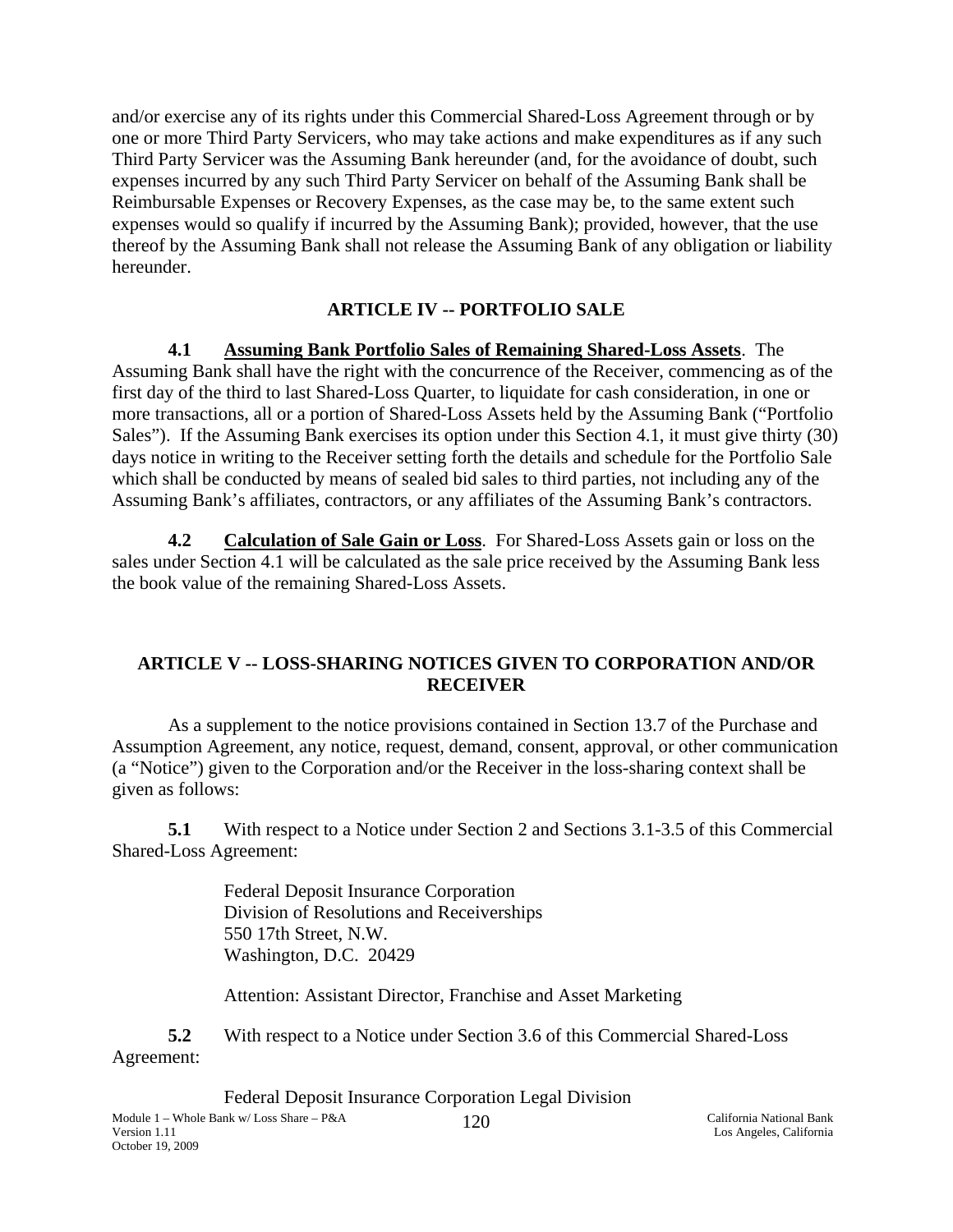40 Pacifica, Irvine, CA 92618 Attention: Managing Counsel

with a copy to:

Federal Deposit Insurance Corporation Legal Division 550 17th Street, N.W. Washington, D.C. 20429 Attention: Senior Counsel (Special Issues Group)

# **ARTICLE VI – MISCELLANEOUS**

**6.1** Expenses. Except as otherwise expressly provided herein, all costs and expenses incurred by a party hereto in connection with this Commercial Shared-Loss Agreement shall be borne by such party whether or not the transactions contemplated herein shall be consummated.

**6.2 Successors and Assigns; Specific Performance.** All terms and provisions of this Commercial Shared-Loss Agreement shall be binding upon and shall inure to the benefit of the parties hereto only; provided, however, that, Receiver may assign or otherwise transfer this Commercial Shared-Loss Agreement (in whole or in part) to the Federal Deposit Insurance Corporation in its corporate capacity without the consent of Assuming Bank. Notwithstanding anything to the contrary contained in this Commercial Shared-Loss Agreement, except as is expressly permitted in this Section 6.2, Assuming Bank may not assign or otherwise transfer this Commercial Shared-Loss Agreement (in whole or in part) without the prior written consent of the Receiver, which consent may be granted or withheld by the Receiver in its sole discretion, and any attempted assignment or transfer in violation of this provision shall be void *ab initio.*  For the avoidance of doubt, a merger or consolidation of the Assuming Bank with and into another financial institution, the sale of all or substantially all of the assets of the Assuming Bank to another financial institution constitutes the transfer of this Commercial Shared-Loss Agreement which requires the consent of the Receive; and for a period of thirty-six (36) months after Bank Closing, a merger or consolidation shall also include the sale by any individual shareholder, or shareholders acting in concert, of more than 9% of the outstanding shares of the Assuming Bank, or of its holding company, or of any subsidiary holding Shared-Loss Assets, or the sale of shares by the Assuming Bank or its holding company or any subsidiary holding Shared-Loss Assets, in a public or private offering, that increases the number of shares outstanding by more than 9%, constitutes the transfer of this Commercial Shared-Loss Agreement which requires the consent of the Receiver. However, no Loss shall be recognized as a result of any accounting adjustments that are made due to any such merger, consolidation or sale consented to by the FDIC. The FDIC's consent shall not be required if the aggregate outstanding principal balance of Shared-Loss Assets is less than twenty percent (20%) of the initial aggregate balance of Shared-Loss Assets.

**6.3 Governing Law**. This Commercial Shared-Loss Agreement shall be construed in accordance with federal law, or, if there is no applicable federal law, the laws of the State of New York, without regard to any rule of conflict of law that would result in the application of the substantive law of any jurisdiction other than the State of New York.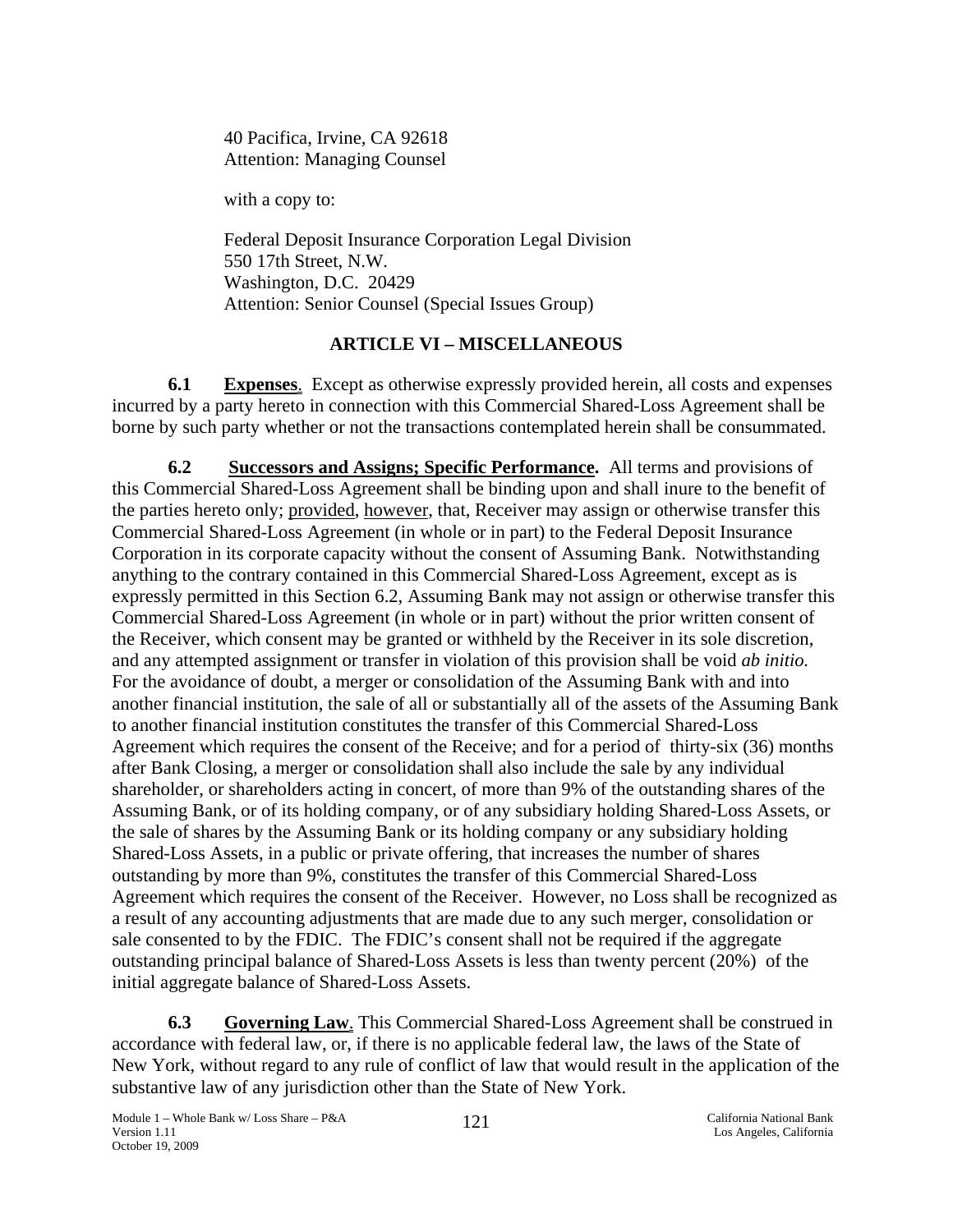**6.4 WAIVER OF JURY TRIAL**. EACH PARTY HERETO HEREBY IRREVOCABLY AND UNCONDITIONALLY WAIVES ALL RIGHT TO TRIAL BY JURY IN OR TO HAVE A JURY PARTICIPATE IN RESOLVING ANY DISPUTE, ACTION, PROCEEDING OR COUNTERCLAIM, WHETHER SOUNDING IN CONTRACT, TORT OR OTHERWISE, ARISING OUT OF OR RELATING TO OR IN CONNECTION WITH THIS COMMERCIAL SHARED-LOSS AGREEMENT OR ANY OF THE TRANSACTIONS CONTEMPLATED HEREBY.

**6.5 Captions**. All captions and headings contained in this Commercial Shared-Loss Agreement are for convenience of reference only and do not form a part of, and shall not affect the meaning or interpretation of, this Commercial Shared-Loss Agreement.

**6.6 Entire Agreement; Amendments**. This Commercial Shared-Loss Agreement, along with the Single Family Shared-Loss Agreement and the Purchase and Assumption Agreement, including the Exhibits and any other documents delivered pursuant hereto, embody the entire agreement of the parties with respect to the subject matter hereof, and supersede all prior representations, warranties, offers, acceptances, agreements and understandings, written or oral, relating to the subject matter herein. This Commercial Shared-Loss Agreement may be amended or modified or any provision thereof waived only by a written instrument signed by both parties or their respective duly authorized agents.

**6.7 Severability**. Whenever possible, each provision of this Commercial Shared-Loss Agreement shall be interpreted in such manner as to be effective and valid under applicable law, but if any provision of this Commercial Shared-Loss Agreement is held to be prohibited by or invalid, illegal or unenforceable under applicable law, such provision shall be construed and enforced as if it had been more narrowly drawn so as not to be prohibited, invalid, illegal or unenforceable, and the validity, legality and enforceability of the remainder of such provision and the remaining provisions of this Commercial Shared-Loss Agreement shall not in any way be affected or impaired thereby.

**6.8 No Third Party Beneficiary.** This Commercial Shared-Loss Agreement and the Exhibits hereto are for the sole and exclusive benefit of the parties hereto and their respective permitted successors and permitted assigns and there shall be no other third party beneficiaries, and nothing in Commercial Shared-Loss Agreement or the Exhibits shall be construed to grant to any other Person any right, remedy or claim under or in respect of this Commercial Shared-Loss Agreement or any provision hereof.

**6.9** Consent. Except as otherwise provided herein, when the consent of a party is required herein, such consent shall not be unreasonably withheld or delayed.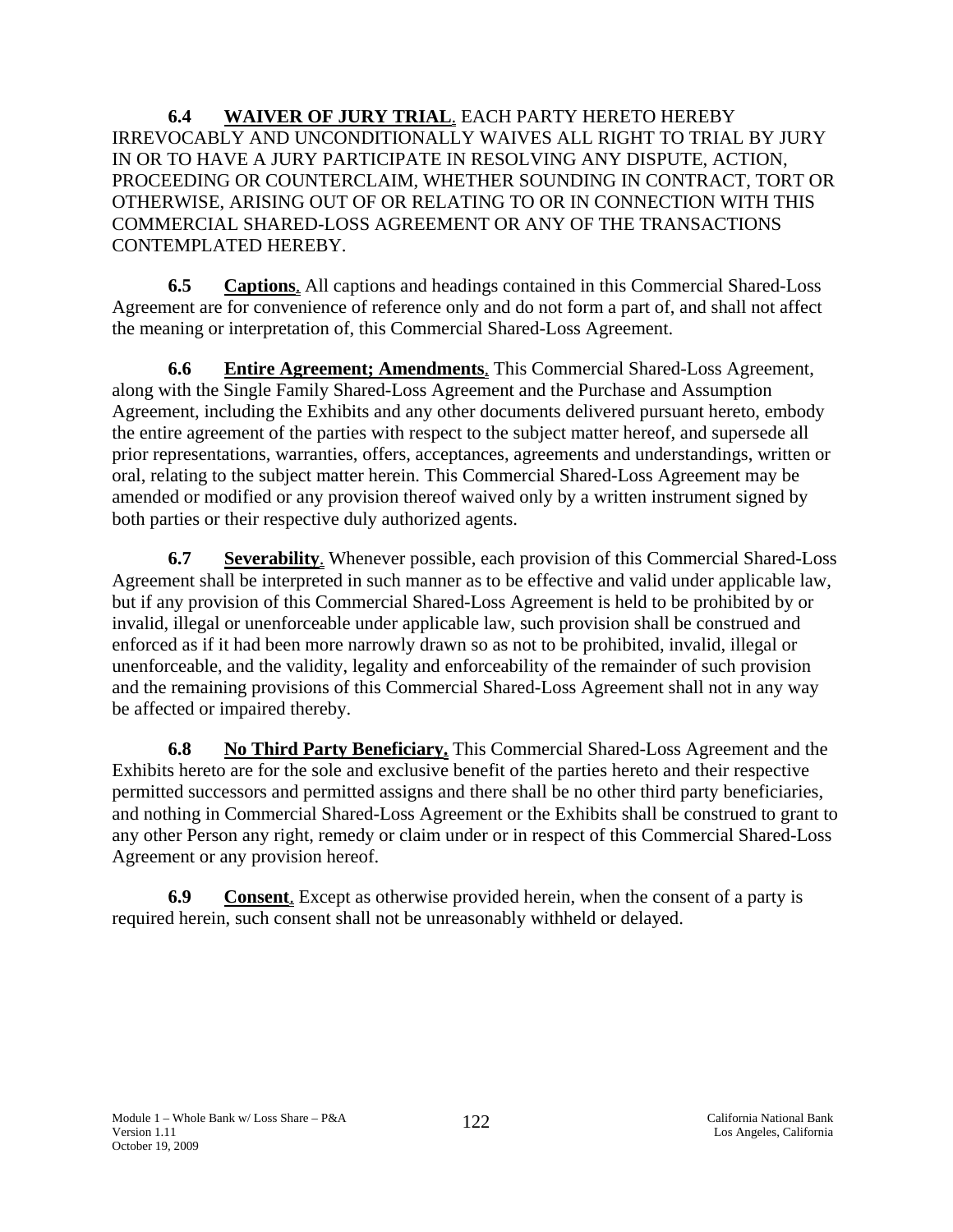**6.10 Rights Cumulative.** Except as otherwise expressly provided herein, the rights of each of the parties under this Commercial Shared-Loss Agreement are cumulative, may be exercised as often as any party considers appropriate and are in addition to each such party's rights under the Purchase and Sale Agreement and any of the related agreements or under law. Except as otherwise expressly provided herein, any failure to exercise or any delay in exercising any of such rights, or any partial or defective exercise of such rights, shall not operate as a waiver or variation of that or any other such right.